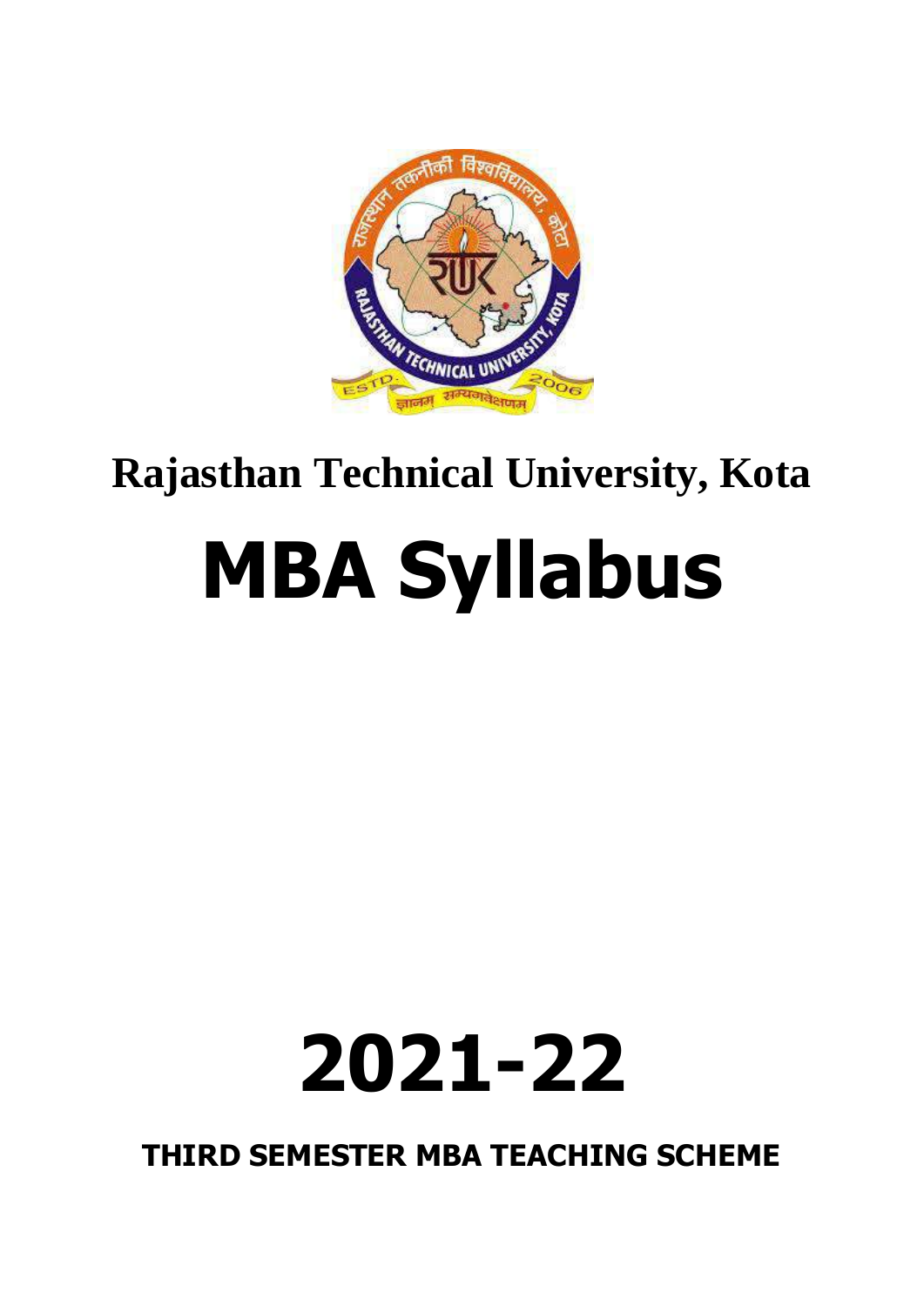|        |                  |       | I NIKU SEMESI EK MDA TEACNING SCHEME                                                       |          |                       | <b>Credits</b> |                |                |        |
|--------|------------------|-------|--------------------------------------------------------------------------------------------|----------|-----------------------|----------------|----------------|----------------|--------|
| S. No. | Course           | Paper | <b>Paper Title</b>                                                                         |          | <b>No of Sessions</b> |                | <b>Interna</b> | <b>Externa</b> | Total  |
|        | Type             | Code  |                                                                                            |          |                       |                |                |                |        |
|        |                  |       |                                                                                            | Per      | Per                   |                | Minimu         | Minimu         |        |
|        |                  |       |                                                                                            | Semester | Week                  |                | m              | m              |        |
|        |                  |       |                                                                                            |          |                       |                | Marks          | <b>Marks</b>   |        |
|        |                  |       | Theory Courses : Dual Specialization is proposed: Six Subjects (Three from each group) The |          |                       |                |                |                |        |
|        |                  |       | student will get specialized in two Majors.                                                |          |                       |                |                |                |        |
|        | PEC1             |       |                                                                                            | 24       | 2                     | 3              | 30/12          | 70/28          | 100    |
| 2      | PEC <sub>2</sub> |       |                                                                                            | 24       | 2                     | 3              | 30/12          | 70/28          | 100    |
| 3      | PEC <sub>3</sub> |       |                                                                                            | 24       | 2                     | 3              | 30/12          | 70/28          | 100    |
| 4      | PEC1             |       |                                                                                            | 24       | 2                     | 3              | 30/12          | 70/28          | 100    |
| 5      | PEC <sub>2</sub> |       |                                                                                            | 24       | 2                     | 3              | 30/12          | 70/28          | 100    |
| 6      | PEC <sub>3</sub> |       |                                                                                            | 24       | $\mathcal{P}$         | 3              | 30/12          | 70/28          | 100    |
|        | <b>MCC</b>       |       | <b>Audit Course</b>                                                                        | 12       |                       | 0              | 30             | 70             | $100*$ |
| 8      | <b>REW</b>       | M-316 | Summer Training Project Report                                                             | 48       | 4                     | 3              | 120/60         | 80/40          | 200    |
| 9      | PEC1             | M-317 | Major Lab (Functional Area I)                                                              | 24       | 2                     |                | 60/30          | 40/20          | 100    |
| 10     | PEC <sub>2</sub> | M-318 | Major Lab (Functional Area II)                                                             | 24       | 2                     |                | 60/30          | 40/20          | 100    |
| 11     | PCC3             | M-319 | Managerial Skills Development Lab                                                          | 24       | 2                     |                | 60/30          | 40/20          | 100    |
| 12     | <b>SODECA</b>    |       | Social Outreach, Discipline & Extra                                                        |          |                       |                |                | 100/40         | 100    |
|        |                  |       | <b>Curriculum Activities</b>                                                               |          |                       |                |                |                |        |
|        |                  |       | <b>Total for III Semester</b>                                                              | 276      | 23                    | 24             | 510            | 790            | 1200   |

**THIRD SEMESTER MBA TEACHING SCHEME**

**\*Note:** Marks of audit course will not be considered for credit purpose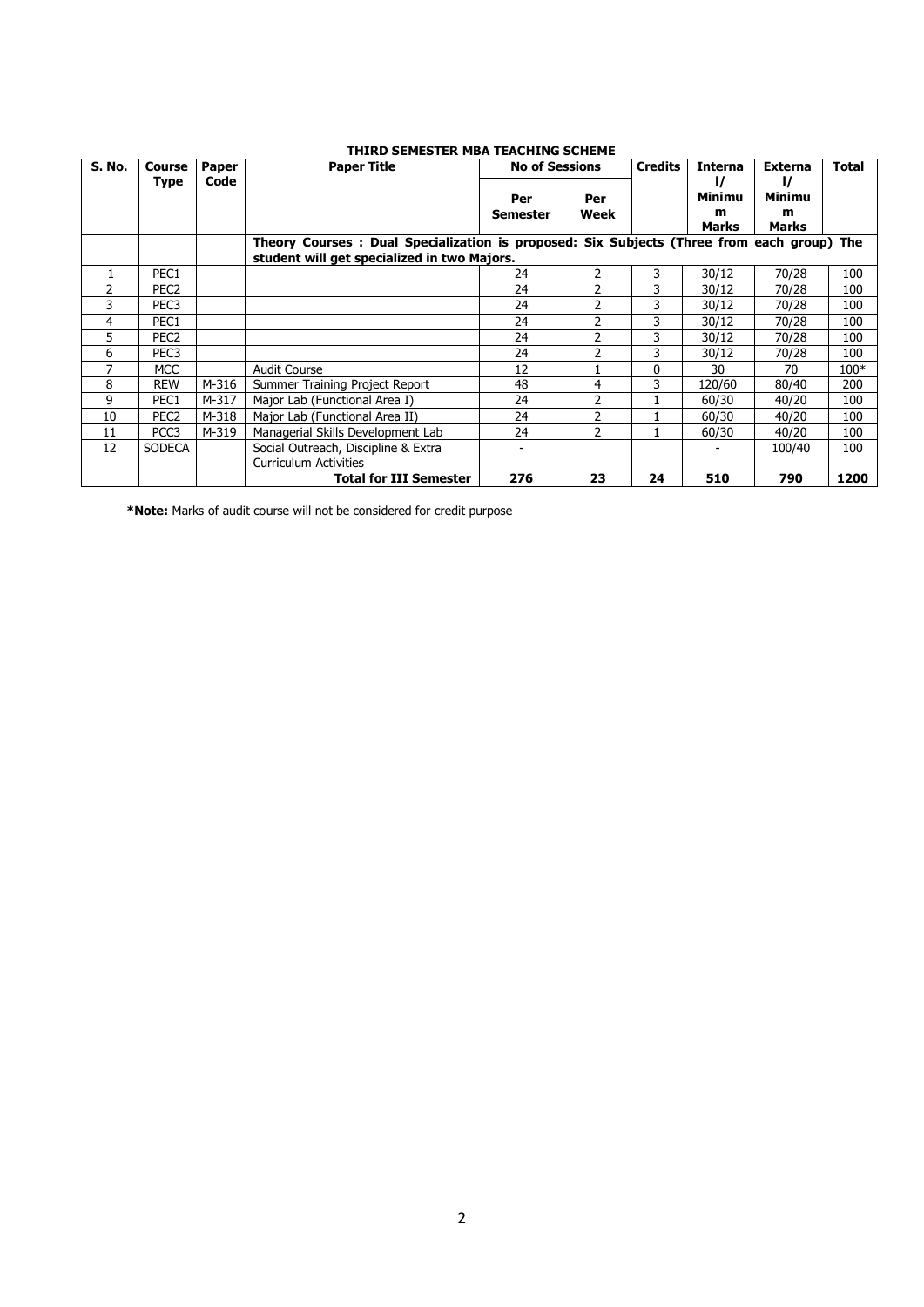#### **List of Functional Areas for MBA (Third Semester)**

| <b>Group A [FINANCE]</b> |                                     |                                           |  |  |  |  |
|--------------------------|-------------------------------------|-------------------------------------------|--|--|--|--|
| <b>S. No.</b>            | <b>Subject Code   Subject Title</b> |                                           |  |  |  |  |
| <b>Semester III</b>      |                                     |                                           |  |  |  |  |
|                          | $M-310$                             | Security Analysis & Portfolio Management  |  |  |  |  |
|                          | $M-311$                             | <b>International Financial Management</b> |  |  |  |  |
| 3.                       | $M-312$                             | Marketing of Financial Services           |  |  |  |  |
| 4.                       | $M-313$                             | <b>Corporate Taxation</b>                 |  |  |  |  |
|                          | $M-314$                             | <b>Banking and Finance</b>                |  |  |  |  |

#### **Group B [MARKETING]**

| S.No.               | <b>Subject Code</b> | <b>Subject Title</b>                        |  |  |  |  |
|---------------------|---------------------|---------------------------------------------|--|--|--|--|
| <b>Semester III</b> |                     |                                             |  |  |  |  |
|                     | M-320               | <b>Integrated Marketing Communication</b>   |  |  |  |  |
|                     | M-321               | <b>Retail Management</b>                    |  |  |  |  |
|                     | M-322               | Sales Distribution and Logistics Management |  |  |  |  |
|                     | M-323               | Product & Brand Management                  |  |  |  |  |
| 5.                  | M-324               | <b>Industrial Marketing</b>                 |  |  |  |  |

#### **Group C [HUMAN RESOURCE MANAGEMENT]**

| S.No.                           | <b>Subject Code</b> | <b>Subject Title</b>                |  |  |  |  |
|---------------------------------|---------------------|-------------------------------------|--|--|--|--|
| <b>Semester III - Electives</b> |                     |                                     |  |  |  |  |
|                                 | M-330               | Training & Development              |  |  |  |  |
|                                 | M-331               | Strategic Human Resource Management |  |  |  |  |
| $\overline{3}$                  | M-332               | Manpower Planning                   |  |  |  |  |
| $\overline{a}$                  | M-333               | <b>Compensation Management</b>      |  |  |  |  |
|                                 | M-334               | Human Resource Development          |  |  |  |  |

#### **Group D [Operations& Supply Chain Management]**

|                     | S. No.   Subject Code | <b>Subject Title</b>                        |  |  |  |  |
|---------------------|-----------------------|---------------------------------------------|--|--|--|--|
| <b>III Semester</b> |                       |                                             |  |  |  |  |
|                     | M-340                 | <b>Materials Management</b>                 |  |  |  |  |
|                     | $M-341$               | <b>Total Quality Management</b>             |  |  |  |  |
|                     | M-342                 | Manufacturing Planning & Control            |  |  |  |  |
| 4                   | $M-343$               | Management of Business Process Outsourcing  |  |  |  |  |
|                     | M-344                 | Export, Import Procedures and Documentation |  |  |  |  |

#### **Group E [INFORMATION TECHNOLOGY MANAGEMENT]**

|                     | S. No.   Subject Code | <b>Subject Title</b>                           |  |  |  |  |
|---------------------|-----------------------|------------------------------------------------|--|--|--|--|
| <b>III Semester</b> |                       |                                                |  |  |  |  |
|                     | M-350                 | Software Engineering                           |  |  |  |  |
|                     | $M-351$               | E-Business                                     |  |  |  |  |
| 3                   | M-352                 | Strategic Management of Information Technology |  |  |  |  |
|                     | M-353                 | Information Security and Cyber Law             |  |  |  |  |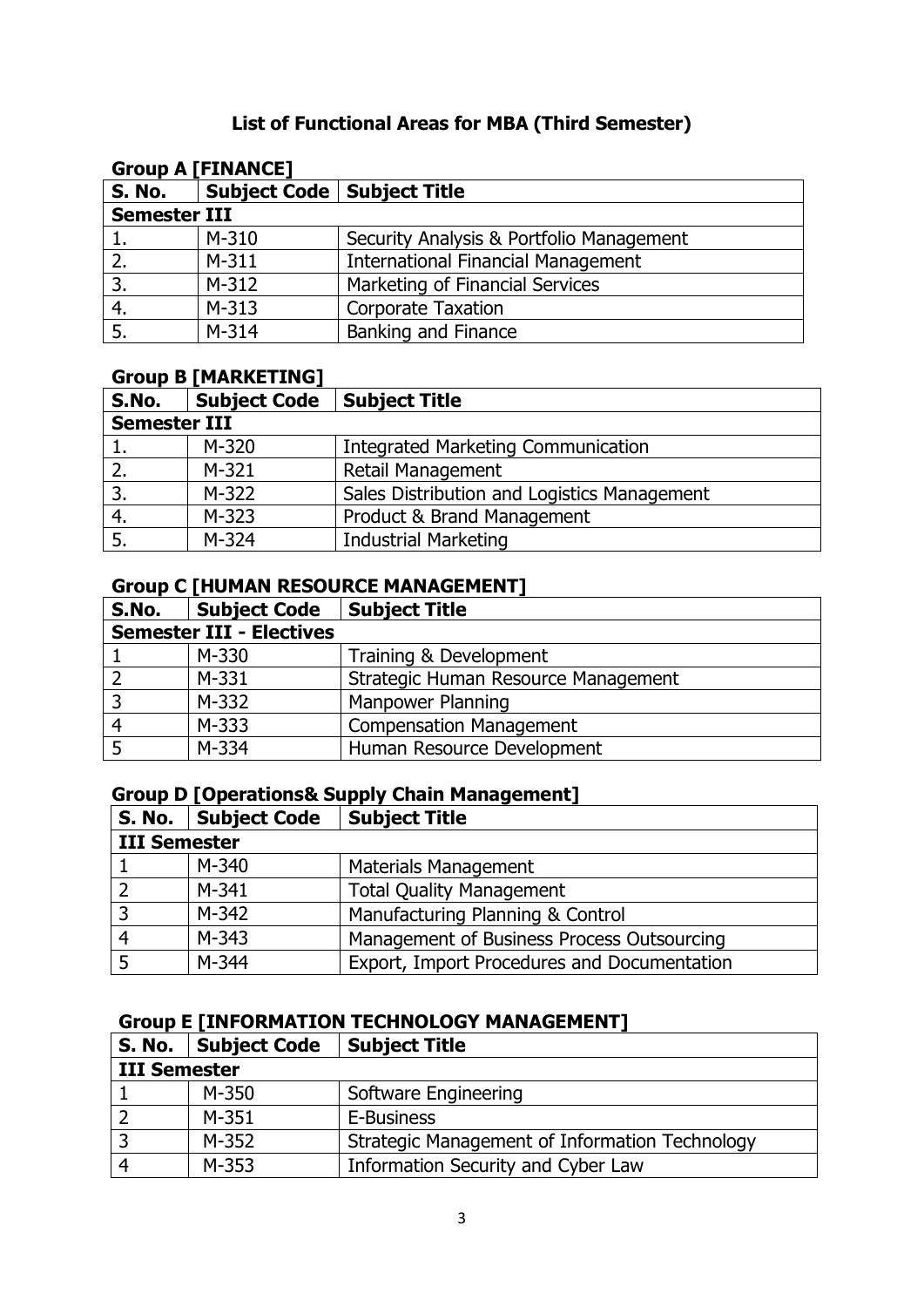#### **Group F [BUSINESS ANALYTICS]**

|              | S. No. Subject Code | <b>Subject Title</b>           |  |  |  |  |
|--------------|---------------------|--------------------------------|--|--|--|--|
| III Semester |                     |                                |  |  |  |  |
|              | M-360               | Data Science & Analytics       |  |  |  |  |
|              | M-361               | Data Warehousing & Mining      |  |  |  |  |
| 3            | M-362               | <b>Big Data Technologies</b>   |  |  |  |  |
|              | M-363               | <b>BlockChain Technologies</b> |  |  |  |  |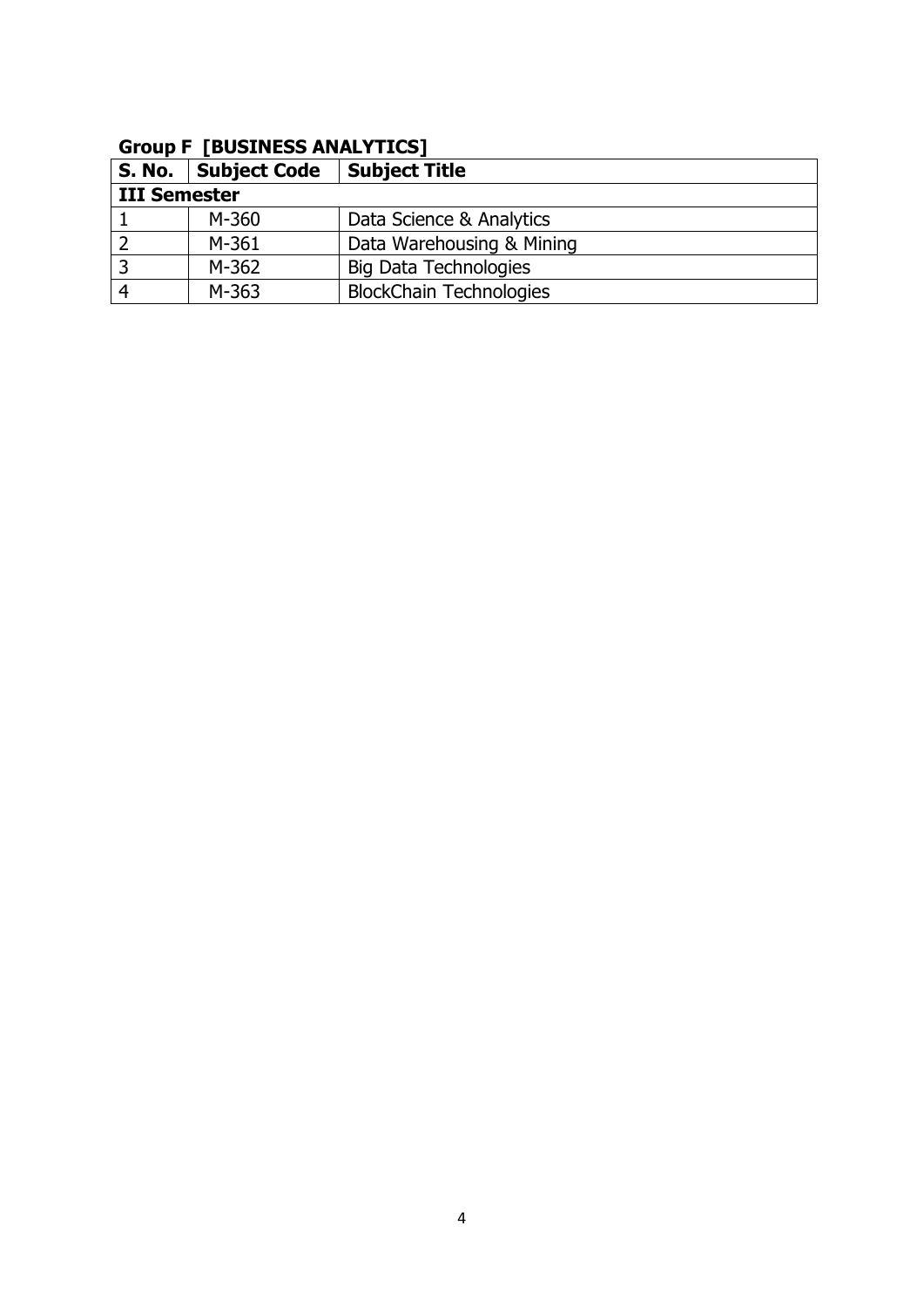#### **M-316: SUMMER TRAINING PROJECT REPORT**

- **Objectives** 1. To provide an opportunity for students to apply theoretical concepts in real life world decision making. 2. To sensitize students to the nuances of corporate culture and familiarize them with the corporate code of behavior.
- **Learning Outcomes** 1. To facilitate the fundamental understanding of the functioning and organization of business.
	- 2. Communicate and collaborate effectively and appropriately with different professionals in the work environment to manage resources, work under deadlines, identify and carry out specific goal oriented tasks.
	- 3. To develop ability to take responsibility, make sound decisions and apply technical skills effectively.
	- Summer Training Project offers an opportunity to put learning into practice and it also serves as an important experiential channel for students to move towards finalizing their preferences on various specializations.
	- At the end of the second semester examination, it is mandatory for every student of MBA to undergo on-the- job practical training in any manufacturing, service or financial organization. The training will be of **6 to 8 weeks** duration. The college/institute will facilitate this compulsory training for students.
	- During the training, the student is expected to learn about the organization and analyze and suggest solutions to a live problem. The objective is to equip the students with the knowledge of actual functioning of an organization and problems faced by them for exploring feasible solutions.
	- During the course of training, the organization (where the student is undergoing training) may assign a problem/project to the student.
	- The student, after the completion of training will submit a report to the College/Institute which will form part of the third semester examination. The report must be submitted after three weeks of Summer Internship completion. The report (based on training and the problem/project studied) prepared by the student will be known as Summer Training Project Report. It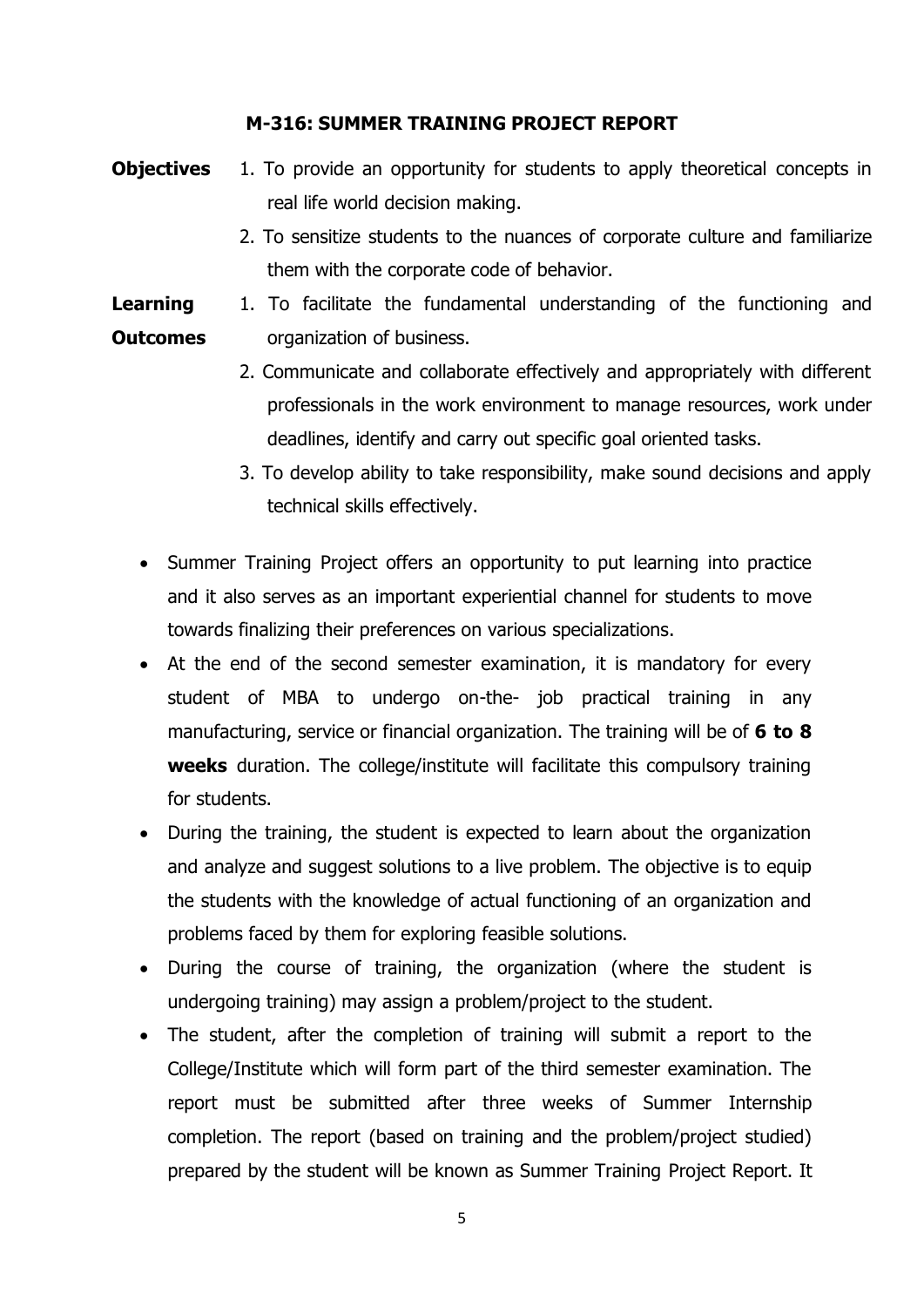should reflect in depth study of an organization where the student undergoes training.

- One comprehensive chapter must be included about the organization where the student has undergone training. This should deal with brief history of the organization, its structure, performance, products/services and problem faced. This chapter will form Part 1 of the report. Part 2 of the report will contain the study of problem undertaken during training. The average size of report ordinarily will be of minimum **100 pages** in standard font size (12) and double spacing. Two neatly typed (one sided only) and soft bound copies of the report will be submitted to the College/Institute. The report will be typed on A-4 size paper.
- The report will have three certificates, one by the Head of the Department, another by the Faculty guide and third one from reporting officer of the organization where the student has undergone training. These three certificates should be attached in the beginning of the report.
- The Summer Training Project Report comprises of 200 marks and will be evaluated by two examiners (external and internal). The evaluation will consist of (1) Project Report evaluation (2) Project Presentation and Viva Voce. The Project Report evaluation will comprise of 120 sessional marks and would be evaluated by internal project guide. The Presentation and Viva Voce would comprise of 80 marks and would be evaluated by two examiners (1 external and 1 internal).

|                        | <b>Components</b>                           | <b>Marks</b>                                                  | Total<br><b>Marks</b> |                     |      |                  |              |    |     |  |  |  |
|------------------------|---------------------------------------------|---------------------------------------------------------------|-----------------------|---------------------|------|------------------|--------------|----|-----|--|--|--|
|                        | Interaction with Mentor/ faculty supervisor |                                                               | 20                    |                     |      |                  |              |    |     |  |  |  |
|                        | Project daily-activity record               |                                                               | 20                    |                     |      |                  |              |    |     |  |  |  |
|                        |                                             | Project Report Internal Evaluation: Evaluation Criteria       |                       |                     |      |                  |              |    |     |  |  |  |
|                        | <b>SN</b>                                   |                                                               | <b>Unsatisfactory</b> | <b>Satisfactory</b> | Good | <b>Excellent</b> | <b>Score</b> |    |     |  |  |  |
| Internal               |                                             |                                                               | 4                     | 8                   | 12   | 16               |              |    |     |  |  |  |
| Evaluation<br>Criteria | 1                                           | Understanding of<br>Objectives and<br>relevance with<br>topic |                       |                     |      |                  |              | 80 | 120 |  |  |  |
|                        | 2                                           | Research<br>Methodology                                       |                       |                     |      |                  |              |    |     |  |  |  |
|                        | 3                                           | Data Analysis<br>&Interpretation                              |                       |                     |      |                  |              |    |     |  |  |  |
|                        | 4                                           | Conclusion and                                                |                       |                     |      |                  |              |    |     |  |  |  |

#### **Break-up of components for evaluation of Summer Training Project Report**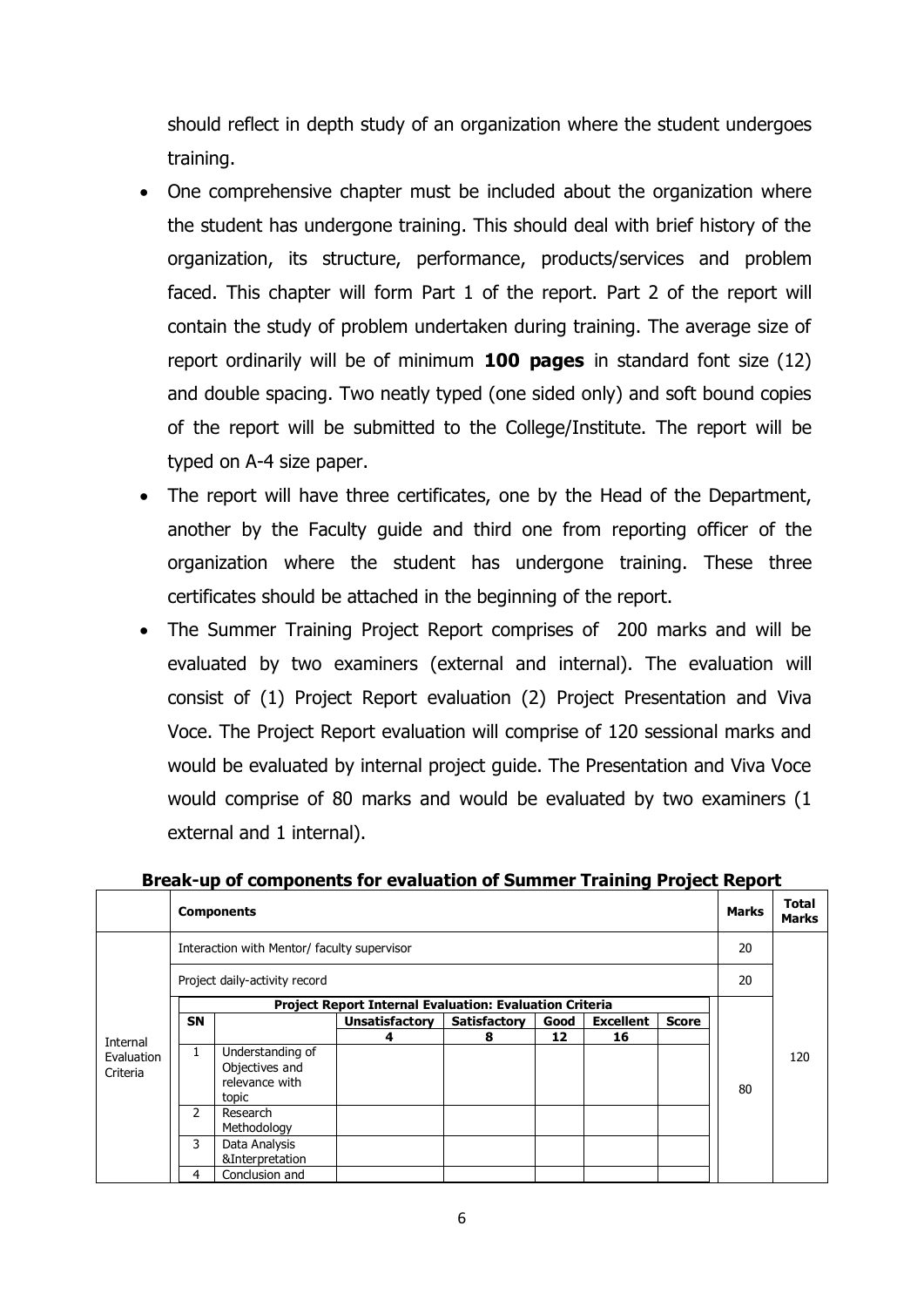|                                    | 5         | Recommendations<br>Presentation Query                         |                                                         |                     |      |                  |              |    |
|------------------------------------|-----------|---------------------------------------------------------------|---------------------------------------------------------|---------------------|------|------------------|--------------|----|
|                                    |           | handling                                                      |                                                         |                     |      |                  |              |    |
|                                    |           |                                                               |                                                         |                     |      |                  |              |    |
|                                    |           |                                                               | Project Report External Evaluation: Evaluation Criteria |                     |      |                  |              |    |
|                                    | <b>SN</b> |                                                               | <b>Unsatisfactory</b>                                   | <b>Satisfactory</b> | Good | <b>Excellent</b> | <b>Score</b> |    |
|                                    |           |                                                               | 4                                                       | 8                   | 12   | 16               |              |    |
| External<br>Evaluation<br>Criteria | 1         | Understanding of<br>Objectives and<br>relevance with<br>topic |                                                         |                     |      |                  |              |    |
|                                    | 2         | Research<br>Methodology                                       |                                                         |                     |      |                  |              | 80 |
|                                    | 3         | Data Analysis &<br>Interpretation                             |                                                         |                     |      |                  |              |    |
|                                    | 4         | Conclusion and<br>Recommendations                             |                                                         |                     |      |                  |              |    |
|                                    | 5         | Presentation<br>Query handling                                |                                                         |                     |      |                  |              |    |

- It is mandatory that the student will make presentation in the presence of teachers and students. The student is expected to answer the queries and questions raised in such a meeting.
- The student shall prepare the Summer Training Report as per the format given in the Summer Training Manual as prescribed by the University
- The students will also be required to submit a completed feedback form from these summer organizations.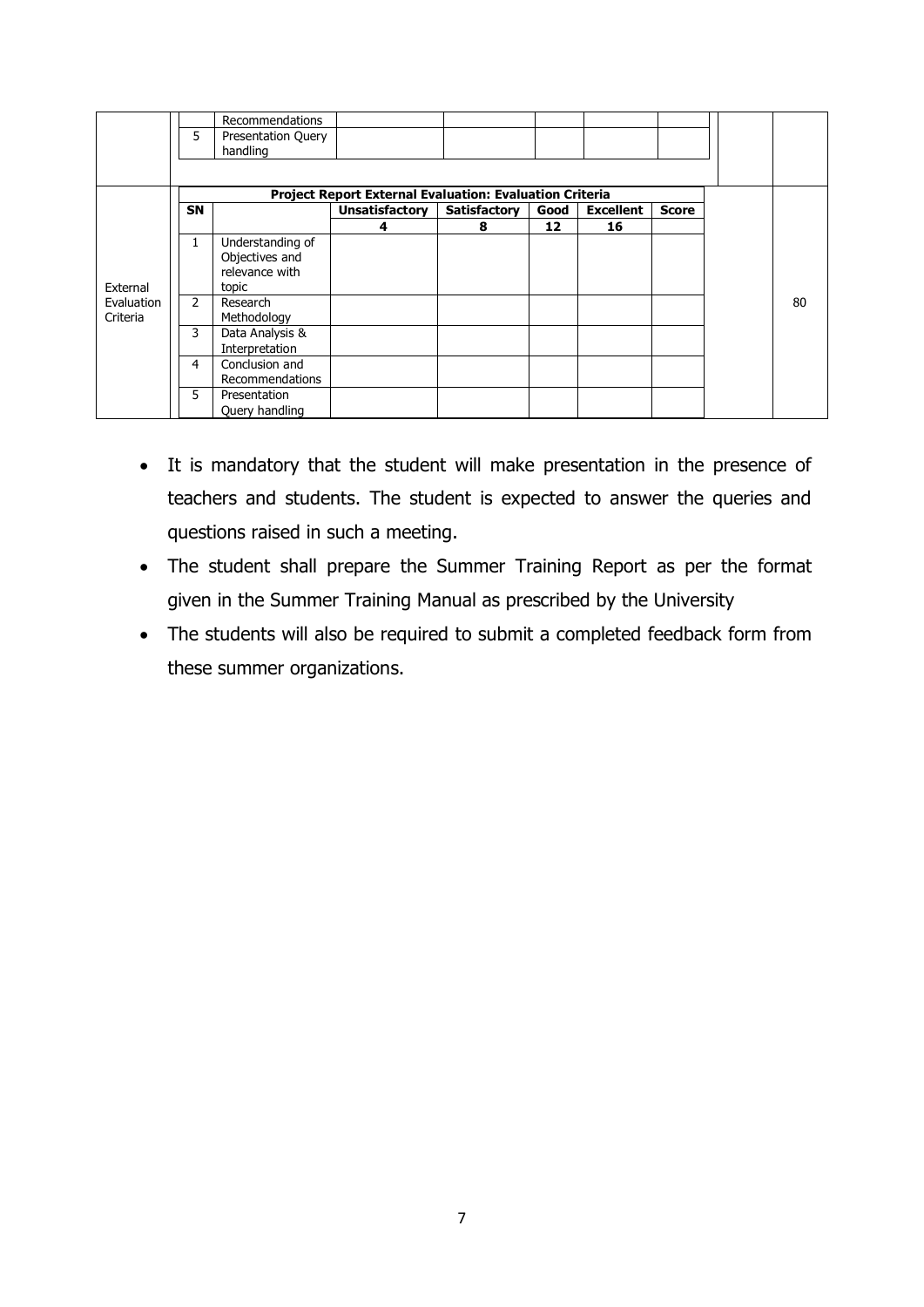#### **Student's Name: Programme:**

#### **SUMMER TRAINING APPRAISAL**

You are requested to provide your opinion on the following parameters.

| 4: Excellent | 3: Good | 2: Satisfactory | 1: Unsatisfactory |
|--------------|---------|-----------------|-------------------|

- 1. Technical knowledge gathered about the industry and the job he/she was involved.
- 2. Communication Skills: Oral / Written / Listening skills
- 3. Ability to work in a team
- 4. Ability to take initiative
- 5. Ability to develop a healthy long term relationship with client
- 6. Ability to relate theoretical learning to the Summer Training Project
- 7. Creativity and ability to innovate with respect to work methods & procedures
- 8. Ability to grasp new ideas and knowledge
- 9. Presentations skills
- 10. Documentation skills
- 11. Sense of Responsibility
- 12. Acceptability (patience, pleasing manners, the ability to instill trust, etc.)
- 13. His/her ability and willingness to put in hard work
- 14. In what ways do you consider the student to be valuable to the organization? Consider the student's value in term of:
	- (a) Qualification
	- (b) Skills and abilities
	- (c) ) Activities/ Roles performed
- 15. Punctuality

Any other comments \_\_\_\_\_\_\_\_\_\_\_\_\_\_\_\_\_\_\_\_\_\_\_\_\_\_\_\_\_\_\_\_\_\_\_\_\_\_\_\_\_\_\_\_\_\_\_\_\_\_\_\_\_

#### **Assessor's Overall rating**

**Assessor's Name: Designation:**

**Organization name and address: Email id:**

**Contact No:**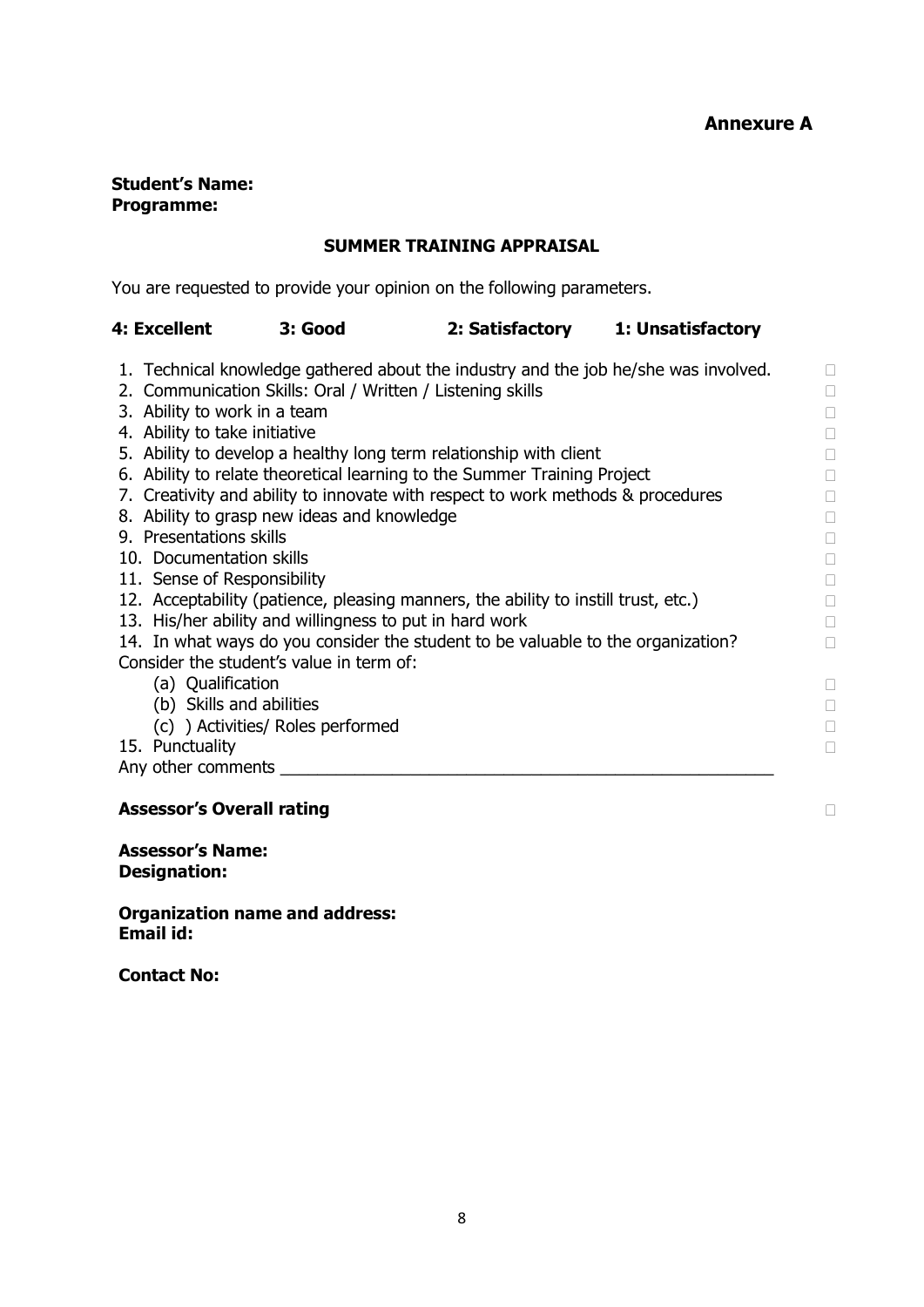## **RAJASTHAN TECHNICAL UNIVERSITY, KOTA**



## **SUMMER TRAINING PROJECT**

## **(Instructions & Guidelines)**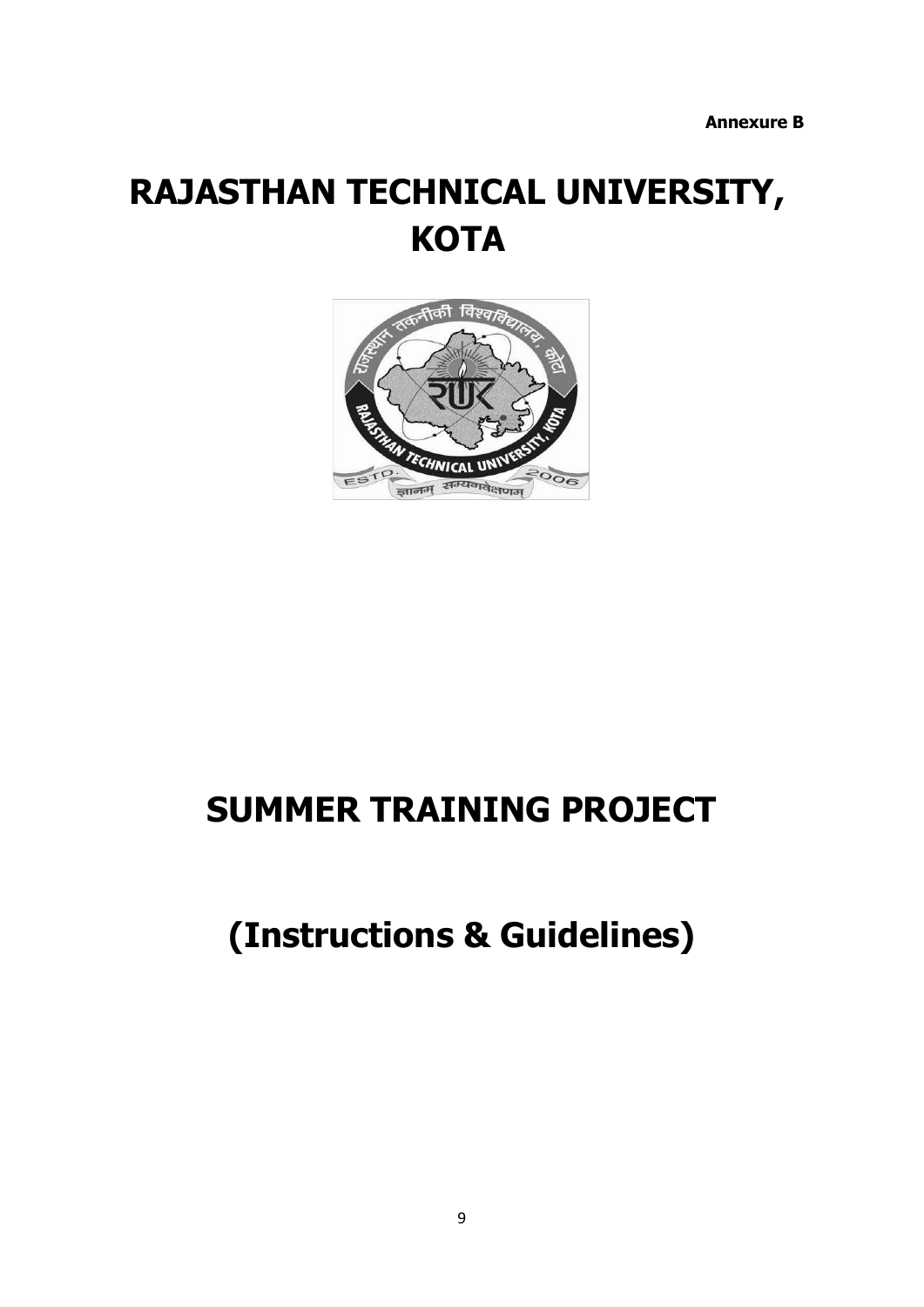

#### **Training Methodology and**

Training Report Preparation ............. Training Methodology: Tips ............. Guidelines for Training.....................

#### **Enclosures:**

- 1. Specimen of Certificate
- 2. Specimen of Title Cover
- 3. Training Evaluation Form
- 4. Feedback Form

#### **IMPORTANT:**

- 1. Summer Training Project during summer at the end of 2nd Semester will be held for 6-8 Weeks. Students have to work on a project. Industrial and Technical visits should also be organized.
- 2. Students will have to give presentation on their Summer Training Project after coming back. One slot of 2 periods per week is to be provided in 3rd Semester for presentation.
- 3. For Summer Training Project 200 marks are assigned in 3rd Semester

#### **FOREWORD**

This document will serve a reply to several queries right from choosing a training site to submission of the report.

The main purpose of Summer Training Project is to prepare students for employment in their chosen discipline at the conclusion of two years of postgraduate studies.

Summer Training Project helps to gain first- hand experience of working as management professional, including the technical application of management methods. It provides opportunity to work with other management professionals. During training period a student can experience the discipline of working in a professional organization and can also develop technical, interpersonal and communication skills. It also facilitates the fundamental understanding of the functioning and organization of business.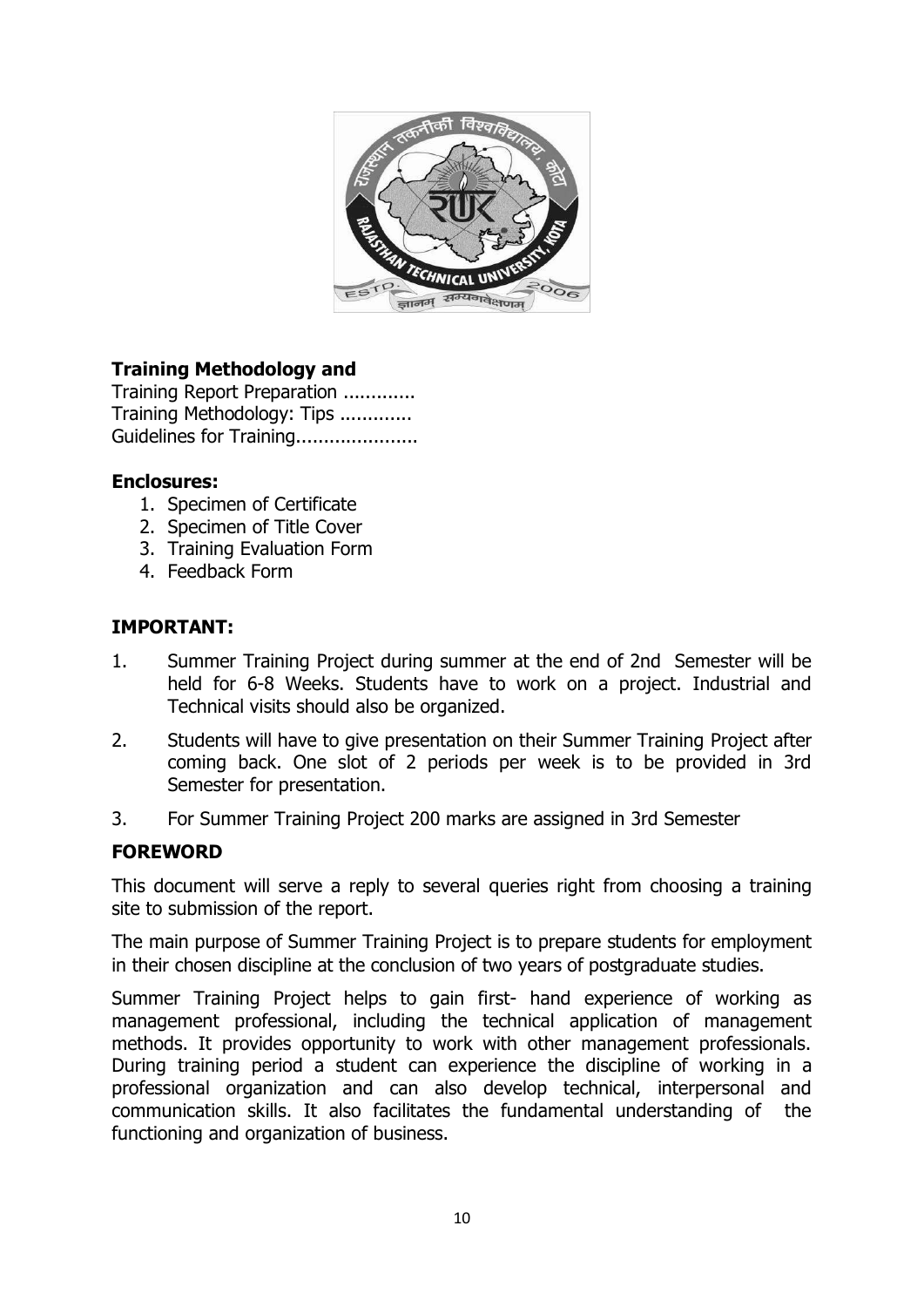Many companies regard this period as a chance to assess students for future employment. The ability to take responsibility, make sound decisions and apply technical skills is highly regarded. Further, students can also evaluate companies for which they might wish to work or make decisions about fields of management, which they enjoy.

You should make considerable effort and give sufficient thought obtaining the most relevant and effective Summer Training Project. It is difficult but desirable to obtain experience in a range of activities including design, analysis and experimental and on-site activities.

#### **TRAININGMETHODOLOGYANDTRAININGREPORTPREPARATION**

#### **SUMMERTRAININGPROJECT**

Summer Training Project forms an integral component of any professional course like Management. The real problem a manager faces and tackles live problem is the industry and the field. The institute where he pursues his studies cannot provide him that practical knowledge on all aspects of learning. Often the study of a subject is said to be incomplete until the student has been exposed to its practical aspects. The theoretical studies build the manager in him by providing him pools of knowledge whereas the practical applications make him agile and competent. If theoretical knowledge teaches him the principles and policies, the practical exposure tells him how to use those principles.

#### **EXPECTATIONS**

Training may be defined as a short-term process utilizing a systematic and organized procedure by which training personnel acquire technical knowledge and skills for a definite purpose. It provides an opportunity for students to apply theoretical concepts in real life situations at the work place. It is to sensitize students to the nuances of corporate culture and familiarize them with the corporate code of behavior. It enables students to manage resources, work under deadlines, identify and carry out specific goal oriented tasks. Further, it enables students to discover their professional strengths and weaknesses and align them with the changing business environment. A management trainee, while undertaking training must keep in mind these objectives.

A student is expected to complete his Summer Training Project with the sole objective of enhancing his practical knowledge. A successful training should be in accordance with the needs and objectives set before hand. Ask yourself these questions.

- 1. What do you want and hope to accomplish through training?
- 2. Should the training be formal or informal i.e. what are going to be your training priorities?
- 3. When and where should training be taken?
- 4. How should training be related to your curriculum and how much independent of it?

Summer Training Project must be undertaken only in an actual job environment and using only the tested principles and methods of learning like instructional methods,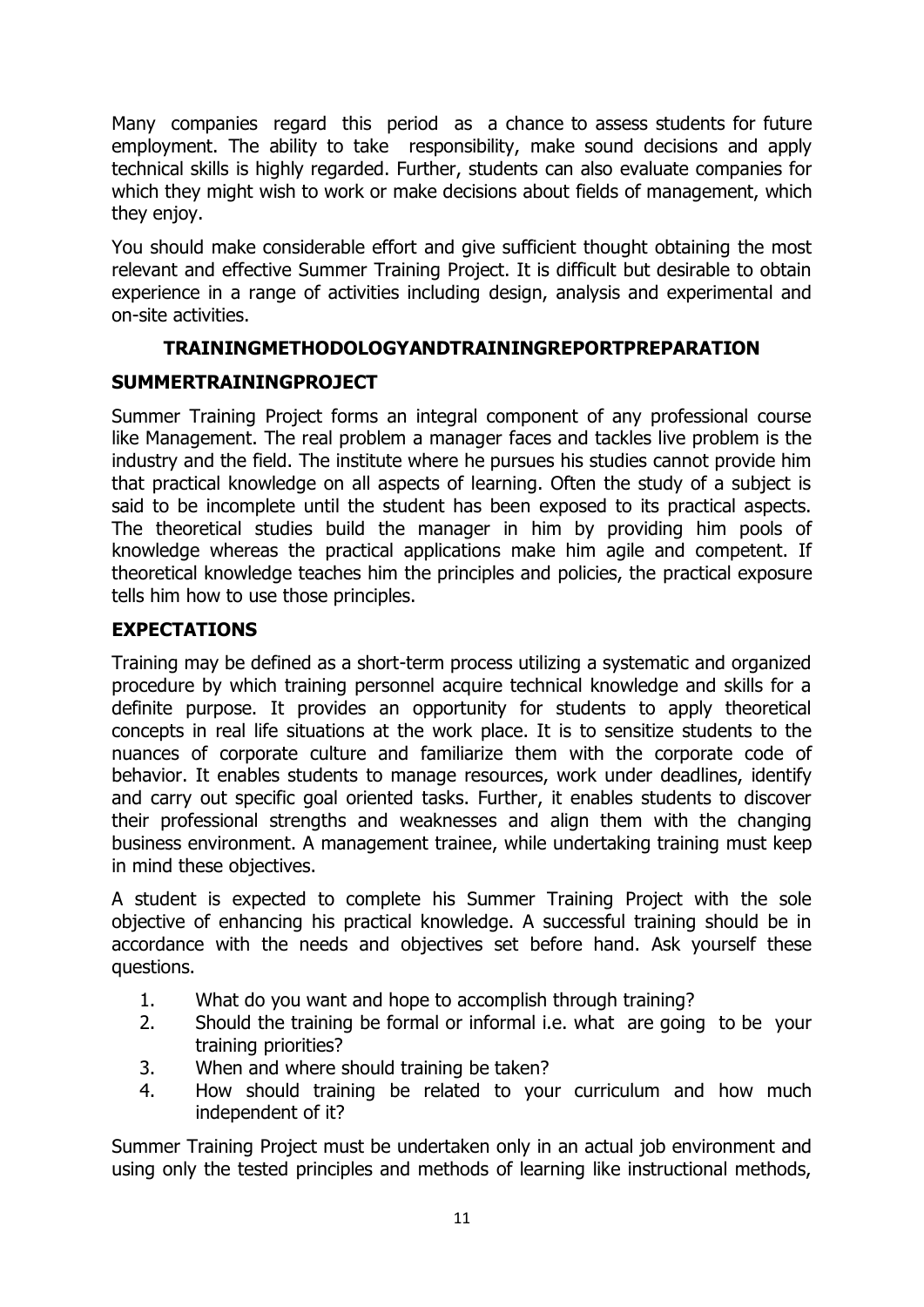demonstrations and examples. He must ensure that the training site has such arrangement and environment that will assist him in achieving these objectives.

#### **SELECTIONOFTHESITE**

The student trainees must ensure that the training site will provide him full opportunity not only to learn the practical applications of the subject chosen but also help him to achieve the above stated objectives and expectations.It will always be better if he chooses a site that will offer him an opportunity to develop multidisciplinary interests along with the pursuance of a certain training program. He must also look forward for getting an opportunity of placement in the same company/site after completing his degree. Often, the impression made during the training has a long lasting effect.

#### **TRAINING REPORT**

A technical report is an account, usually in detail, of some matter such as (a) a work completed or in progress, (b) findings from an investigation, information, search or study; (c) solution to a problem and/or (d) offering of specific theoretical of practical data. While undertaking training and pursuing a project, the management student must be involved in one or more of these activities.

#### **ANATOMY OF A TRAINING REPORT**

A well-organized report is divided into easily recognizable parts arranged in an effectual sequence. A training report is a formal report, which is a full scape, detailed tightly structured document. It may contain the following parts arranged for effective communication in the report in the sequence shown as below:

#### **Front Matter**

Title Page Letter of Transmittal Certificate Preface Acknowledgement Table of Contents Lists of Illustrations **Main Text** Introduction (Chapter 1) Discussion (Body of the report) Conclusion and Recommendations (last chapter) **Back Matter** Appendices References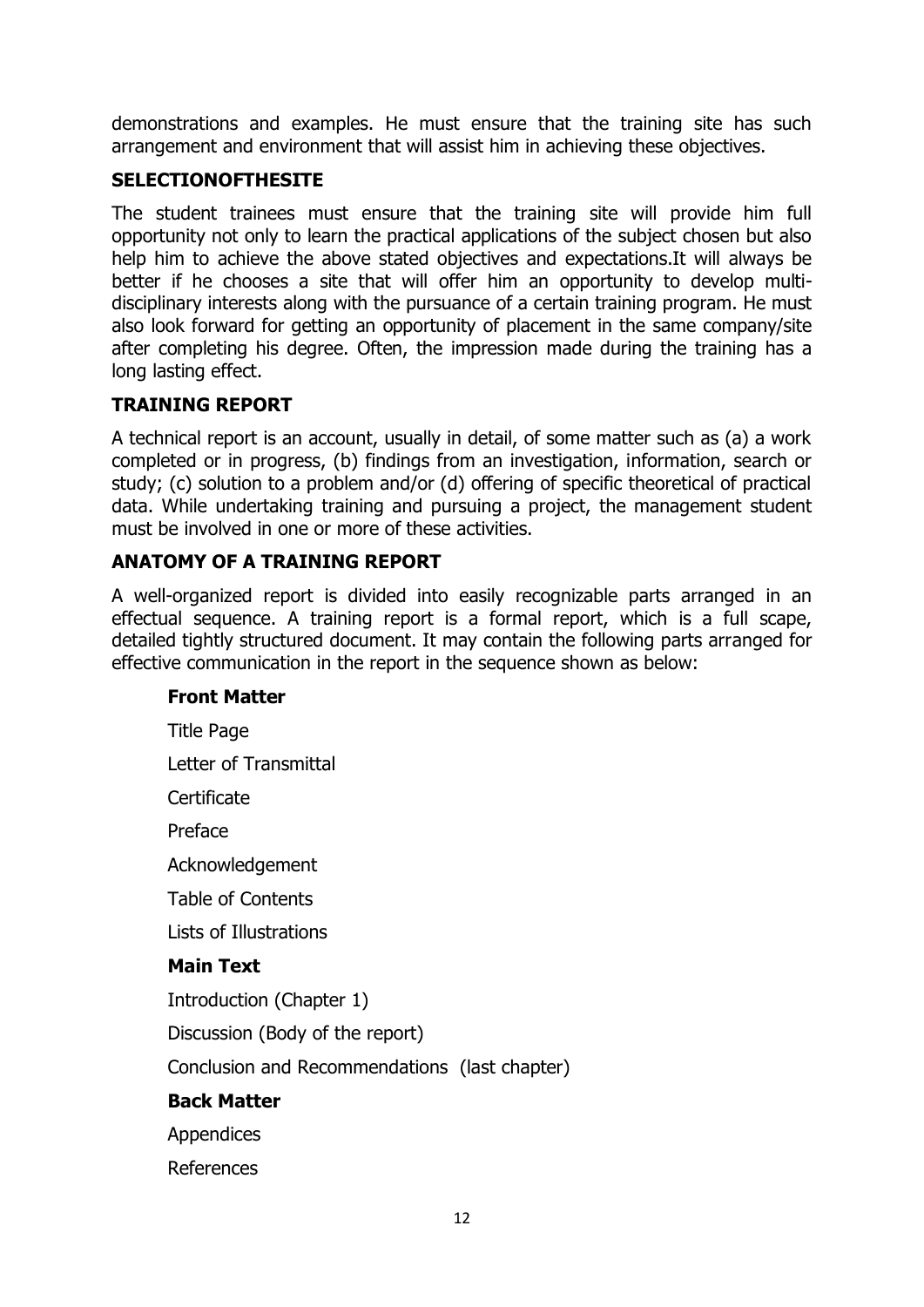Bibliography

#### **HOW TO BEGIN WRITING**

A time proved good way to write a report is first to subdivide the job into essential steps and then to complete the corresponding parts step by step. Follow these steps carefully while preparing training or a project report.

#### **Step 1: Preliminary Planning**

The writing of a report proceeds more confidently and smoothly if the trainee understands the true nature of the desired end products. He must also know where he is heading for and how far he has progressed toward completion at any instant. This requires careful planning and scheduling. Planning is a flexible process because it must be adjusted to suit every individual's requirement. He must prepare a time schedule and a deadline on which the report must be completed.

#### **Step 2: Collecting Material**

Factual material counts principally of data obtained through tests and measurements, investigations, studies, surveys, observation and analysis of such data, calculation and prediction and recommendations too. No attempt should be made to insert the theoretical principles found in the textbooks.

The need is also felt to maintain a daily diary giving full details of day-to-day activity. This also serves as a record and ready references of the training schedule at a later stage. This diary is also to be submitted along with the report.

#### **Step 3: Making an Outline**

After the material has been collected, it must be organised and written upon in a well- ordered pattern. To achieve this, the student must decide which topic should be discussed first, which next and so on. The plan for this sequence is the outline. An outline is a safeguard against repetition and omission and a guide to stratification of the subject matter. Report writing moves faster when it follows an outline. It also imparts to the report a degree of unity and coherence. It is always advisable to prepare a written outline as soon as the collected material has been scrutinized. This will help the student to establish a relationship between the various topics of the report. An outline shall also help him to think analytically about the subject.

#### **Step 4: Writing a Rough Draft**

When the trainee has collected and sorted the material and completed the outline, this initial writing step will produce the first version of the report. It will however, be seen only as a piece of connected prose derived from the mass of notes and other material. It will lack quality, both technical and rhetorical that is why it is called a rough draft. But it is a trial version of the written report.

Often the trainee faces the difficulty in writing the first draft. The only solution is "start writing at once whatever you have reviewed through collected material and the outline." Therefore, the first advice is to start writing immediately. The second is to write fast putting your thoughts on paper before you forget them. This means you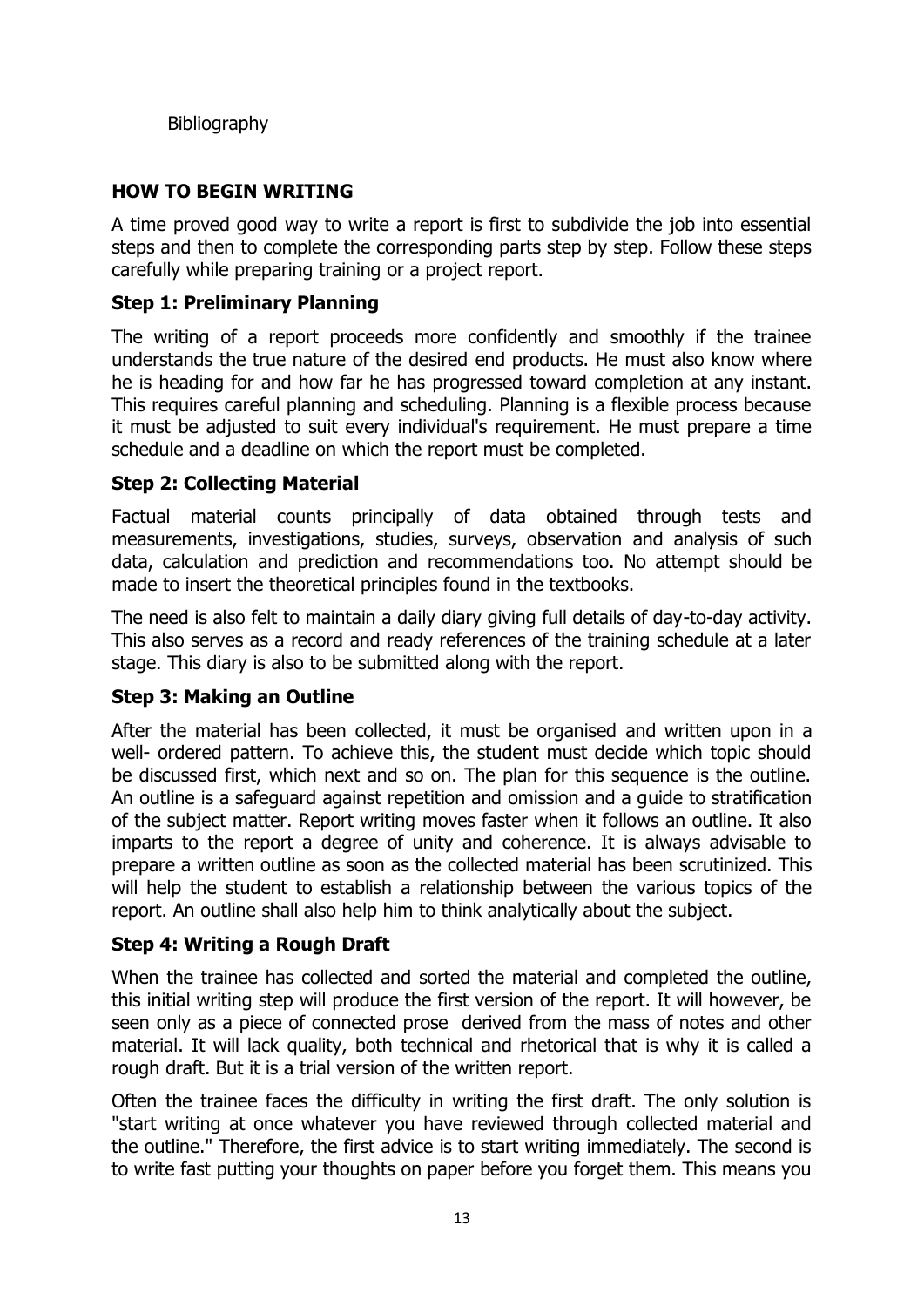should not stop to make corrections or beautify sentences. You should only record the ideas as they come, giving no thought at the time to correct spelling, grammar, and sentences structure and paragraphing. Once the material is on paper, it can easily be corrected.

Always use your favourite method of writing long had with personal abbreviations refer freely to illustrations and tables or sketches. The sole criterion is your ability to read the draft. Do not hesitate to include line drawings, half tone pictures, flow diagrams, graphs and charts.

#### **Step 5: Revision and Rewriting**

This is the improvement phase for correcting the mistakes in the rough draft, adding items, which were forgotten, or which have lately been suggested, removing items, which have been proved irrelevant or superfluous. During this phase, the student is concerned with all the details that he temporarily ignored for the sake of speed while writing the first draft such as language mechanisms, style, technical accuracy and so on. He should now try to view the rough draft dispassionately as if he is correcting somebody else's writing faults. As he reads the rough draft, he should be alert for errors and bad writing of all kinds.

It is better to make three separate readings, concentrating each time on one correction area:

- 1. Read the rough draft first time for technical accuracy and avoid worrying about other matters. Ask these questions: Is the technical content true and clearly presented? Are there errors and contradictions?
- 2. Read the second time for logic. Ask whether the topics follow a meaningful sequence and whether the conclusions are valid.
- 3. Read the third time for language mechanisms. Be critical of every sentence, check grammar, spelling, punctuation, sentence structure and sentence variety. Ask whether the draft lacks unity and coherence.

During each reading, make your corrections, additions, deletions on the rough draft itself. Then prepare that to the second draft incorporating all the revisions. Again read and revise the second draft for any additional revisions and visualizing whether its contents are ready for final presentation.

#### **Step 6: Final Draft**

Working on the final draft is largely mechanical and of productive nature. The final draft is made ready for the reader or the evaluator/examiner and this is the last change to correct mistakes, polish the writing and systematize the structure.

This step requires gathering together of all material, which has been prepared or collected in the preceding phases and the consolidation of the material. This includes the revised draft, illustrations and supplementary material. Prepare the last version of the report by putting all the material together. Illustration must be inserted, pasted or drawn onto the pages of the final draft itself. Number the text pages with Arabic numerals.

Follow these six steps to prepare your report and get the satisfaction of having authored and produced a work of which originality you can claim. Any short cut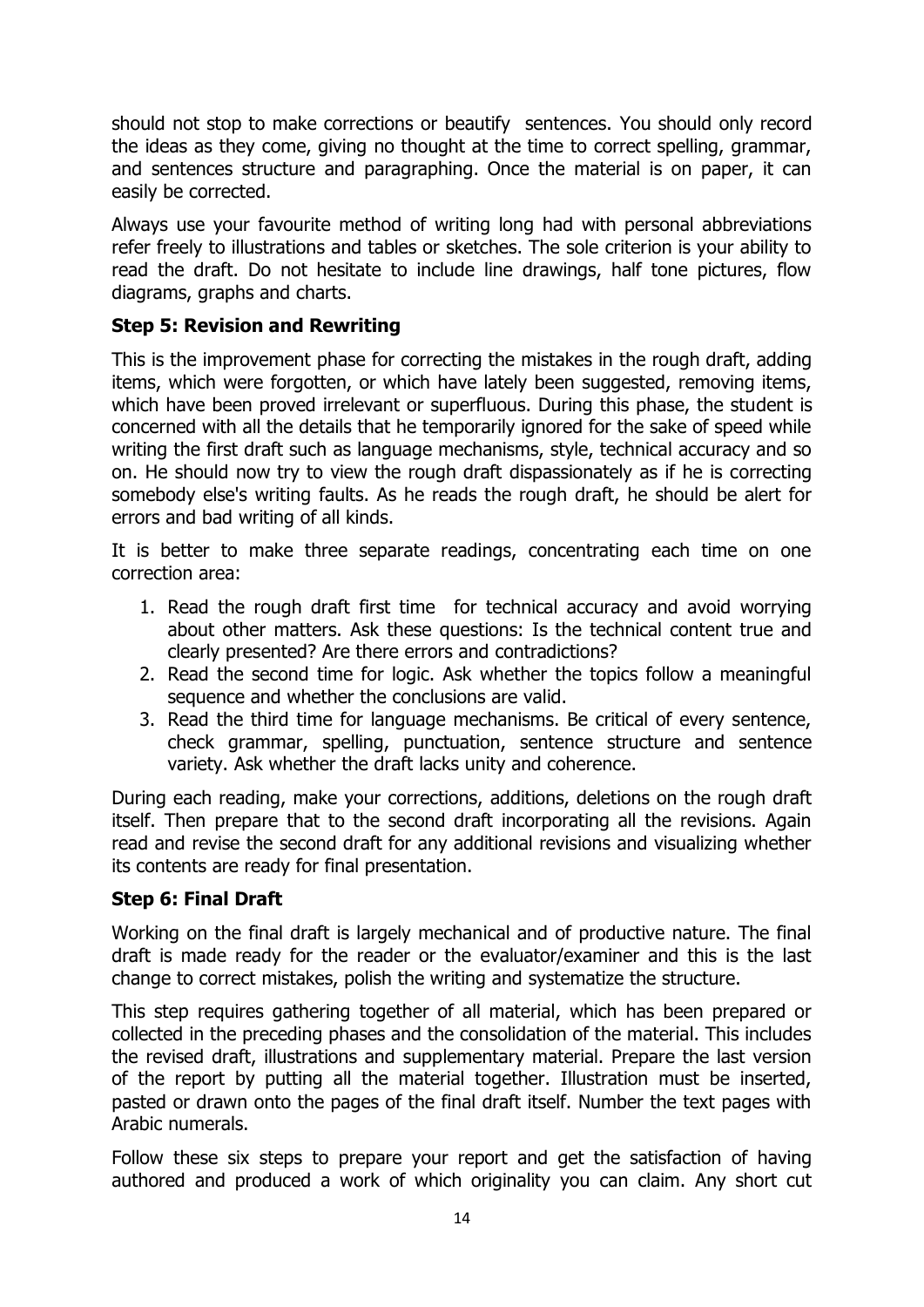methods, copying from the reports of predecessors and just repeating what others have earlier written, clearly show the lack of enthusiasm and initiative on the part of the trainees. Such reports, at the time of evaluation, fail to draw any attention and are rated as under-average or average reports. On the other hand, if the report displays the trainee's hardwork, his initiative, his enthusiasm and real effort in making that report, it is rated as a work of merit. Such a report will always create a good impression at any instance when it is submitted for scrutiny.

There are some parts of the report, which cannot very well be written until all information is final and the pagination is complete. These parts are:

- 1. Abstract
- 2. Letter of transmittal
- 3. Acknowledgement
- 4. Preface or foreword
- 5. Index / Table of Contents

All this material is front matter and should be composed in rough draft and carried through revisions as necessary. The abstract must give the gist of the report analytically outlining what the trainee has worked on. In the acknowledgement, all sources from where help has been derived during the training should be duly acknowledged. This includes, besides teachers of the college, such persons like training manager, supervisors, superintendents and other technical staff. The preface is an account justifying why that site / topic was chosen and what inspired the student in due course. This shall also include a brief description of what he is going to present in the report, the abstract of its contents and the structure. Any additional illustrations, graphs sketches and tables are to be appended at the end. Finally, an index or a list of contents is prepared with pagination and chapter names and numbers. Ensure that chapterization is strictly in accordance with the outline of the report and no sections/sub- sections have been left out.

#### **Project Work during Training**

Often during the training a single student is given a project to complete. The project is solely to give you an opportunity to become well versed with a specific section of the training site or get an exposure of its working methods. It is also possible that the project is a part of their routine work, survey or investigation, and by undertaking the project the student is only going to assist them. Whatever is the mode or purpose of the project, show diligence and enthusiasm? You must adopt an inquisitive approach, finding more about the project, its specifications and utility. If possible, complete the project (or component) before completing your training and submit the account of your work in the form of a project report. This report shall serve as an evidence of the work done. If the project is a part of your training program, it must always be included in your report. Otherwise also, such an inclusion in the training report shows the innovative bent of your mind. The evaluation becomes much easier since it clearly indicates that training was not just a routine excursion for you but an opportunity to learn and add something to your knowledge. And you have availed of that opportunity fully.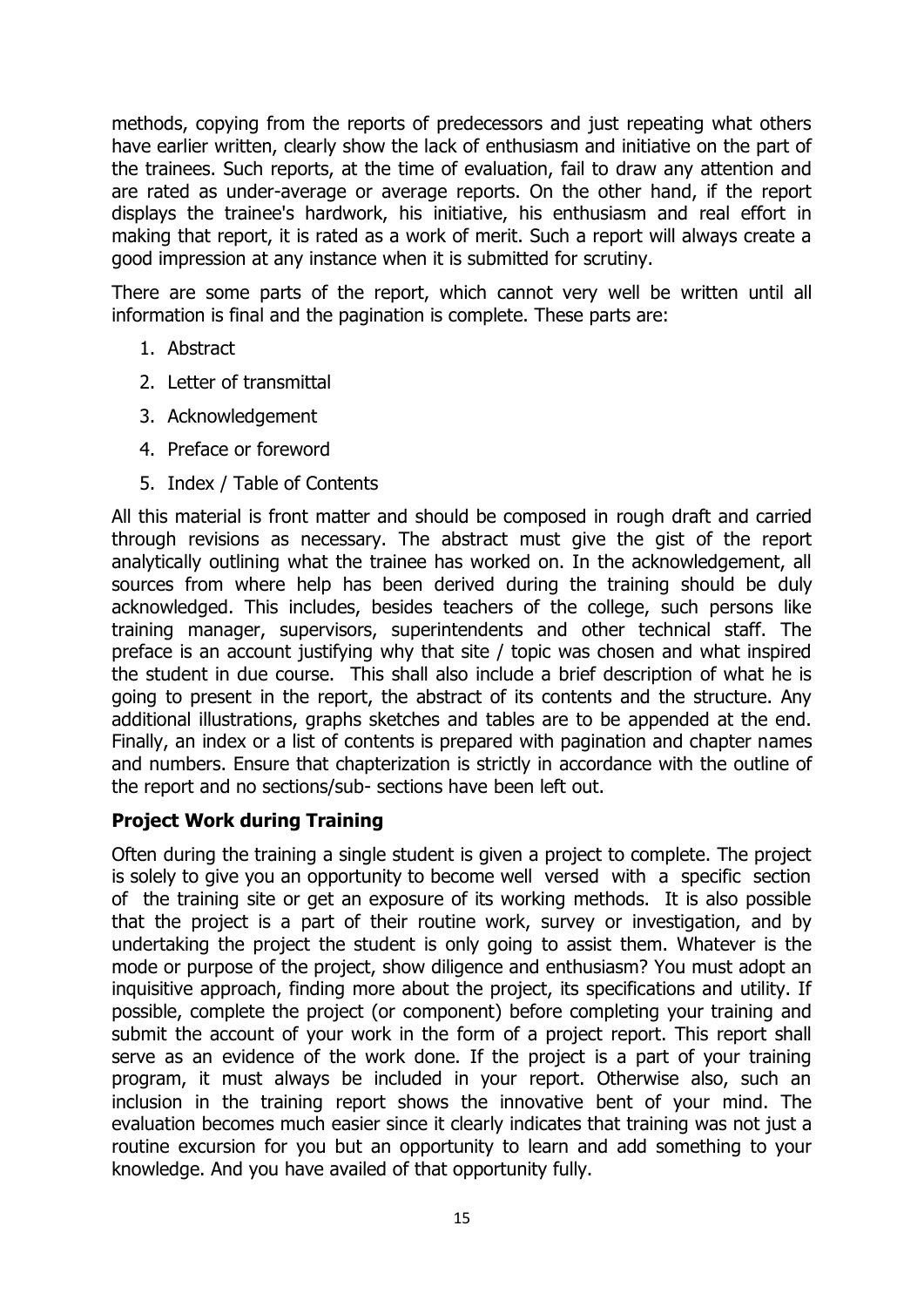The project entrusted to the trainee will always be related to advances in Management pertaining to Marketing, Finance, HR, Operation & Supply Chain Management, IT, Business Analytics etc. It will also be linked with one or more of the activities of the plant/training centre. Often their personnel, from technical, administration, finance or HRD, will also be involved in that Project. Try to get a separate testimonial for your project work from one of the officials.

#### **TRAINING METHODOLOGY: A FEW TIPS**

A lot of mistakes can be avoided and improvement can be made if certain measures are adopted before proceeding on the training and during the later phases.

#### **BEFORE THE TRAINING**

- 1. Read the instructions carefully in this training manual and follow them strictly to avoid any complications of any nature.
- 2. Fill up the necessary forms and letters and Performa's provided in this manual.
- 3. Stick to the information supplied regarding the training site, confirmation etc. In the event of any change of training site or any other matter, inform the Training Officer of your institute immediately before proceeding on training.
- 4. The students are required to carry their identity cards, and two recent passport size photographs for verifications, gate pass etc.
- 5. They are also required to carry and furnish their personal bio-data, bonds, securities and clearance certificates issued by the police for various purposes of training.
- 6. They should also ensure their accommodation etc. because normally training centres do not provide hostel facilities.

#### **DURING THE TRAINING**

- 1. The student should reach the training centre well before the date of commencement of the training. They should also intimate about the commencement of training to Training Officer of your Institute as early as possible or within two days of joining their training
- 2. They must be regular, punctual and well behaved. They should not leave the training centre without the prior permission of the Training Supervisor.
- 3. They should maintain a daily diary to be checked and signed by the training supervisor from time to time. If required they must prepare a daily / weekly report and submit it to the supervisor.
- 4. They should take safety precautions as normally no compensation for any accident is payable to the trainee. They should also abide by the rules and regulations of the training organization.
- 5. While visiting the different sections of the training centre, they should collect the practical / data. They should also inquire the reasons for any deviations from the standard theoretical values. They may also collect information about personnel working on the site/ field / job regarding their qualification, experience etc. Remember that it will not be possible to revisit the training centre to collect material or rebuild the training experience once the training is over. All these data should be prominently included in the training Report. They should also study relevant trade literature collected from site / office / market. All these should be suitably incorporated in the training report.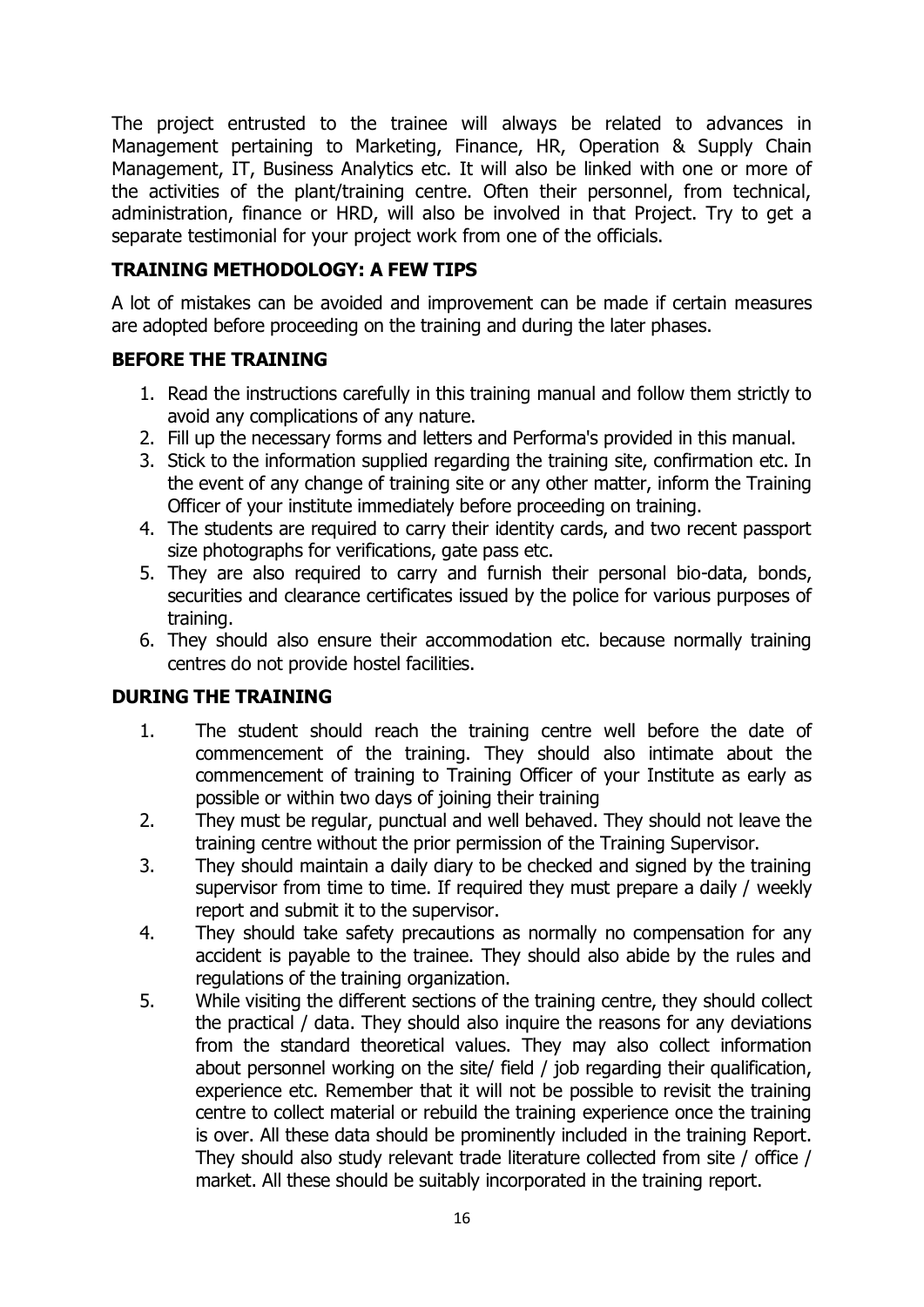- 6. At the end of the training they must clear their dues and other expenses incurred by them at the training centre including the damages, if any. They must also get a formal relieving certificate / no dues certificate before leaving the centre.
- 7. Collect a certificate of training upon completion, which should indicate the period of training, the nature of work involved during the training and the performance of the student.

#### **AFTER THE TRAINING**

- 1. Always prepare the outline of the training report just 2 or 3 days before the completion of the training. Upon completion put all the material together and arrange them according to daily diary or the outline.
- 2. Consult your outline with training supervisor before leaving and also discuss it with the teacher regarding important contents of the report. They will furnish all necessary details, guidelines and literature, which will help you to prepare the report.
- 3. Always follow the 6 step method described in this manual for writing your training report. This is necessary to systematize and accelerate your work.
- 1. Always work with deadlines while writing chapters and finish them as visualized. Do not make any last minute entries or contribution as it may not be possible to revisit the training centre or recast the training experience.
- 2. Make good presentations of the report; neatly typed, with hardbound cover containing all the required details. Often-in campus interviews or direct interviews your training / project reports are evidence of your hard work, intellectual interests and even temperament.

#### **GENERAL GUIDELINES FOR TRAINING:**

This consists of important areas on which a student should collect relevant information while undergoing Summer Training Project in an organization:

#### **Broad Areas-**

- 1. Inputs- Raw Materials
- 2. Production Process
- 3. End Products and Specification
- 4. Organizational Structure
- 5. Financial setup
- 6. Sales and Marketing strategies
- 7. Plant Design
- 8. Materials Management system
- 9. Quality Control System
- 10. Management Information System
- 11. Utilities and Waste Management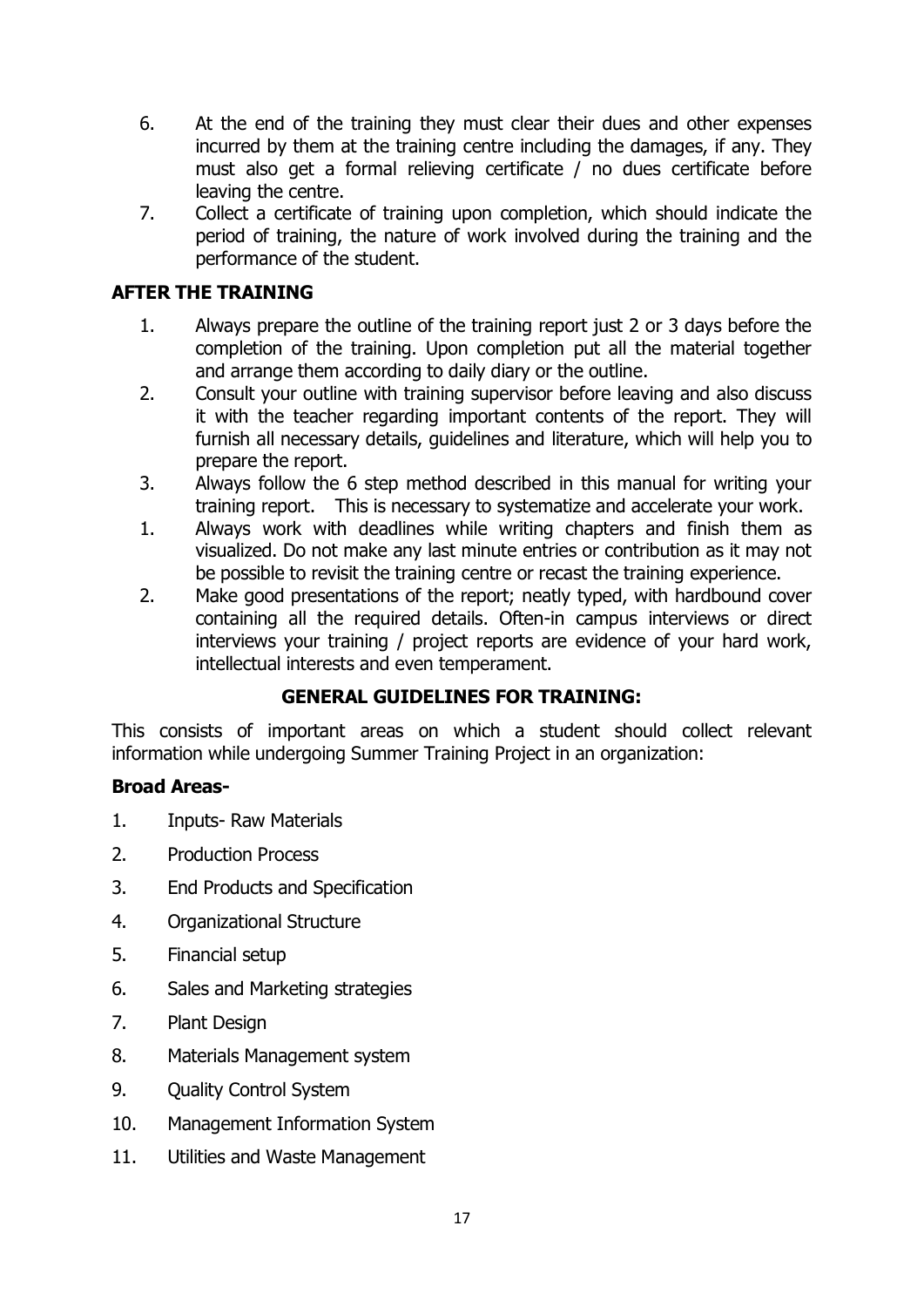- 12. Plant Economy
- 13. Human Resource Management

#### **The guidelines for above-mentioned broad areas are as below:**

- 1. Inputs: Raw Materials, details of raw materials pertaining to various products including quantity, specifications, sources of supply, vendor location, geographical availability, procurement cost, etc.
- 2. Production Process: Process flow diagram of manufacturing process, various stages in production.
- 3. End Products and Specification: List of final products, market growth of products, product demand and supply, competitors, customers for products
- 4. Organizational Structure: Organization chart for the whole organization showing various levels of authority, span of control at each level, type of arrangement at each level in terms of line, line and staff and functional details etc.
- 5. Financial setup: Balance sheet, Profit and Loss account and other financial instruments.
- 6. Sales and Marketing strategies: Various sales and marketing strategies employed by the organization must be studied.
- 7. Plant Design: Capacity of plant, its measurement and utilization, Plant Size, location and layout.
- 8. Materials Management System: Procedure adopted in stores for receipt of raw materials, goods and components, various forms and documents used for movement of materials and issue authorization, stores organization; centralized or decentralized, codification methods used for different materials, system of replenishment for inventory items, controls like ABC analysis, procedure for indenting spares etc.
- 9. Quality Control System: Methods used for controlling quality of raw materials, process and manufactured items, SQC application, testing machines used, implementation of ISO 9000.
- 10. Management Information System: Documents/reports used for information system at operational, tactical and strategic levels, communication network at various levels, organization of coordination meetings and decisions taken.
- 11. Utilities and Waste Management: List of utilities and auxiliary services needed, Information about waste generated, methods of reducing waste, environment pollution problems created ash disposal, and effluent treatment system.
- 12. Plant Economy: Project costing, components of production cost- direct and indirect, financial analysis- balance sheet, income statement, accounting for inventory, breakeven/profitability analysis.
- 13. Human Resource Management: Recruitment policy, retention policy to reduce turnover rate, employees benefits etc.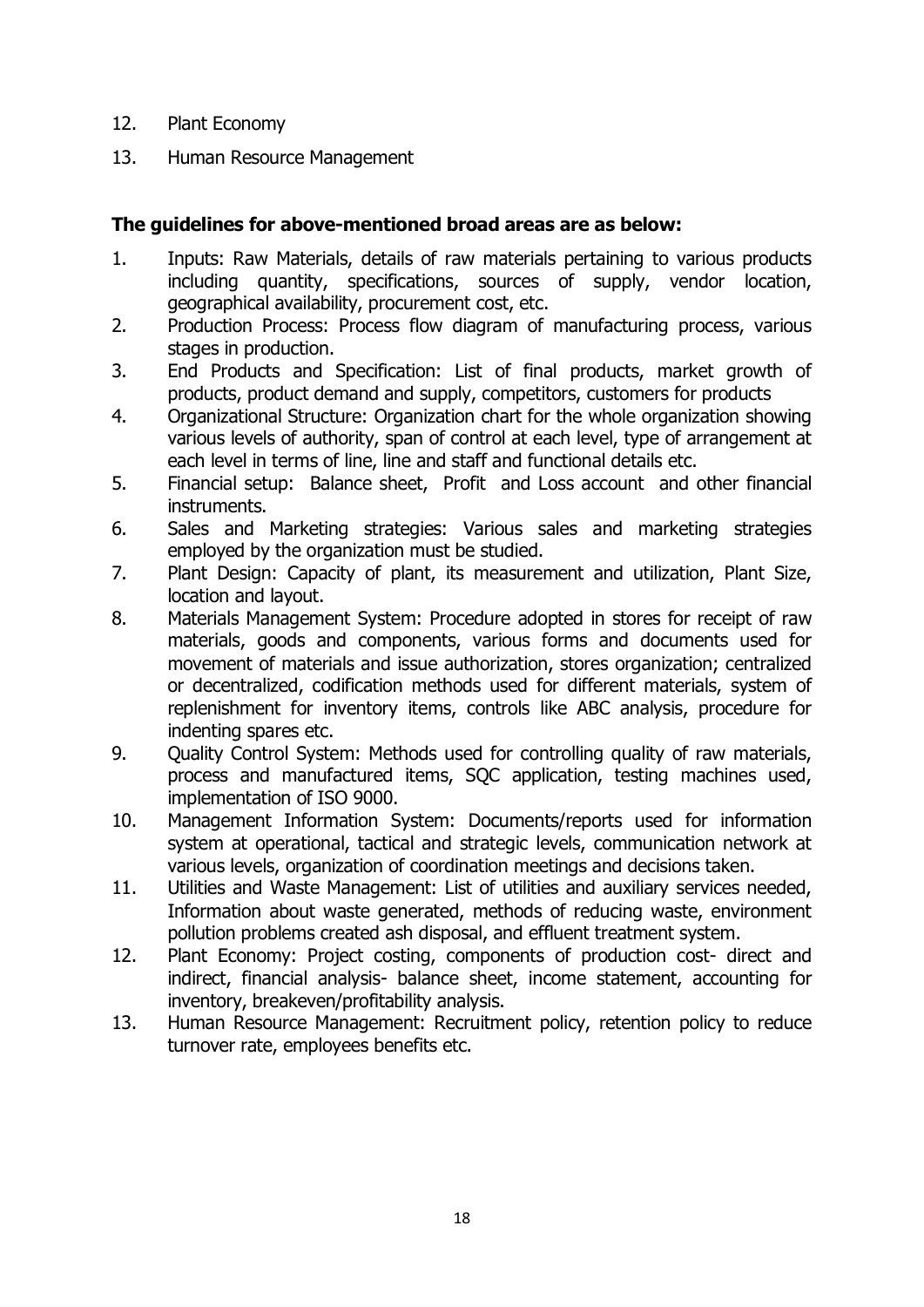#### **(Specimen of the certificate to be submitted with the training report)**

#### **CERTIFICATE**

#### **Ref. No.:**

| This is to certify that Mr./Ms.                          |  |  |                                                 |                               | son/daughter of Sh.        |
|----------------------------------------------------------|--|--|-------------------------------------------------|-------------------------------|----------------------------|
|                                                          |  |  |                                                 |                               | (class)                    |
|                                                          |  |  | $(session)$ from $\_\_\_\_\_\_\_\_\_\_\_\_\_\_$ |                               | (institute) has undertaken |
| Summer Training Project at our organization concern from |  |  |                                                 |                               |                            |
|                                                          |  |  |                                                 |                               |                            |
|                                                          |  |  |                                                 | (kindly give the description) |                            |

His/her performance and conduct during the training was found satisfactory/ good/ excellent.

Place : Date:

**Signature (Official Seal)**

**NOTE: This certificate should be from an authentic officer not below the rank of Executive.**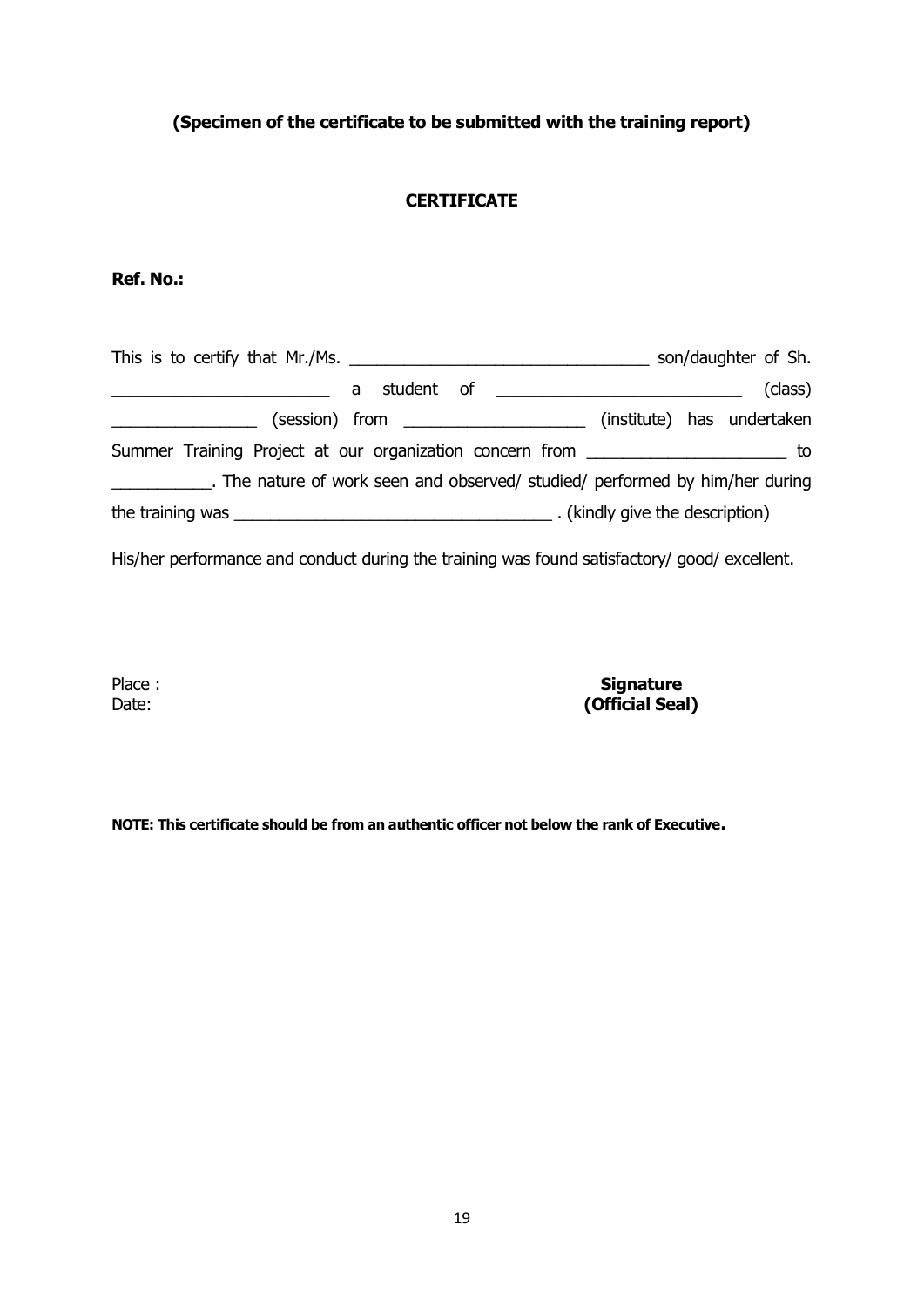**(Specimen of the title cover of the training report)**

### **PRACTICAL TRAINING REPORT**

#### **SUBMITTED BY**

| Name                   |                      |      |
|------------------------|----------------------|------|
|                        | (In Capital Letters_ |      |
| Institute Roll No.     |                      |      |
| Session                |                      |      |
| <b>Training Period</b> | to                   | days |

#### **SUBMITTED TO**

Professor & Head Department of Training & Placement

**Name of the College**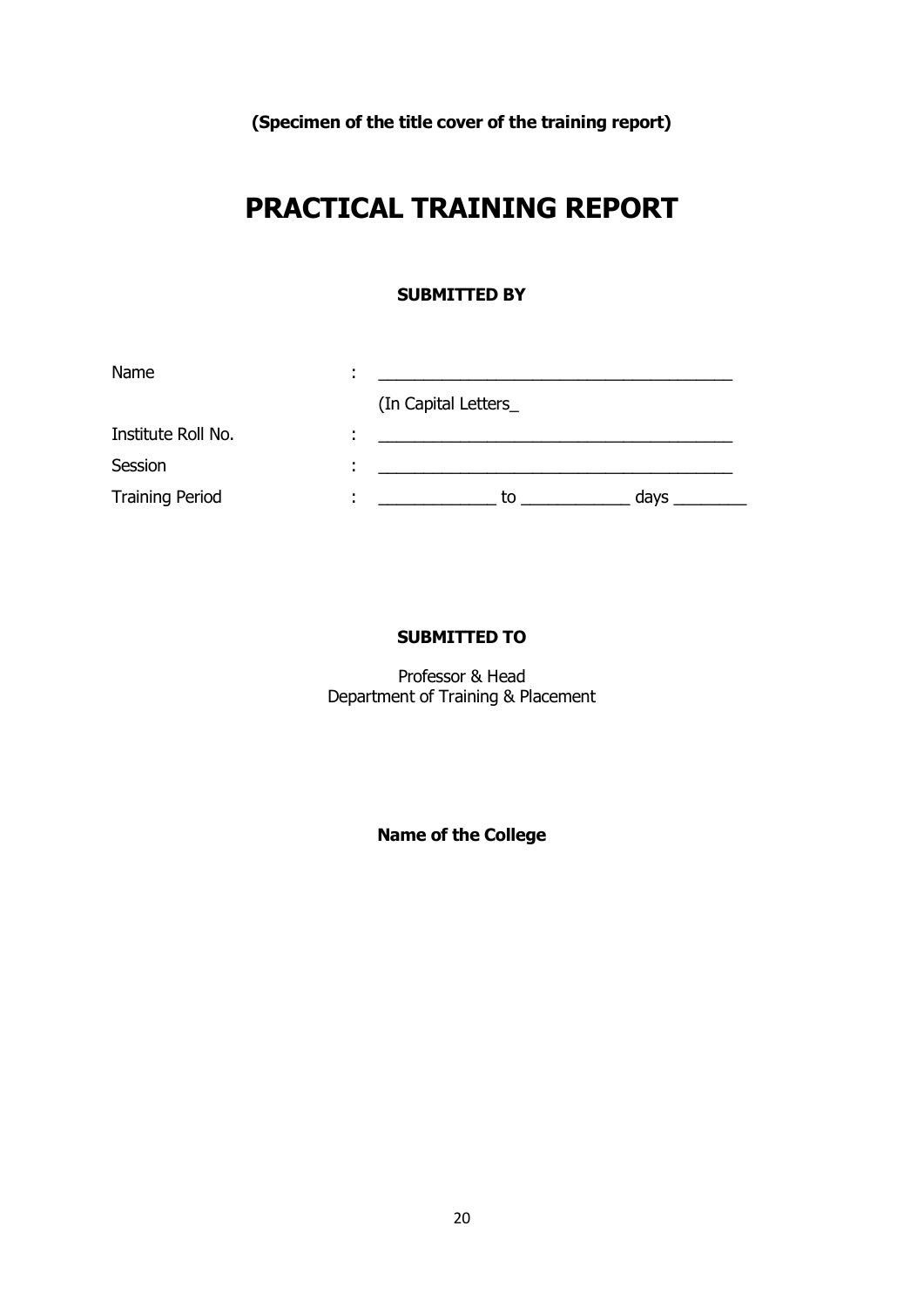#### **SUMMER TRAINING PROJECT EVALUATION FORM**

| Duration of Training Period from ________ to ____________ No. of Working Days _______<br>1) How to you rate the overall training programme as an educational experience?<br>Excellent ( ) Very good ( ) Good ( ) Fair ( )<br>Poor (<br>2) To what extent will it help you in future?<br>To large extent () To some extent () Negligible extent (<br>$\mathcal{C}$<br>3) Indicate subject/ area to which training was found relevant.<br>4) Indicate the level of interest taken by the training organization<br>Moderate ( )<br>Low( )<br>5) Any other comments/ suggestions<br>Signature of the Students |                          |  |  |  |                  |
|-----------------------------------------------------------------------------------------------------------------------------------------------------------------------------------------------------------------------------------------------------------------------------------------------------------------------------------------------------------------------------------------------------------------------------------------------------------------------------------------------------------------------------------------------------------------------------------------------------------|--------------------------|--|--|--|------------------|
|                                                                                                                                                                                                                                                                                                                                                                                                                                                                                                                                                                                                           | Session ________________ |  |  |  |                  |
|                                                                                                                                                                                                                                                                                                                                                                                                                                                                                                                                                                                                           |                          |  |  |  |                  |
|                                                                                                                                                                                                                                                                                                                                                                                                                                                                                                                                                                                                           |                          |  |  |  |                  |
|                                                                                                                                                                                                                                                                                                                                                                                                                                                                                                                                                                                                           |                          |  |  |  |                  |
|                                                                                                                                                                                                                                                                                                                                                                                                                                                                                                                                                                                                           |                          |  |  |  |                  |
|                                                                                                                                                                                                                                                                                                                                                                                                                                                                                                                                                                                                           |                          |  |  |  |                  |
|                                                                                                                                                                                                                                                                                                                                                                                                                                                                                                                                                                                                           |                          |  |  |  | $\left( \right)$ |
|                                                                                                                                                                                                                                                                                                                                                                                                                                                                                                                                                                                                           |                          |  |  |  |                  |
|                                                                                                                                                                                                                                                                                                                                                                                                                                                                                                                                                                                                           |                          |  |  |  |                  |
|                                                                                                                                                                                                                                                                                                                                                                                                                                                                                                                                                                                                           |                          |  |  |  |                  |
|                                                                                                                                                                                                                                                                                                                                                                                                                                                                                                                                                                                                           |                          |  |  |  |                  |
|                                                                                                                                                                                                                                                                                                                                                                                                                                                                                                                                                                                                           | High(                    |  |  |  |                  |
|                                                                                                                                                                                                                                                                                                                                                                                                                                                                                                                                                                                                           |                          |  |  |  |                  |
|                                                                                                                                                                                                                                                                                                                                                                                                                                                                                                                                                                                                           |                          |  |  |  |                  |
|                                                                                                                                                                                                                                                                                                                                                                                                                                                                                                                                                                                                           |                          |  |  |  |                  |
|                                                                                                                                                                                                                                                                                                                                                                                                                                                                                                                                                                                                           |                          |  |  |  |                  |

Note: A free and frank assessment of the Training experience would be helpful in improving the Training Programme.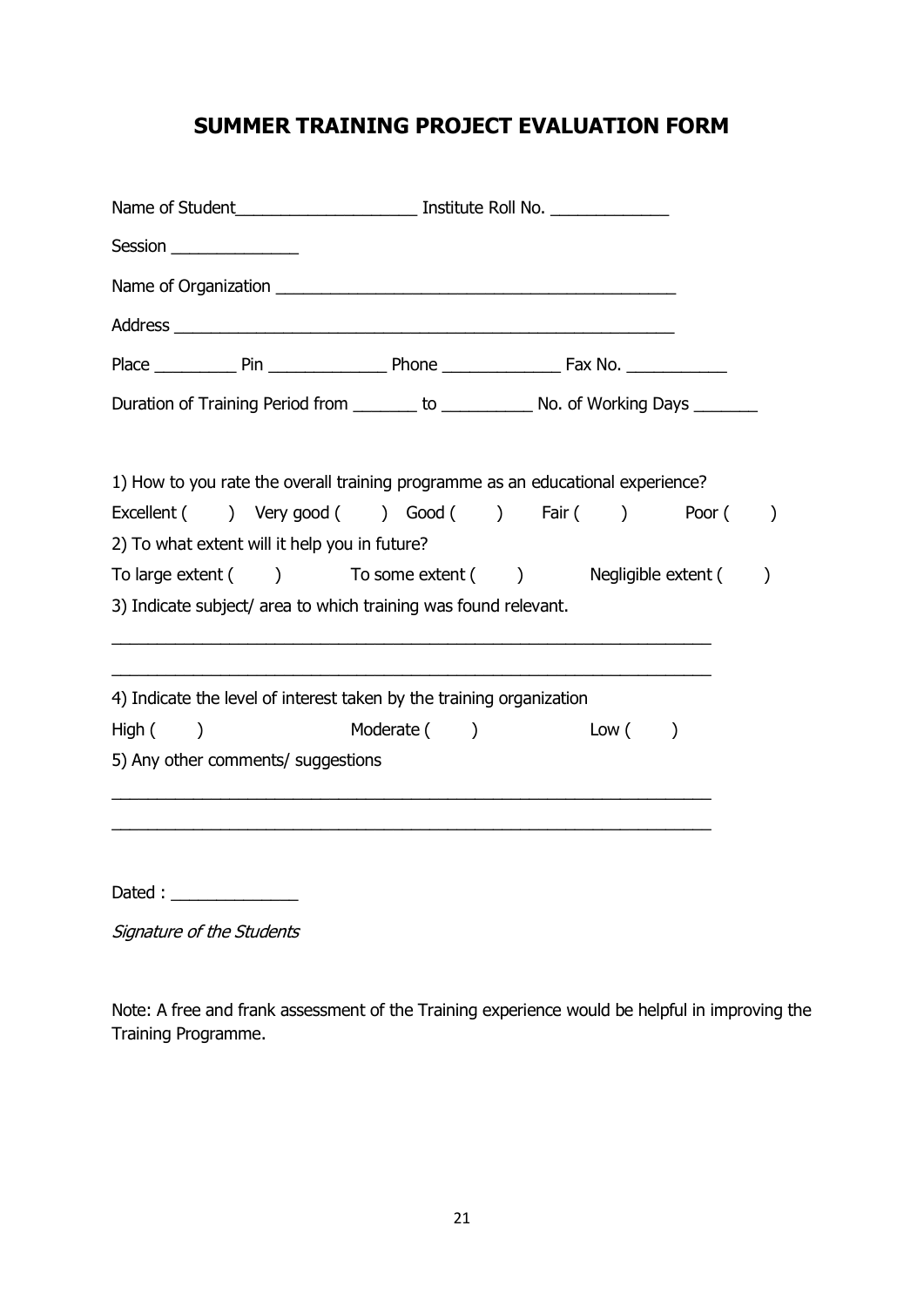#### **FEED BACK FORM**

| 3. Turn Over (in terms of Capital) : __________________ (in terms of Product) |  |
|-------------------------------------------------------------------------------|--|
| 4. Work Force:                                                                |  |
|                                                                               |  |
|                                                                               |  |
|                                                                               |  |
| 8. Contact details of the Person responsible for Summer Training Project:     |  |
|                                                                               |  |
|                                                                               |  |
|                                                                               |  |
|                                                                               |  |
| e. Mobile No. : _________________________________                             |  |
| f.                                                                            |  |
|                                                                               |  |
| Name of the student :                                                         |  |
|                                                                               |  |
|                                                                               |  |
|                                                                               |  |
|                                                                               |  |
|                                                                               |  |
| Dated : _____________________                                                 |  |

#### **Signature of the Student**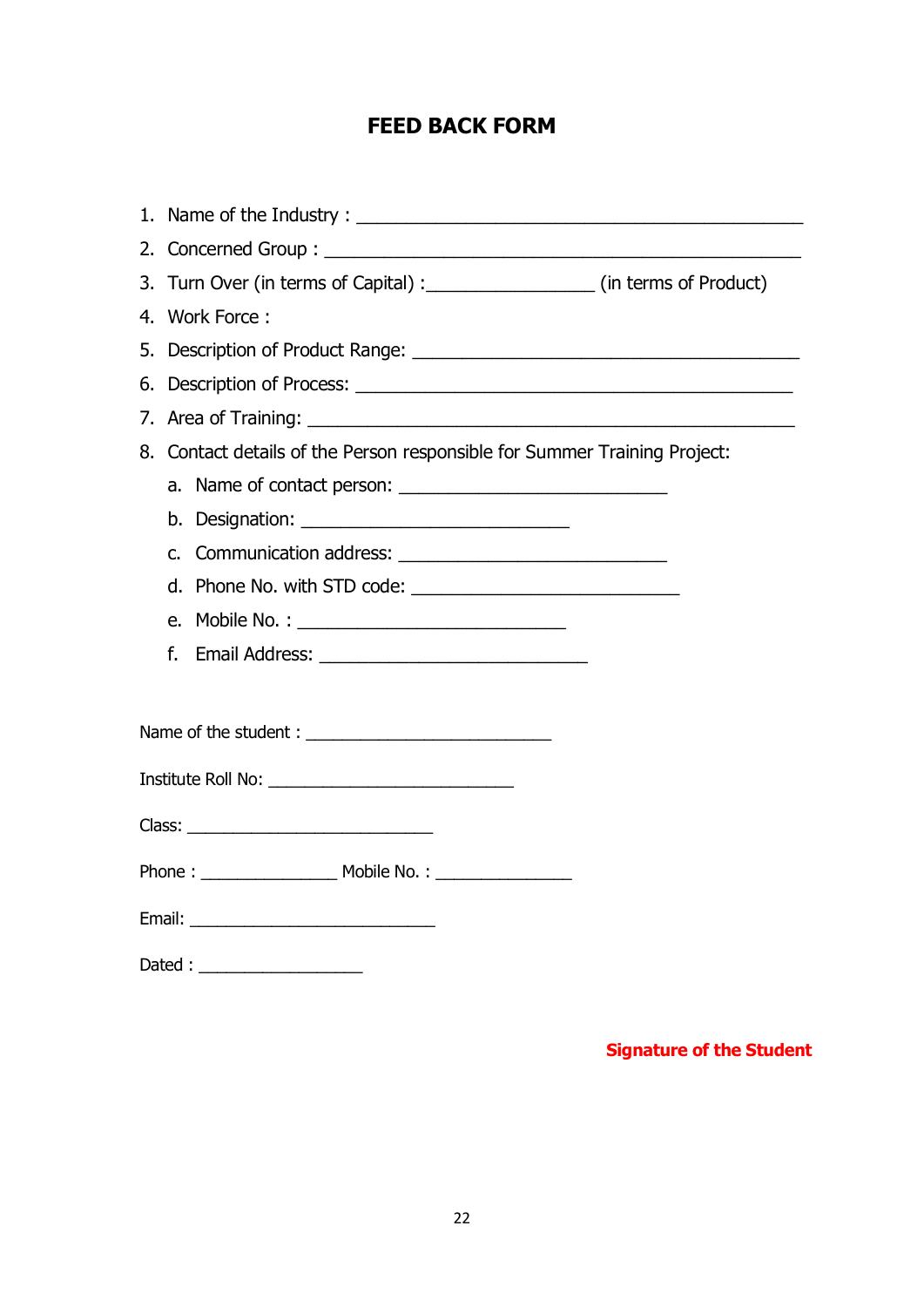#### **Major Lab (Functional Area I &Functional Area II)**

#### **Semester III (M-317 & M-318) & Semester IV (M-417 & M-418)**

#### **Course Objectives:**

- 1. To give industry exposure to students by complementing traditional classroom teaching/learning with focus on group activity, field work, experiential learning, self-study projects, Industry Exposure.
- 2. To imbibe Research acumen in students thereby developing Inter-personal, Analytical, Cross-Cultural and Entrepreneurial Skills to aid them in establishing and managing their careers in chosen field of specialization.

#### **Learning Outcomes:**

- 1. Develop critical skills, practical knowledge and aptitude in the area or specialization.
- 2. Demonstrate the ability to probe into real life problems through an analytical approach.
- 3. Acquire skills specific to area of specialization in accordance with the corporate requirements.

#### **Guidelines:**

 The Lab work would comprise of total four Practical Component/Field based assignments out of 12 Practical Component/Field based assignments of Dual Majors opted by a student in III Semester and IV Semester. For example if a student has opted for first major as Finance and second major as Marketing then in course M-317 & M-318 the lab work would comprise of 02 Practical Component/Field based assignments of Finance (two out of total of 06 projects in three papers opted in first major) and 02 Practical Component/Field based assignments of Marketing (two out of total of 06 projects in three papers opted in second major). Similarly, in IV Semester in course M-417 & M-418 the lab work would comprise of 02 Practical Component/Field based assignments of Finance (two out of total of 06 projects in three papers opted in first major) and 02 Practical Component/Field based assignments of Marketing (two out of total of 06 projects in three papers opted in second major). Thus, a student will work on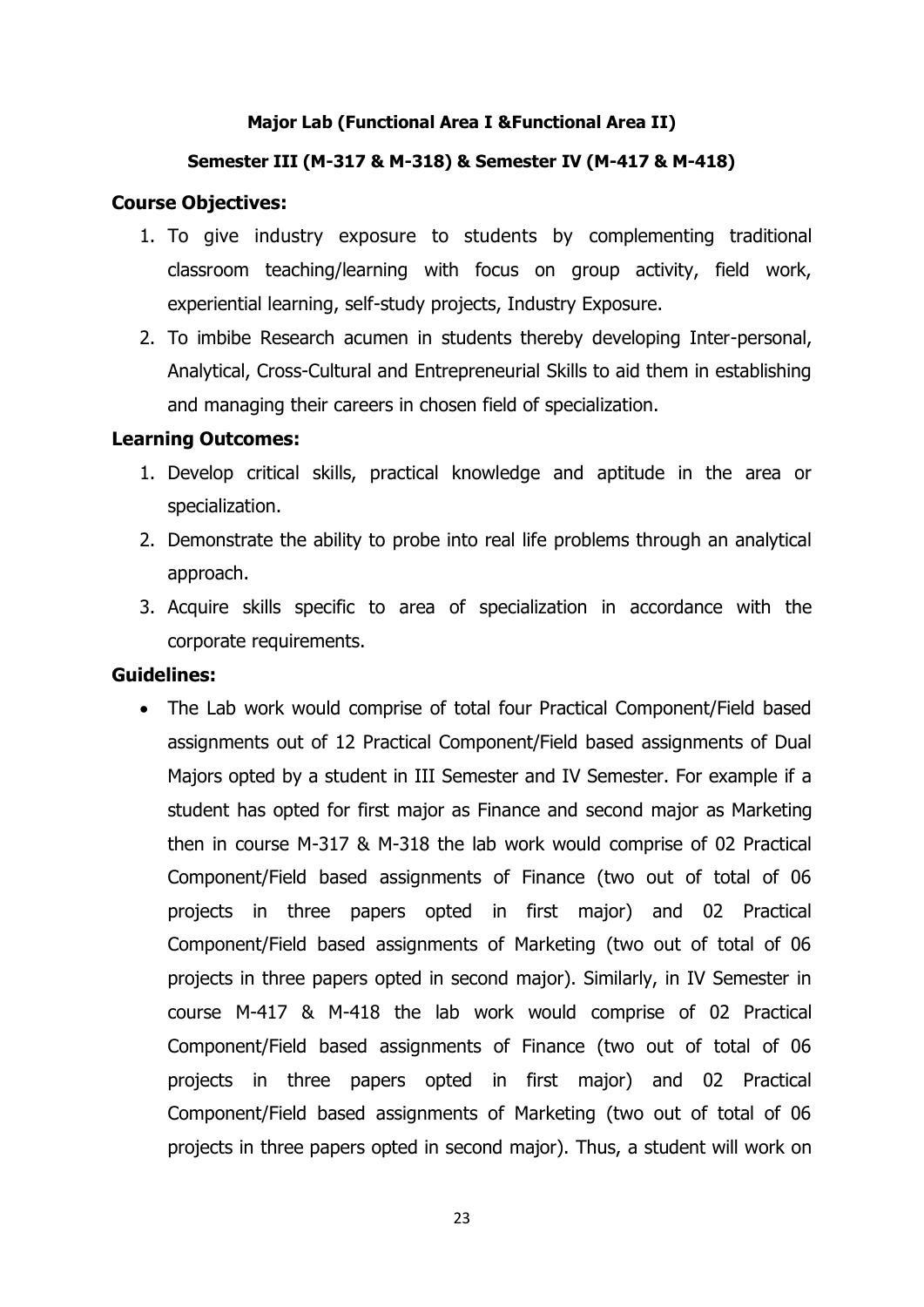four Practical Component/Field based assignments in Semester –III and four Practical Component/Field based assignments in Semester-IV.

In addition to it each student in the Major Lab-Functional Area I & II (Semester III & IV) will also undertake hands on experience on any one software pertaining to the functional area along with any one Book Review related to the Functional Area as depicted in the table below:

- Practical Component/Field Based Assignments (To select 02 out of 06 Proposed against the three papers opted by student in the Functional Area I and Functional Area II respectively.)
- $\triangleright$  Hands on practice on any one software.
- $\triangleright$  Book Review (Any one).
- The students shall work on the Major Lab-Functional Area I & II (Semester III & IV) for the below mentioned Functional Areas as per the details enclosed herewith.

|                | <b>S.No.</b> Subjects                  | <b>Group</b> |
|----------------|----------------------------------------|--------------|
| 1              | <b>Financial Management</b>            | Group A      |
| $\overline{2}$ | Marketing Management                   | Group B      |
| 3              | Human Resource Management              | Group C      |
| 4              | Operations and Supply Chain Management | Group D      |
| 5              | Information Systems                    | Group E      |
| 6              | <b>Business Analytics</b>              | Group F      |

- There shall be regular class room interactions as per the number of hours allotted to it.
- The reports shall be prepared using word processor Viz., MS word, using Times New Roman font sized 12, on a page layout of A4 size with 1" margin on all sides and 1.5 line spacing. Each Major Lab-Functional Area I & II (Semester III & IV) shall not exceed 60 pages.
- In course M-317 & M-318 student will prepare a report and PowerPoint Presentation of projects undertaken in each of dual majors i.e. two reports (one report and presentation of first major opted by the student and one report and presentation of second major opted by the student in III Semester). The student will submit one hard copy and one soft copy of each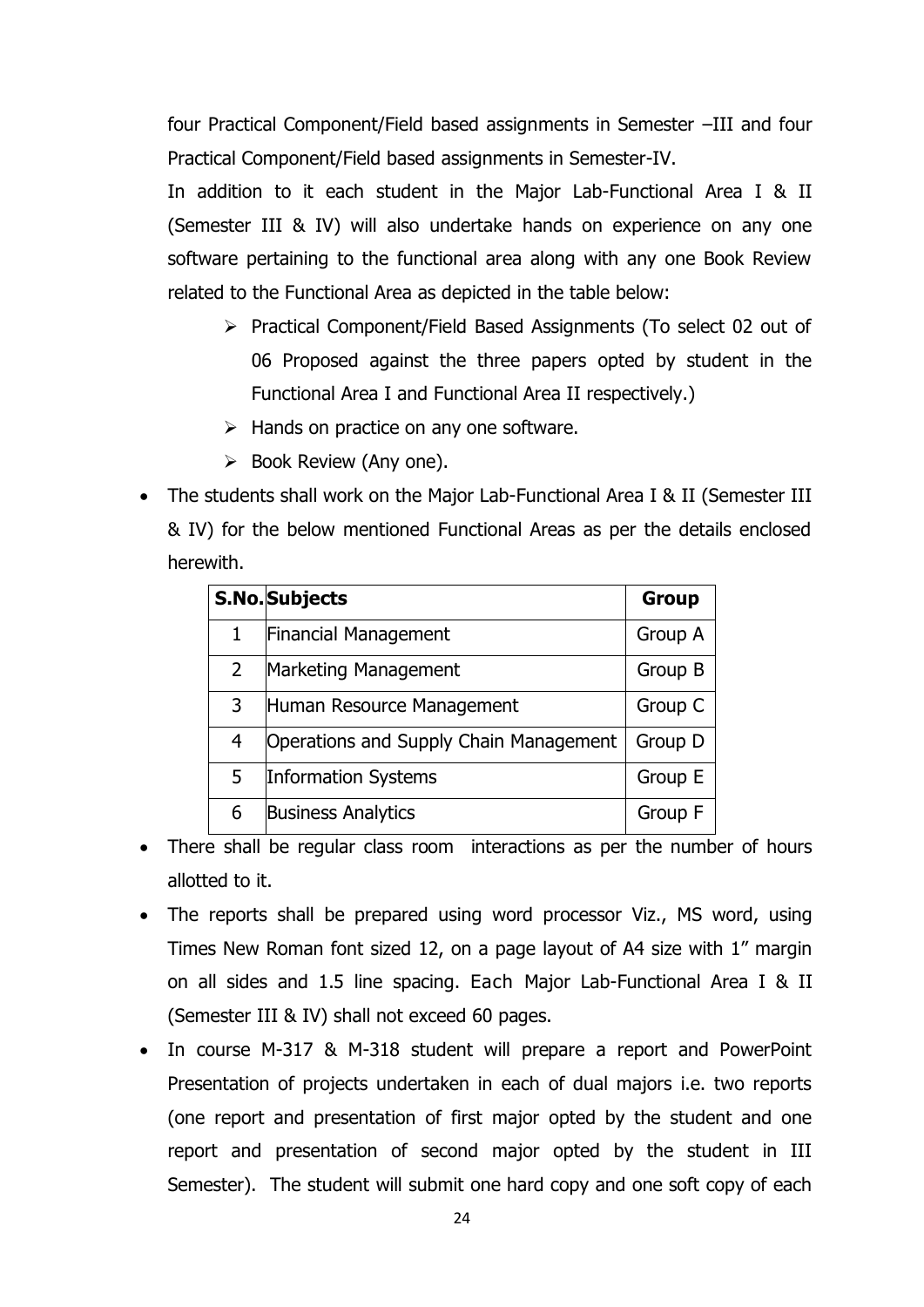report in PDF file (Un-editable format) to the Institute on the date prescribed by the Institute or one week before the commencement of the examination. Similarly, in course M-417 & M-418 in IV Semester student will prepare a report and PowerPoint Presentation of projects undertaken in each of dual majors i.e. two reports (one report and presentation of first major opted by the student and one report and presentation of second major opted by the student in IV Semester). The student will submit one hard copy and one soft copy of each report in PDF file (Un-editable format) to the Institute on the date prescribed by the Institute or one week before the commencement of the examination.

- Major Lab-Functional Area I & II(Semester III & IV)carries 100 marks consisting of 60 marks for internal evaluation by the internal examiner, 40 marks for external evaluation by external examiner through viva-voce examination. The Major Lab-Functional Area I & II(Semester III & IV) will be evaluated by two examiners (external and internal). The evaluation will consist of (1) Report evaluation (2) Presentation and Viva Voce.
- Course M-317 & M-318 carries 100 marks consisting of 60 marks for internal evaluation by the internal faculty, 40 marks for external evaluation through Presentation/Viva-voce examination.
- Course M-417 & M-418 also carries 100 marks consisting of 60 marks for internal evaluation by the internal faculty, 40 marks for external evaluation through Presentation/Viva-voce examination.
- It is mandatory that the student will make presentation in the presence of faculty and students. The student is expected to answer to the queries and questions raised in such a meeting.
- Break-up: of components for evaluation of Major Lab Functional Area I & Functional Area II (Semester III and IV) is as follows: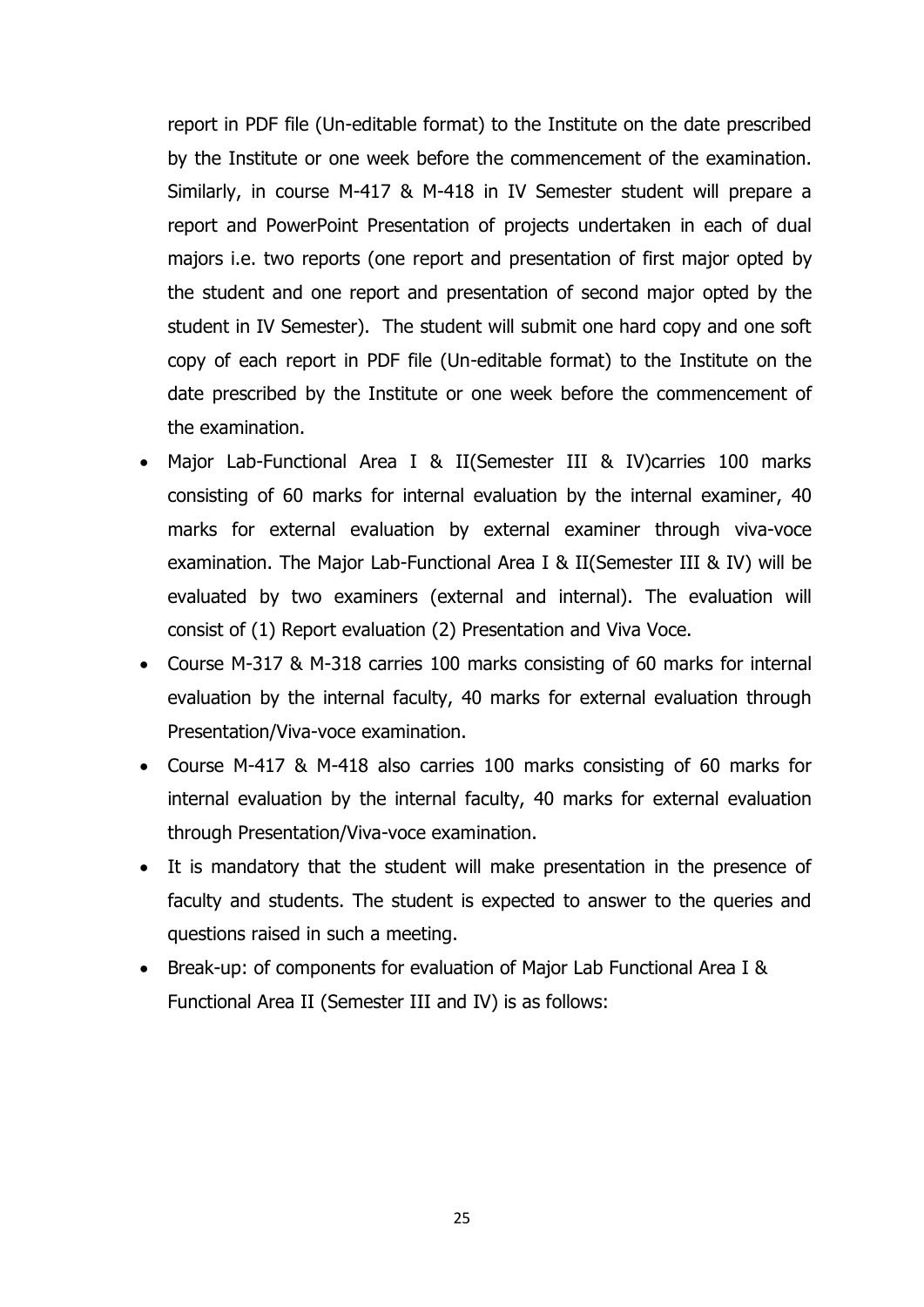|                                    |                                       |                                                      | <b>Internal Evaluation Criteria</b>             |                     |      |              |                              |              |    |
|------------------------------------|---------------------------------------|------------------------------------------------------|-------------------------------------------------|---------------------|------|--------------|------------------------------|--------------|----|
|                                    | <b>Components</b>                     |                                                      |                                                 |                     |      | <b>Marks</b> | <b>Total</b><br><b>Marks</b> |              |    |
| Attendance                         |                                       |                                                      |                                                 |                     | 05   |              |                              |              |    |
|                                    |                                       | Class Participation and Interaction                  |                                                 |                     |      |              |                              | 05           |    |
| Internal<br>Evaluation<br>Criteria |                                       | Practical Component/Field Based Assignments : (2x15) |                                                 |                     |      |              |                              | 30           | 60 |
|                                    | Hands on practice on any one software |                                                      |                                                 |                     |      |              | 10                           |              |    |
| Book Review(Any one)               |                                       |                                                      |                                                 | 10                  |      |              |                              |              |    |
|                                    |                                       |                                                      | <b>External Evaluation: Evaluation Criteria</b> |                     |      |              |                              |              |    |
|                                    | <b>SN</b>                             |                                                      | <b>Unsatisfactory</b>                           | <b>Satisfactory</b> | Good |              | <b>Excellent</b>             | <b>Score</b> |    |
|                                    |                                       |                                                      | 2                                               | 4                   | 6    |              | 8                            |              |    |
|                                    | $\mathbf{1}$                          | Understanding of                                     |                                                 |                     |      |              |                              |              |    |
| <b>Fxternal</b>                    |                                       | Objectives with                                      |                                                 |                     |      |              |                              |              |    |
| Evaluation                         |                                       | topic                                                |                                                 |                     |      |              |                              |              | 40 |
| Criteria                           | $\overline{2}$                        | Understanding of                                     |                                                 |                     |      |              |                              |              |    |
|                                    |                                       | Reliance of topic                                    |                                                 |                     |      |              |                              |              |    |
|                                    | 3                                     | Interpretation &                                     |                                                 |                     |      |              |                              |              |    |
|                                    |                                       | Analysis                                             |                                                 |                     |      |              |                              |              |    |
|                                    | 4                                     | Presentation                                         |                                                 |                     |      |              |                              |              |    |
|                                    | 5                                     | Query handling                                       |                                                 |                     |      |              |                              |              |    |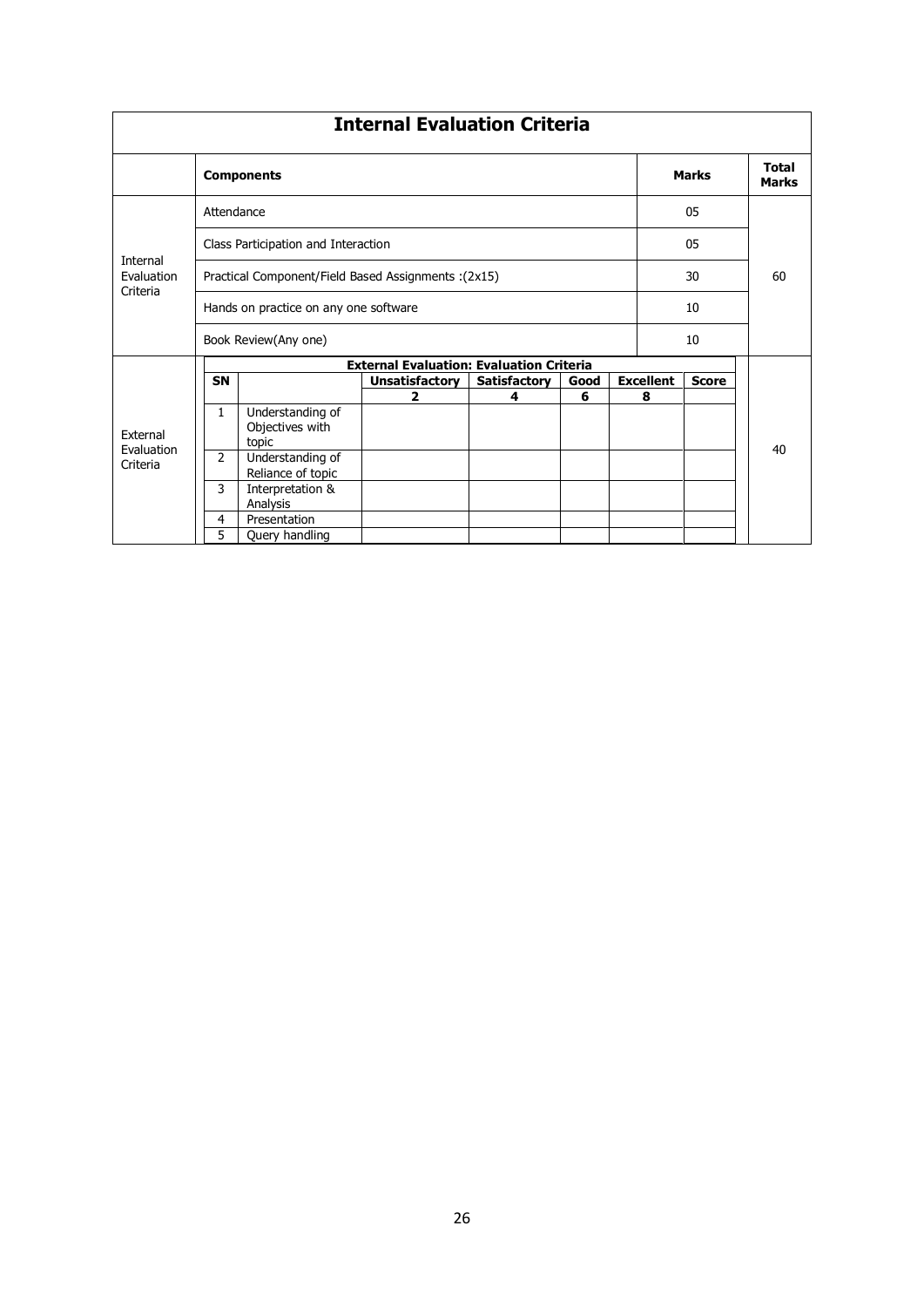#### **Course Title Finance (Group A) Semester III**

| <b>Course Objectives:</b> | 1. To develop a practical outlook among students regarding<br>financial concepts and tools.<br>2. To inculcate problem solving acumen among students for<br>addressing problems related to the field of finance. |
|---------------------------|------------------------------------------------------------------------------------------------------------------------------------------------------------------------------------------------------------------|
|                           |                                                                                                                                                                                                                  |
| <b>Learning Outcomes:</b> | 1. Students will be able design portfolios of investors based<br>on market conditions.                                                                                                                           |
|                           | 2. Students will be able to successfully apply theoretical<br>concepts of finance in the real financial world.                                                                                                   |
|                           | 3. Students will be able to acquire practical skills required by<br>financial service sector industry.                                                                                                           |

| S.No. | <b>Component</b>                                    |                                                                                                                                                                                                                                                                                                                                                                                                                                                                                                                                                                                                                                                                                                                                                                                      |  |  |
|-------|-----------------------------------------------------|--------------------------------------------------------------------------------------------------------------------------------------------------------------------------------------------------------------------------------------------------------------------------------------------------------------------------------------------------------------------------------------------------------------------------------------------------------------------------------------------------------------------------------------------------------------------------------------------------------------------------------------------------------------------------------------------------------------------------------------------------------------------------------------|--|--|
| 1.    | <b>Practical Component/ Field Based Assignments</b> |                                                                                                                                                                                                                                                                                                                                                                                                                                                                                                                                                                                                                                                                                                                                                                                      |  |  |
|       | M-310 - SECURITY ANALYSIS & PORTFOLIO MANAGEMENT    |                                                                                                                                                                                                                                                                                                                                                                                                                                                                                                                                                                                                                                                                                                                                                                                      |  |  |
|       | <b>Title/Activity</b>                               | 1. Develop a portfolio comprising five listed shares on<br>Indian stock Exchange considering the current market<br>scenario.<br>Following points should be kept in mind while designing<br>the portfolios<br>a) The choice of stocks should be based on detailed<br>analysis done on past performance of the<br>companies.<br>b) Portfolios have to be designed from<br>the<br>perspective of two types investors who<br>are<br>planning to exit in short run and who are planning<br>to stay in market for long run.<br>c) Describe the current scenario under which the<br>portfolio is being developed - Bullish or bearish.<br>d) Calculate the risk and return component based on<br>the observations made during the month.<br>2. Conduct a survey of 50 respondents through a |  |  |
|       |                                                     | questionnaire to know their financial planning, investment<br>patterns in equity, debt and insurance products.                                                                                                                                                                                                                                                                                                                                                                                                                                                                                                                                                                                                                                                                       |  |  |
|       |                                                     |                                                                                                                                                                                                                                                                                                                                                                                                                                                                                                                                                                                                                                                                                                                                                                                      |  |  |
|       |                                                     | M-311-INTERNATIONAL FINANCIAL MANAGEMENT                                                                                                                                                                                                                                                                                                                                                                                                                                                                                                                                                                                                                                                                                                                                             |  |  |
|       | <b>Title/Activity</b>                               | 1. Study and document India's Current Account (BOP)<br>transactions for last five years. Examine and comment on<br>the constituents of Current Account transactions that<br>affect BOP surplus/deficit for the said study period. Also<br>suggest remedies for BOP deficit, if any.<br>2. Examine and prepare a report on the constituents of<br>Capital Account. Analyze the trend of FDI and FPI inflows<br>in the Capital Account during the study period and<br>indicate their impact on the Indian Economy and volatility<br>in the Indian Financial Markets.                                                                                                                                                                                                                   |  |  |
|       |                                                     |                                                                                                                                                                                                                                                                                                                                                                                                                                                                                                                                                                                                                                                                                                                                                                                      |  |  |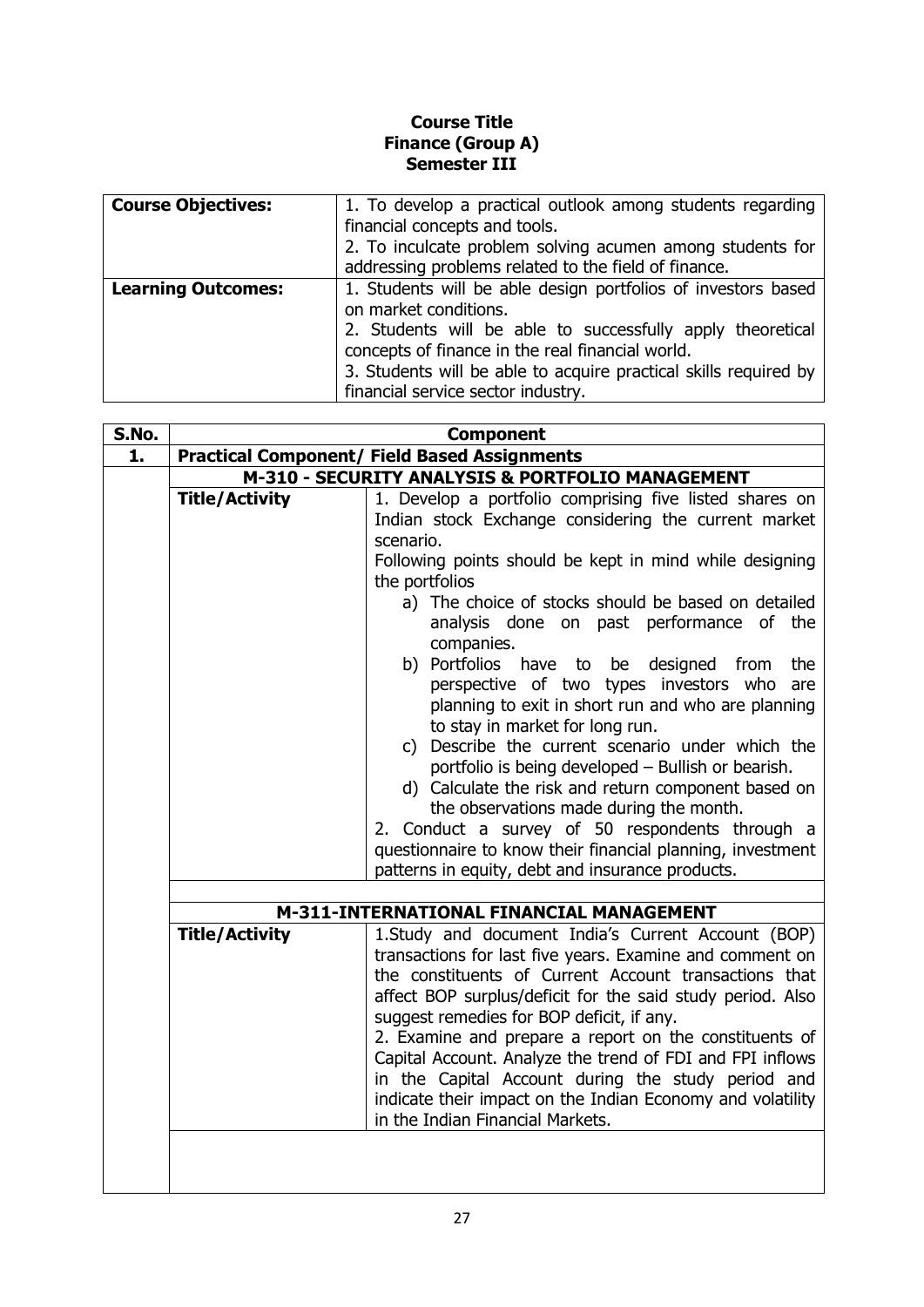|    | <b>M-312-MARKETING OF FINANCIAL SERVICES</b>                                                                                                                                                                                                                                                                                                                                                |                                                                                                                                                                                                                                                                                                    |  |  |
|----|---------------------------------------------------------------------------------------------------------------------------------------------------------------------------------------------------------------------------------------------------------------------------------------------------------------------------------------------------------------------------------------------|----------------------------------------------------------------------------------------------------------------------------------------------------------------------------------------------------------------------------------------------------------------------------------------------------|--|--|
|    | <b>Title/Activity</b><br>1. Study and prepare report on marketing strategies<br>adopted by any three broking firms of India for selling<br>financial products and services.<br>Conduct a questionnaire-based survey of 50<br>2.<br>respondents taking their feedback on their perception<br>towards banking, insurance or any financial services<br>companies and services offered by them. |                                                                                                                                                                                                                                                                                                    |  |  |
|    |                                                                                                                                                                                                                                                                                                                                                                                             | <b>M-313-CORPORATE TAXATION</b>                                                                                                                                                                                                                                                                    |  |  |
|    | <b>Title/Activity</b>                                                                                                                                                                                                                                                                                                                                                                       | 1. Study and prepare a report on tax planning of any three<br>firms with reference to their financial management<br>decisions for past three years.<br>2. Critically assess and prepare a report on the<br>effectiveness of GST collection since its launch.                                       |  |  |
|    | <b>M-314-BANKING AND FINANCE</b>                                                                                                                                                                                                                                                                                                                                                            |                                                                                                                                                                                                                                                                                                    |  |  |
|    | <b>Title/Activity</b>                                                                                                                                                                                                                                                                                                                                                                       | 1. Prepare a report on electronic payment systems used<br>by the banking industry and online payment gateways.<br>2. Study and document different lines of credit offered by<br>the banks to retail customers in India.                                                                            |  |  |
| 2. | <b>Hands on Practice</b><br><b>Software</b>                                                                                                                                                                                                                                                                                                                                                 | 1.R Software<br>2.E-Views (Student version free download)<br>3. Money Bhai<br>4. Investar<br>5. Zoho Books (Trial Version)                                                                                                                                                                         |  |  |
| 3. | <b>Book Review</b>                                                                                                                                                                                                                                                                                                                                                                          | Benjamin Graham(2013)The Intelligent Investor,<br>$\bullet$<br><b>Harper Business</b><br>Morgan Housel, The Psychology of<br>$\bullet$<br>Money(2020), Jaico Publishing House<br>Saurabh Mukherjea(2018)Coffee Can Investing:<br>$\bullet$<br>The Low Risk Road to Stupendous Wealth,<br>Portfolio |  |  |

#### **Books Recommended:**

- 1. Prasanna Chandra Investment Analysis and Portfolio Management, Tata McGraw Hill , 2017.
- 2. S. Kevin, Fundamentals of International Financial Management, PHI, EEE, 2012.
- 3. Dr. Vinod K Singhania & Dr Monica Singhania, Corporate Tax Planning and Business tax Procedures, Taxmann Publication, Latest Edition
- 4. V.A. Avadhani Marketing of Financial Services, Himalaya Publishing House, 2013.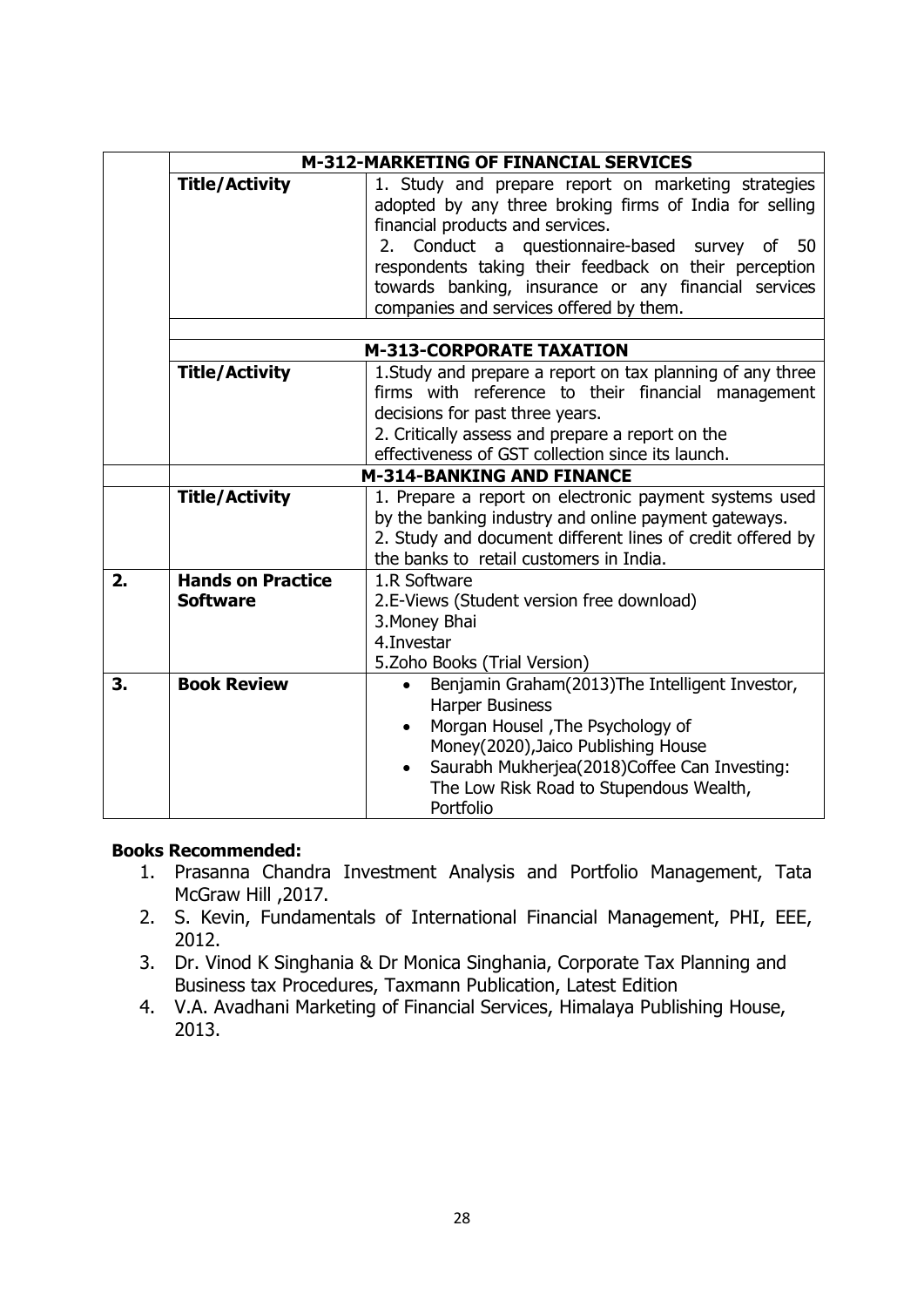#### **Course Title Marketing (Group B) Semester: III**

| <b>Course Objectives:</b> | 1. To determine when and how to use various<br>functions of Marketing such as sales promotion,<br>personal selling, direct marketing, New product<br>development strategy, Brand Management etc.<br>2. To comprehend market realities and devise<br>effective strategies to win over competition and<br>gain market share. |
|---------------------------|----------------------------------------------------------------------------------------------------------------------------------------------------------------------------------------------------------------------------------------------------------------------------------------------------------------------------|
| <b>Learning Outcomes:</b> | 1. To acquire knowledge, concepts, tools necessary<br>to overcome challenges, and issues of marketing<br>in a changing technological landscape.                                                                                                                                                                            |
|                           | 2. Understand facets of software in marketing &<br>develop in depth understanding of Softwares used<br>in Marketing Practices.                                                                                                                                                                                             |
|                           | 3. Systematically identify relevant marketing theory<br>concepts, relate these to appropriate<br>and<br>methodologies and evidence, apply appropriate<br>techniques and draw appropriate conclusions.                                                                                                                      |

| S.No. | <b>Component</b>                                   |                                                                                                                                                                                                                                                                                                                                                                                                                                                                                                                                                                 |  |  |  |  |
|-------|----------------------------------------------------|-----------------------------------------------------------------------------------------------------------------------------------------------------------------------------------------------------------------------------------------------------------------------------------------------------------------------------------------------------------------------------------------------------------------------------------------------------------------------------------------------------------------------------------------------------------------|--|--|--|--|
| 1.    | <b>Practical Component/Field Based Assignments</b> |                                                                                                                                                                                                                                                                                                                                                                                                                                                                                                                                                                 |  |  |  |  |
|       |                                                    |                                                                                                                                                                                                                                                                                                                                                                                                                                                                                                                                                                 |  |  |  |  |
|       |                                                    | M-320-INTEGRATED MARKETING COMMUNICATION                                                                                                                                                                                                                                                                                                                                                                                                                                                                                                                        |  |  |  |  |
|       | <b>Title/Activity</b>                              | and gather all its marketing<br>1. Pick a<br>brand<br>communication materials. How effectively has the<br>matched<br>mixed<br>and<br>marketing<br>brand<br>communications? Has it capitalized<br>the<br>on<br>strengths of different media and compensated for<br>their weaknesses at the same time? How explicitly<br>has it integrated its communication program?<br>2. Choose a popular event. Who sponsors it? How are<br>they building brand equity with their sponsorship?<br>Are they integrating the sponsorship with other<br>marketing communication? |  |  |  |  |
|       | <b>M-321-RETAIL MANAGEMENT</b>                     |                                                                                                                                                                                                                                                                                                                                                                                                                                                                                                                                                                 |  |  |  |  |
|       | <b>Title/Activity</b>                              | 1. Visit a kirana store and a supermarket<br>and<br>compare the following: a) store arrangement b)<br>Number of brands carried. c)pricing policies<br>(discount policy) d)service quality.<br>2. Visit a department store and evaluate the in-store<br>marketing effort . Which categories or brands seem<br>to be receiving the biggest in-store push? What<br>unique in-store merchandising efforts do you see?                                                                                                                                               |  |  |  |  |
|       |                                                    |                                                                                                                                                                                                                                                                                                                                                                                                                                                                                                                                                                 |  |  |  |  |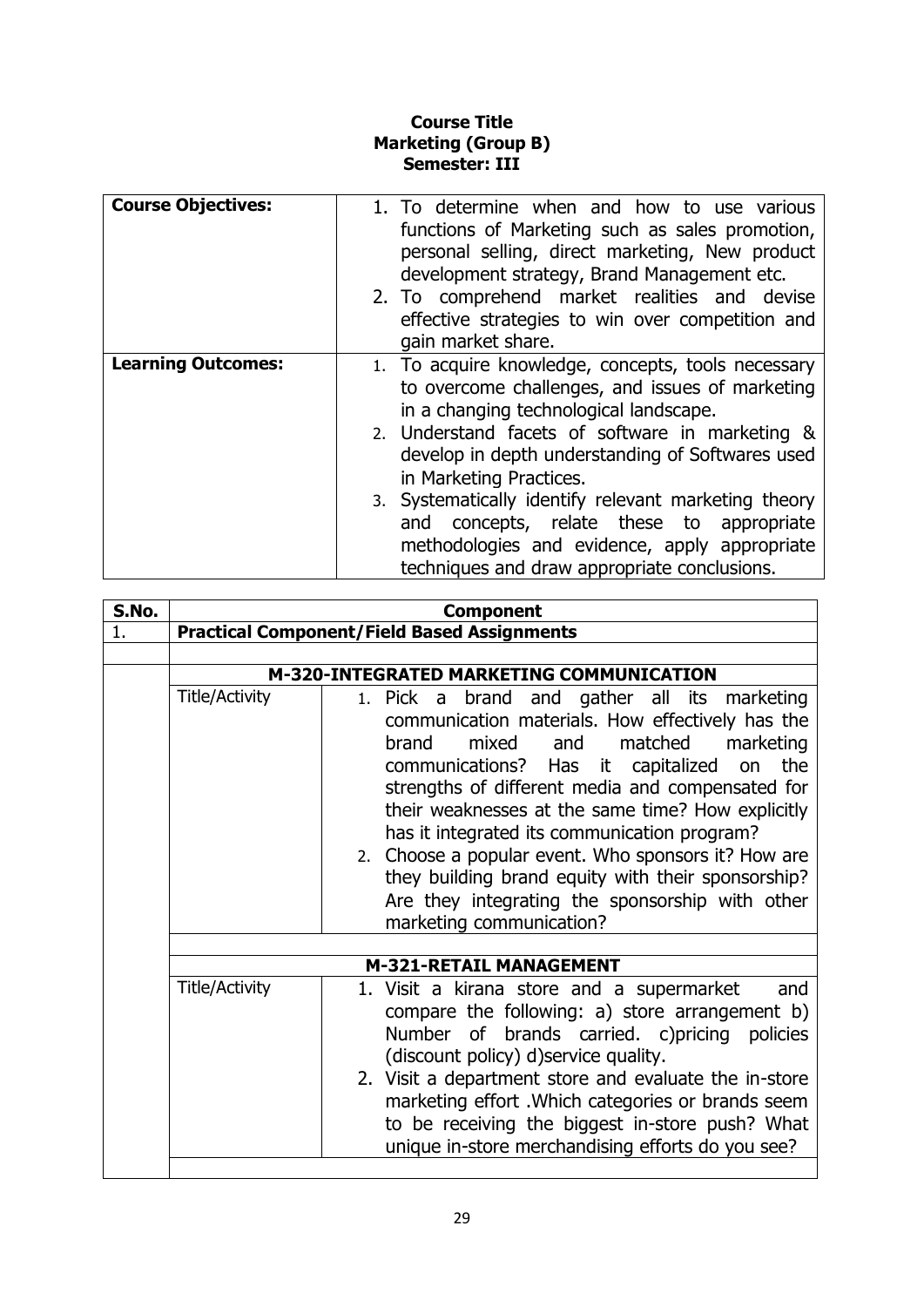|                       | M-322-SALES DISTRIBUTION AND LOGISTICS MANAGEMENT                                                                                                                                                                                                                                                                                                                                                                                                                                                                                                                                                                                                                                                                                                                                                                                             |
|-----------------------|-----------------------------------------------------------------------------------------------------------------------------------------------------------------------------------------------------------------------------------------------------------------------------------------------------------------------------------------------------------------------------------------------------------------------------------------------------------------------------------------------------------------------------------------------------------------------------------------------------------------------------------------------------------------------------------------------------------------------------------------------------------------------------------------------------------------------------------------------|
| <b>Title/Activity</b> | 1. Interview three salesperson and write a brief<br>report about what they like and dislike about their<br>jobs, their salary, travelling allowances, sales<br>quotas, Territorial Plans, Reasons for choosing<br>career in Sales and Qualities required to be<br>successful in sales.<br>2. Identify Area sales manager of 5 different FMCG<br>companies. Follow the trail of each sales call, the<br>number of calls made and how and on which<br>activities he/she spends time. Research suggests<br>that about 50% of their total time is spend on<br>sales and services and rest time is spend on other<br>administrative functions. Make a list of these tasks<br>and the percent of time spent by each ASM in<br>completing each task. Also perform a comparative<br>analysis of distribution channel of these five FMCG<br>companies. |
|                       | M-323-PRODUCT & BRAND MANAGEMENT                                                                                                                                                                                                                                                                                                                                                                                                                                                                                                                                                                                                                                                                                                                                                                                                              |
| <b>Title/Activity</b> | 1. Pick a brand. Identify all its brand elements and<br>assess their ability to contribute to Brand equity.<br>Also mention, your favourite brand characters? Do<br>you think they contribute to brand equity in any<br>way? Can you relate their effects to the customer<br>based brand equity model?<br>2. Pick a brand assess its effort to manage brand<br>equity in the last five years. What actions has it<br>taken to be innovative and relevant? Can you<br>suggest any changes to its marketing program.                                                                                                                                                                                                                                                                                                                            |
|                       | <b>M-324-INDUSTRIAL MARKETING</b>                                                                                                                                                                                                                                                                                                                                                                                                                                                                                                                                                                                                                                                                                                                                                                                                             |
| <b>Title/Activity</b> | 1. Conduct one week of Industry survey in the<br>context of B to B marketing by visiting minimum<br>five companies. Carefully study their Product<br>Development and promotion strategies. The data<br>collected can be analyzed using appropriate<br>statistical software and report the findings.<br>2. Identify one company predominantly in the industrial<br>marketplace from one of the following industries:<br>Manufacturing, general services, professional services,<br>information/<br>technology,<br>communications<br>media,<br>wholesaling, and financing.<br>For the selected company:<br>Briefly describe company's industrial products and<br>services.                                                                                                                                                                      |
|                       | Identify at least one B2B customer of the company.<br>Evaluate the relationship between the company<br>and the customer.                                                                                                                                                                                                                                                                                                                                                                                                                                                                                                                                                                                                                                                                                                                      |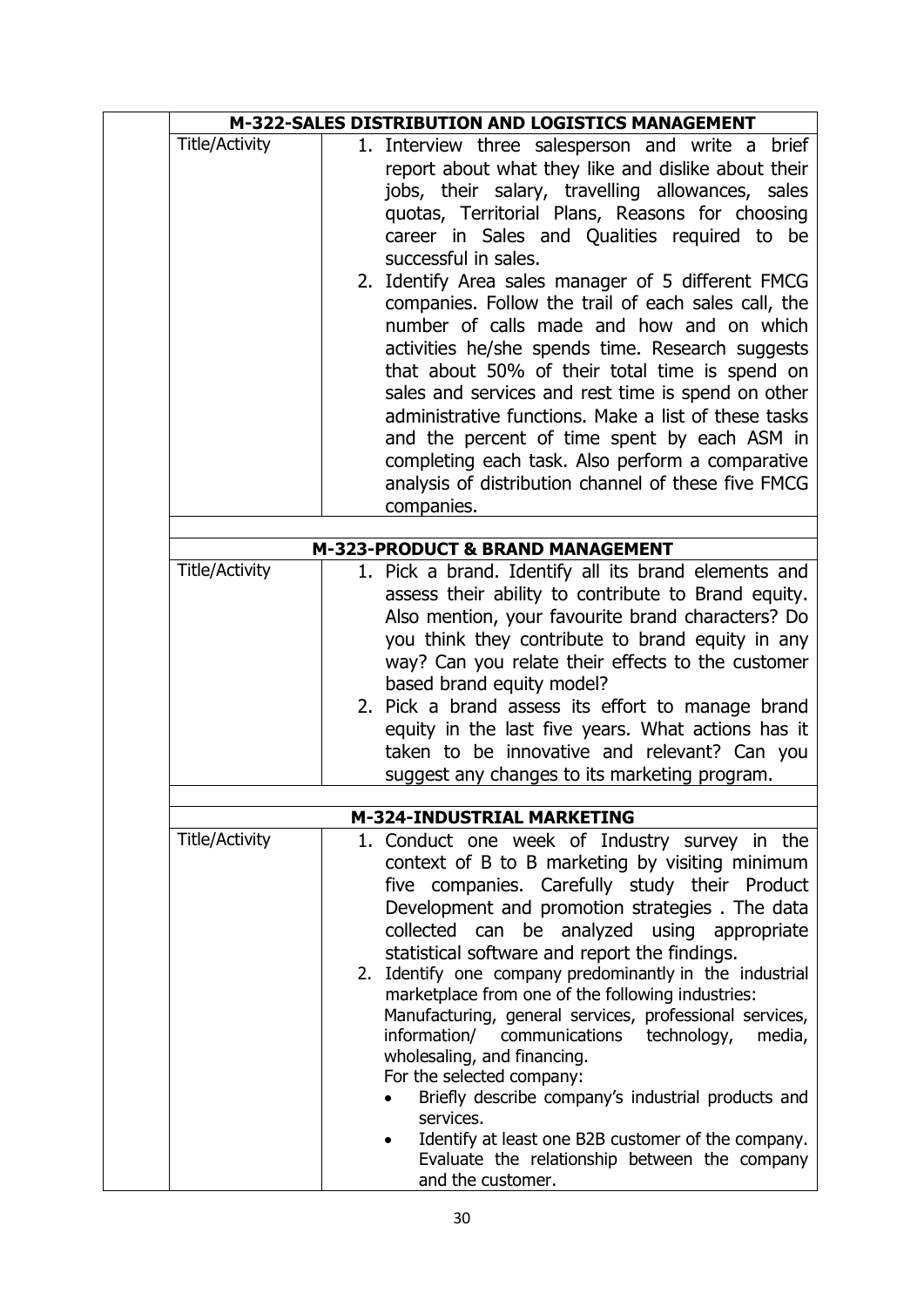|    |                                                              | Analyse the company's customer value proposition<br>and competitive differentiation in the business<br>markets.;<br>Explain the differences between the marketing<br>practices of this company and those often adopted<br>by B2C companies.                                                                                                                                      |
|----|--------------------------------------------------------------|----------------------------------------------------------------------------------------------------------------------------------------------------------------------------------------------------------------------------------------------------------------------------------------------------------------------------------------------------------------------------------|
| 2. | <b>Hands on</b><br><b>Practice on</b><br>any one<br>software | 1. Hoot suite<br>2. Racker RMS CRM.<br>3. Digital Marketing Boot Camp<br>4. Zest<br>5. Oktopost                                                                                                                                                                                                                                                                                  |
| 3. | <b>Book Review</b><br>(Any one)                              | 1. Tony Treacy (2021), How to Become a Master of<br>Persuasion: Establishing Value and Convincing Your Customers<br>of It, Business Expert Press<br>2. Paul Darley(2021), The Art of Relationship Sales, Smart<br><b>Business Network</b><br>3. Scott Miller, (2021), Marketing Mess to Brand Success: 30<br>Challenges to Transform Your Organization's Brand (and Your<br>Own) |

#### **Books Recommended:**

- 1. George E. Belch & Michael A. Belch: Advertising & Promotions, An Integrated Marketing Communications Perspective, 12th Edition, Tata McGraw Hill, 2021.
- 2. Swapna Pradhan, Retailing Management, McGrall Hill India publication, 2020.
- 3. Tapan K. Panda and Sunil Sahadev, Sales and Distribution Management, Oxford University Press,2019.
- 4. Kevin Lane Keller, Vanitha Swaminathan, Strategic Brand Management. Building, Measuring and Managing Brand Equity, 5th Global Edition, Pearson Education, 2020.
- 5. Heidi Taylor, B2B Marketing Strategy: Differentiate, Develop and Deliver Lasting Customer Engagement, First Edition, Kogan Page, 2017.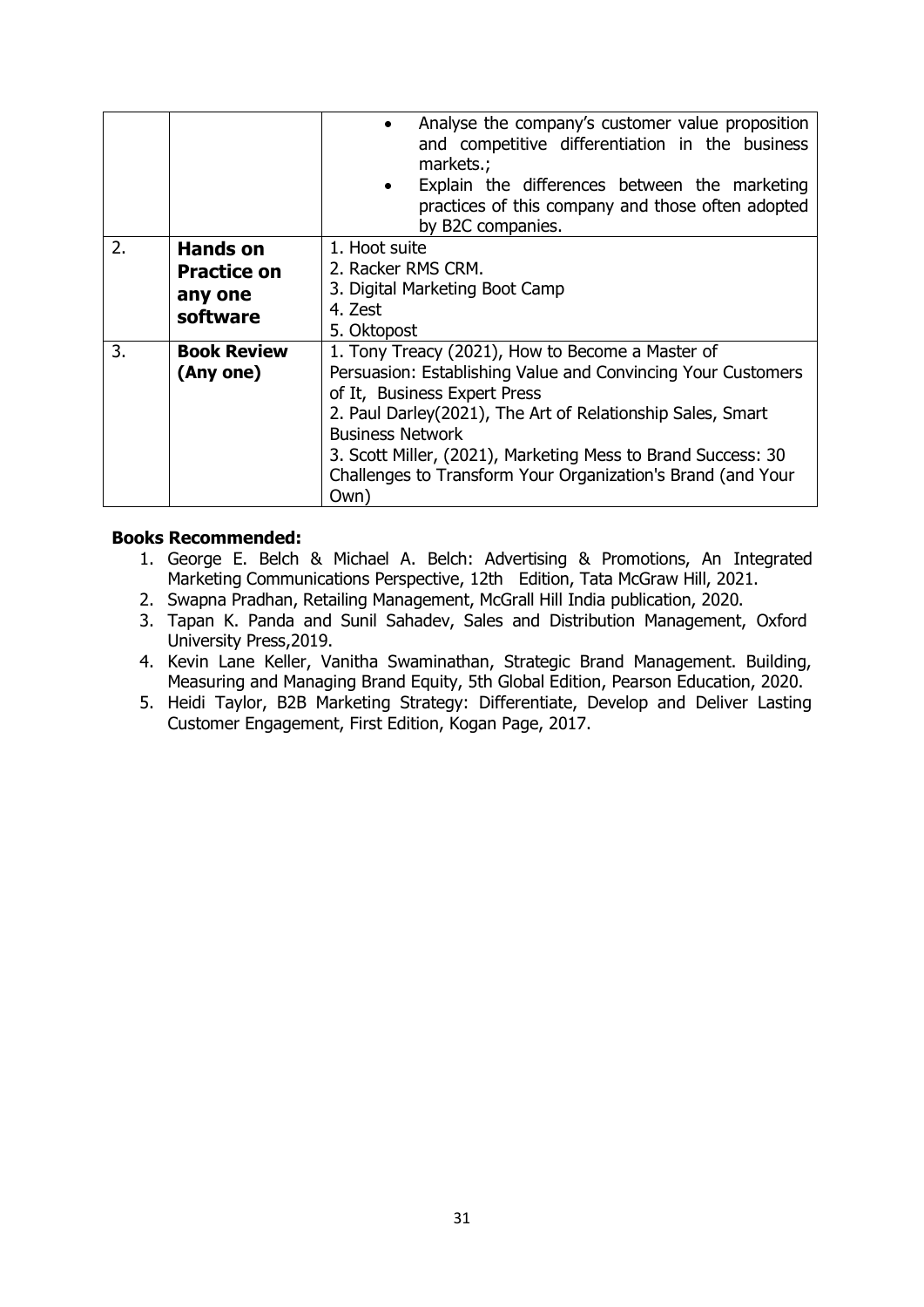#### **Course Title Human Resource Management (Group C) Semester: III**

| <b>Course Objectives:</b> | 1. To bridge the gap between theoretical          |
|---------------------------|---------------------------------------------------|
|                           | knowledge and its application through a series    |
|                           | of practical components in the form of mini-      |
|                           | projects, book reviews and different HR           |
|                           | software used by organizations.                   |
|                           | 2. To develop applied knowledge of Human          |
|                           | Resource functions in any organization.           |
| <b>Learning Outcomes:</b> | 1. Gain hands-on-learning experience of different |
|                           | HR functions in organizations.                    |
|                           | 2. Develop skills to assess training needs and    |
|                           | design training programmes<br><i>in</i><br>an     |
|                           | Organizational setting.                           |
|                           | 3. Develop insight and competence in diagnostic   |
|                           | and intervention processes and skills for         |
|                           | initiating and facilitating<br>change<br>in       |
|                           | organizations with regard to HR systems.          |

| <b>S. No.</b> |                       | <b>Component</b>                                                                |
|---------------|-----------------------|---------------------------------------------------------------------------------|
| 1.            |                       | <b>Practical Component/ Field Based Assignments</b>                             |
|               |                       | <b>M-330-TRAINING &amp; DEVELOPMENT</b>                                         |
|               | <b>Title/Activity</b> | 1. To plan, design, deliver, and evaluate<br>an an                              |
|               |                       | original training program/module for<br>any                                     |
|               |                       | organization of your choice.                                                    |
|               |                       | <b>Process:</b>                                                                 |
|               |                       | Each student will select their own topic for<br>1.                              |
|               |                       | their training program/module.                                                  |
|               |                       | Students shall conduct a needs assessment<br>2.                                 |
|               |                       | for their proposed training program.<br><b>This</b>                             |
|               |                       | should include both a person and a task                                         |
|               |                       | analysis. Make clear in the write-ups what                                      |
|               |                       | interview questions, questionnaires, etc. are                                   |
|               |                       | used.<br>3.                                                                     |
|               |                       | Based on the needs assessment and any<br>assumptions students may need to make, |
|               |                       | develop specific training objectives.                                           |
|               |                       | Develop a detailed Training Proposal (Project<br>4.                             |
|               |                       | Plan), which should include:                                                    |
|               |                       | Title and brief description of the<br>a.                                        |
|               |                       | program                                                                         |
|               |                       | b.<br>Training objectives                                                       |
|               |                       | Training methods to be used, and a<br>$C_{1}$                                   |
|               |                       | rationale (justification) for<br>using                                          |
|               |                       | them, based on training theory                                                  |
|               |                       | d.<br>Proposed instructors, and the reason                                      |
|               |                       | for using them                                                                  |
|               |                       | A tentative training outline/lesson<br>e.                                       |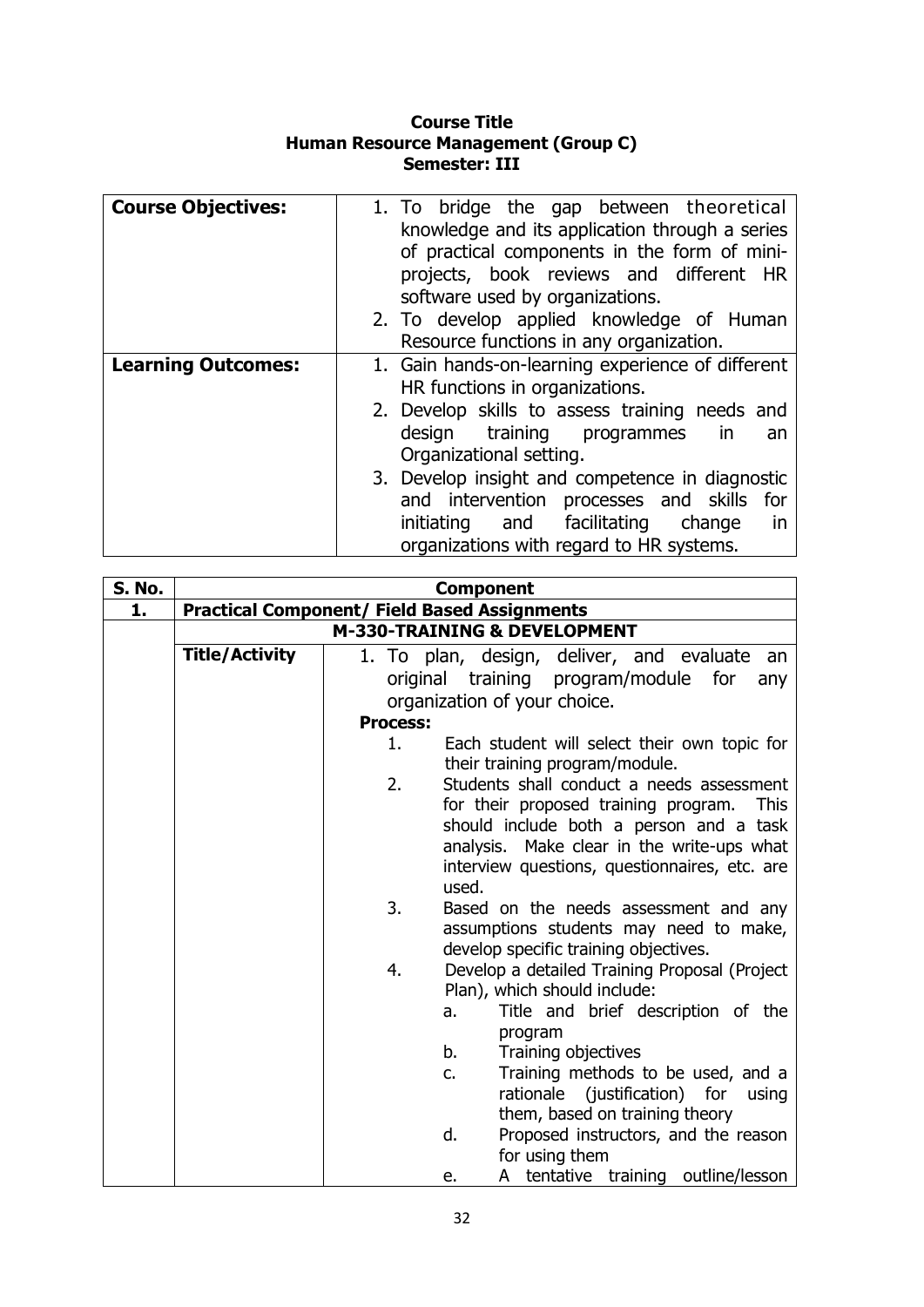|                       | plan<br>f.<br>A tentative list and description of<br>training materials needed<br>An evaluation plan (including both<br>g.<br>and<br>long-term evaluation,<br>short-<br>where appropriate)                                                                                                                                                                                                                                                                                                                                                                                                                                                                                                                                                                                                                                                                                                                                                                                                                                                                                                                                                                                                                                               |
|-----------------------|------------------------------------------------------------------------------------------------------------------------------------------------------------------------------------------------------------------------------------------------------------------------------------------------------------------------------------------------------------------------------------------------------------------------------------------------------------------------------------------------------------------------------------------------------------------------------------------------------------------------------------------------------------------------------------------------------------------------------------------------------------------------------------------------------------------------------------------------------------------------------------------------------------------------------------------------------------------------------------------------------------------------------------------------------------------------------------------------------------------------------------------------------------------------------------------------------------------------------------------|
|                       | M-331-STRATEGIC HUMAN RESOURCE MANAGEMENT                                                                                                                                                                                                                                                                                                                                                                                                                                                                                                                                                                                                                                                                                                                                                                                                                                                                                                                                                                                                                                                                                                                                                                                                |
| <b>Title/Activity</b> | 1. (A)<br>Assess<br>the<br>approach toward<br>human<br>taken<br>management<br>by<br>resource<br>any<br>organization. What factors might you evaluate<br>in determining whether an organization uses a<br>traditional or strategic approach to managing its<br>human resource? Develop specific questions<br>that need to be answered and administer the<br>questionnaire to the concerned HR authorities.<br>(B) Select any local organization and investigate<br>these factors by interviewing selected key<br>decision-makers.<br>2. Visit any organization and interview HR and top<br>managers to find out the following with regard<br>to HR outsourcing-<br>Which HR activities have been outsourced by<br>these firms?<br>Why these activities have been outsourced?<br>When these firms began to outsource?<br>Which HR activities have not been outsourced<br>and why?<br>Which activities are likely to be outsourced in<br>the near future?<br>The benefit that the firm has reaped by<br>outsourcing,<br>The employee strength of HR department.<br>The report is expected to highlight the trends in HR<br>outsourcing and the rationale for those trends. The<br>students are expected to learn about the importance of HR |
|                       | outsourcing in the current business environment.                                                                                                                                                                                                                                                                                                                                                                                                                                                                                                                                                                                                                                                                                                                                                                                                                                                                                                                                                                                                                                                                                                                                                                                         |
|                       | <b>M-332-MANPOWER PLANNING</b>                                                                                                                                                                                                                                                                                                                                                                                                                                                                                                                                                                                                                                                                                                                                                                                                                                                                                                                                                                                                                                                                                                                                                                                                           |
| <b>Title/Activity</b> | Visit any two organizations preferably IT or BPOS and<br>1.<br>examine the employee referral policy as a source of<br>recruitment.<br><b>Highlight</b><br>the<br>advantages<br>and<br>disadvantages of the policy.<br>Identify and analyze the stages of planning human<br>2.<br>resource requirements in any organization of your                                                                                                                                                                                                                                                                                                                                                                                                                                                                                                                                                                                                                                                                                                                                                                                                                                                                                                       |
|                       | choice.                                                                                                                                                                                                                                                                                                                                                                                                                                                                                                                                                                                                                                                                                                                                                                                                                                                                                                                                                                                                                                                                                                                                                                                                                                  |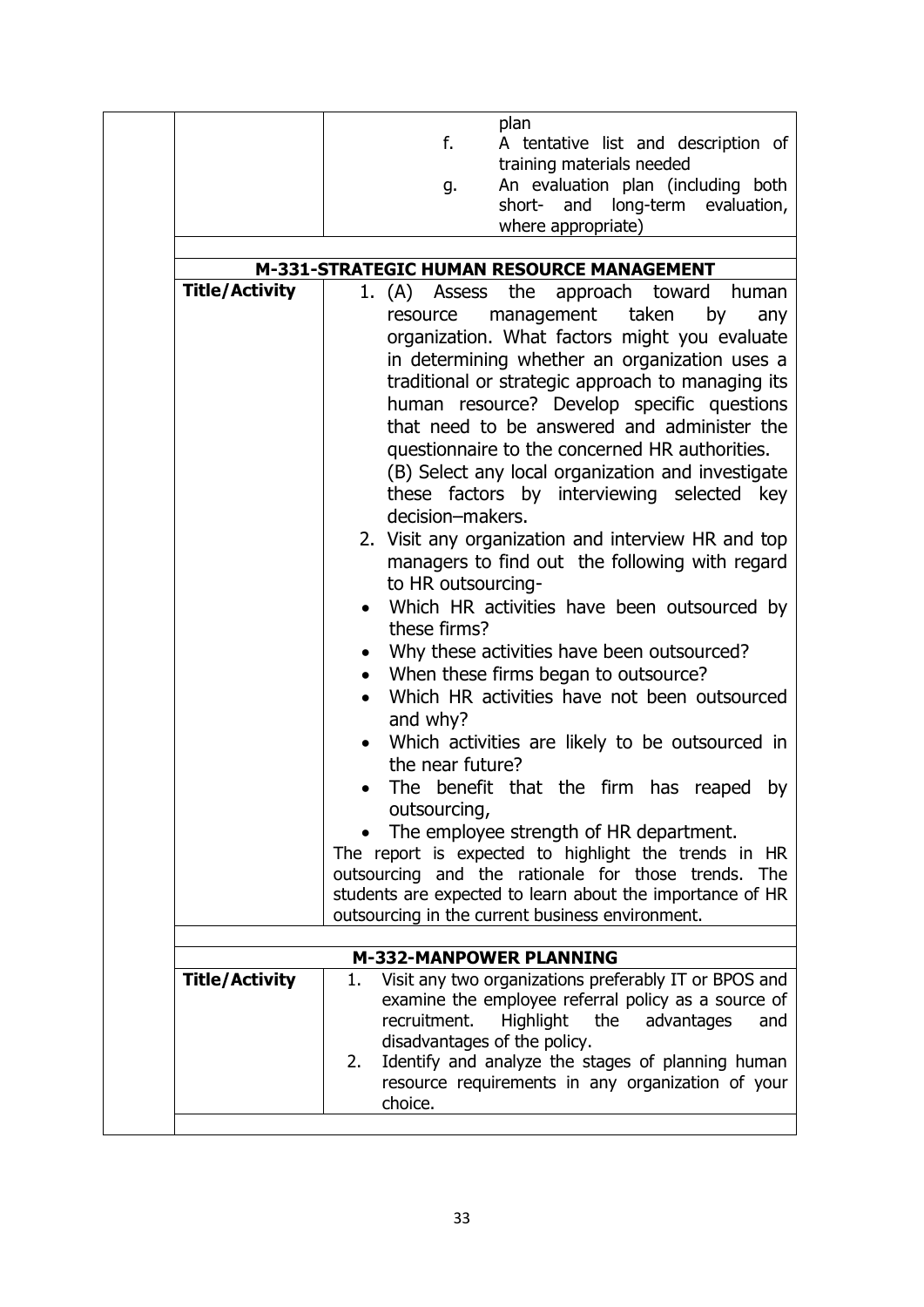|    |                                                              | <b>M-333-COMPENSATION MANAGEMENT</b>                                                                                                                                                                                                                                                                                                                                                          |  |  |  |  |
|----|--------------------------------------------------------------|-----------------------------------------------------------------------------------------------------------------------------------------------------------------------------------------------------------------------------------------------------------------------------------------------------------------------------------------------------------------------------------------------|--|--|--|--|
|    | <b>Title/Activity</b>                                        | 1. Briefly interview an employee in his or her 20s, 30s,<br>40s, 50s and 60s. Determine what motivates<br>employees from different generations and design<br>compensation plans for each generation that would<br>result in high performance.<br>2. Analyze the various employee benefits and reward<br>schemes offered at the senior level management in<br>any organization of your choice. |  |  |  |  |
|    |                                                              |                                                                                                                                                                                                                                                                                                                                                                                               |  |  |  |  |
|    | <b>M-334-HUMAN RESOURCE DEVELOPMENT</b>                      |                                                                                                                                                                                                                                                                                                                                                                                               |  |  |  |  |
|    | <b>Title/Activity</b>                                        | 1. Find the HR Climate and Systems used in 6 Indian<br>Companies, analyse and identify the trends that may be<br>observed in terms of HRD practices.<br>2. Identify any one successful merged company of your<br>choice, collect data from employees regarding changes<br>in HRD strategies pre and post merger.                                                                              |  |  |  |  |
|    |                                                              |                                                                                                                                                                                                                                                                                                                                                                                               |  |  |  |  |
| 2. | <b>Hands on</b><br><b>Practice on</b><br>any one<br>software | 1. Orange HR<br>2. Fluida<br>3. Freshteam<br>4. Homebase<br>5. HRLocker                                                                                                                                                                                                                                                                                                                       |  |  |  |  |
| 3. | <b>Book Review</b><br>(Any one)                              | 1. HR from the Outside In: Six Competencies for the Future<br>of Human Resources Dave Ulrich, Jon Younger, Wayne<br>Brockbank, Mike Ulrich<br>2. HR Disrupted: It's Time for Something Different Lucy<br><b>Adams</b><br>3. Belonging at Work: Everyday Actions You Can Take to<br>Cultivate an Inclusive Organization Rhodes Perry, MPA                                                      |  |  |  |  |

#### **Books Recommended:**

- 1. Noe, R. A., & Kodwani, A. D. (2019). Employee training and development, 7e. McGraw-Hill Education.
- 2. Mello, J. A. (2014). Strategic human resource management. Cengage Learning.
- 3. Dessler, G., & Varrkey, B. (2016). Human Resource Management, 15e. Pearson Education India.
- 4. Milkovich, G. T., Newman, J. M., & Milkovich, C. (2020). Compensation. McGraw-Hill.
- 5. Pareek, U., & Rao, T. V. (2015). Designing and managing human resource systems. Oxford and IBH publishing.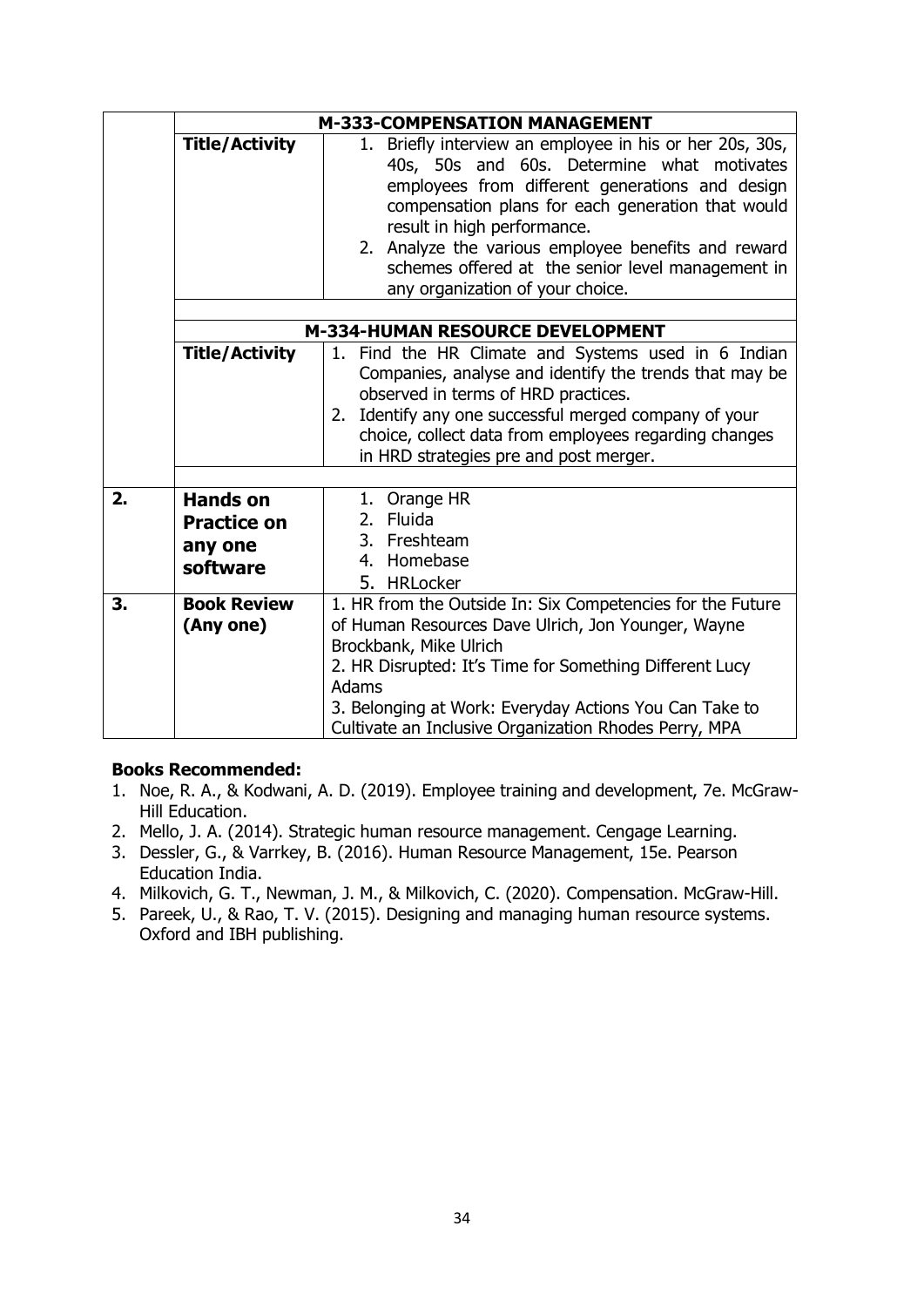#### **Course Title Operations Management (Group D) Semester III**

| <b>Course Objectives:</b> | 1. To develop a practical outlook among students<br>regarding manufacturing related concepts and tools.<br>2. To inculcate problem solving acumen among students<br>for addressing problems related to the field of Industrial<br>Production. |
|---------------------------|-----------------------------------------------------------------------------------------------------------------------------------------------------------------------------------------------------------------------------------------------|
| <b>Learning Outcomes:</b> | 1. Students will be able to assess the requirements of                                                                                                                                                                                        |
|                           | productions related activities.                                                                                                                                                                                                               |
|                           | 2. Students will be able to use and apply appropriate                                                                                                                                                                                         |
|                           | techniques to solve the issues related to operations                                                                                                                                                                                          |
|                           | management in Industrial Environment.                                                                                                                                                                                                         |
|                           | 3. Students will be able to improve the effectiveness of                                                                                                                                                                                      |
|                           | various techniques by analyzing the outcome.                                                                                                                                                                                                  |

| <b>SN</b> |                                                     | <b>Component</b>                                                                                                                                                                                                                                                                                                     |  |  |
|-----------|-----------------------------------------------------|----------------------------------------------------------------------------------------------------------------------------------------------------------------------------------------------------------------------------------------------------------------------------------------------------------------------|--|--|
| 1.        | <b>Practical Component/ Field Based Assignments</b> |                                                                                                                                                                                                                                                                                                                      |  |  |
|           | M-340 -MATERIALS MANAGEMENT SOFTWARE                |                                                                                                                                                                                                                                                                                                                      |  |  |
|           | <b>Title/Activity</b>                               | 1. Study and prepare a chart for Vendor selection procedure<br>for any retail company(like Reliance Fresh) for supply of<br>FMCG items.<br>2. Prepare formats of different documents used in stores, like<br>bin card, Material issue note, material return note, item<br>inspection report & item warrantee record. |  |  |
|           |                                                     |                                                                                                                                                                                                                                                                                                                      |  |  |
|           | M-341 - TOTAL QUALITY MANAGEMENT                    |                                                                                                                                                                                                                                                                                                                      |  |  |
|           | <b>Title/Activity</b>                               | 1. Prepare a documentation and requirement report for ISO<br>9000 for any retail / manufacturing industry, already having<br>ISO certification.                                                                                                                                                                      |  |  |
|           |                                                     | 2. Prepare a report with parameters (for quality assurance in<br>manufacturing process / raw materials) for a company<br>suggesting necessary implementation of TQM approach<br>with procedure indicating practical benefits.                                                                                        |  |  |
|           |                                                     |                                                                                                                                                                                                                                                                                                                      |  |  |
|           |                                                     | M-342-MANUFACTURING PLANNING AND CONTROL                                                                                                                                                                                                                                                                             |  |  |
|           | Title/Activity                                      | 1. Prepare a maintenance budget and a report on equipment<br>reliability maintenance procedure for plant production<br>increased productivity.                                                                                                                                                                       |  |  |
|           |                                                     | 2. Prepare a report on Flexible manufacturing system<br>indicating the improvement process and benefits for any<br>consumer product manufacturing unit like Refrigerator,<br>washing machine, air conditioner etc.                                                                                                   |  |  |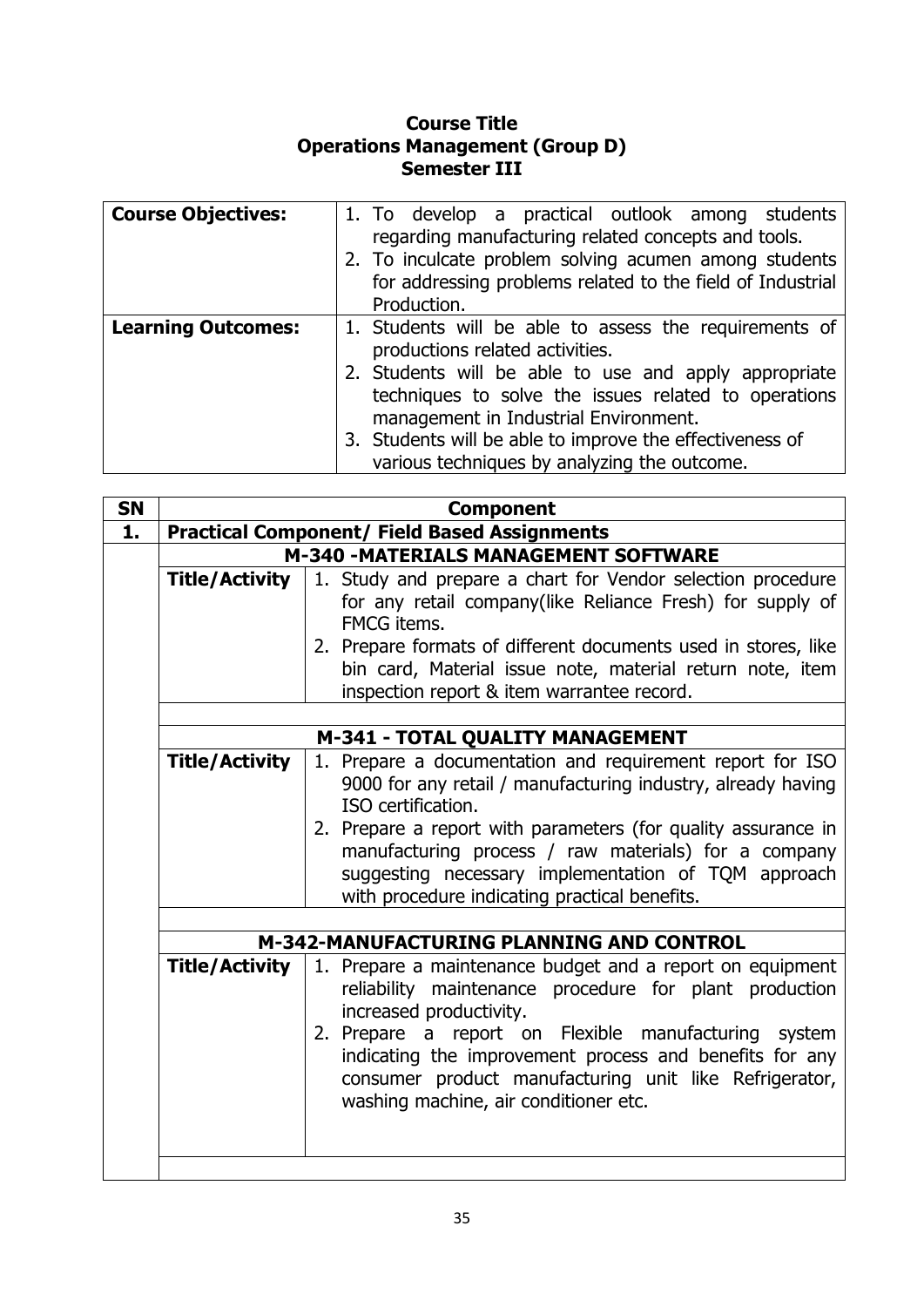|                                                                                                                                                                                                                                                                                                          | <b>M-343-MANAGEMENT OF BPO ORGANIZATION</b>       |                                                                                                                                        |  |  |  |
|----------------------------------------------------------------------------------------------------------------------------------------------------------------------------------------------------------------------------------------------------------------------------------------------------------|---------------------------------------------------|----------------------------------------------------------------------------------------------------------------------------------------|--|--|--|
| 1. Prepare a report for lost sales of a drinking water bottles<br><b>Title/Activity</b><br>manufacturing companyfor its quality improvement by six<br>sigma approach and analyse problems byfishbone diagram.<br>2. Prepare a report for, how data are transferred and kept in<br>privacy in a BPO firm. |                                                   |                                                                                                                                        |  |  |  |
|                                                                                                                                                                                                                                                                                                          | M-344-EXPORT, IMPORT PROCEDURES AND DOCUMENTATION |                                                                                                                                        |  |  |  |
|                                                                                                                                                                                                                                                                                                          |                                                   |                                                                                                                                        |  |  |  |
|                                                                                                                                                                                                                                                                                                          | <b>Title/Activity</b>                             | 1. Prepare a report from last 10 years data of India's export<br>and import to determine the key products and areas of<br>opportunity. |  |  |  |
|                                                                                                                                                                                                                                                                                                          |                                                   | 2. Prepare report on special precautions to be taken while<br>exporting handicraft items or processed food grade items.                |  |  |  |
| 2.                                                                                                                                                                                                                                                                                                       | <b>Hands on</b>                                   | Students must be given exposure to some of the following                                                                               |  |  |  |
|                                                                                                                                                                                                                                                                                                          | <b>Practice on</b>                                | Softwares:                                                                                                                             |  |  |  |
|                                                                                                                                                                                                                                                                                                          | any one                                           | 1. Enterprise WMS and Interchange EDI,                                                                                                 |  |  |  |
|                                                                                                                                                                                                                                                                                                          | software                                          | 2. eBideXchange,                                                                                                                       |  |  |  |
|                                                                                                                                                                                                                                                                                                          |                                                   | 3. 3PL Warehouse Manager by 3PL Central,                                                                                               |  |  |  |
|                                                                                                                                                                                                                                                                                                          |                                                   | 4. S C expert,                                                                                                                         |  |  |  |
|                                                                                                                                                                                                                                                                                                          |                                                   | 5. FlexRFP                                                                                                                             |  |  |  |
| 3.                                                                                                                                                                                                                                                                                                       | <b>Book Review</b>                                | 1. Kiran, D. R. (2019). Production planning and control: A                                                                             |  |  |  |
|                                                                                                                                                                                                                                                                                                          | (Any one)                                         | comprehensive approach. Butterworth-heinemann.                                                                                         |  |  |  |
|                                                                                                                                                                                                                                                                                                          |                                                   | 2. Everett, E. A., & Ebert, R. J. (2008). Production and                                                                               |  |  |  |
|                                                                                                                                                                                                                                                                                                          |                                                   | Operations Management: concepts, models and behavior.<br>Prentice-Hall of India.                                                       |  |  |  |

#### **Books Recommended:**

- 1. Buffa, E. S. (2007). Modern production management. Wiley.
- 2. Arnold, J. T., & Chapman, S. N. (2004). Introduction to materials management. Pearson Education India.
- 3. Groover, M. P. (2016). Automation, production systems, and computerintegrated manufacturing. Pearson Education India.
- 4. Besterfield, D. H., Besterfield-Michna, C., Besterfield-Sacre, M., Besterfield, G. H., & Urdhwareshe, H. (2011). Total Quality Management: For Anna University. Pearson Education India.
- 5. Kulkarni, S. (2008). Business Process Outsourcing. Jaico.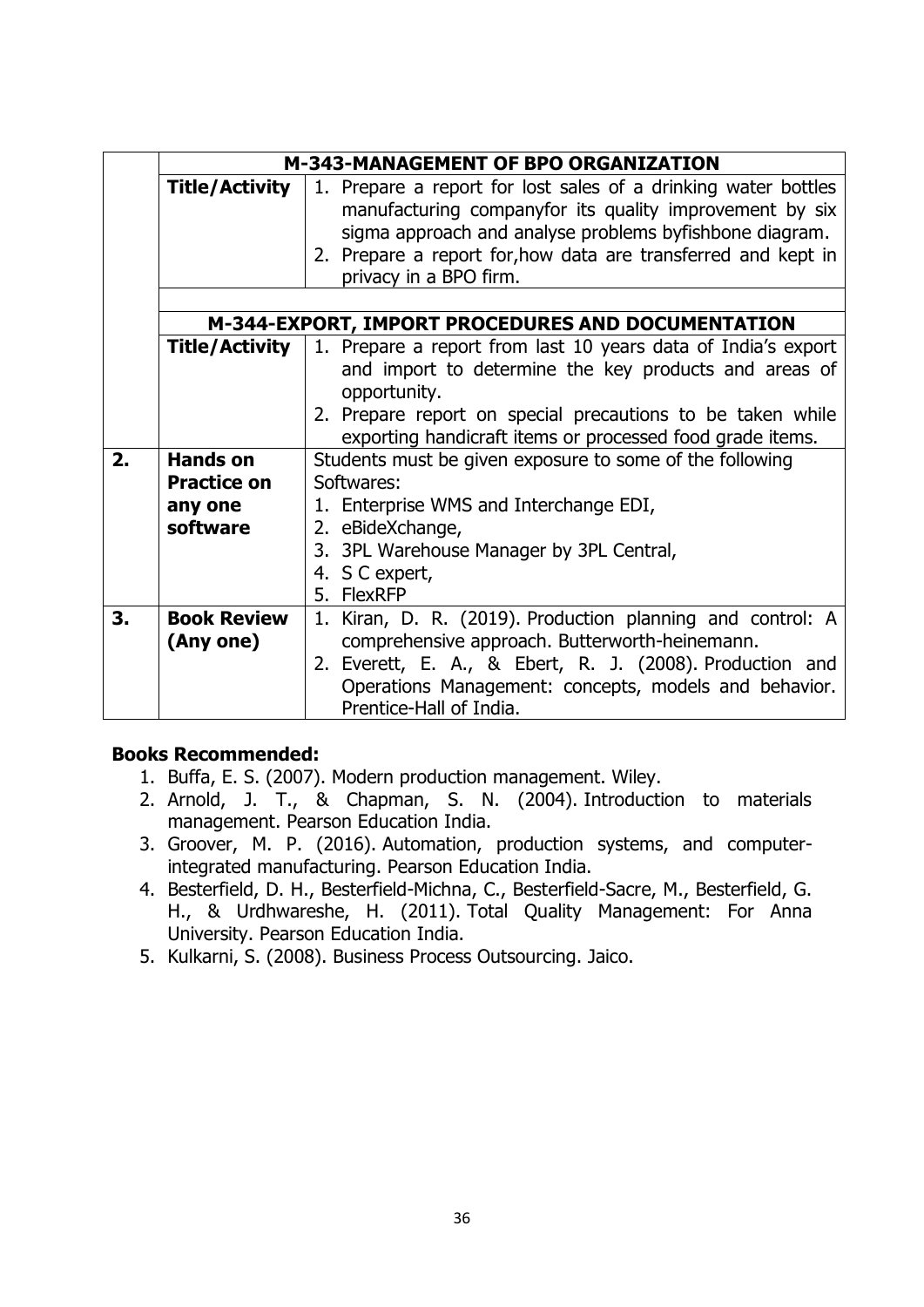### **Course Title Information Technology Management (Group E) Semester: III**

| <b>Course Objectives:</b> | 1. To Explain and apply the core aspects of<br>information technology principles and tools, and<br>manage their implementation in a business context<br>2. To integrate complex IT projects and strategies<br>with consideration of the human, financial and<br>environmental factors and an understanding of<br>risk management processes, and operational and |
|---------------------------|-----------------------------------------------------------------------------------------------------------------------------------------------------------------------------------------------------------------------------------------------------------------------------------------------------------------------------------------------------------------|
|                           | policy implications.                                                                                                                                                                                                                                                                                                                                            |
| <b>Learning Outcomes:</b> | 1. Apply practical experience in IT projects for real<br>world clients focusing on technology auditing and<br>recommendations, and system development.                                                                                                                                                                                                          |
|                           | 2. Utilize interpersonal skills to negotiate<br>and<br>communicate effectively with both technical and<br>non-technical stakeholders verbally and in writing.                                                                                                                                                                                                   |
|                           | 3. Design and document robust, extensible and<br>highly maintainable data-intensive applications<br>using cutting edge technologies tailored to the<br>specific needs of any business scenario.                                                                                                                                                                 |

| S.No. | <b>Component</b>                                    |                                                                                                                                                                                                                                                                                                                                                                                                                                                                                                                                                                                                                                                                                                                                                                                                                                                                                                                                                                                                                                        |  |  |  |  |  |  |
|-------|-----------------------------------------------------|----------------------------------------------------------------------------------------------------------------------------------------------------------------------------------------------------------------------------------------------------------------------------------------------------------------------------------------------------------------------------------------------------------------------------------------------------------------------------------------------------------------------------------------------------------------------------------------------------------------------------------------------------------------------------------------------------------------------------------------------------------------------------------------------------------------------------------------------------------------------------------------------------------------------------------------------------------------------------------------------------------------------------------------|--|--|--|--|--|--|
| 1.    | <b>Practical Component/ Field Based Assignments</b> |                                                                                                                                                                                                                                                                                                                                                                                                                                                                                                                                                                                                                                                                                                                                                                                                                                                                                                                                                                                                                                        |  |  |  |  |  |  |
|       | <b>SOFTWARE ENGINEERING</b>                         |                                                                                                                                                                                                                                                                                                                                                                                                                                                                                                                                                                                                                                                                                                                                                                                                                                                                                                                                                                                                                                        |  |  |  |  |  |  |
|       | <b>Title/Activity</b>                               | 1. Develop a mini project for designing backend using<br>software engineering techniques. Visit the company<br>to understand the problem, study the existing<br>system and present drawbacks of existing system<br>and scope of the proposed system. Identify users of<br>the system. Gather data requirements and functional<br>requirements. Identify Entities and their Attributes<br>and draw Entity Relationship Diagrams. Design the<br>database for the system.<br>2. Teams play a very important role in developing any<br>software project. Visit a company and find out<br>number and types of teams working on software<br>projects. Create an analytical report of a team that<br>team potential, effectiveness,<br>studies<br>the<br>commitment, function, and performance. Describe<br>the types of projects, type of team for each, and role<br>of each team member, prior performance record of<br>the team, software and hardware used in projects,<br>hierarchy of team management and communication<br>medium, etc. |  |  |  |  |  |  |
|       |                                                     |                                                                                                                                                                                                                                                                                                                                                                                                                                                                                                                                                                                                                                                                                                                                                                                                                                                                                                                                                                                                                                        |  |  |  |  |  |  |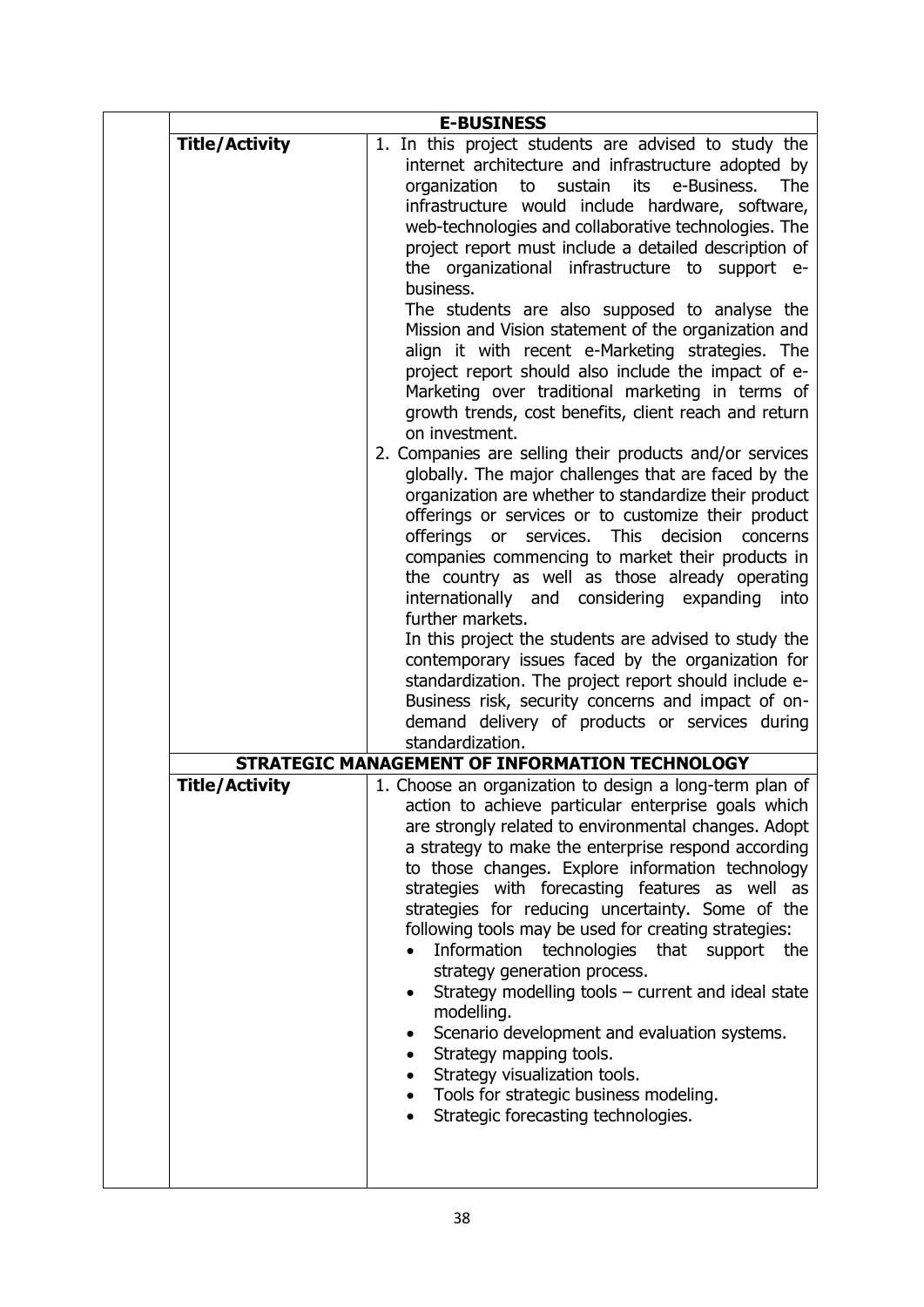|    |                                 | 2. Visit an organization of your area of interest to<br>monitor the environment in the organization and<br>register the recent changes that have taken in the<br>industry/organization and its environment. Develop<br>according to<br>the<br>industry<br>and<br>strategy<br>a<br>environmental changes. Measure and evaluate the<br>effectiveness of the developed strategy and apply<br>strategy re-engineering algorithms if needed.<br>Following systems could be used accordingly:                                                                                                                                                                 |  |  |  |  |  |  |  |
|----|---------------------------------|---------------------------------------------------------------------------------------------------------------------------------------------------------------------------------------------------------------------------------------------------------------------------------------------------------------------------------------------------------------------------------------------------------------------------------------------------------------------------------------------------------------------------------------------------------------------------------------------------------------------------------------------------------|--|--|--|--|--|--|--|
|    |                                 | Business performance measurement systems.<br>Strategic control systems.<br>$\bullet$<br>Strategy evaluation and re-engineering systems.<br>$\bullet$                                                                                                                                                                                                                                                                                                                                                                                                                                                                                                    |  |  |  |  |  |  |  |
|    |                                 |                                                                                                                                                                                                                                                                                                                                                                                                                                                                                                                                                                                                                                                         |  |  |  |  |  |  |  |
|    |                                 | <b>INFORMATION SECURITY AND CYBER LAW</b>                                                                                                                                                                                                                                                                                                                                                                                                                                                                                                                                                                                                               |  |  |  |  |  |  |  |
|    | <b>Title/Activity</b>           | 1. The students should visit corporate houses/BPOs and<br>understand the mechanism of how cyber laws are<br>enforced in India. They should also refer to case<br>studies like that of BPO arm of MPhasiS Ltd who<br>defrauded US customers of Citibank for Rs 1.5 crores                                                                                                                                                                                                                                                                                                                                                                                |  |  |  |  |  |  |  |
|    |                                 | for their reference.<br>2. The radio frequency identification (RFID) tags on<br>credit or debit cards can be read as they are used by<br>computers located at a short distance away and from<br>a car lurking in a parking lot when you use your card<br>at the ATM. This project might involve identifying the<br>kinds of materials that will block an RFID reader and<br>designing a solution to mask your cards' RFIDs. For<br>this the students need to visit places like Amazon<br>warehouse or any other warehouses, banks where<br>RFID tagging is used.                                                                                        |  |  |  |  |  |  |  |
| 2. | <b>Hands on Practice</b>        | 1. MS-Excel                                                                                                                                                                                                                                                                                                                                                                                                                                                                                                                                                                                                                                             |  |  |  |  |  |  |  |
|    | on any one                      | 2. CASE Tools                                                                                                                                                                                                                                                                                                                                                                                                                                                                                                                                                                                                                                           |  |  |  |  |  |  |  |
|    | software                        | 3. MS-Visio                                                                                                                                                                                                                                                                                                                                                                                                                                                                                                                                                                                                                                             |  |  |  |  |  |  |  |
|    |                                 | 4. Wix<br>5. Eclipse                                                                                                                                                                                                                                                                                                                                                                                                                                                                                                                                                                                                                                    |  |  |  |  |  |  |  |
| 3. | <b>Book Review</b><br>(Any one) | 1. Information Security: Principles and Practice<br>Hardcover - Import, 20 January 2022<br>2. by Mark Stamp, Publisher: Wiley; 3rd edition (20<br>January 2022), Hardcover: 448 pages<br>3. Working Backwards: Insights, Stories, and Secrets<br>from Inside Amazon Paperback - 18 February 2021,<br>by Colin Bryar, Bill Carr, Publisher: Macmillan (18<br>February 2021); Pan Macmillan UK, Paperback: 304<br>pages<br>4. Software Engineering at Google: Lessons Learned<br>from Programming Over Time Paperback $-13$ March<br>2020, by Titus Winters, Hyrum Wright, Tom<br>Manshrek, Publisher: O'Reilly (13 March 2020),<br>Paperback : 500 pages |  |  |  |  |  |  |  |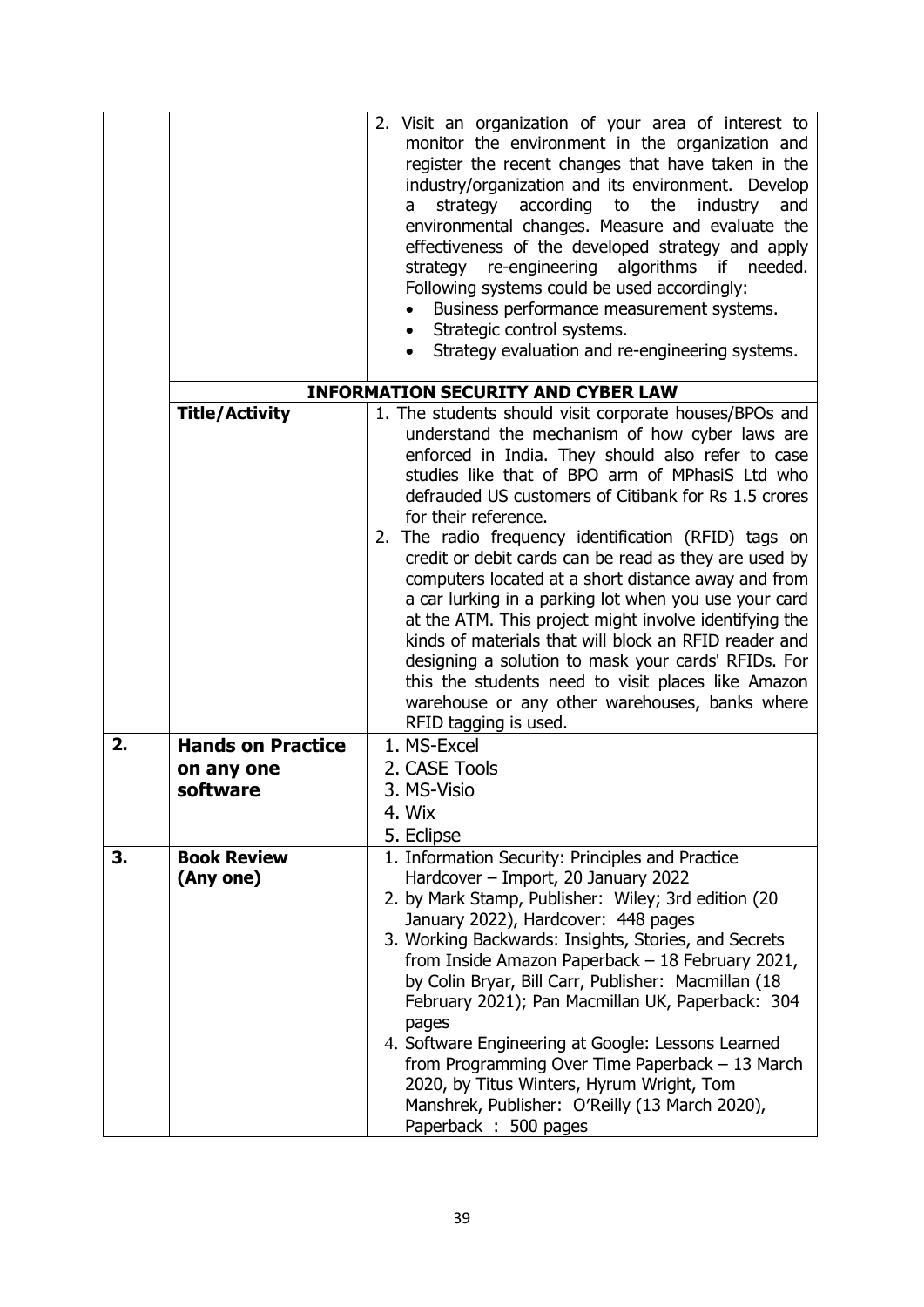#### **Books Recommended:**

- 1. Roger S Pressman, Bruce R Maxim, "Software Engineering: A Practitioner"s Approach", 8th Edition, 2019.
- 2. Dave Chaffey, e-Business & e-Commerce Management: Strategy, Implementation, Practice, Pearson Education, 5th Edition, 2013
- 3. Hanschke, Inge, "Strategic IT Management: A Toolkit for Enterprise Architecture Management", 1st edition, Springer publication, 2009.
- 4. William Stallings, "Cryptography and Network Security: Principles and Practice", 8th Edition, Pearson Education, 2018.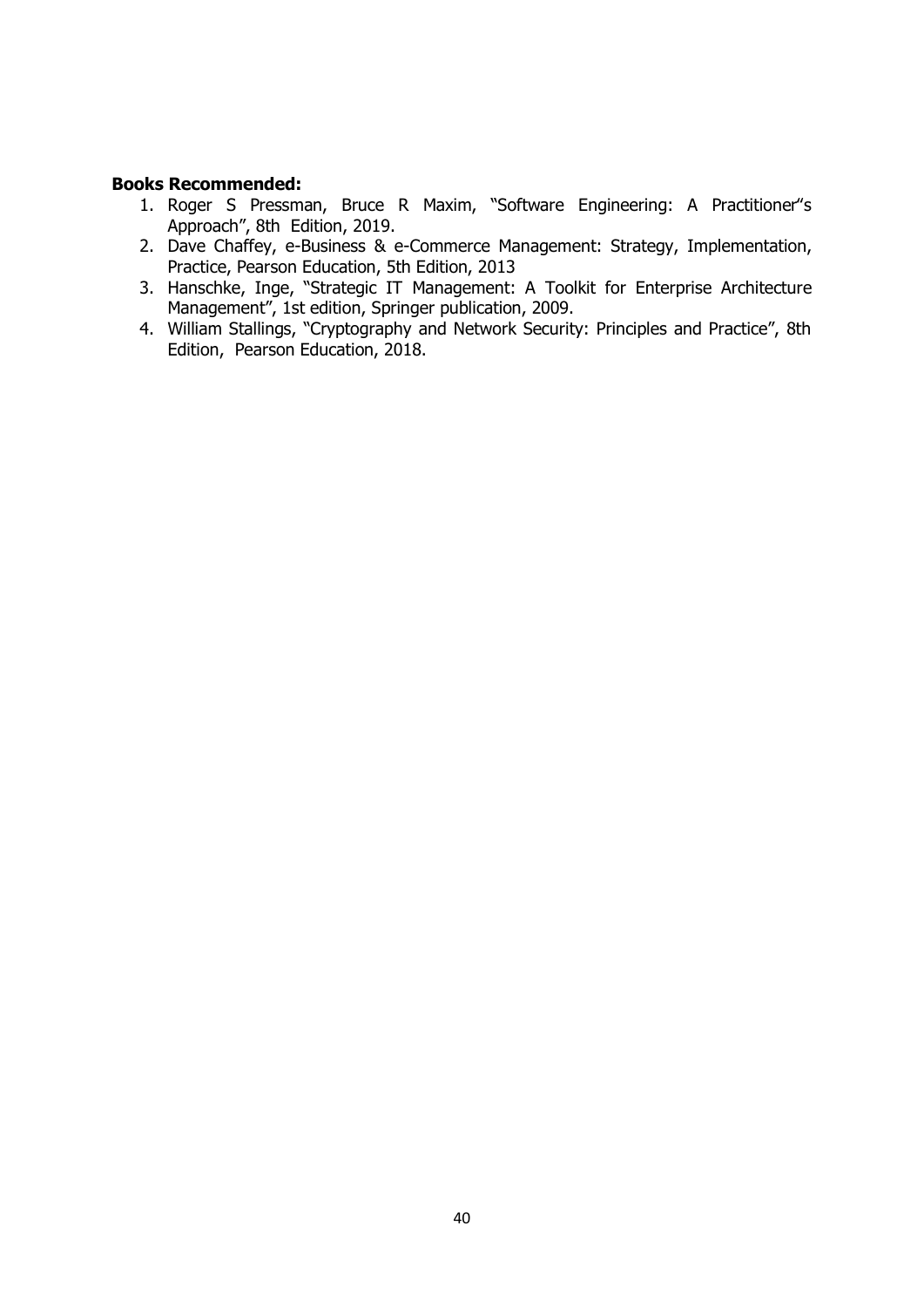### **Course Title Business Analytics (Group F) Semester: III**

| <b>Course Objectives:</b> | 1. Identify, model and solve decision problems in<br>different settings and to critically apply the concepts<br>and methods of business analytics.<br>2. Explain and apply the core aspects of information<br>technology principles and tools, and manage their<br>implementation in a business context.                                                                                                                                                                                                                                               |
|---------------------------|--------------------------------------------------------------------------------------------------------------------------------------------------------------------------------------------------------------------------------------------------------------------------------------------------------------------------------------------------------------------------------------------------------------------------------------------------------------------------------------------------------------------------------------------------------|
| <b>Learning Outcomes:</b> | 1. Design, document and develop robust, extensible<br>and highly maintainable data-intensive applications<br>using cutting edge technologies tailored to the<br>specific needs of any business scenario.<br>2. Understand and facilitate the strategic<br>and<br>operational benefits of business models<br>and<br>technology applications.<br>3. Manage complex IT projects with consideration of<br>the human, financial and environmental factors and<br>an understanding of risk management processes,<br>and operational and policy implications. |

| S.No. | <b>Component</b>                    |                                                                                                                                                                                                                                                                                                                                                                                                                                                                                                                                                                                                                                                                                                                                                                                                                                  |  |  |  |  |  |  |  |
|-------|-------------------------------------|----------------------------------------------------------------------------------------------------------------------------------------------------------------------------------------------------------------------------------------------------------------------------------------------------------------------------------------------------------------------------------------------------------------------------------------------------------------------------------------------------------------------------------------------------------------------------------------------------------------------------------------------------------------------------------------------------------------------------------------------------------------------------------------------------------------------------------|--|--|--|--|--|--|--|
| 1.    |                                     | <b>Practical Component/ Field Based Assignments</b>                                                                                                                                                                                                                                                                                                                                                                                                                                                                                                                                                                                                                                                                                                                                                                              |  |  |  |  |  |  |  |
|       | <b>DATA SCIENCE &amp; ANALYTICS</b> |                                                                                                                                                                                                                                                                                                                                                                                                                                                                                                                                                                                                                                                                                                                                                                                                                                  |  |  |  |  |  |  |  |
|       | <b>Title/Activity</b>               | 1. Students will collect data online or offline from<br>an industry of any domain; identify the<br>requirement for making recommendation<br>system for selected domain. Use data mining<br>algorithms for providing recommendations<br>among different available options using<br>clustering algorithms. For example students<br>can try Movie recommendation.<br>2. Students will collect data from one company/<br>Industry. Identify the requirement and<br>variables for Exploratory Data Analysis. Find<br>potentially interesting, relevant patterns in the<br>data through the creation of different graphs<br>and plots that let you see relationships<br>between different attributes of the dataset.<br>For example, you can use tools histograms,<br>bar graphs, scatter plots and find outlier in the<br>given data. |  |  |  |  |  |  |  |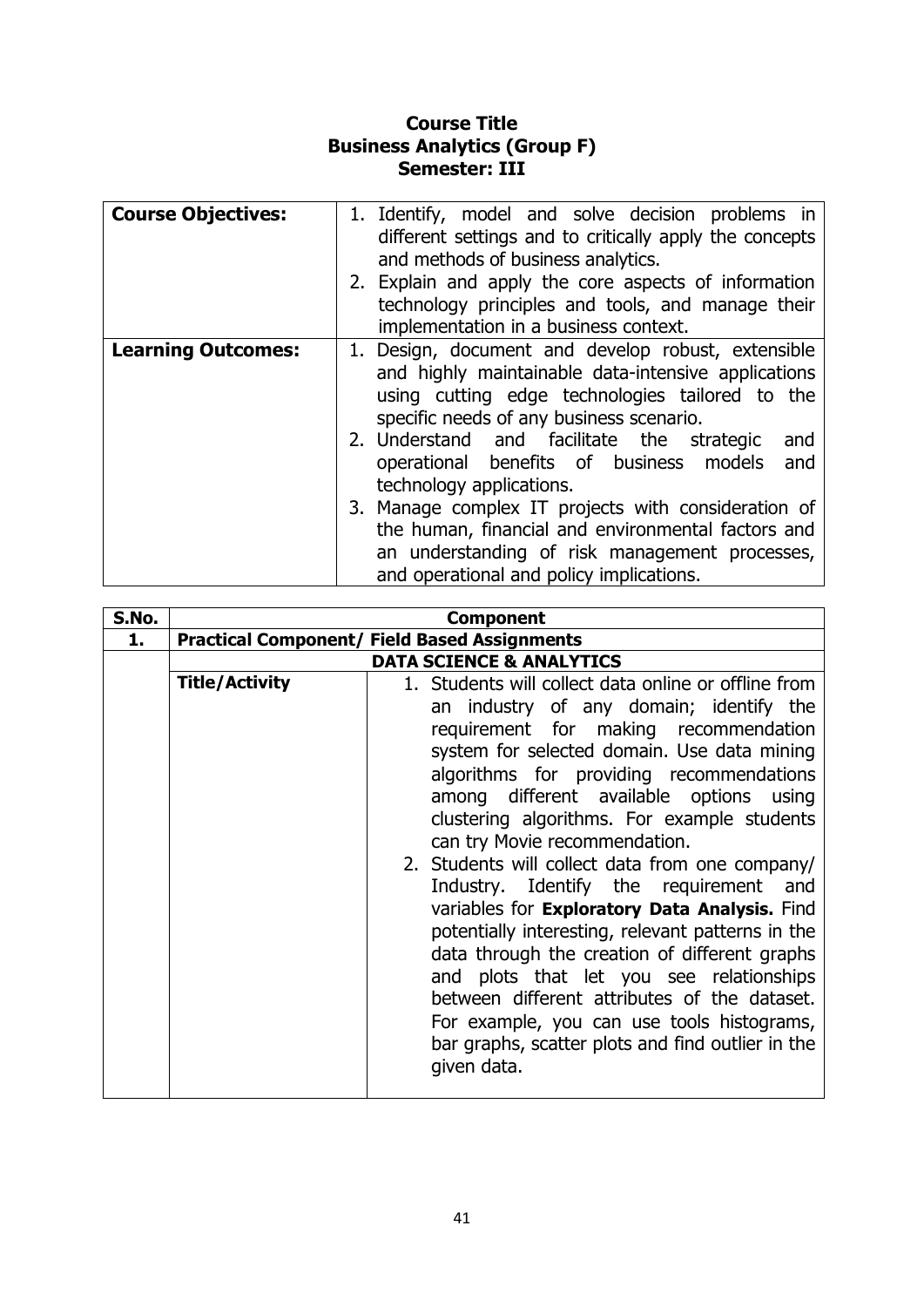|                       | <b>DATA WAREHOUSING &amp; MINING</b>                                                                                                                                                                                                                                                                                                                                                                                                                                                                                                                                                                                                                                                                                                                                                                                                                                                                                                                                                                                                                                                                                                       |  |  |  |  |  |
|-----------------------|--------------------------------------------------------------------------------------------------------------------------------------------------------------------------------------------------------------------------------------------------------------------------------------------------------------------------------------------------------------------------------------------------------------------------------------------------------------------------------------------------------------------------------------------------------------------------------------------------------------------------------------------------------------------------------------------------------------------------------------------------------------------------------------------------------------------------------------------------------------------------------------------------------------------------------------------------------------------------------------------------------------------------------------------------------------------------------------------------------------------------------------------|--|--|--|--|--|
| <b>Title/Activity</b> | 1. In this project, Students may use customer<br>level data of actual customer purchases offline<br>and online to perform classification on data<br>sets load each dataset into Weka and run<br>classification algorithm. Study the classifier<br>output. Extract if-then rules from the decision<br>tree generated by the classifier, observe the<br>confusion matrix. Load each dataset into<br>Weka and perform Naïve-bayes classification<br>k-Nearest Neighbor classification.<br>and<br>Interpret the results obtained and compare<br>result.<br>2. Students will collect data from a company/<br>Industry. Identify the requirements<br>and<br>variables to perform clustering of data sets.<br>Load each dataset into Weka and run simple<br>k-means clustering algorithm with different<br>values of k (number of desired clusters).<br>Study the clusters formed. Observe the sum<br>of squared errors and centroids, and derive<br>insights. Explore visualization features of<br>Weka to<br>visualize<br>the clusters.<br>Derive<br>interesting insights and explain and also<br>explore other clustering techniques available |  |  |  |  |  |
|                       | in Weka.<br><b>BIG DATA TECHNOLOGIES</b>                                                                                                                                                                                                                                                                                                                                                                                                                                                                                                                                                                                                                                                                                                                                                                                                                                                                                                                                                                                                                                                                                                   |  |  |  |  |  |
| <b>Title/Activity</b> | 1. Visit any retail e-commerce office and collect<br>data about customers' experiences, behavior,<br>demand and operational efficiency between<br>different channels i.e. Coordination between<br>inventory department and the production unit.<br>Analyze its demand prediction, optimize asset<br>utilization using big data tools.<br>2. Tourism is a large sector that provides the<br>livelihood for several people and can adversely<br>impact the economy of a country. Collect the<br>data from hotels, tour operators and create a<br>project by analyzing the behavior based on<br>decision<br>making, perception, choice<br>οf<br>destination and level of satisfaction using big<br>data tools.                                                                                                                                                                                                                                                                                                                                                                                                                                |  |  |  |  |  |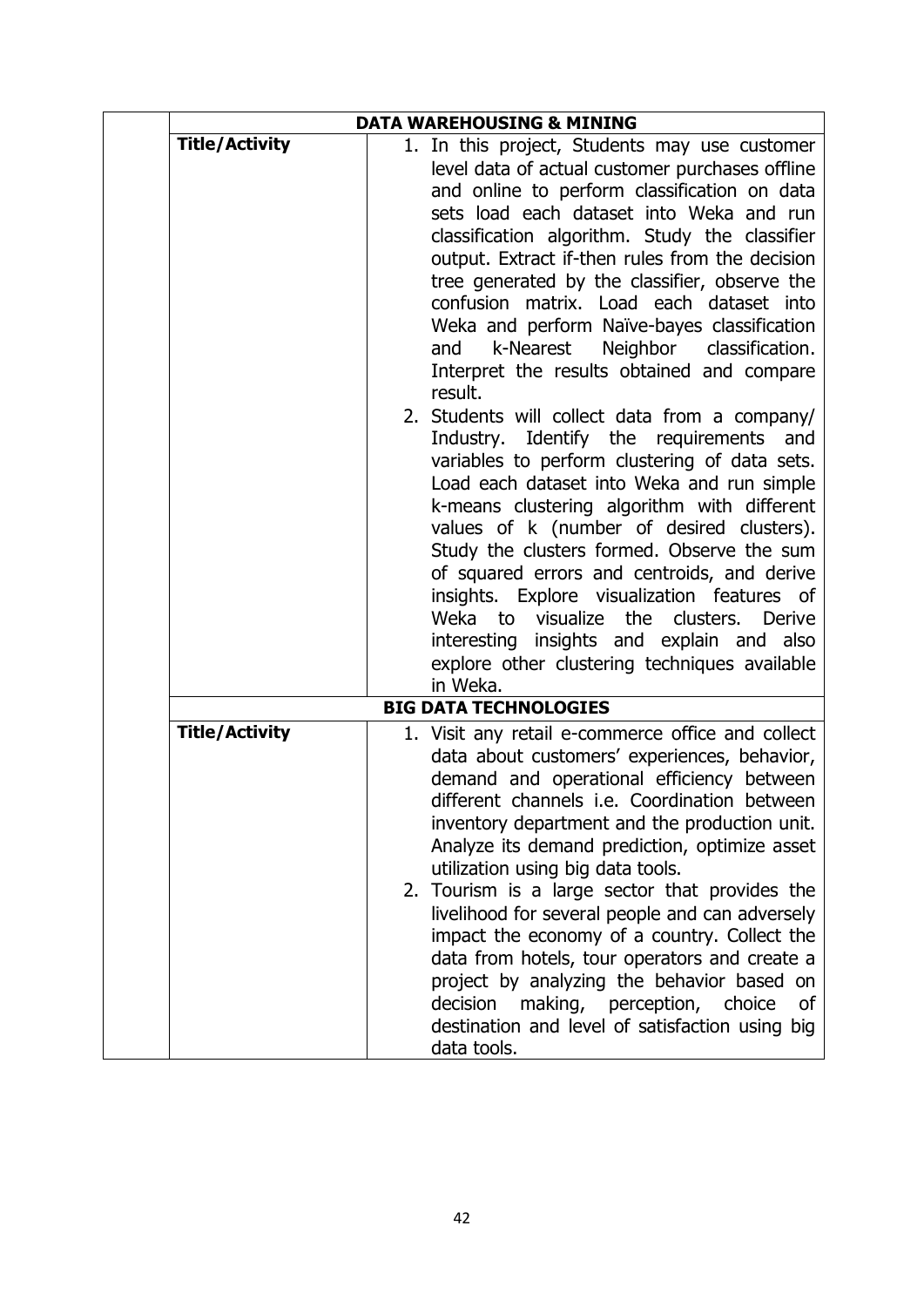|    | <b>BLOCKCHAIN TECHNOLOGIES</b>                     |                                                                                                                                                                                                                                                                                                                                                                                                                                                                                                                                                                                                                                                                                                                                                                                                                                                                                                                                                                                                                                                                                                                                                                                                                                                                                   |  |  |  |  |  |
|----|----------------------------------------------------|-----------------------------------------------------------------------------------------------------------------------------------------------------------------------------------------------------------------------------------------------------------------------------------------------------------------------------------------------------------------------------------------------------------------------------------------------------------------------------------------------------------------------------------------------------------------------------------------------------------------------------------------------------------------------------------------------------------------------------------------------------------------------------------------------------------------------------------------------------------------------------------------------------------------------------------------------------------------------------------------------------------------------------------------------------------------------------------------------------------------------------------------------------------------------------------------------------------------------------------------------------------------------------------|--|--|--|--|--|
|    | <b>Title/Activity</b>                              | 1. Over a million documents are share over the<br>internet every single hour. In this superfast<br>there are various ways to share<br>world<br>documents easily and securely over the web.<br>Also at the same time there is always a risk of<br>document tampering. To solve these issues<br>the students are supposed to visit corporates<br>which deal in document apostille. This may<br>include<br>sender<br>verification,<br>receiver<br>verification and document validation and then<br>study a smart android based document<br>sharing system over blockchain technology<br>that ensures easy document sharing along<br>with authenticity and reliability of a tamper<br>proof system.<br>2. Tenders or contracts are generally used by<br>companies to procure goods or services.<br>Wrongful tender management leads to huge<br>losses in case of faulty practices. This includes<br>favouring of contractors, improper record<br>maintenance, lack of transparency, hacking,<br>data modification and other issues. To ensure<br>the complete tender management process is<br>efficient<br>the<br>and<br>students<br>secure<br>are<br>supposed to visit such companies, and then<br>identify how the use of blockchain technology<br>solves tender management issues. |  |  |  |  |  |
| 2. | <b>Hands on Practice</b><br>on any one<br>software | 1. SPSS<br>2. R-programming Tools<br>3.<br>Hadoop<br>MS-Excel<br>4.<br>5. Data Melt                                                                                                                                                                                                                                                                                                                                                                                                                                                                                                                                                                                                                                                                                                                                                                                                                                                                                                                                                                                                                                                                                                                                                                                               |  |  |  |  |  |
| 3. | <b>Book Review</b><br>(Any one)                    | 1. The Real Business of Blockchain: How Leaders Can<br>Create Value in a New Digital Age Hardcover $-20$<br>November 2019 by David Furlonger (Author),<br>Christophe Uzureau, Publisher: Harvard Business<br>Review Press, 20 November 2019, Hardcover:<br>272<br>pages<br>2. Financial Services Revolution: How Blockchain is<br>Transforming<br>Money, Markets,<br><b>Banking</b><br>and<br>(Blockchain Research Institute Enterprise) Hardcover<br>- 5 February 2020, Publisher: Barlow Publishing, 5<br>February 2020, Hardcover: 408 pages<br>3. The Art of Statistics: Learning from Data (Pelican<br>Books) Paperback - 27 February 2020<br>4. by David Spiegelhalter, Publisher: Pelican 27 February<br>2020, Paperback: 448 pages                                                                                                                                                                                                                                                                                                                                                                                                                                                                                                                                        |  |  |  |  |  |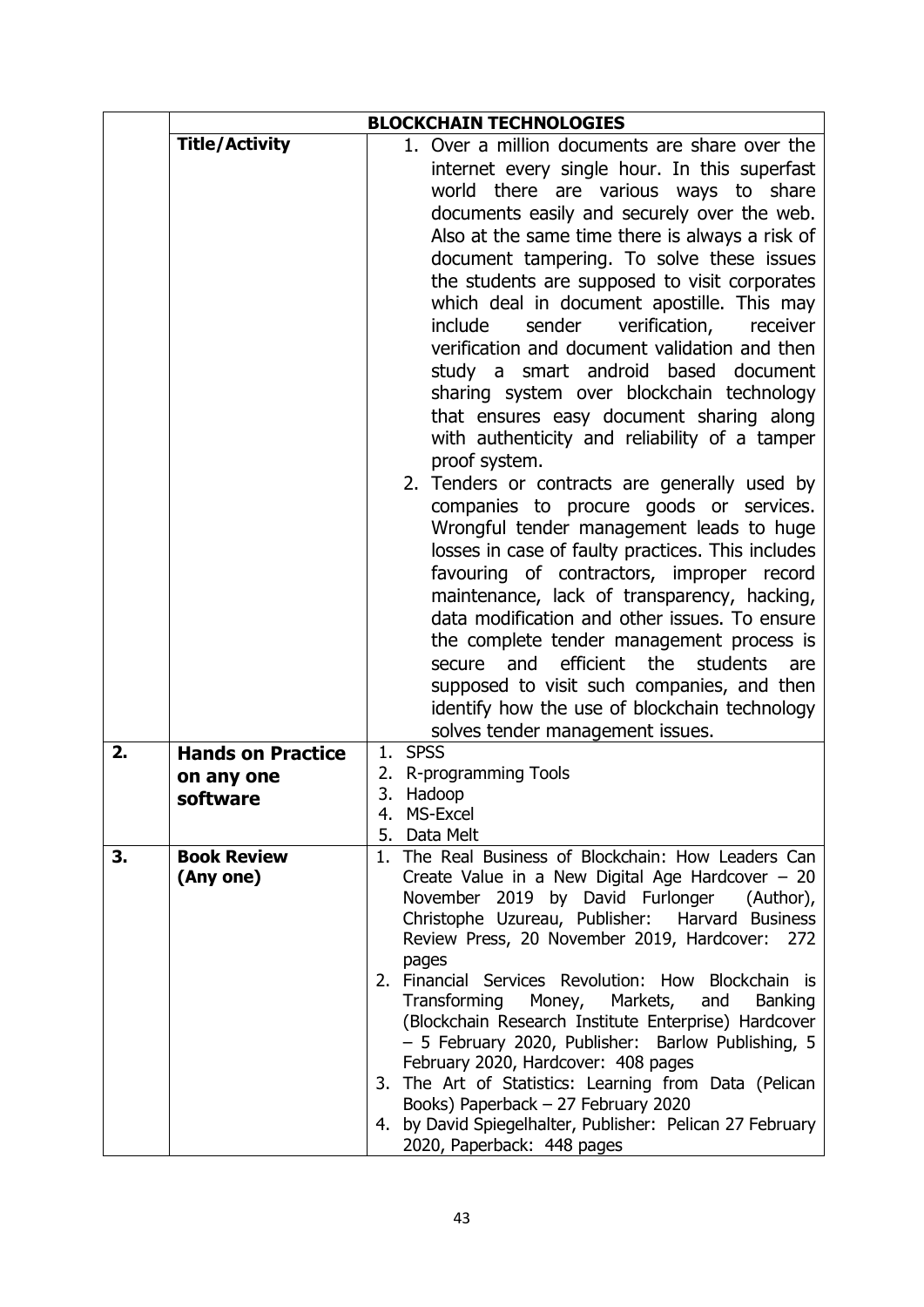#### **Books Recommended:**

- 1. Foster Provost & Tom Fawcett, " Data Science for Business", O' Reilly, 2013
- 2. Jiawei Han and Micheline Kamber, Data Mining Concepts and Techniques, Third Edition, Elsevier, 2012.
- 3. Arshdeep Bahga, Vijay Madisetti, "Big Data Analytics: A Hands-On Approach", VPT, 2018
- 4. Arvind Narayanan, Joseph Bonneau, Edward Felten, Andrew Miller and Steven Goldfeder, " Bitcoin and Cryptocurrency Technologies: A Comprehensive Introduction", Princeton University Press, 2016.

#### **M-319 - Managerial Skills Development Lab**

| <b>Course Objectives:</b>    | 1. To provide exposure to the essential management skills        |  |  |  |  |  |  |  |  |
|------------------------------|------------------------------------------------------------------|--|--|--|--|--|--|--|--|
|                              | that managers ought to possess to perform their duties           |  |  |  |  |  |  |  |  |
|                              | efficiently.                                                     |  |  |  |  |  |  |  |  |
|                              |                                                                  |  |  |  |  |  |  |  |  |
|                              | 2. To enable students to apply management concepts in            |  |  |  |  |  |  |  |  |
|                              | their daily lives, assess current level of skill competence      |  |  |  |  |  |  |  |  |
|                              | and knowledge and create corporate readiness.                    |  |  |  |  |  |  |  |  |
| <b>Learning Outcomes:</b>    | 1. Understanding<br>the<br>wide<br>range<br>οf<br>skills<br>that |  |  |  |  |  |  |  |  |
|                              | management should possess to run an organization                 |  |  |  |  |  |  |  |  |
|                              | effectively and efficiently.                                     |  |  |  |  |  |  |  |  |
|                              | To make students ready to take on the responsibilities<br>2.     |  |  |  |  |  |  |  |  |
|                              | and contribute effectively towards the growth and                |  |  |  |  |  |  |  |  |
|                              | development of a company.                                        |  |  |  |  |  |  |  |  |
|                              | 3. Contribute towards holistic development of students so        |  |  |  |  |  |  |  |  |
|                              | as to make them industry-ready managers.                         |  |  |  |  |  |  |  |  |
|                              | <b>Details of Lab Work</b>                                       |  |  |  |  |  |  |  |  |
| <b>Focusing on</b>           | Communication and the self-Management<br>$\bullet$               |  |  |  |  |  |  |  |  |
| <b>Interpersonal</b>         | Converting Challenges into Opportunities                         |  |  |  |  |  |  |  |  |
| <b>Communication</b>         | Interpersonal Influence                                          |  |  |  |  |  |  |  |  |
|                              | Dealing with Resistance                                          |  |  |  |  |  |  |  |  |
|                              | Planning and Scheduling<br>$\bullet$                             |  |  |  |  |  |  |  |  |
|                              | Presentations                                                    |  |  |  |  |  |  |  |  |
| <b>Teamwork Skills:</b>      | Group development and decision making<br>$\bullet$               |  |  |  |  |  |  |  |  |
| Communicating                | Group conflict, difference, and diversity                        |  |  |  |  |  |  |  |  |
| <b>Effectively in Groups</b> | Group communication and technology                               |  |  |  |  |  |  |  |  |
|                              | <b>Meeting Management</b><br>$\bullet$                           |  |  |  |  |  |  |  |  |
| <b>Career Success</b>        | <b>Effective Group Communication</b><br>$\bullet$                |  |  |  |  |  |  |  |  |
|                              | Group Decision-Making                                            |  |  |  |  |  |  |  |  |
|                              | <b>Group Conflicts</b><br>$\bullet$                              |  |  |  |  |  |  |  |  |
| <b>Time Management</b>       | <b>Identify Important Time Wasters</b><br>$\bullet$              |  |  |  |  |  |  |  |  |
| for Personal &               | <b>Techniques for Time Management</b>                            |  |  |  |  |  |  |  |  |
| <b>Professional</b>          | Significance of prioritizing                                     |  |  |  |  |  |  |  |  |
| <b>Productivity</b>          | Work/life balance & Multi-tasking                                |  |  |  |  |  |  |  |  |
|                              | Avoiding Procrastination of work<br>$\bullet$                    |  |  |  |  |  |  |  |  |
| <b>Leadership and</b>        | Inspiring and Motivating Individuals<br>$\bullet$                |  |  |  |  |  |  |  |  |
| <b>Negotiation Skills</b>    | Managing Talent and Leading Team                                 |  |  |  |  |  |  |  |  |
|                              | Influence and Persuasion                                         |  |  |  |  |  |  |  |  |
|                              |                                                                  |  |  |  |  |  |  |  |  |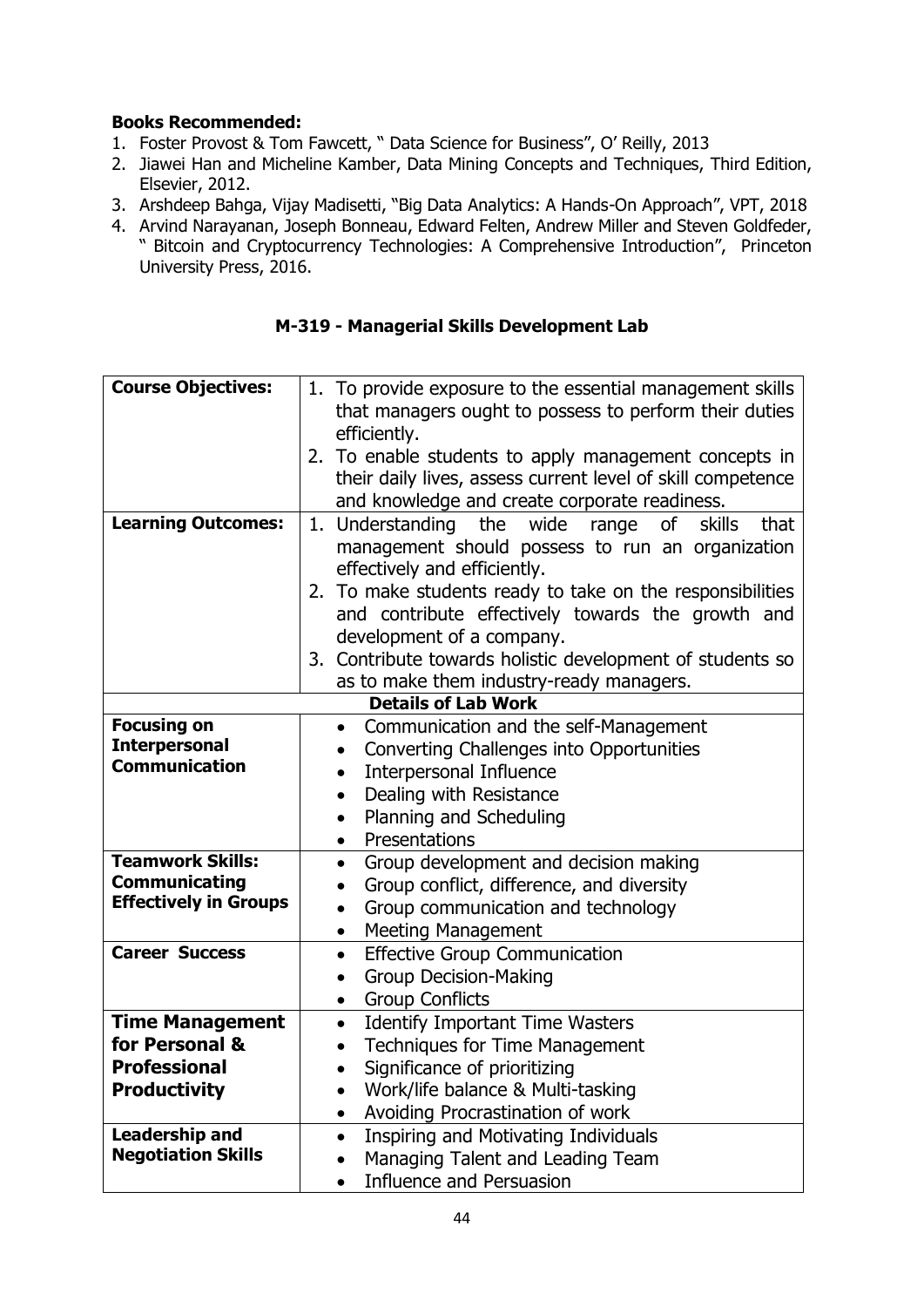|                          | <b>Negotiation Skills</b><br>$\bullet$                         |  |  |  |  |  |  |  |  |  |  |
|--------------------------|----------------------------------------------------------------|--|--|--|--|--|--|--|--|--|--|
|                          | Negotiation Strategies and Styles                              |  |  |  |  |  |  |  |  |  |  |
| <b>Practical</b>         | Select any three from the following and prepare a              |  |  |  |  |  |  |  |  |  |  |
| <b>Components/Field</b>  | Report:                                                        |  |  |  |  |  |  |  |  |  |  |
| <b>Based Assignments</b> | 1. Watch one interview of any Business Personality of          |  |  |  |  |  |  |  |  |  |  |
|                          | your choice, create a Power Point Presentation on              |  |  |  |  |  |  |  |  |  |  |
|                          | same personality and include following heads:                  |  |  |  |  |  |  |  |  |  |  |
|                          | Life story<br>$\bullet$                                        |  |  |  |  |  |  |  |  |  |  |
|                          | Achievements                                                   |  |  |  |  |  |  |  |  |  |  |
|                          | <b>Challenges Faced</b><br>$\bullet$                           |  |  |  |  |  |  |  |  |  |  |
|                          | Your learnings                                                 |  |  |  |  |  |  |  |  |  |  |
|                          | 2. Interview ten executive who travel outstation               |  |  |  |  |  |  |  |  |  |  |
|                          | frequently. Ask them to describe what problems                 |  |  |  |  |  |  |  |  |  |  |
|                          | they face in communication during these visits and             |  |  |  |  |  |  |  |  |  |  |
|                          | how they deal with such issues? Make checklist of              |  |  |  |  |  |  |  |  |  |  |
|                          | Strategies and tactics that can be used when you               |  |  |  |  |  |  |  |  |  |  |
|                          | travel outstation for business works, to deal with             |  |  |  |  |  |  |  |  |  |  |
|                          | communication issues.                                          |  |  |  |  |  |  |  |  |  |  |
|                          | 3. Make a field trip to a rural area and observe how           |  |  |  |  |  |  |  |  |  |  |
|                          | people communicate while conducting business                   |  |  |  |  |  |  |  |  |  |  |
|                          | transactions                                                   |  |  |  |  |  |  |  |  |  |  |
|                          | 4. Spend a day at a public place - Mall/ movie hall/           |  |  |  |  |  |  |  |  |  |  |
|                          | Heritage site and observe how people communicate               |  |  |  |  |  |  |  |  |  |  |
|                          | through mobile phones? Do you find any difference              |  |  |  |  |  |  |  |  |  |  |
|                          | in the behaviour based on gender, age or socio-                |  |  |  |  |  |  |  |  |  |  |
|                          | Which<br>variable?<br>economic<br>aspect<br>of your            |  |  |  |  |  |  |  |  |  |  |
|                          | observation would you like to change and why?                  |  |  |  |  |  |  |  |  |  |  |
|                          | 5. Your company kitchenmate which manufactures                 |  |  |  |  |  |  |  |  |  |  |
|                          | kitchen appliances has been awarded a prestigious              |  |  |  |  |  |  |  |  |  |  |
|                          | quality award for both product design and Service              |  |  |  |  |  |  |  |  |  |  |
|                          | Delivery. You are the CEO of the company you want              |  |  |  |  |  |  |  |  |  |  |
|                          | communicate this information to<br>all<br>the<br>to            |  |  |  |  |  |  |  |  |  |  |
|                          | employees of the company, you would also like to               |  |  |  |  |  |  |  |  |  |  |
|                          | use a personality to motivate the employees to                 |  |  |  |  |  |  |  |  |  |  |
|                          | continue with the good work. Write an inter-office             |  |  |  |  |  |  |  |  |  |  |
|                          | memo with a suitable message.                                  |  |  |  |  |  |  |  |  |  |  |
|                          | 6. Create a Power Point Presentation after taking the          |  |  |  |  |  |  |  |  |  |  |
|                          | editorial pages of the last five days of any business          |  |  |  |  |  |  |  |  |  |  |
|                          | newspaper. Go through the contents and organise                |  |  |  |  |  |  |  |  |  |  |
|                          | your findings under the following heads:                       |  |  |  |  |  |  |  |  |  |  |
|                          | Nature of subject matter (Current affairs,<br>economics, etc.) |  |  |  |  |  |  |  |  |  |  |
|                          | Target audience of the various columns                         |  |  |  |  |  |  |  |  |  |  |
|                          | Presentation<br>organisation<br>and<br>οf                      |  |  |  |  |  |  |  |  |  |  |
|                          | contents                                                       |  |  |  |  |  |  |  |  |  |  |
|                          | Gaps in information that need to be                            |  |  |  |  |  |  |  |  |  |  |
|                          | addressed                                                      |  |  |  |  |  |  |  |  |  |  |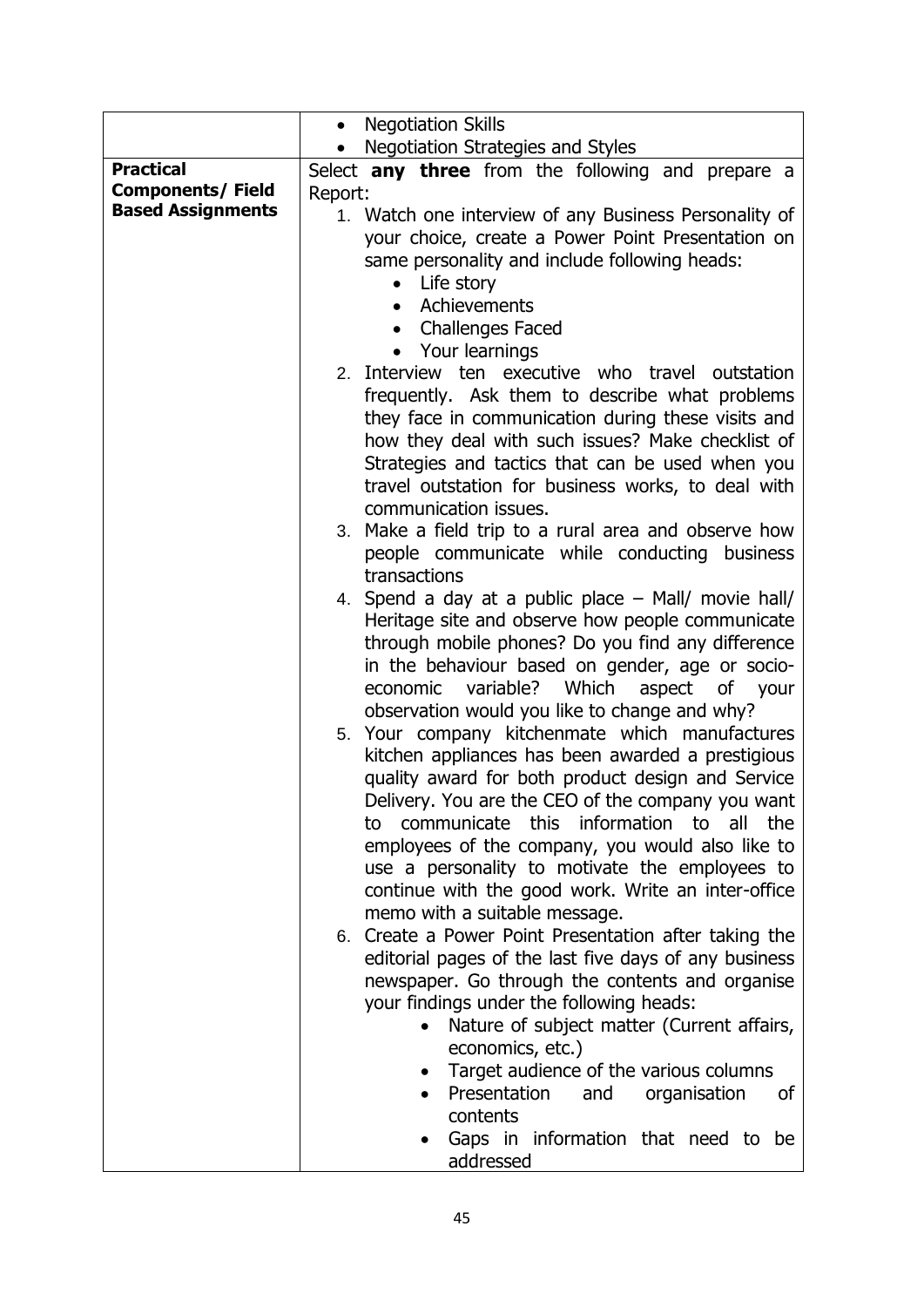| <b>Book Review:</b><br>(Any one) | • Darren Hardy (2021). The Compound Effect, Manjul<br>Publishing House, Macmillan.<br>• Greg McKeown, (2021). Essentialism: The<br>Disciplined Pursuit of Less, Virgin Books.<br>• Scott H. Young (2019). Ultralearning: Accelerate<br>Your Career, Master Hard Skills and Outsmart the |
|----------------------------------|-----------------------------------------------------------------------------------------------------------------------------------------------------------------------------------------------------------------------------------------------------------------------------------------|
|                                  | Competition, HarperCollins                                                                                                                                                                                                                                                              |

#### **Books Recommended:**

- 1. Stephen. R. Covey (2015). The 7 Habits of Highly Effective People by Simon and Schuster India; 2011th edition
- 2. Brain Tracy(2018). Eat That Frog!: 21 Great Ways to Stop Procrastinating and Get More Done in Less Time, Berrett Koehler Publishers
- 3. Rachel DeAlto (2021). Relatable: How to Connect with Anyone, Anywhere

#### **Evaluation Criteria for Managerial Skill Development Lab**

|            | <b>Components</b>            |                     |                                           |                                                           |              |      | <b>Marks</b>     | Total<br><b>Marks</b> |    |    |
|------------|------------------------------|---------------------|-------------------------------------------|-----------------------------------------------------------|--------------|------|------------------|-----------------------|----|----|
|            | Attendance                   |                     |                                           |                                                           |              |      |                  |                       | 05 |    |
|            |                              |                     | Class Participation and Interaction       |                                                           |              |      |                  |                       | 05 |    |
|            | Written Tests/ In-class Quiz |                     |                                           |                                                           |              |      |                  |                       | 10 |    |
|            |                              |                     |                                           | <b>External Evaluation: Evaluation Criteria of Report</b> |              |      |                  |                       |    |    |
| Internal   | SN                           |                     |                                           | Unsatisfactory                                            | Satisfactory | Good | <b>Excellent</b> | <b>Score</b>          |    |    |
| Evaluation |                              |                     |                                           | 2                                                         | 4            | 6    | 8                |                       |    | 60 |
| Criteria   | 1                            |                     | Understanding of Objectives with<br>topic |                                                           |              |      |                  |                       |    |    |
|            | $\overline{2}$               |                     | Understanding of Reliance of topic        |                                                           |              |      |                  |                       | 40 |    |
|            | 3                            |                     | Interpretation & Analysis                 |                                                           |              |      |                  |                       |    |    |
|            | 4                            |                     | Presentation                              |                                                           |              |      |                  |                       |    |    |
|            | 5                            |                     | Query handling                            |                                                           |              |      |                  |                       |    |    |
|            |                              |                     |                                           | External Evaluation: Evaluation Criteria of Report        |              |      |                  |                       |    |    |
|            | SN                           |                     |                                           | Unsatisfactory                                            | Satisfactory | Good | <b>Excellent</b> | <b>Score</b>          |    |    |
|            |                              |                     |                                           | $\overline{2}$                                            | 4            | 6    | 8                |                       |    |    |
| External   | 1                            |                     | Understanding of Objectives with          |                                                           |              |      |                  |                       |    |    |
| Evaluation |                              |                     | topic                                     |                                                           |              |      |                  |                       |    | 40 |
| Criteria   | $\overline{2}$               |                     | Understanding of Reliance of topic        |                                                           |              |      |                  |                       |    |    |
|            | 3                            |                     | Interpretation & Analysis                 |                                                           |              |      |                  |                       |    |    |
|            | 4                            |                     | Presentation                              |                                                           |              |      |                  |                       |    |    |
|            |                              | 5<br>Query handling |                                           |                                                           |              |      |                  |                       |    |    |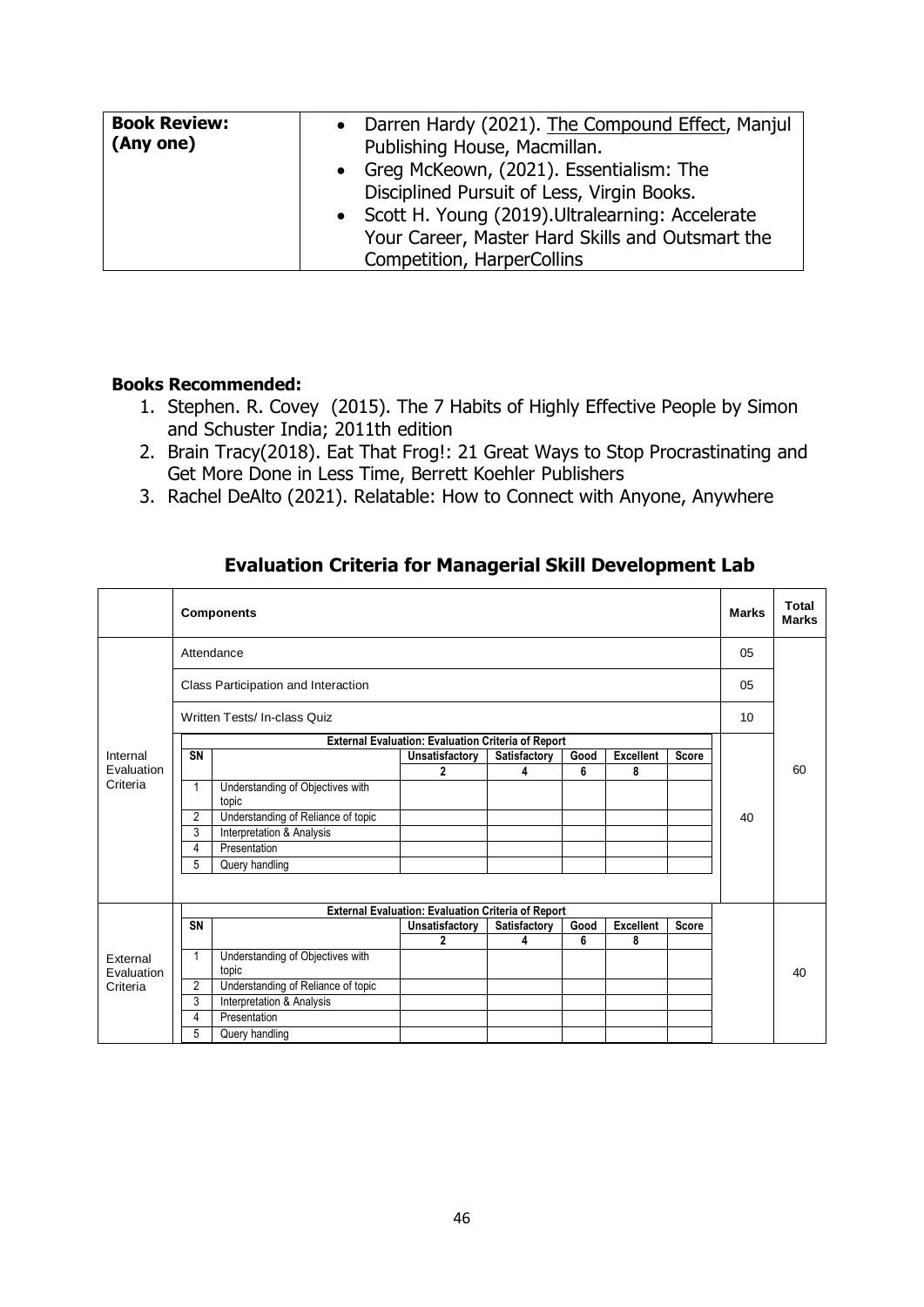# **Finance (Group A)**

| <b>S. No.</b>       | <b>Subject Code</b> | <b>Subject Title</b>                      |  |
|---------------------|---------------------|-------------------------------------------|--|
| <b>Semester III</b> |                     |                                           |  |
|                     | M-310               | Security Analysis & Portfolio Management  |  |
|                     | $M-311$             | <b>International Financial Management</b> |  |
| 3.                  | $M-312$             | Marketing of Financial Services           |  |
| 4.                  | $M-313$             | <b>Corporate Taxation</b>                 |  |
|                     | $M-314$             | <b>Banking and Finance</b>                |  |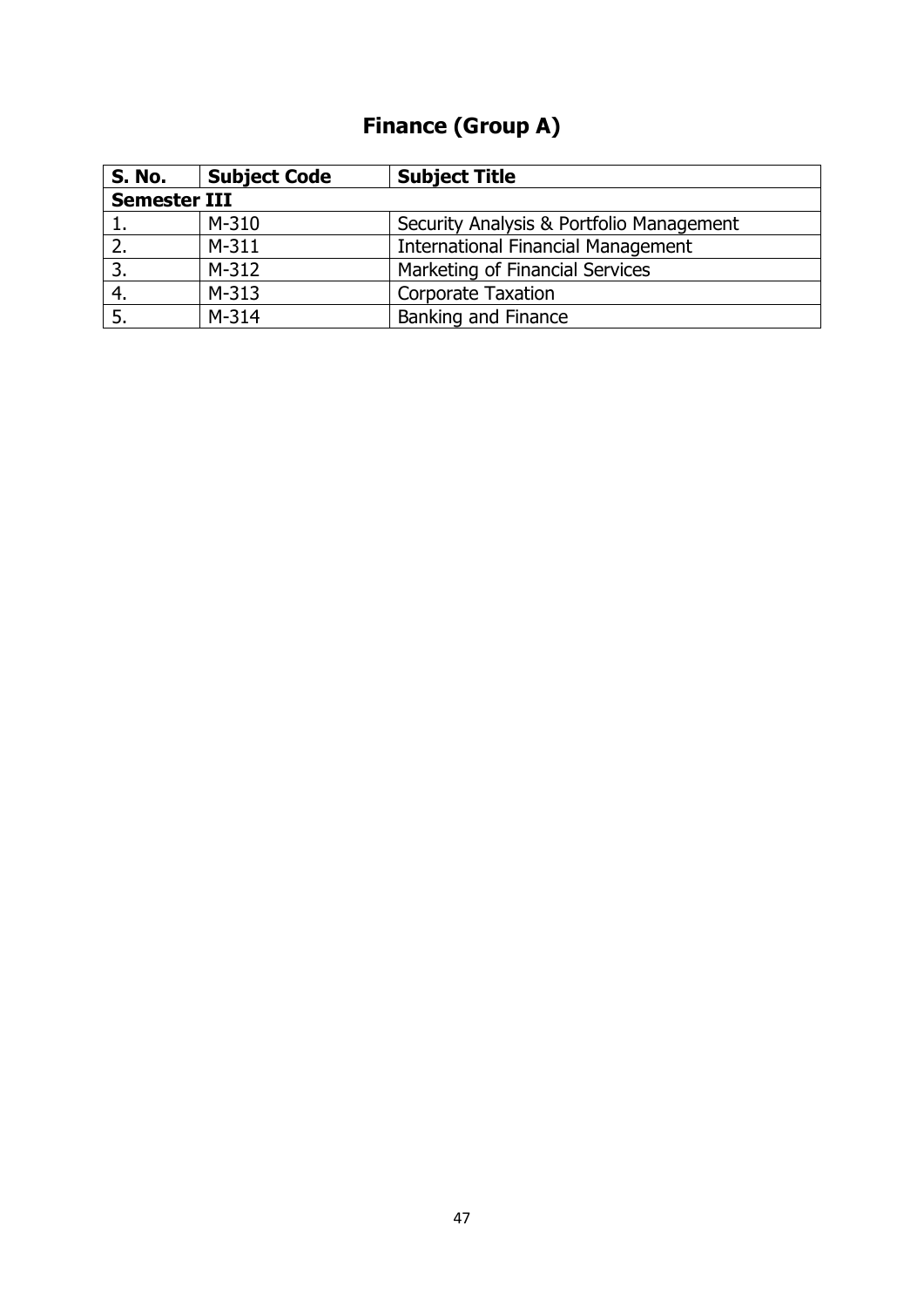#### **M-310-SECURITY ANALYSIS & PORTFOLIO MANAGEMENT**

- **OBJECTIVES** 1. To provide an overview of Investment opportunities.
	- 2. To explain the process of calculating Risk and returns of Individual Securities and Portfolio of securities.
	- 3. To explain creation and management of portfolios and applicable theories.

**LEARNING OUTCOMES** 1. Understand and apply the concepts, principles and theories applicable to securities analysis and portfolio management.

- 2. Identify and evaluate corporate securities.
- 3. Analyze and identify opportunities in stock markets.
- 4. Analyze investment opportunities in fixed income securities

#### **Section A UNIT COURSE DESCRIPTION SESSIONS**

**3**

- **UNIT I Concept of Saving and Investment:** Concept and relation between savings and investment at macro level, Investment objectives and avenues, Factors affecting savings & investment in India. **3**
- **UNIT II Investing in Securities Market** Overview of primary and secondary market. Stock Market Indices- Nifty and SENSEX (calculation methods used), Concept, types and procedure of Public Issue equity & debentures, criteria to evaluate financial market securities. **3 2**
- **UNIT III Risk & Return**: Concept of risk and return, Risk free return and risk premium, Measurement of risk & return in controlled , regulated and market economy.
- **UNIT IV Portfolio Management and Portfolio Analysis: Concept**, Elements and types of Portfolio Management, measurement of risk and return in stock and financial markets Theories of Portfolio Management- CAPM, Markowitz Theory of Portfolio Selection, Evaluation of portfolio using Sharpe Measure & Treynor Measure. Portfolio Management in India **4**
- **UNIT V Investment in Fixed Income Securities** –Fundamentals of Bond, Risk factors in fixed Income Securities, Yield v/s return, Types of yield, Significance and understanding of Bond rating in Investment decision making, Overview Bond Portfolio Management Strategies. **3**
- **UNIT VI Valuation of Equity**: Scope of return in from Equity Investing, Models of Equity Valuation – Comparable Approach, Dividend Discount Models, Discounted Cash Flow Valuation Models **3**
- **UNIT VII Fundamental Analysis** – Concept, EIC Framework-Economic, Industry and Company. Inferences and Implication from Fundamental Analysis.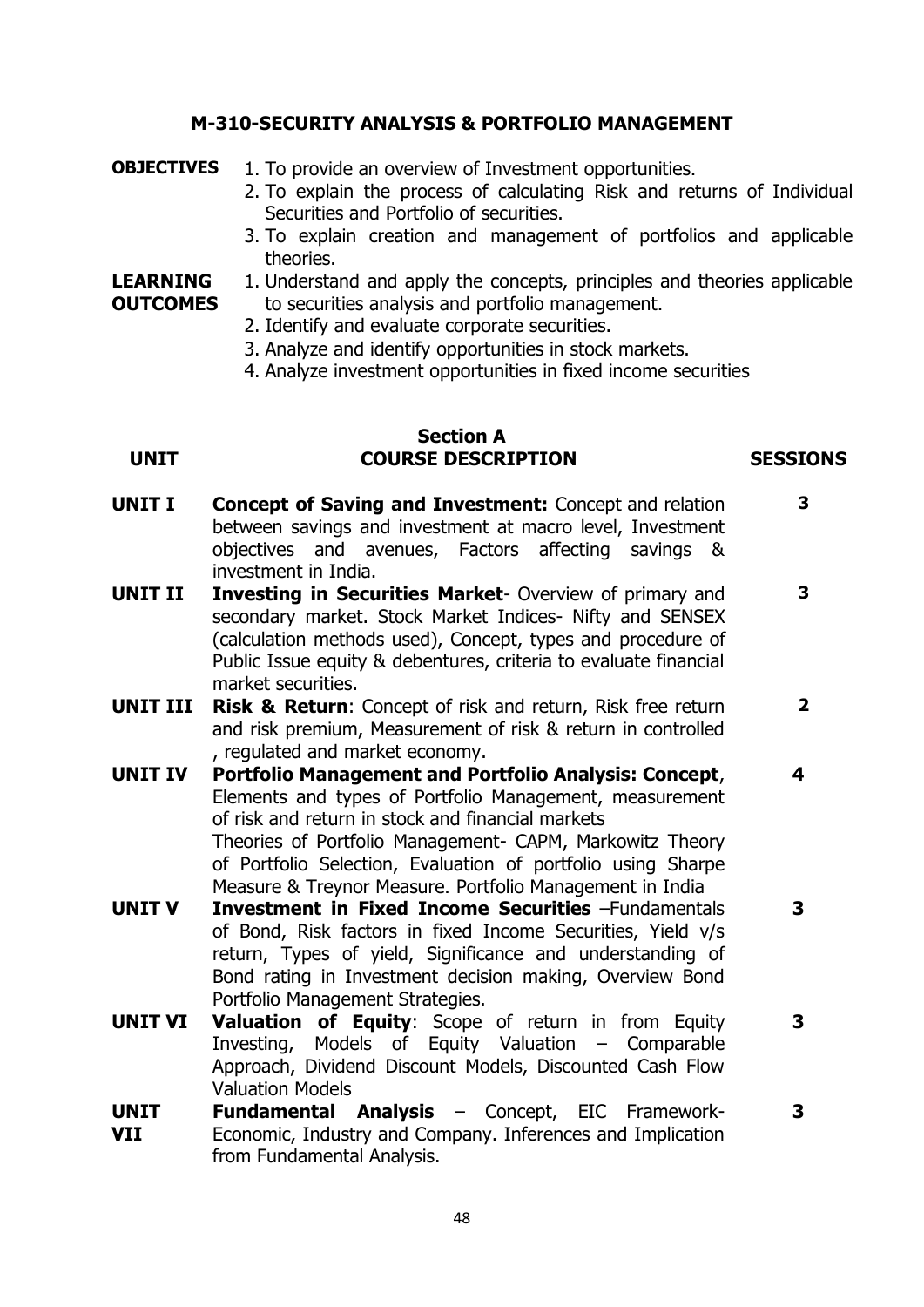**UNIT VIII Technical Analysis** -Concept, Types of Charts and formations in charts, Inferences of Charts. Application of Technical Analysis in India.

#### **Section B**

#### **At least one case study/ problem from each unit. Questions will be case/ inferences/ application based**

#### **PRACTICAL COMPONENT**

- Computation of risk and return of individual securities and portfolio of securities
- Understanding Major Stock market indices in India
- EIC analysis of any 3 listed companies on Indian Stock Markets and prepare a report of it.
- Understand Technical charts of any two companies each of any 2 sectors of choice using real time data.
- Empirical validation of CAPM and Markowitz theory of any two sectors.

#### **BOOKS RECOMMENDED**

- 1. Prasanna Chandra Investment Analysis And Portfolio Management, Tata McGraw Hill , 2017.
- 2. Kevin, S., Security Analysis and portfolio Management, PHI Learning, 2015
- 3. P. Pandian Security analysis and Portfolio Management, Vikas Publishing, House, 2012
- 4. Fischer and Jordon, Security analysis and Portfolio Management, Pearson ,2018
- 5. Prasanna Chandra, Behavioural Finance, Tata McGraw Hill , Second Edition
- 6. Sharpe F William, Alexander J Gordon and Baily V Jeffery, Fundamentals of Investments, PHI Learning Private Ltd, 2017.

- 1. Journal of Finance, Wiley Online Library
- 2. The Review of Financial Studies, Oxford Academic
- 3. Journal of Financial Economics, Elsevier
- 4. Journal of financial and Quantitative analysis ,Cambridge University Press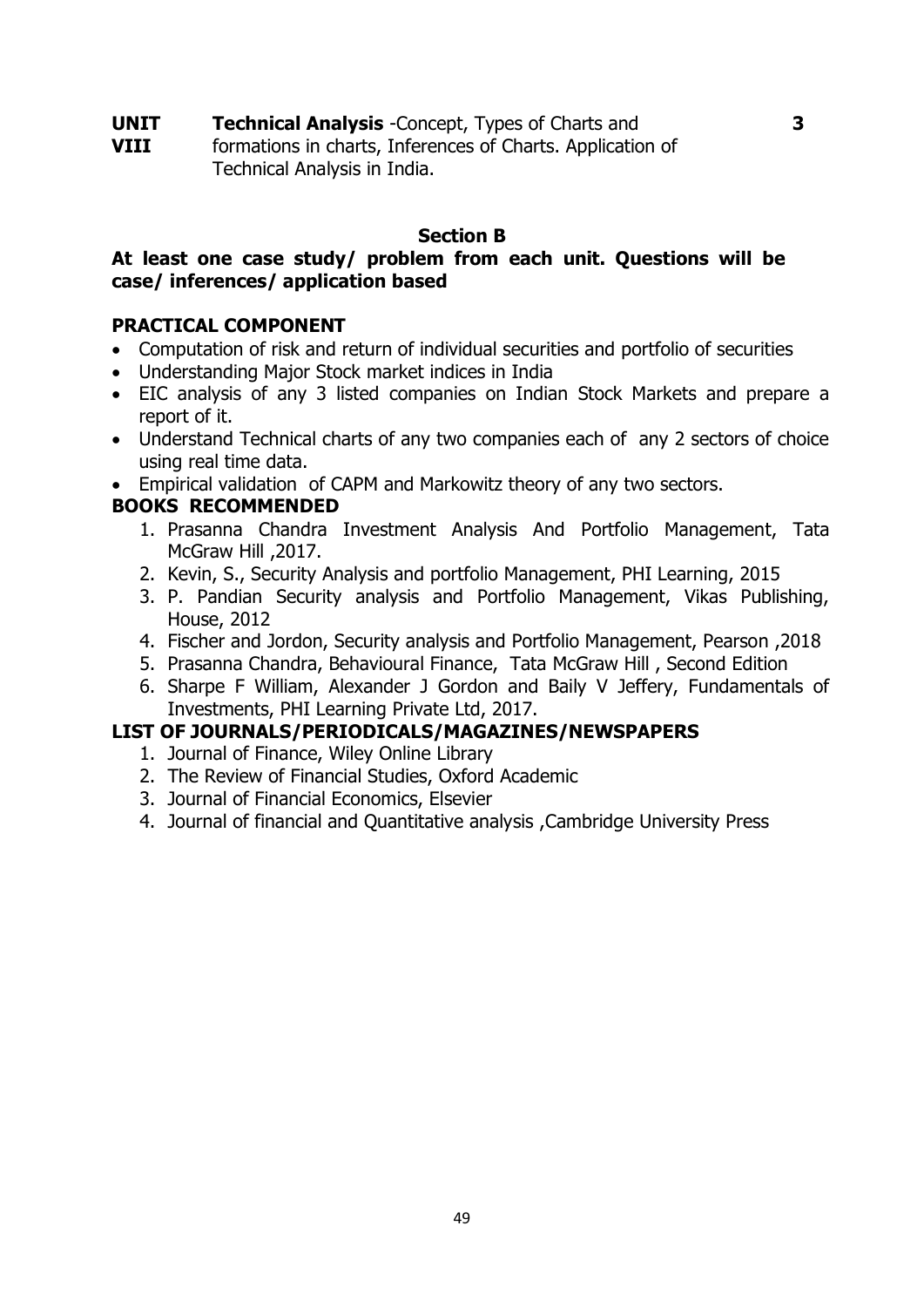#### **M-311-INTERNATIONAL FINANCIAL MANAGEMENT**

#### **OBJECTIVES** 1. To introduce international financial environment and its implications.

- 2. To understand and analyze the recent developments and trends in global financial markets and global foreign exchange mechanism.
- 3. To understand implications and trends of international finance for developing economy.

#### **LEARNING OUTCOMES** 1. Analyze information within the global financial environment of foreign exchange to solve problems and make informed decisions.

- 2. Recognize and calculate forward exchange rates given spot rates.
- 3. Demonstrate an integrative understanding of the foreign exchange market and the relationships between interest rates, spot and forward rates and expected inflation rates.
- 4. Describe how foreign exchange rate markets work and predict exchange rates using alternative methods.

#### **Section- A UNIT COURSE DESCRIPTION SESSIONS UNIT I Introduction to International Financial Management:** Concept, Institutional framework in IFM. Recent trends and challenges in international Finance, Evolution of International Monetary System. **2 UNIT II Exchange rate regimes:** Different exchange rate regimes. Exchange rate mechanism. International PaymentsGateway, Exchange Risk Management – hedging **2 UNIT III International investment strategies:** FDI and portfolio investment. International Financing sources and cost of foreign Borrowings. Cross currency management. **3 UNIT IV Balance of payments:** Concept, items, types of transactions, types of accounts and significance of BOPs: Disequilibrium in BOPs: its types. Remedial measures for correcting disequilibrium in BOPs –**J curve effect. 3 UNIT V International financial market instruments**: ADRs, GDRs, Foreign bonds, euro bonds, floating rate notes, Global bonds, convertible bonds, **short- and medium-term instruments** – Euro notes, euro commercial papers, medium term euro notes. **4 UNIT VI Foreign Exchange Rate:** Meaning, types and determinants of foreign exchange rate, Spot market and Forward Market. The Real Exchange Rate, Real **4**

Effective Exchange Rate (REER) Cross Rates.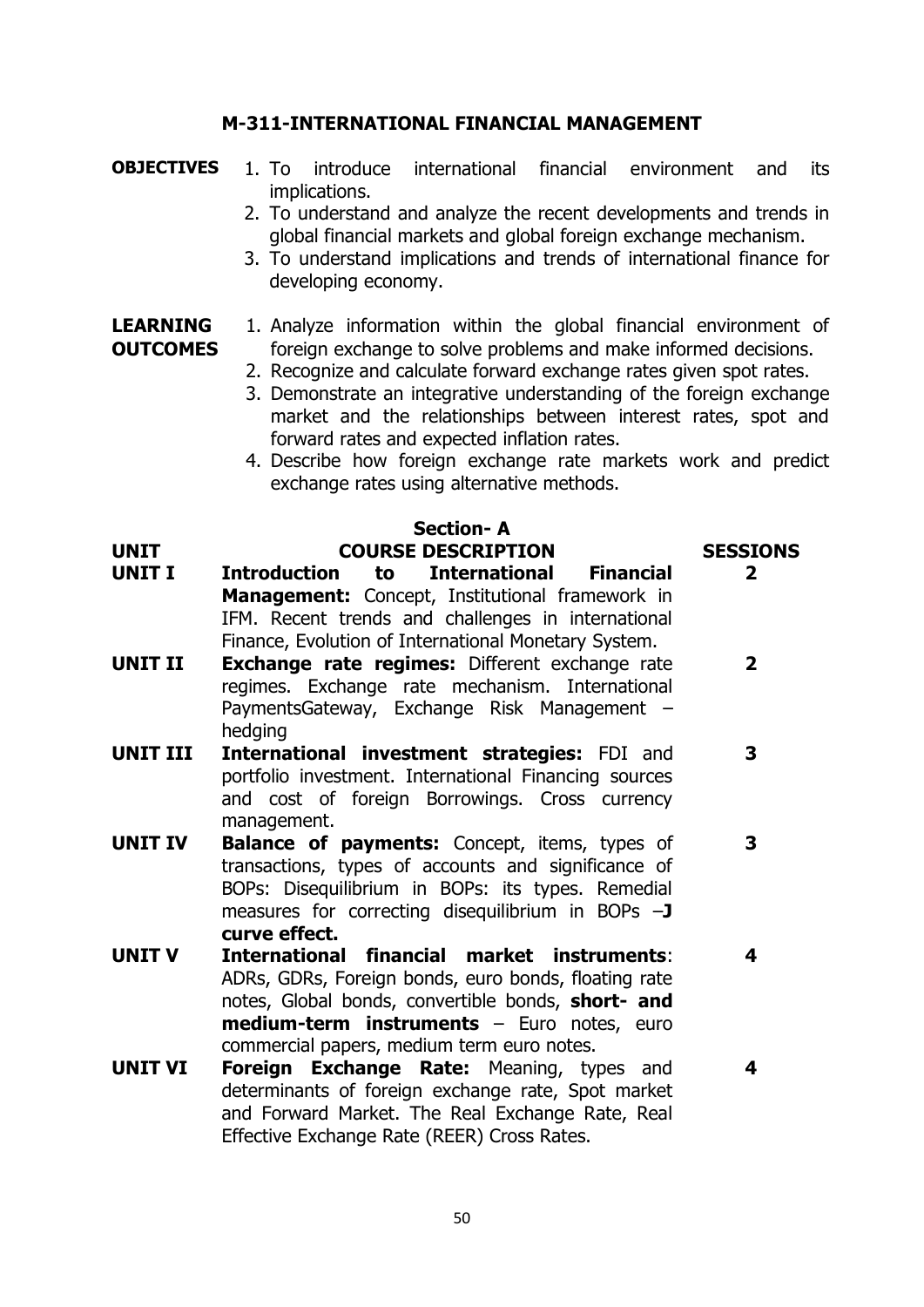**3**

**UNIT VII Exchange Rate Determination:** The Purchasing Power parity (PPP) Theory, The absolute form and the relative form, The Fisher Effect (FE) Theory (open and closed proposition), Interest Rate parity Theory. The Balance of Payments Theory.

**3**

**UNIT VIII Global Financial Markets**: Recent developments and Challenges. Global foreign Exchange Markets: characteristics & recent trends, Flow of International Currency and Role of Institutions.

#### **Section B**

# **At least one case study/problem from each unit. Questions will be case/inferences/application based.**

## **PRACTICAL COMPONENT**

- Study practical implication of PPP Theory on exchange rate of any two countries with a time range of 10 years.
- Determine forward rate of Rupee-USD on the basis of spot rate using Interest Rate Parity Theory
- Determine direct and indirect quotes between two currencies.
- Conduct an empirical study of J-Curve effect of any country experiencing a BOP deficit.
- Formulate strategy for hedging currency using forward contracts.

### **BOOKS RECOMMENDED**

- 1. P.G Apte, International Financial Management, McGraw-Hill Education, 8th edition, 2020.
- 2. Alan Sharpio, Paul Hanouna, Multinational Financial Management. John Wiley Publication. 11<sup>th</sup> Edition 2019.
- 3. Cheol Eun and Bruce Resnick and TuugiChuluun, International Financial Management, McGraw Hill, 9<sup>th</sup> Edition 2021.
- 4. S. Kevin, Fundamentals of International Financial Management, PHI, EEE, 2012.
- 5. Vyuptakesh Sharan, International Financial Management, PHI, EEE, Sixth Edition, 2012.
- 6. Levi Maurice D., International Finance, Routledge, fifth edition.

- 1. Journal of International Financial Management & Accounting, Wiley.
- 2. Journal of International Money and Finance, Elsevier.
- 3. International Review of Financial Analysis, ScienceDirect.
- 4. International Finance, Wiley Online Library.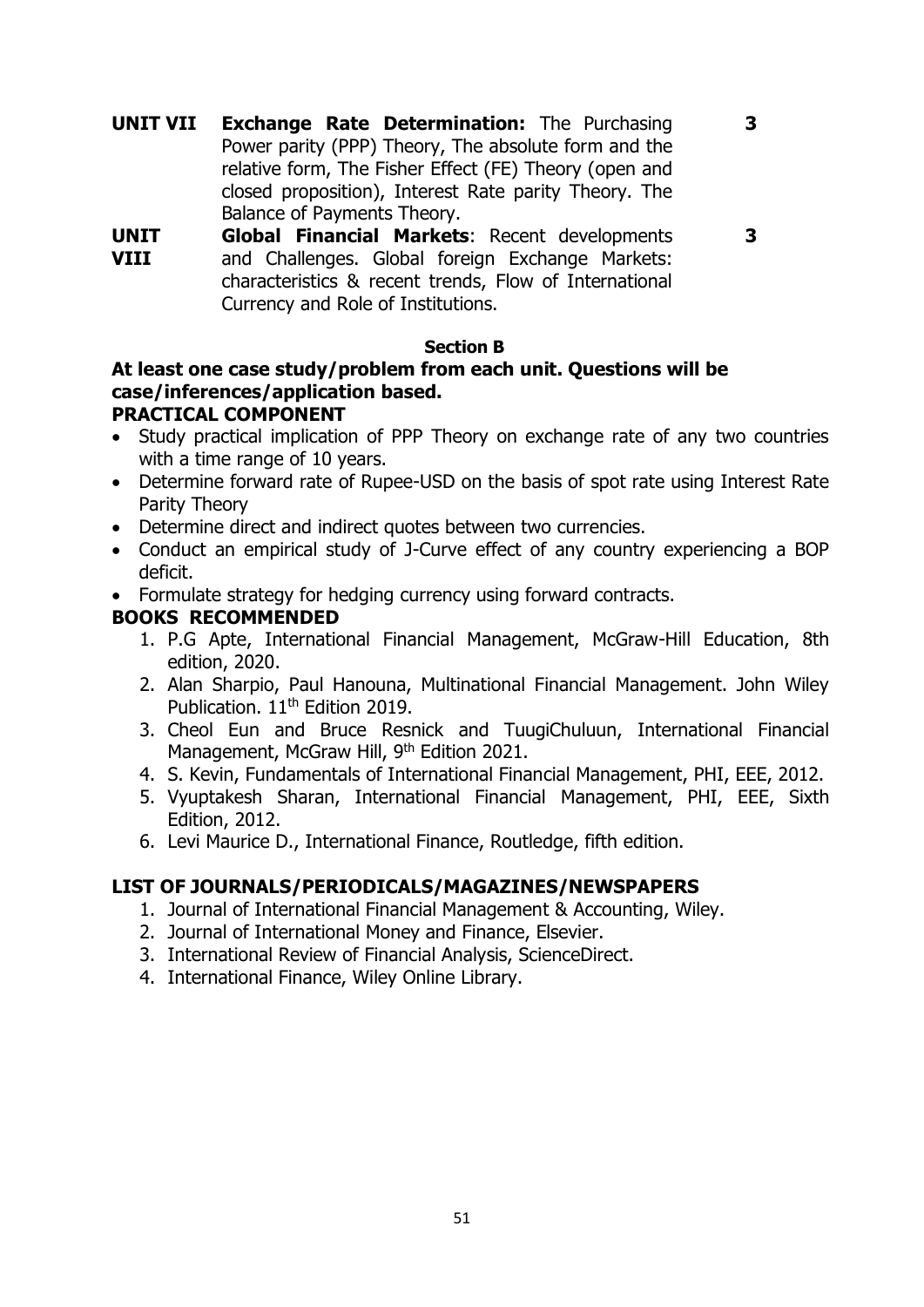## **M-312 MARKETING OF FINANCIAL SERVICES**

| <b>OBJECTIVES</b>                  | 1. To understand various financial services in Indian economy.<br>2. To evaluate marketing of financial services and strategies for                                                                                                                                                           |                 |
|------------------------------------|-----------------------------------------------------------------------------------------------------------------------------------------------------------------------------------------------------------------------------------------------------------------------------------------------|-----------------|
|                                    | suitability and appropriateness in meeting consumer needs.<br>3. To assess the impact of financial innovation, advances in<br>technology, and changes in regulations on financial services.                                                                                                   |                 |
| <b>LEARNING</b><br><b>OUTCOMES</b> | 1. Knowledge of current structure of the Indian financial services<br>sector.                                                                                                                                                                                                                 |                 |
|                                    | 2. Creation of financial services brands in competitive market.<br>3. Learning management techniques and problems including<br>regulatory aspects of Merchant Banking, Factoring, Credit rating                                                                                               |                 |
|                                    | agency etc.<br>4. Evaluate and create strategies to promote financial products<br>and services.                                                                                                                                                                                               |                 |
|                                    | <b>Section A</b>                                                                                                                                                                                                                                                                              |                 |
| <b>UNIT</b>                        | <b>COURSE DESCRIPTION</b>                                                                                                                                                                                                                                                                     | <b>SESSIONS</b> |
| <b>UNIT I</b>                      | Financial services- Concepts, Types of financial services                                                                                                                                                                                                                                     | $\mathbf{2}$    |
| <b>UNIT II</b>                     | , Regulatory Framework of Financial Services in India.<br><b>Banking</b><br><b>Services:</b><br>Commercial.<br>Development,                                                                                                                                                                   | 3               |
|                                    | Investment and International banking - issues, trends and<br>challenges, Marketing of Banking Services and Insurance<br>companies                                                                                                                                                             |                 |
| <b>UNIT III</b>                    | Marketing of Financial Services: Marketing Mix of<br>Financial Services, Financial Products development<br>strategies, Analyzing Marketing Strategies adopted by<br>selected Banks & other financial service providers, Ethical<br>Issues in Marketing of Financial Services.                 | 3               |
| <b>UNIT IV</b>                     | <b>Branding in Financial Services Sector:</b><br>Target<br>Marketing & Customer Retention, Significance of Financial<br>Brands, Targeting and positioning strategies, Impact of<br>Branding on customer perception towards financial service<br>providers, creation of a financial brand.     | 4               |
| <b>UNIT V</b>                      | Merchant Banking: Overview, Nature, functions, scope                                                                                                                                                                                                                                          | $\mathbf{2}$    |
|                                    | and regulation.                                                                                                                                                                                                                                                                               |                 |
| <b>UNIT VI</b>                     | <b>Credit Rating</b>                                                                                                                                                                                                                                                                          | 3               |
|                                    | Meaning, functions and benefits. Credit Rating Agencies in<br>India- CRISIL, ICRA and CARE, Global Credit Rating<br>Agencies- Moody's and Standard & Poor's, Major Factors<br>considered while determining the rating profile of a<br>Security. Credit Rating- Regulatory Framework in India, |                 |

Credit Rating for Debentures and IPO Grading, Limitations

of Rating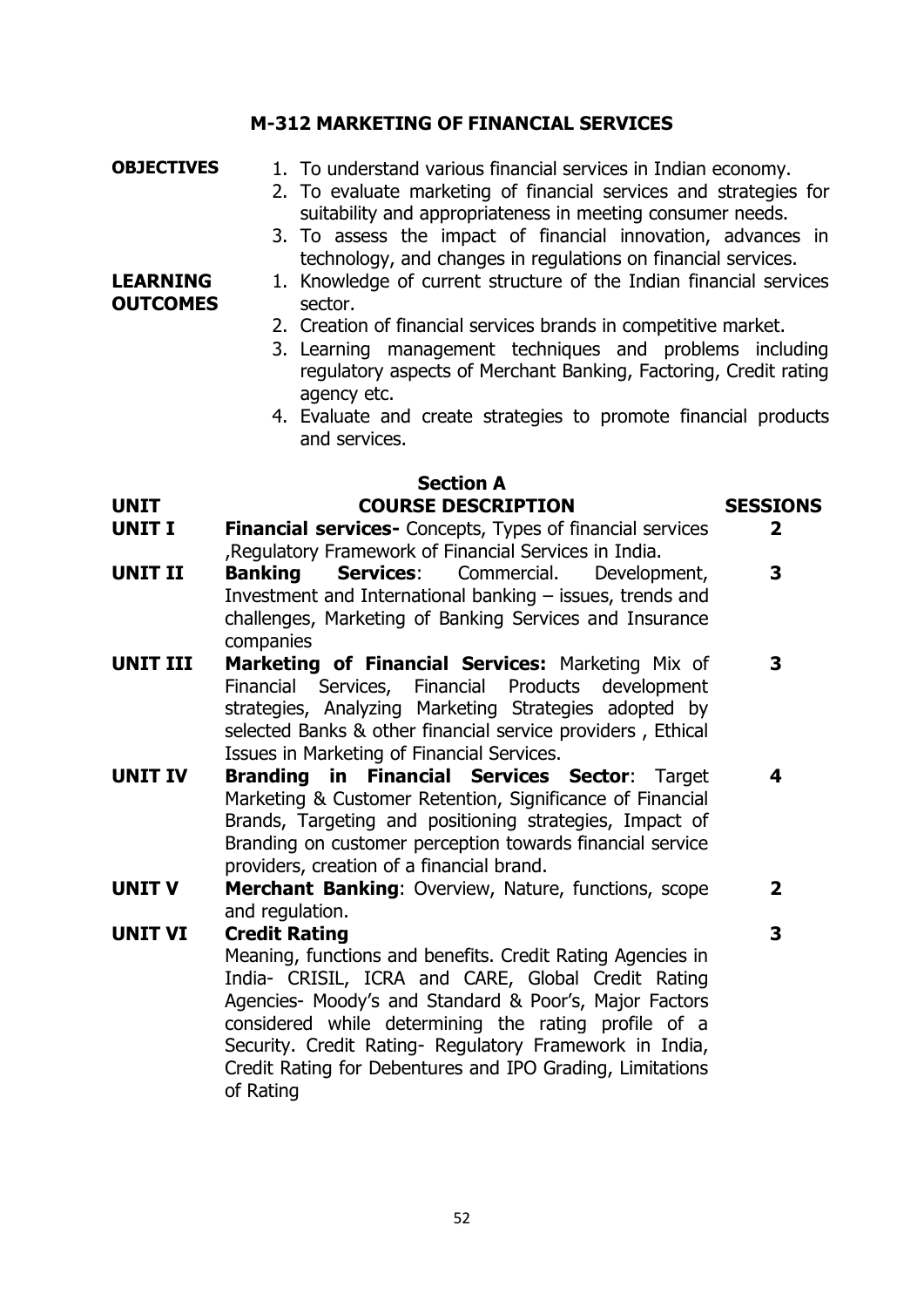**UNIT VII Lease financing:** Industry, Size and scope, evaluation of lease transaction, Factoring and Forfaiting. **Securitization**: Introduction, Mechanism and process of Securitization, Asset Reconstruction Companies, Participants in securitization and their role.

**4**

**3**

**UNIT VIII Mutual Funds:** Introduction, Types of Mutual Fund Schemes- Functional Classification, Portfolio Classification, Investment Classification, Benefits of Mutual Funds, Managing Mutual Funds in India- The Sponsor, The Trustees, The Custodians, Asset Management Company.

#### **Section B**

#### **At least one case study/ problem from each unit. Questions will be case/ inferences/ application based PRACTICAL COMPONENT**

- Study of any merchant banker in appraisal of projects, designing capital structure and instruments.
- Study of financial evaluation of any mutual fund.
- Prepare a Financial Plan for a Person / Manager / Entrepreneur / Director / CEO of a Company / Bank / Insurance Agent, considering his / her current expense level, future needs of family, retirement age and contingency funds.
- Students can study the procedure for opening a Savings account and a Current Account.
- Students can study the Credit card and debit card procedure and account statements.

#### **BOOKS RECOMMENDED**

- 1. Khan M.Y., Financial Services, Tata McGraw Hill, 10<sup>th</sup> Edition
- 2. Avadhani, V. K., 2018. Marketing of Financial Services, 3rd Ed., Pearson Education, India, ISBN: 978935142261-7
- 3. [Siddaiah,](https://www.amazon.in/s/ref=dp_byline_sr_book_1?ie=UTF8&field-author=Siddaiah&search-alias=stripbooks) Financial Services, Pearson Education India, 1st Edition
- 4. Avadhani V.A. Marketing of Financial Services, Himalaya Publishing House, 2013
- 5. Pathak V. Bharati., Indian Financial System, Pearson Education, 5<sup>th</sup> Edition.
- 6. Padmalatha& Justin Paul, Management of Banking and financial services, Pearson Education, 4<sup>th</sup> Edition
- 7. Anthony Saunders & Marcia Millon Cornett, Financial Markets and Institutions, McGraw Hill, 6th Edition.
- 8. Rajesh Kothari , Financial Services in India-Concept and Application, Sage Publications, 2010

- 1. Journal of Financial Services Research, Springer.
- 2. Journal of Financial Services Marketing, Palgrave, Macmillan.
- 3. Journal of Banking & Finance, Elsevier.
- 4. International Journal of Financial Services Management, Inderscience Publishers.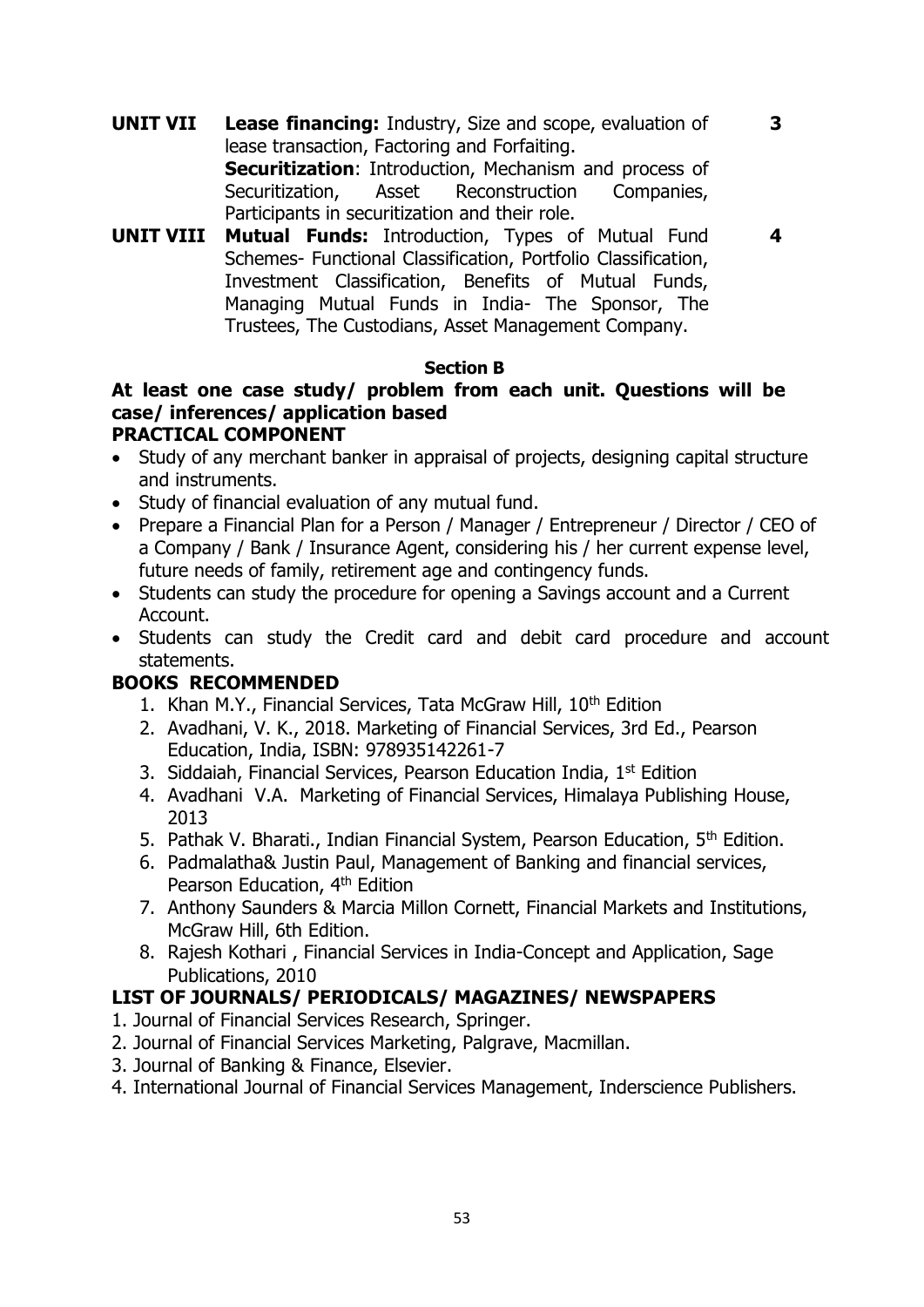#### **M-313-CORPORATE TAXATION**

#### **OBJECTIVES** 1. To understand the various direct and indirect taxes and their implications

- 2. To equip students with the ability to apply corporate tax provisions and financial planning tools to corporate world.
- 3. To enable students to plan and compute the direct and indirect taxes.

#### **LEARNING OUTCOMES** 1. Analyzing tax provisions, financial planning & tax management in India

- 2. Providing necessary inputs to the students for handling real life business problems efficiently using appropriate concepts of taxation laws.
- 3. Assessing the recent developments in tax structure in India.
- 4. Understanding the compliance requirements related to GST, wealth tax, capital gains & taxation.

#### **Section A**

#### **UNIT COURSE DESCRIPTION SESSIONS**

**UNIT I Introduction to Taxation:** Meaning, Types, Principles of Direct and Indirect Taxation; Constitutional provisions related to Distribution of taxation powers between States and the Central Government Basic Concepts – Assesses, Assessment, Person, Assessment Year, Previous Year, Heads of Income, Exemption, Deductions, Rebate and Relief, Gross Total Income and Total Income. **3 UNIT II Computation of Tax**: Residential Status of Individual, HUF, Firm and Association of Persons, Company; Relationship between residential status and incidence of tax; 'Receipt of income' and 'Accrual of income' **2 UNIT III Tax Planning:** Tax Planning, Tax Evasion, Tax **3**

Avoidance and Tax management. Need and Importance of Corporate Tax Planning. Filing of Returns and Assessments, Advance Tax, TDS, TCS, Advance Rulings, Avoidance of Double Taxation

- **UNIT IV Tax planning with reference to Financial Management decisions:** Capital Structure of a company, Dividend policy and Bonus shares issue, specific Managerial decisions. Tax planning for Depreciation and Business Expenditure **3**
- **UNIT V Capital Gain & Taxation:** Basis of charge, Capital asset and Transfer of capital asset, Cost of acquisition, Cost of improvement, Indexation, Simple Problems on Computation of Capital Gains in certain special cases **4**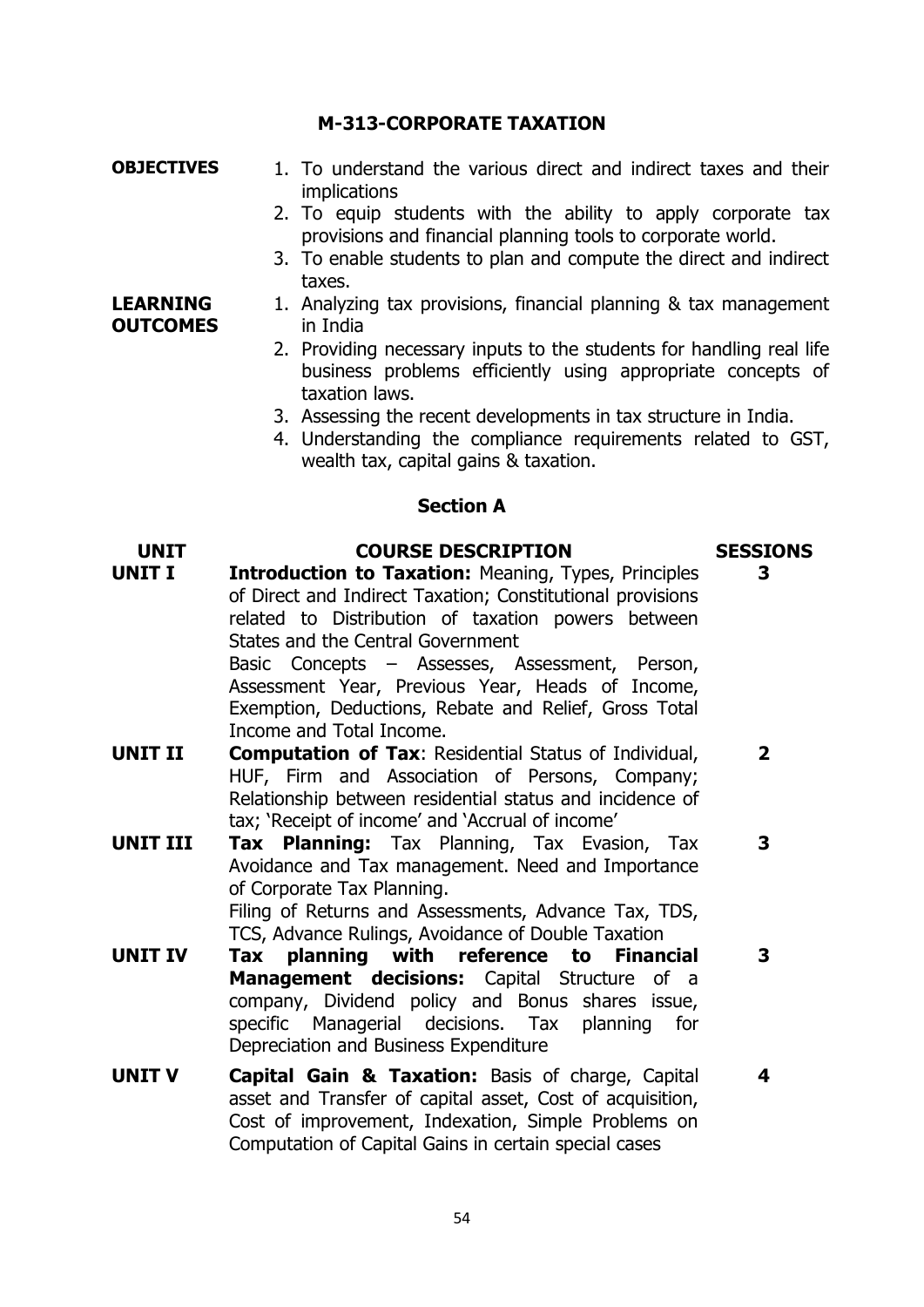**UNIT VI Treatment of Losses and Unabsorbed items:** Set Off and Carry Forward of Losses. Tax planning in the context of Merger, Amalgamation, Demerger and Employees Remuneration.

**4**

**2**

Penalties and Prosecution, Appeals and Revisions

- **UNIT VII Wealth Tax:** Charge and scope, Assets Deemed Assets and Exempted Assets; Valuation of Assets, Computation of Net Wealth.
- **UNIT VIII GST**: General framework of different Acts related to GST, Basic Concepts, Levy and Collection. Supply – Characteristics, Nature and Place of Supply; Time of Supply, Value of Supply Input Tax Credit, Reverse Charge Mechanism, Composition Scheme, Anti-profiteering Measures. Trends in Tax Management: Faceless, Use of Artificial Intelligence in Tax Management, Retrospective tax. **3**

#### **Section - B**

#### **At least one case study/ problem from each unit. Questions will be case/ inferences/ application based**

#### **PRACTICAL COMPONENT**

- Presentation should be assigned in the class to the students on any of the topic given in the syllabus.
- Students should conduct an interview with Tax Practioner or Chartered Accountant for gathering information over the challenges faced in filing tax returns and same should be presented in the class.
- Students should be asked to visit the website of Income Tax Department and an assignment should be prepared on information disclosed on the website and its practical application.
- Students should collect data by administering a questionnaire on 'Tax Planning Tools' availed by individual tax payers in India.
- Students should do Computation of total income and tax for individual (Salary only), - Computation of service tax, Exercise duty and VAT, - Tax planning for individual & Corporate houses

#### **BOOKS RECOMMENDED**

- 1. Datey. V.S,Indirect-Taxes-Law-and-Practice, 42nd-Edition
- 2. Dr. Vinod K Singhania & Dr Monica Singhania, Corporate Tax Planning and Business tax Procedures, Taxmann Publication, Latest Edition
- 3. Girish Ahuja & Ravi Gupta, Direct Tax Laws & Practices, Bharat Law House, Latest Edition
- 4. Dr. Vinod K. Singhania &Dr. Monica Singhania, Corporate Tax Planning & Business Tax Procedures with Case Studies, 20<sup>th</sup> Edition.
- 5. Paolo M Panteghini, Corporate Taxation in a dynamic world, Springer, Latest **Edition**
- 6. Lakhotia, R. N., Corporate Tax Planning.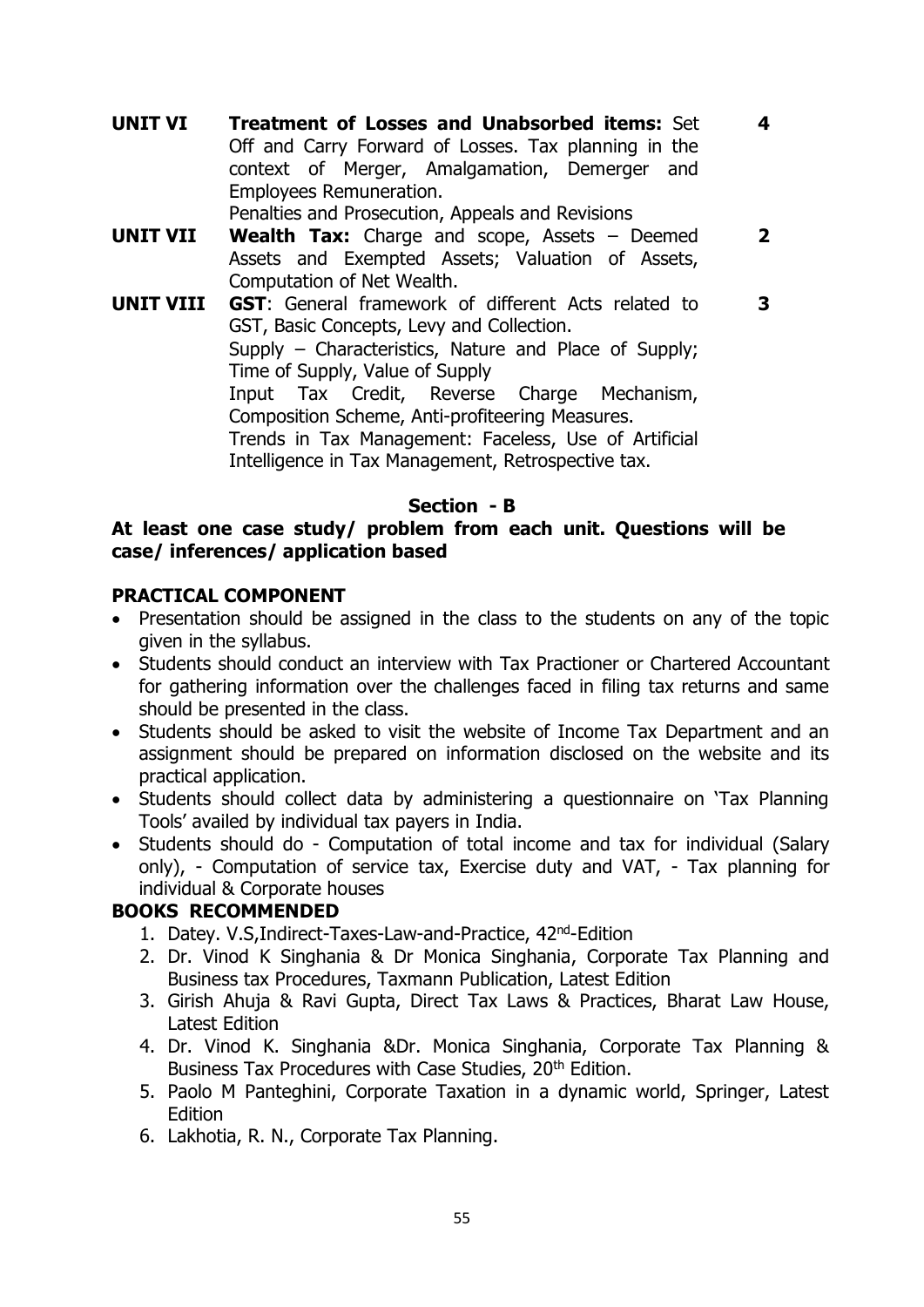- 1. Journal of International Accounting, Auditing and Taxation, Elsevier.
- 2. Journal of Taxation, Thomson Reuters.
- 3. Journal of Indian Taxation, Journal Press, India.
- 4. Journal of Accounting and Taxation, Academic Journals.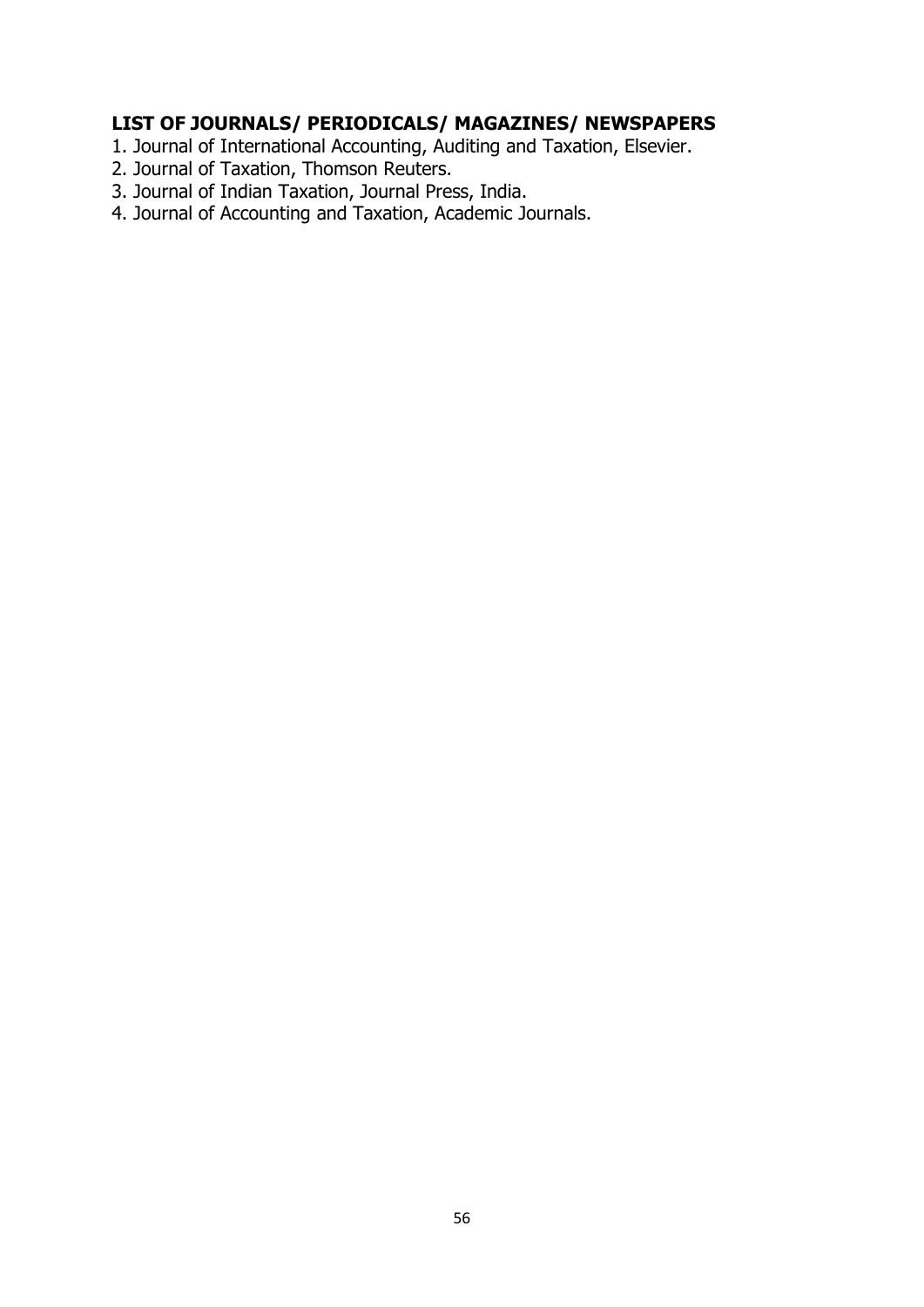#### **M-314 BANKING AND FINANCE**

- **OBJECTIVES** 1. Understanding fundamental concepts of banking.
	- 2. Understanding the concept of Microfinance.
	- 3. To know about changing trends in the banking sector.

**LEARNING OUTCOMES**

2. Using knowledge of banking securities and other products in building a strong customer base.

1. Apply concepts of basic banking in daily banking operations.

- 3. Apply knowledge of documentation procedure of banking in real working environment.
- 4. Using the concepts of microfinance to increase the base of financial inclusion.

#### **Section- A UNIT COURSE DESCRIPTION SESSIONS**

**3** 

**4**

**4**

**4**

**2**

- **UNIT I Introduction**: meaning, evolution and types of banks. Role and functions of Banks: Regulatory provisions / enactments governing banks; Securities for Bank Advances: Different forms of securities and precautions taken by Banks in accepting these securities.
- **UNIT II Banker-Customer Relations-** KYC guidelines Different deposit products - Mandate and Power of Attorney, Banker's Lien, right of set off - garnishee order, attachment order etc. Payment of collection of cheque - duties and responsibilities of paying and collecting banker - protection available to them under NI Act - Endorsements, forged instruments -bouncing of cheques and their implications.
- **UNIT III Documentation procedure in banking system**: Stamping of documents; Securities: different modes of charging, types of collaterals and their characteristics; Priority sector lending: targets, issues, problems; New products and services, Credit cards / Home loans /personal loans / consumer loans - Ancillary Services - Remittances, Safe Deposit Lockers.
- **UNIT IV Banking and Non-banking institutions**  Scheduled commercial banks, NBFCs, regional rural banks, reforms in the banking sector, priority sector lending, Cooperative banking – Urban cooperative banks, Rural cooperative banks, Central cooperative banks, Primary Agriculture Credit Societies
- **UNIT V Management of Non-performing Assets by Banks –** Introduction, Tools of managing NPAs, Risk management in Indian banks.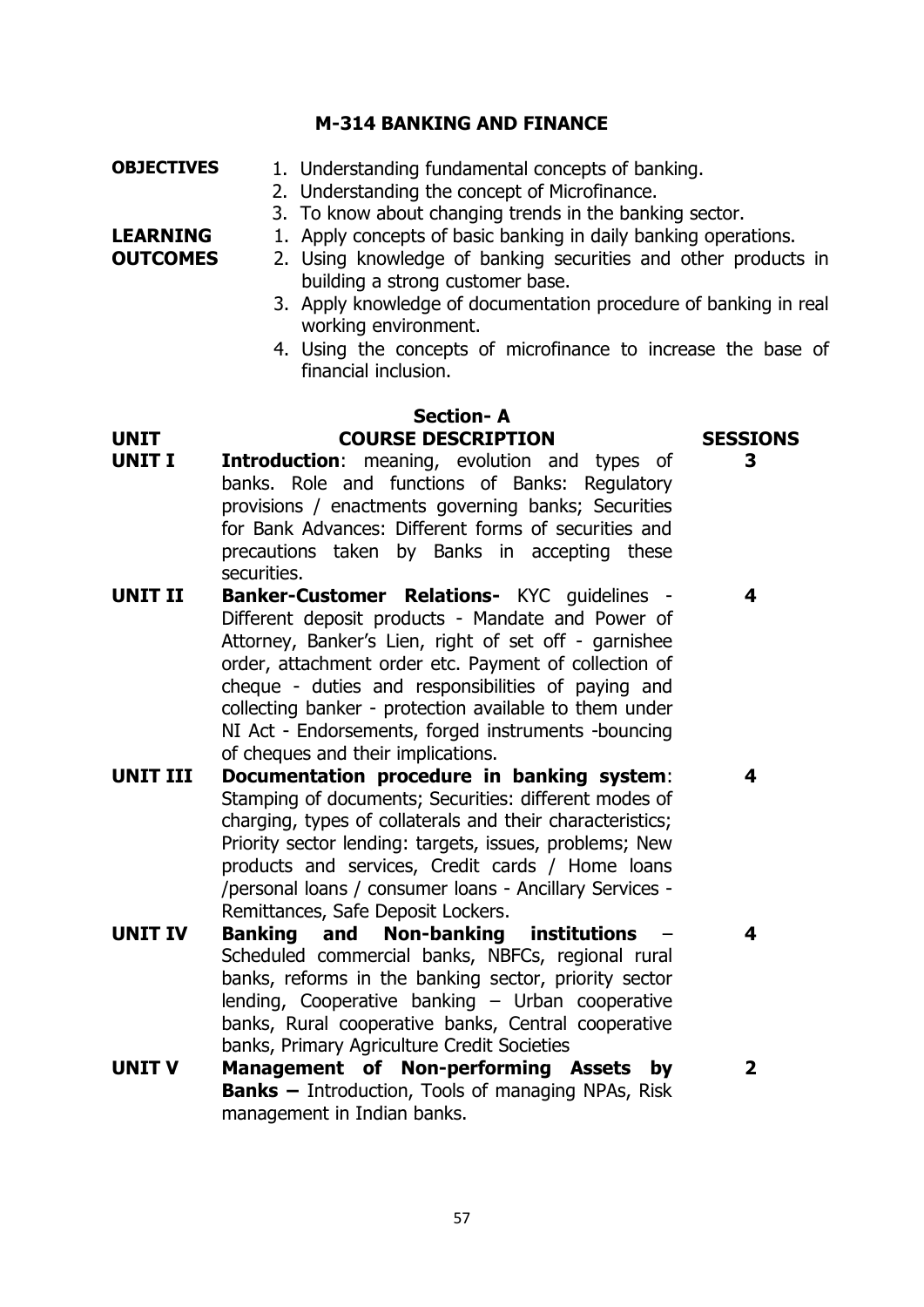**UNIT VI Microfinance –** Concept,Micro financial institutions, small finance banks, Micro credit, self-help groups, Rural credit and finance, financial inclusion, small finance banks.

**3**

**2**

**2**

- **UNIT VII Guarantees**: Contract of Guarantee and contract of indemnity, Guarantee as Banker's Security. Banker Customer Relationship; Contemporary Issues in Banking: NPA and Capital Adequacy in Indian Banks.
- **UNIT VIII E-Banking-** Core Banking, Electronic products, electronic payment system, Online Banking, Electronic fund transfer system: RTGS, NEFT & SWIFT etc; Information Technology: Current trends and global developments- Crypto Currency, Fintech, Financial Literacy, Alternate Financial Channels, Online Payment gateways.

#### **Section B**

# **At least one case study/problem from each unit. Question swill be case/inferences/application based.**

#### **PRACTICALCOMPONENT**

- Study any bank's stamping process and document it.
- Study online banking portals of a private bank and a public sector bank and compare online services and features offered. Prepare a comparison report.
- Conduct a survey of 50 respondents of underprivileged class to assess impact of financial inclusion in their lives.
- Prepare a report on management of NPAs by public sector bank for past five years.
- Study and document risk management by a private sector bank and a public sector bank.

#### **BOOKS RECOMMENDED**

- 1. Principles & Practices of Banking By Indian Institute of Banking & Finance Macmillan Publication,2020.
- 2. Bharti V. Pathak, The Indian Financial System, Third Edition, Pearson, 2011.
- 3. K.P.M. Sundharam, PN Varshney, Banking Theory Law & Practice, Sultan Chand & Sons, New Delhi,2018.
- 4. Nigam, B.M.L., Banking Law and Practice, Konark Publishers, Delhi, 2019.
- 5. S.V. Vasudevan, Theory of Banking S.Chand & Company Ltd., New Delhi, 2018.
- 6. M.Y. Khan, Indian Financial System, Tata McGraw Hill Education, 7th Edition, 2012.
- 7. Vasant C. Joshi, Managing Indian Banks- The Challenges Ahead, Sage Publications, 2009

- 1. Journal of Banking and Finance, Elsevier.
- 2. Journal of Banking and Financial Technology, Springer.
- 3. Annals of Finance, Springer.
- 4. International Journal of Banking, Accounting and Finance, Inderscience Publishers.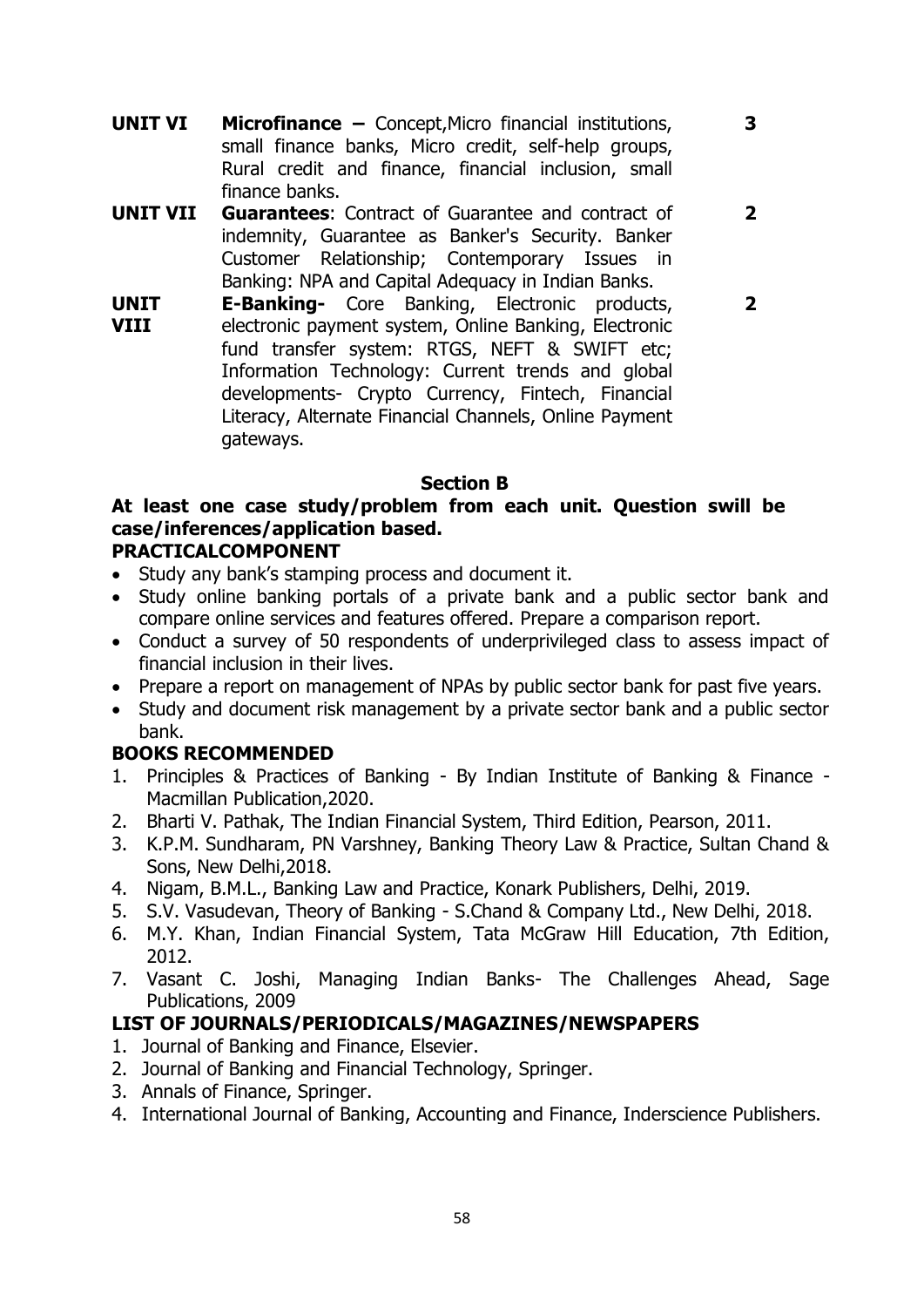# **Marketing (Group B)**

| S.No.               | <b>Subject Code</b> | <b>Subject Title</b>                        |
|---------------------|---------------------|---------------------------------------------|
| <b>Semester III</b> |                     |                                             |
| ı.                  | M-320               | <b>Integrated Marketing Communication</b>   |
| 2.                  | M-321               | <b>Retail Management</b>                    |
| 3.                  | M-322               | Sales Distribution and Logistics Management |
| 4.                  | M-323               | Product & Brand Management                  |
| 5.                  | M-324               | <b>Industrial Marketing</b>                 |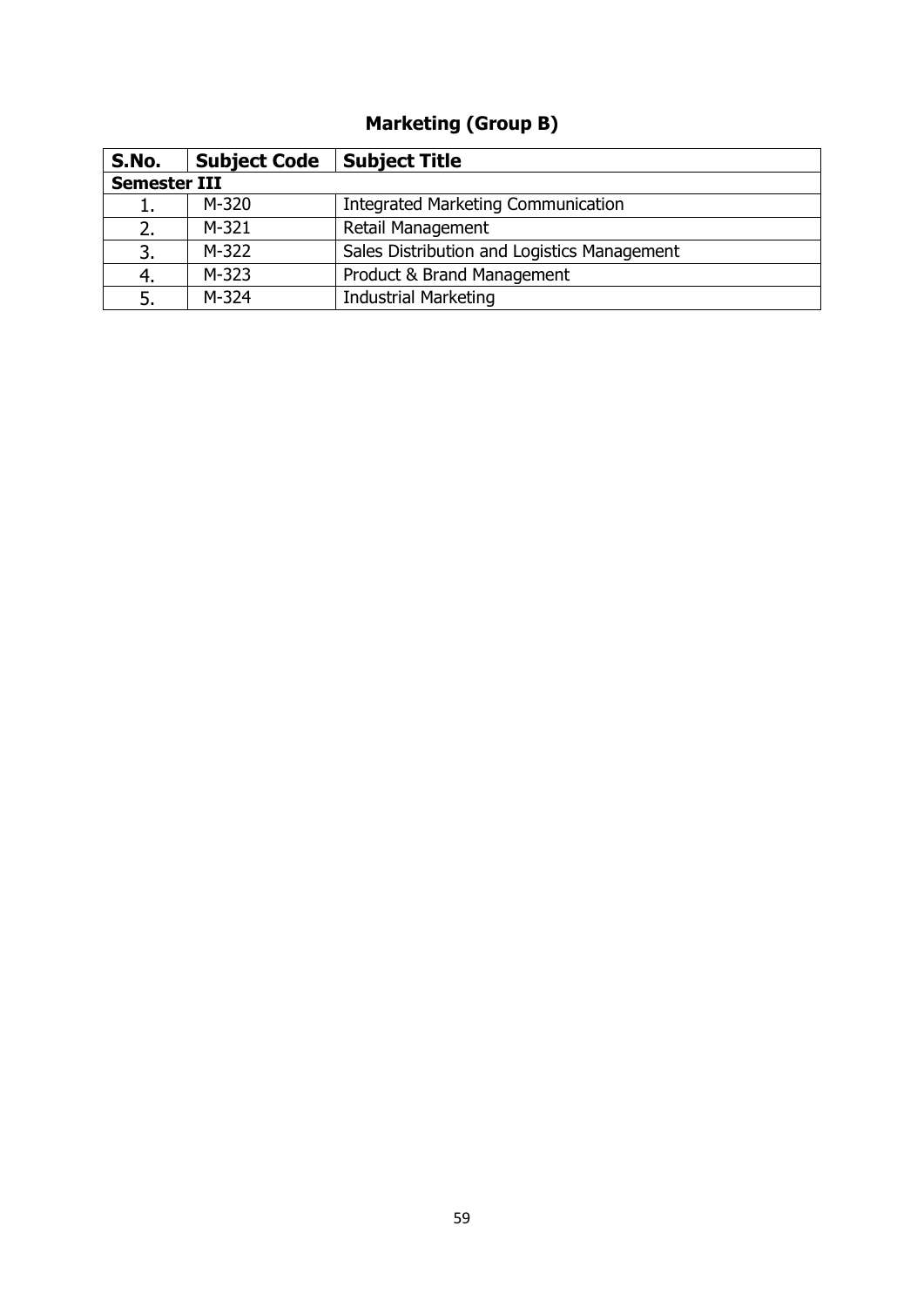#### **M-320-INTEGRATED MARKETING COMMUNICATION**

- **OBJECTIVES** 1. To acquaint students with essential concepts and techniques for developing and designing an effective Integrated Marketing Communication programme.
	- 2. To understand how the communication process fits into and works with consumer behaviour, emphasising the consumer decisionmaking process.
	- 3. To equip the students with various communication tools and their effectiveness to foster creative ideas for the development of effective marketing communication programme.
- **LEARNING OUTCOMES** 1. Evaluating marketing research and applying these findings to develop competitive strategies and select the target audience(s) for the I.M.C. campaign plan.
	- 2. Develop an integrated cross-media and creative message strategy and concept to reach the target audience and deliver the brand promise through an I.M.C. campaign.
	- 3. Structure an integrated marketing communications campaign plan based on the application of marketing concepts, principles and practices within an organisation.
	- 4. Measure and critically evaluate the communications effects and results of an I.M.C. campaign to determine its success.

#### **Section-A UNIT COURSE DESCRIPTION SESSIONS**

**2**

- **UNIT I Introduction:** Overview of marketing communication, Role of I.M.C. in marketing process, Factors affecting the marketing communication mix, Integrated Marketing Communication tools, Models of consumer responses.
- **UNIT II Advertising:** Objectives of Advertising, Role of Advertising in the Marketing Process, Types of Advertising, Advertising Planning, Source, Message and selection of advertising channel, factors, Communication response hierarchy-A.I.D.A. model, Hierarchy of effect model, Innovation adoption model, Information Processing Model. **2**
- **UNIT III Advertising Budgeting and Advertising agency:** Advertising budgeting methods, Advertising Agency, functions and types, Departmentalization and remuneration, Criteria for selecting the agencies, clientagency relationship, DAGMAR approach for setting ad objectives. **2**
- **UNIT IV Creative Strategy:** Creativity in advertising, Creative Process, Creative Strategy-Appeals and execution Styles, Advertising Copywriting, copy principles for print advertising and broadcast copy, Advertising art-Layout-Functions and Types. **3**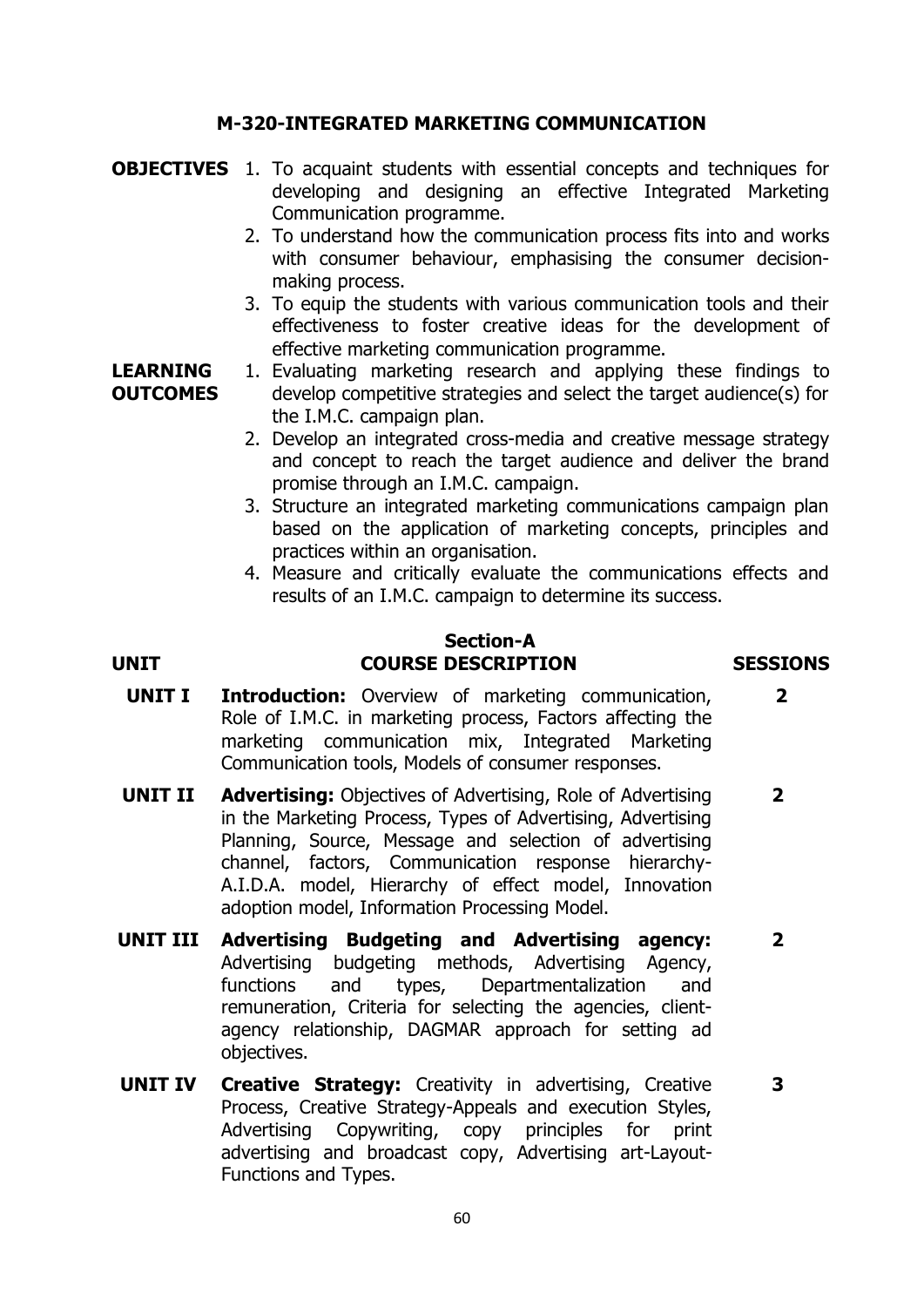**UNIT V Media planning & Scheduling:** Overview of Media Planning, Establishing Media objectives, Evaluation of Media mix -print, Broadcast (T.V. & Radio), Cinema, Outdoor, Direct Mail and Social Media, Developing and Implementing Media strategies, Media Scheduling.

**3**

- **UNIT VI Sales-Promotion, Direct Marketing, Personal Selling:** Sales-promotion objectives, Consumer-oriented sales promotion tools, Trade-oriented sales promotion tools, Designing the sales promotion program. Direct Marketing objectives, benefits and elements. Personal Selling objectives, strategy and process. **3**
- **UNIT VII Event Marketing & Public Relations**: Public Relations, Interactive Marketing, Key elements of Event and Sponsorships, Promotion and Pricing, Concepts of promotion and pricing in events. Public relations meaning, objectives, tools of public relations. Interactive Marketing and Social media Marketing -Meaning, Components. **4**
	- **UNIT VIII Monitoring, Evaluation and control**: Measuring the effectiveness of the Promotional Program Evaluating the social, ethical and economic aspects of advertising and promotion. **5**

#### **Section B**

#### **At Least one Case Study from each Unit. Questions will be case/inferences/application based. PRACTICALCOMPONENT**

- Visit a retail chain and make a note of the sales promotion schemes used by the marketer. Then, explore retail outlets of other chains and find out the different sales promotion schemes used by other companies. Make a comparative analysis of the various common sales promotion schemes used and the differences between the same. Also, try to find out the broad sales promotion plans for various categories of products on offer in these retail chains.
- Visit an Advertising Agency in your location and study its major functions and departments. Also study any two of their recent advertising campaigns.
- Create a poster twitter advertisement for encouraging people to Quit smoking.
- Assume that you are the marketing communications manager for a brand of paper towels. Discuss how the low-involvement hierarchy could be of value in developing an advertising and promotion strategy for this brand.
- Watch at least five T.V.C.s pertaining to different products, aired on different channels and covering different days. Answer the following questions for each of them:
	- o What was the central message? What is the benefit of using the product?
	- o Was the opening shot grabbing? Why?
	- o Was there enough attention given to the product, or did the story take over? Was the product visible enough in terms of time or proximity to the camera?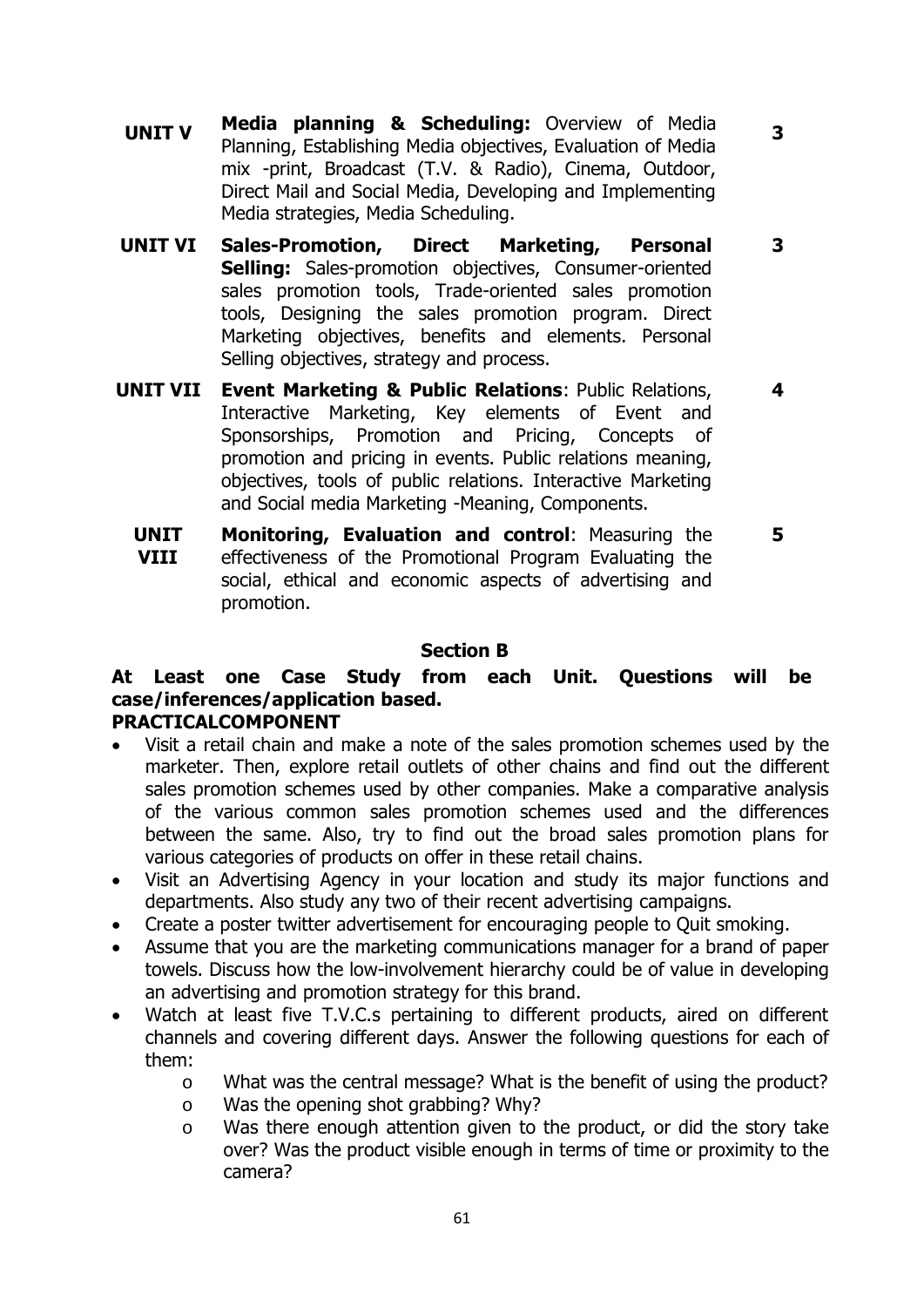- o Was the closing shot concluding? Did it show the product?
- o Did the product leave an impact on you? Why? Justify your answer.

#### **BOOKS RECOMMENDED**

- 1. Belch, G. E., & Belch, M. A. (2021). An integrated marketing communications perspective. Advertising and Promotion, 12th Edition, Tata McGraw Hill.
- 2. Juska, J. M. (2021). Integrated marketing communication: advertising and promotion in a digital world. Routledge, 2nd edition.
- 3. Kumar, S. R. & Krishnamurthy (2020). Advertising, Brands and Consumer Behaviour: The Indian Context, Sage Publications Pvt. Ltd.
- 4. Clow, K. E. (2018). Integrated advertising, promotion, and marketing communications. Pearson Education India.
- 5. Shah, K., & D'Souza, A. (2016). Advertising & Promotions an I.M.C. Perspective. Tata McGraw Hill.
- 6. Jain, S. & Jethwaney, J (2012). Advertising Management, Oxford University Press India; 2nd edition.

- 1. Journal of Advertising Research, The Advertising Research Foundation
- 2. Journal of Advertising, Taylor & Francis.
- 3. Journal of Marketing Communications, Taylor & Francis.
- 4. Journal of Advertising, American Academy of Advertising.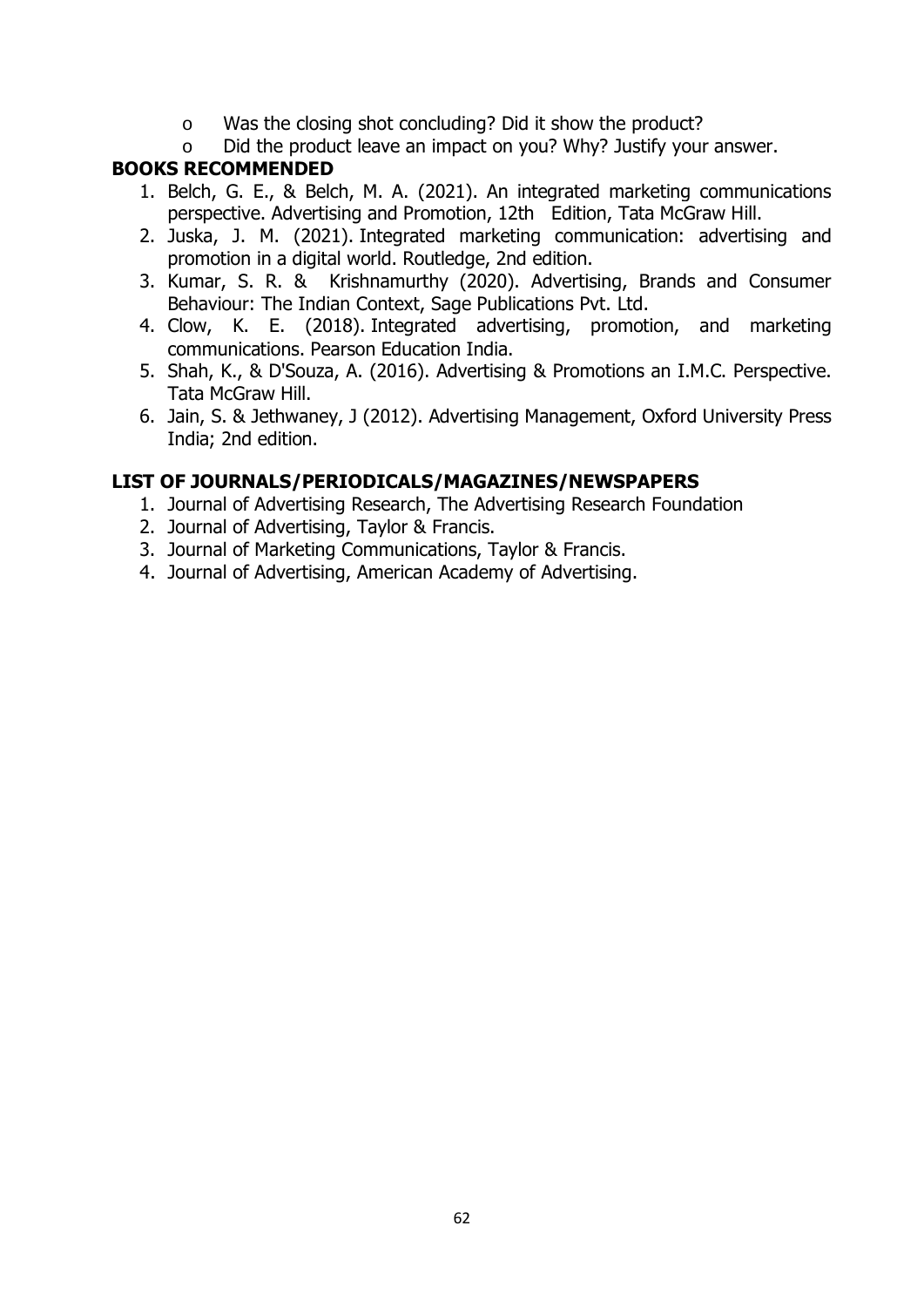#### **M-321- RETAIL MANAGEMENT**

- **OBJECTIVES** 1. To familiarise students with the different approaches to the retail marketplace, learn a set of retail marketing principles, and feel more confident about the practical uses of retail marketing.
	- 2. To provide an understanding of specific retail marketing concepts like store design, visual merchandising, retail location strategies, management of private labels.
	- 3. To develop transferrable skills among the students for managing retail operations efficiently so that they could be ready to join the retail industry.
- **LEARNING OUTCOMES** 1. To evaluate the contribution of retailers to the product value chain; consumer motivations, shopping behaviours, and decision processes for evaluating retail offering and purchasing merchandise and services.
	- 2. The analyse the key components of retail strategy.
	- 3. Analyze Retail Market and Financial Strategy including product pricing
	- 4. Understand key drivers of retail supply chain and how to select a retail store operation, design and mangement.

#### **Section-A UNIT COURSE DESCRIPTION SESSIONS**

**UNIT I Overview of Retailing:** Evolution of Indian Retail Industry, Importance of Retailing, Retail Organisation and Retail Formats. **2 UNIT II Research in Retailing and Retail Customer:** Retail Research – importance and scope, Shopping Behavior of retail customers. Retail Buying Process. **3 UNIT III Store Location and Merchandise Management:**  Retail Store Location Strategies, Store Design and Layout, Visual Merchandising and Atmospherics, Types of Layouts, Visual Merchandising - Role of Visual Merchandise, Visual Merchandising, Techniques- ideaoriented presentation, style presentation, colour presentation, price lining, vertical merchandising, tonnage merchandising, fixtures. Exteriors, Interiors. **4 UNIT IV Marketing Strategies for Retailing:** Retail market Strategies, Retail Marketing-Mix Strategies, Retail Pricing strategies, Retail Promotion Mix. **3 UNIT V Managing Retail Business**: Customer relationship management, Overview of Human Resource Management in Retail Organisation and Retail. **4 UNIT VI Store Management:** Responsibilities of Store Manager, Problem at Retail Centers, Store Record and Accounting System–E.D.I. and barcoding, Material Handling in Stores. **3**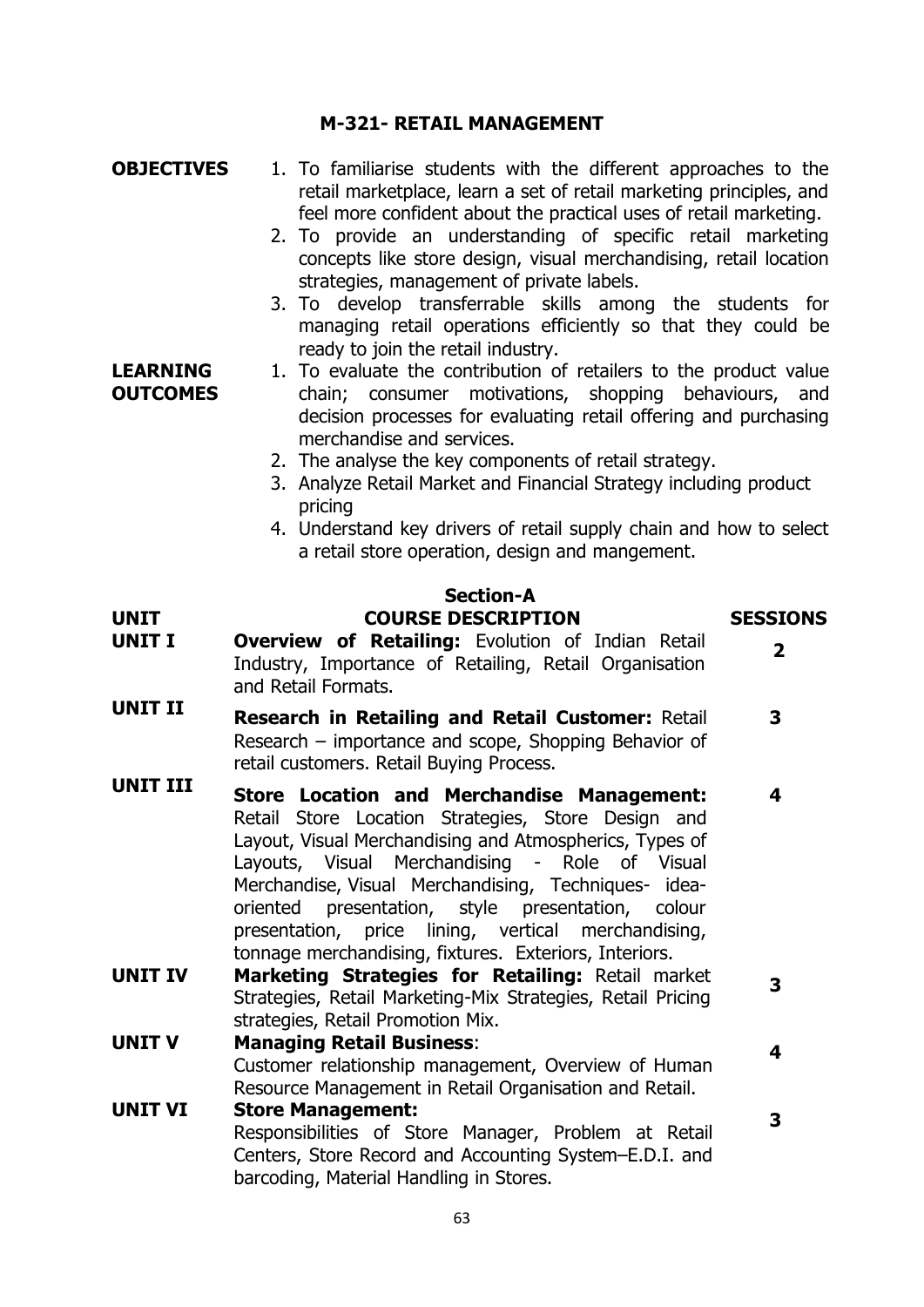**UNIT VII Emergence of Organized Retailing**: Organized Retailing and Online Retailing in India, Retailing in rural India, FDI in retailing, Role of I.T. in retailing.

**UNIT VIII Franchising:** Franchising in India, Types of Franchising Agreements, Strengths and Weaknesses of Franchising, Key Franchising Agreements in India. **2**

**Section B**

**3**

#### **At Least one Case Study from each Unit. Questions will be case/inferences/application based. PRACTICALCOMPONENT**

- Interview a retail salesperson and write a brief report about what they like and dislike about their jobs, salary, store management, sales quotas, why they chose a sales career, and what it takes to succeed in the sales profession.
- Visit a Kirana store and a supermarket and compare the following: a) store arrangement b) Number of brands carried c) pricing policies (discount policy) d) service equality e) retail sales personnel behaviour.
- Visit any modern retail format (Department store, hypermarket, mall, etc.) and study operational dimensions of retailing, location strategies, pricing policy, visual merchandising and other facilities.
- Take a trip to a supermarket. Observe the number of private labels and assess the categories in which you think private labels might be successful and why?
- Study any one franchisee model in India like Domino's, McDonald's, Pizza hut, K.F.C. etc. and make a presentation in the class.

## **BOOKS RECOMMENDED**

- 1. Pradhan, S. (2020). Retailing Management, Mc Graw Hill India publication.
- 2. Berman, B., Evans, B. , Chatterjee, P.(2018). Retail Management, Pearson Publication.
- 3. Gibson (2017). Retail Management, Pearson publication.
- 4. Seshanna, S. (2017). Retail Management, Mc Graw Hill India publication.
- 5. Chetan Bajaj, C., Tuli, R. & Srivastava,N. (2016). Retail Management, Oxford University Press.
- 6. Chaudhary , P. (2016). Retail Marketing in the Modern Age, Sage Publications Pvt. Ltd.

- 1. Journal of Retailing, Elsevier
- 2. Journal of Marketing American Marketing Association
- 3. International Journal of Retail & Distribution Management, Emerald Publishing
- 4. Journal of Business & Retail Management Research, Scimago Journals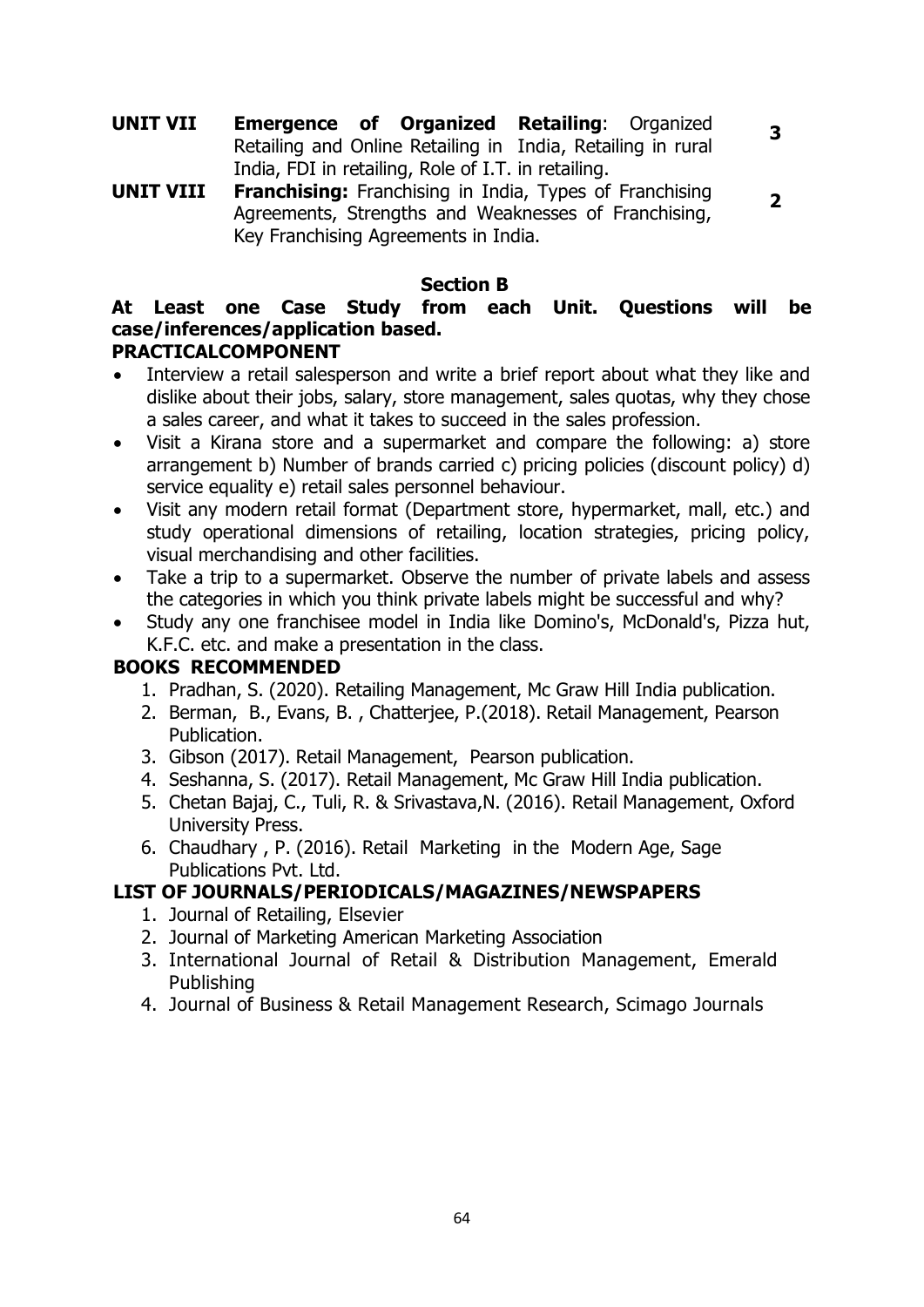#### **M-322- SALES DISTRIBUTION AND LOGISTICS MANAGEMENT**

- **OBJECTIVES** 1. To familiarise students with the importance of gaining market access and coverage as well as providing customer services through proper design and management of sales force, marketing channels, physical distribution systems in the context of the Indian marketing environment.
	- 2. To acquaint the student with the concepts of developing a sound sales and distribution policy and in organising and managing sales force and marketing channels.
	- 3. To make the students aware of the key principles in designing, managing, evaluating, and modifying marketing channels and physical distribution system in the context of changing Indian marketing environment.

#### **LEARNING OUTCOMES** 1. Demonstrate an understanding of Sales & Distribution function and examine its role as an integral part of marketing function.

- 2. Ability to understand & appreciate the diverse variables affecting the sales & distribution function.
- 3. Interpretation of the tools and strategies necessary for designing, motivating and evaluating sales & distribution management systems.
- 4. Collaborate amongst the sales team and improve the Leadership, Teamwork and team's performance to maximise sales.

| SELLIUII-A     |                                                                                                                                                                           |                         |
|----------------|---------------------------------------------------------------------------------------------------------------------------------------------------------------------------|-------------------------|
| <b>UNIT</b>    | <b>COURSE DESCRIPTION</b>                                                                                                                                                 | <b>SESSIONS</b>         |
| <b>UNIT I</b>  | <b>Introduction:</b> Sales Management, Process, Role of Sales<br>Manager and Salesmanship, Process of Personal Selling.<br>Buyer Seller Dyad.                             | $\overline{\mathbf{2}}$ |
| <b>UNITII</b>  | <b>Goal Setting:</b> Goal Setting Process in Sales Management,<br>Analysing Market Demand and Sales Potential, Preparation of<br>Sales Budget.                            | 4                       |
| <b>UNITIII</b> | <b>Sales Strategies:</b> Formulating Selling Strategies, Designing<br>Sales Territories and Sales Quota.                                                                  | 4                       |
| <b>UNIT IV</b> | <b>Sales Force Staffing:</b> Designing the Structure and Size of<br>Sales Force, Recruitment, Selection and Training of Sales<br>Force.                                   | 3                       |
| <b>UNIT V</b>  | <b>Compensation &amp; Evaluation of Sales Force: Motivating</b><br>the Sales Force, Training, Compensating the Sales Force and<br>Evaluating the sales force performance. | 3                       |
| <b>UNIT VI</b> | Distribution<br><b>Management:</b> Concept of Distribution<br>Channel, Importance of a Channel, Types of Distribution<br>channels.                                        | $\overline{2}$          |

#### **Section-A**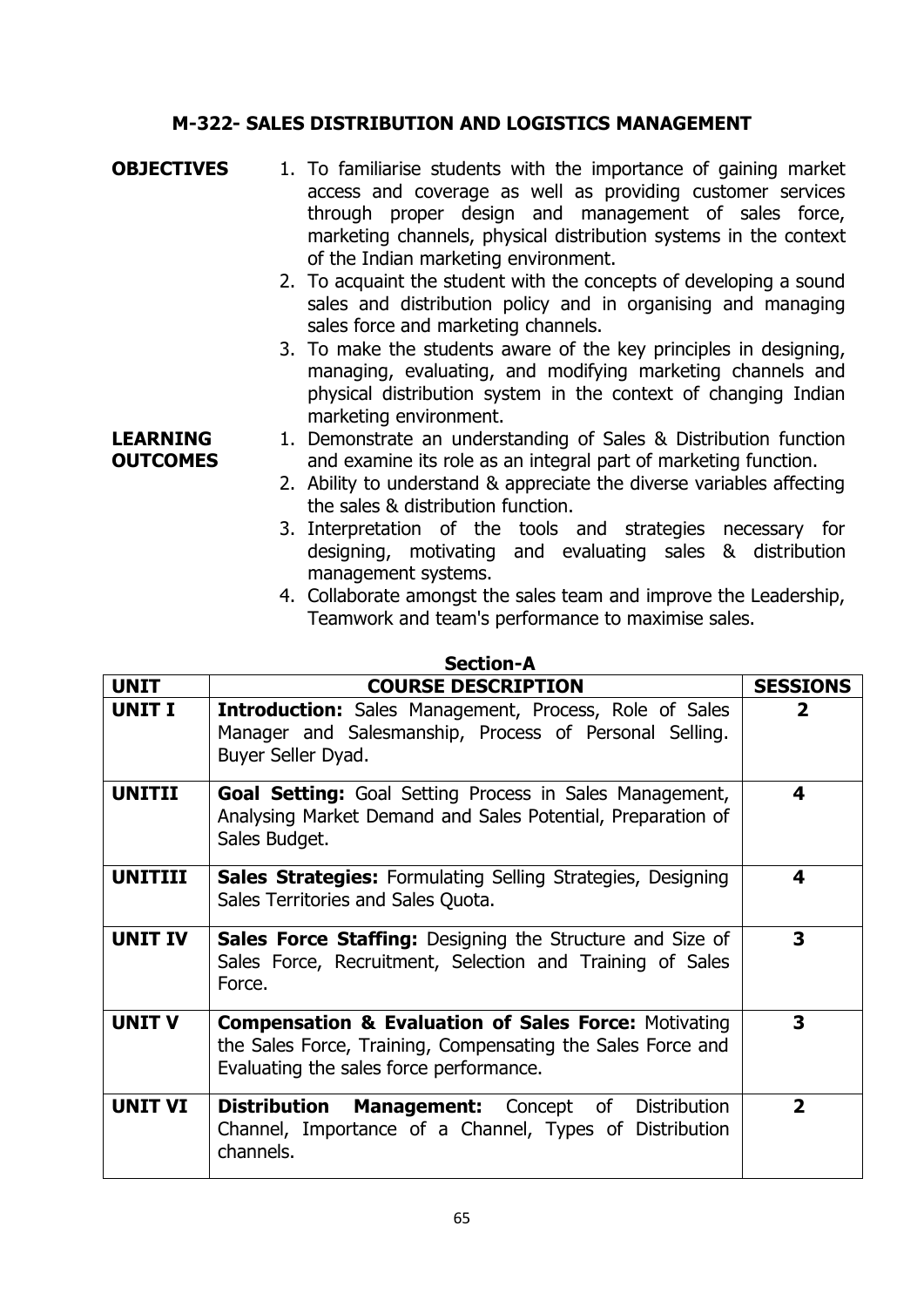|                            | <b>UNIT VII   Distribution Channel Management:</b> Channel Design and<br>Planning, Managing Marketing Channels, Evaluation of<br>Channel Performance.                                                    | 2 |
|----------------------------|----------------------------------------------------------------------------------------------------------------------------------------------------------------------------------------------------------|---|
| <b>UNIT</b><br><b>VIII</b> | <b>Physical</b><br><b>Distribution Management:</b> Components of<br>Physical Distribution-Transportation, Warehousing<br>and<br>Inventory Control System, Logistics Management and I.T.<br>Applications. | 4 |

#### **Section B**

# **At Least one Case Study from each Unit. Questions will be case/inferences/application based.**

### **PRACTICALCOMPONENT**

- Interview a salesperson and write a brief report about what they like and dislike about their jobs, salary, travelling allowances and sales quotas.
- Identify any FMCG product and study how the Sales & Distribution activity operates in the market. To do this assignment, the groups will visit the local wholesale & retail markets where that product is sold; chart the complete flow backwards and forward as relevant for geographical area; study all elements affecting distribution.
- Identify a consumer durable company and map the company's sales structure and the sales force deployed to cover the markets, including details of their territorial alignment, beat plan, and reporting norms.
- Ask your friends if they would buy certain goods like groceries, vegetables, socks, mobile, pens etc., from the roadside vendor as against a regular shop. Group the products into low risk and high-risk ones. Does this buying behaviour also depend on the personality of the individual doing the buying? Or the one doing the selling?
- Students can make a presentation on any product or the services of their choice, covering selling strategies and one-day work exposure of merchandising in any big retail outlet of respective places where institute is operating.

#### **BOOKS RECOMMENDED**

- 1. Panda, T.K. & Sahadev, S. (2019). Sales and Distribution Management, Oxford University Press.
- 2. Malik, R. & Deshwal, R. (2019). Sales And Distribution Management, J.S.R. Publishing House.
- 3. Richard, R.S. & Cundiff, E.W. (2017). Sales and Distribution Management, Pearson India.
- 4. Havaldar K.K. & Cavale, V.M. (2017). Sales and Distribution Management, Mc Graw Hill Publication.
- 5. Mathur U. C, (2012). Sales And Distribution Management, New Age International (P) Ltd Publishers.
- 6. Venugopal, P. (2008). Sales and Distribution Management: An Indian Perspective, Sage Publications Pvt. Ltd.

- 1. International Journal of Retail & Distribution Management, Emerald Publishing
- 2. Journal of Marketing, Sage Journals
- 3. Journal of Personal Selling and Sales Management, Scimago Journals
- 4. Journal of Purchasing and Supply Management, Elsevier.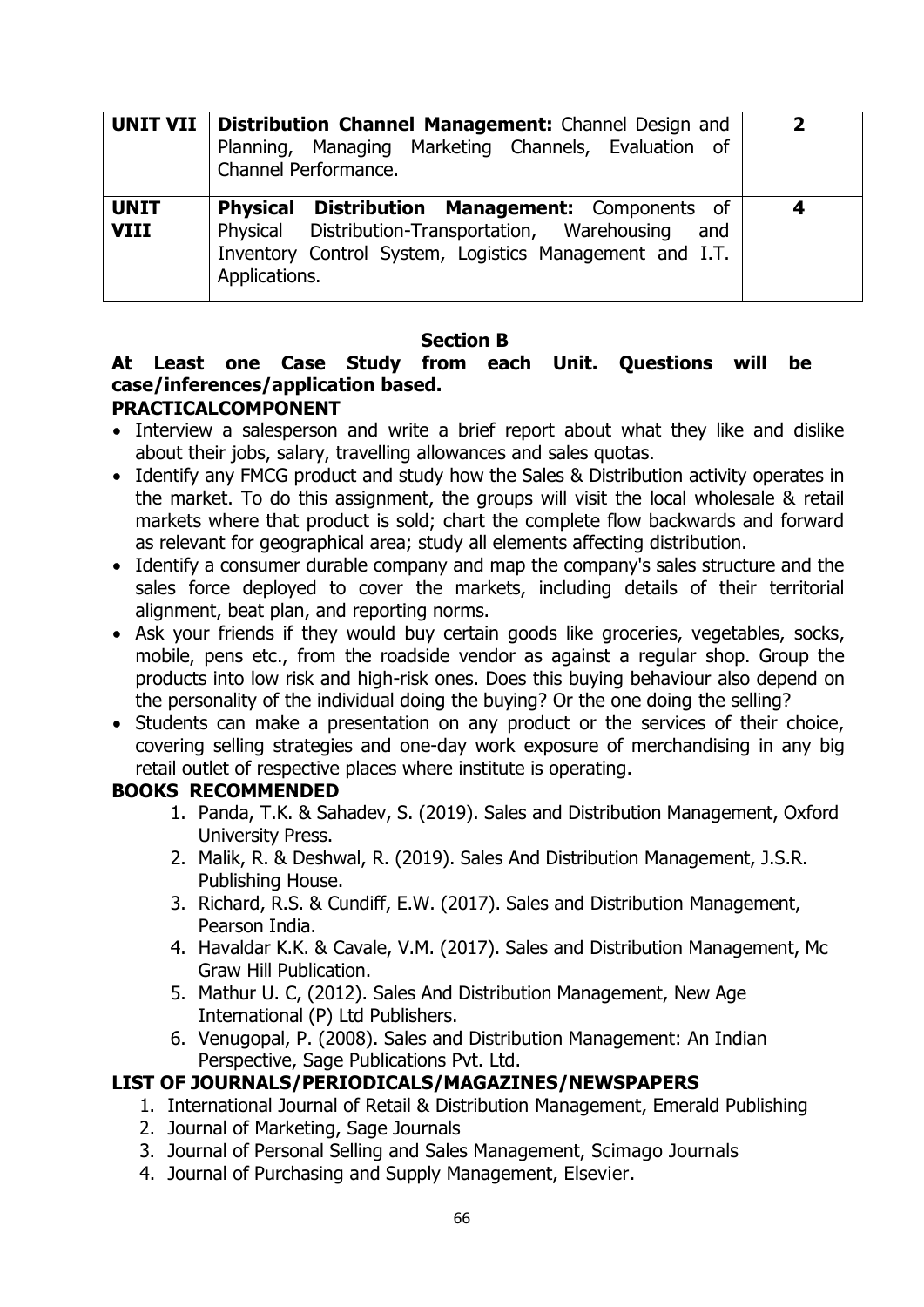#### **M-323-PRODUCT & BRAND MANAGEMENT**

- **OBJECTIVES** 1. To equip the students with the various dimensions of product management such as new product development, product life cycle and product-line decisions.
	- 2. To explore the various issues related to Brand Management and enhance the understanding and appreciation of this important intangible strategic asset.
	- 3. To enhance understanding on decisions involved in building & managing brands and brand equity so that they are profitable to the company and satisfactorily address target customers' needs and wants.

**LEARNING OUTCOMES** 1. Develop the ability to apply concepts and theories to real-life product management.

- 2. Use the brand positioning framework to build a brand, keep it relevant, expand a brand internationally, and reposition a brand.
- 3. Use tools and models to identify, define, and measure brand equity.
- 4. Implement profitable brand strategies by building, measuring and managing brand equity.

| <b>UNIT</b>     | <b>COURSE DESCRIPTION</b>                                                                                                                                                                                                                                                                                                               | <b>SESSIONS</b> |
|-----------------|-----------------------------------------------------------------------------------------------------------------------------------------------------------------------------------------------------------------------------------------------------------------------------------------------------------------------------------------|-----------------|
| <b>UNIT I</b>   | <b>Setting Product Strategy: Marketing Mix and Product</b><br>Strategy - Integrated Approach, Levels of a Product, Product<br>Characteristics and Classifications, Product-Mix Decisions,<br>Product-Line Analysis, Product-Mix Pricing, Packaging and<br>Labeling Decisions.                                                           | 4               |
| <b>UNIT II</b>  | <b>Introducing New Market Offerings and Managing</b><br><b>Product Life Cycle:</b> Product Manager's role in organisation,<br>Managing Product Life-Cycle- Concept and Marketing Strategies,<br>Types of New Products, Management of New Product<br>Development Process, The Consumer-Adoption Process.                                 | 3               |
| <b>UNIT III</b> | <b>Brand Management:</b> Concept of a brand, Selecting Brand<br>Elements, Advantages and disadvantages of Branding, Strategic<br>Brand Management Process.                                                                                                                                                                              | $\overline{2}$  |
| <b>UNIT IV</b>  | <b>Brand Resonance and Brand Positioning: Concept of Brand</b><br>Positioning, Identifying Points-of-Difference and Points-of-Parity,<br>Straddle Positioning, Brand Positioning Strategies, Defining and<br>Designing Brand Mantras, Steps in building a strong Brand, The<br>Brand Value Chain.                                       | $\overline{2}$  |
| <b>UNIT V</b>   | Brand Identity, Image and Personality: Brand Identity-<br>concept and essence, designing brand identity - Kapferer's Brand<br>Identity Prism, Aaker Brand Identity Framework, Brand Image<br>Definition, Factors building Brand Image, Concept of Brand<br>Personality, Dimensions of Brand Personality, Building Brand<br>Personality. | 3               |

#### **Section-A**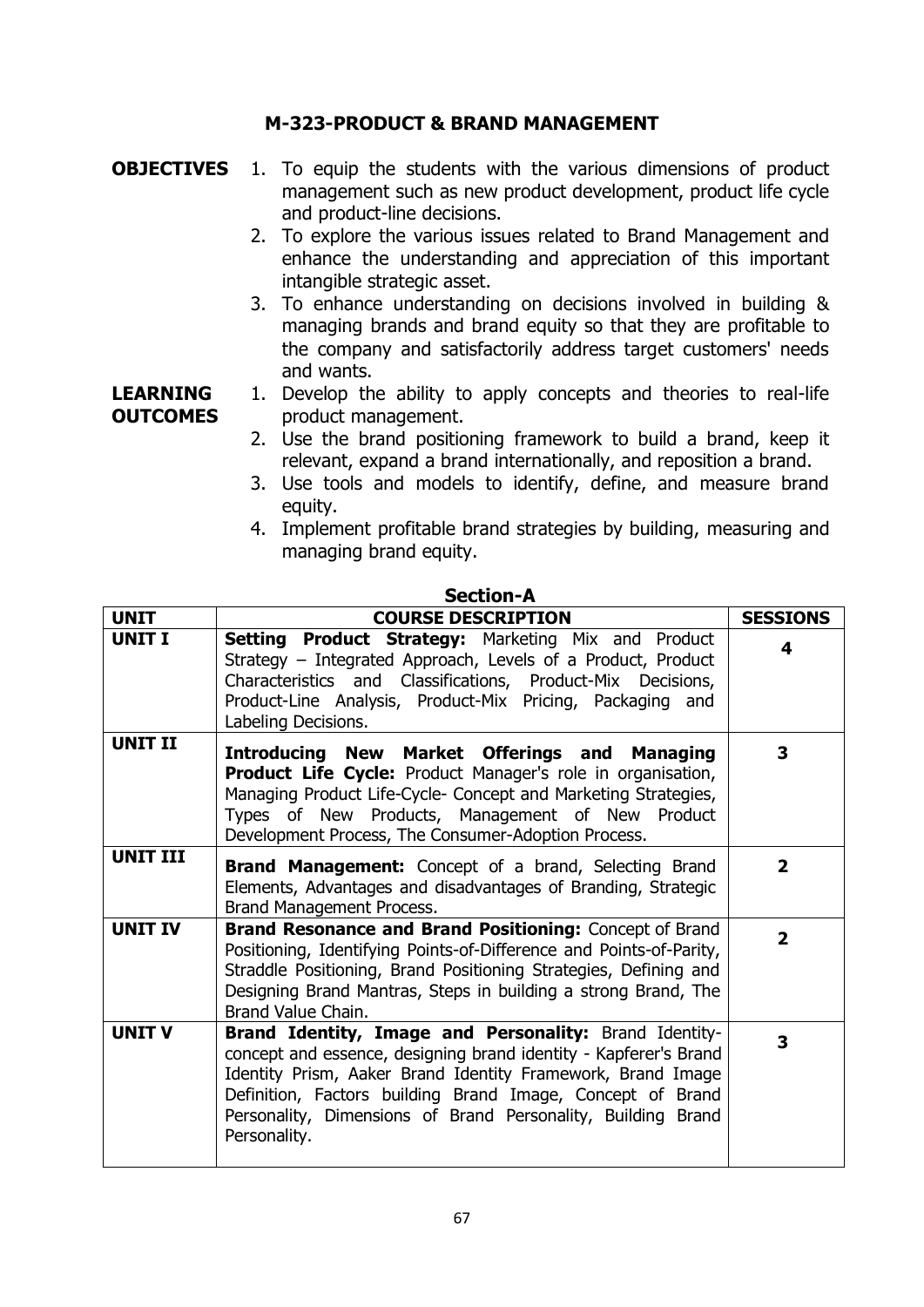| <b>UNIT VI</b>  | <b>Understanding Brand Equity and Brand Valuation:</b>           | 3 |
|-----------------|------------------------------------------------------------------|---|
|                 | Brand Equity - Definition and Significance, Sources of Brand     |   |
|                 | Equity, Behaviour-based Brand Valuation Models-(Aaker's Brand    |   |
|                 | Valuation Model, Keller's Model of Brand Valuation) Customer-    |   |
|                 | Based Brand Equity, Young and Rubicam's Model of Brand           |   |
|                 | Valuation, Composite Brand Valuation Models-Interbrand           |   |
|                 | Valuation Model, Measuring brand equity-Cost Based Method,       |   |
|                 | Price Based Method, Customer-based Method.                       |   |
| <b>UNIT VII</b> | Managing Brands Over Time and over Geographic                    | 3 |
|                 | <b>Boundaries:</b> Brand Extension- Meaning, Types, Need,        |   |
|                 | Advantages & Disadvantages, Reinforcing and revitalising brands- |   |
|                 | Concept and strategies, Advantages and disadvantages of Global   |   |
|                 | Marketing Programs, Global Brand Strategy.                       |   |
| UNIT VIII       | <b>Emerging Trends in Brand Management: Managing Brand</b>       |   |
|                 | Experience- Experiential Branding, Web Branding, Challenges for  | 4 |
|                 | managing Digital Brands, Success Factors for Digital Branding.   |   |
|                 |                                                                  |   |

#### **Section B**

#### **At Least one Case Study from each Unit. Questions will be case/inferences/application based.**

#### **PRACTICAL COMPONENT**

- Make a list of ten of your favourite brands and evaluate reasons that have positively contributed towards their likeability.
- Visit a supermarket and assess the brand elements in various brands of soaps, chocolates, tea, biscuits and other products.
- Study your favourite brand and evaluate its brand revitalization strategies.
- Pick a multiproduct company and as completely as possible analyse its brand portfolio and brand extensions.
- Pick an FMCG brand, a consumer durable and a service brand and attempt to identify its sources of brand equity. Assess their level of brand awareness and the strength, favorability and uniqueness of their associations.
- Consider some FMCG and Consumer Durable companies like P&G, H.U.L., Dabur, Tata Motors, Samsung, etc. and analyse their brand-building strategies in Indian context.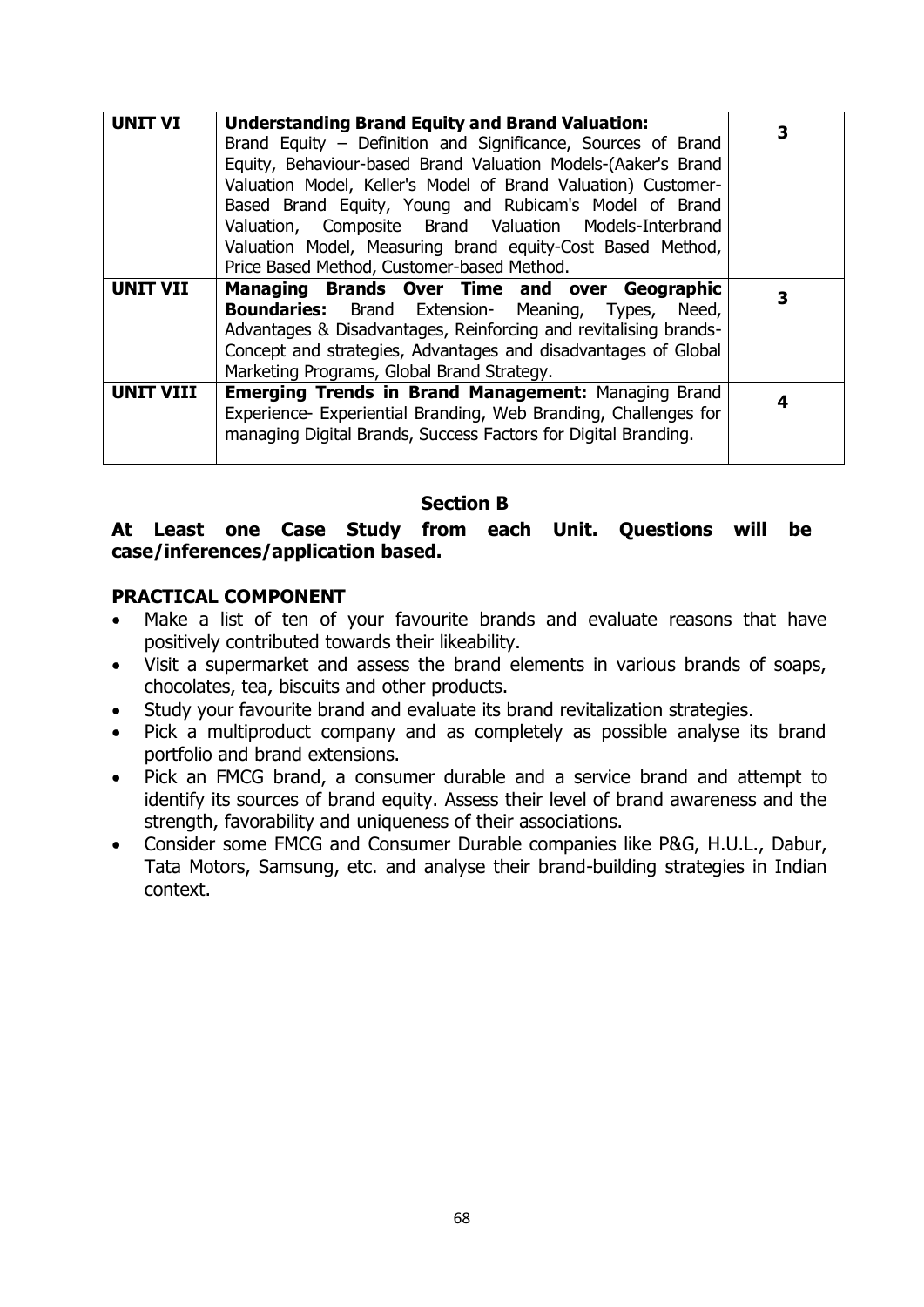### **BOOKS RECOMMENDED**

- 1. Keller, K.L., Swaminathan, V., (2020). Strategic Brand Management. Building, Measuring and Managing Brand Equity, 5th Global Edition, Pearson Education.
- 2. Minsky, L., Geva, I., (2019). Global Brand Management: A Guide to Developing, Building & Managing an International Brand First Edition, Kogan Page.
- 3. Miller, D. (2018). Building a Story Brand: Clarify Your Message So Customers Will Listen, Harper Collins.
- 4. Lehmann, D., Russell W. (2017). Product Management, Fourth Edition, Mc Graw Hill Education.
- 5. Panda, T.K. (2016). Product and Brand Management, Oxford University Press, First Edition.
- 6. Dutta, K. (2012). Brand Management- Principles and Practices, First Edition, Oxford University Press.

- 1. Journal of Product & Brand Management, Emerald Publishing.
- 2. Journal of Product Innovation Management, Wiley-Blackwell Publishing
- 3. Journal of Marketing, SAGE Publications.
- 4. Journal of Brand Management, Palgrave Macmillan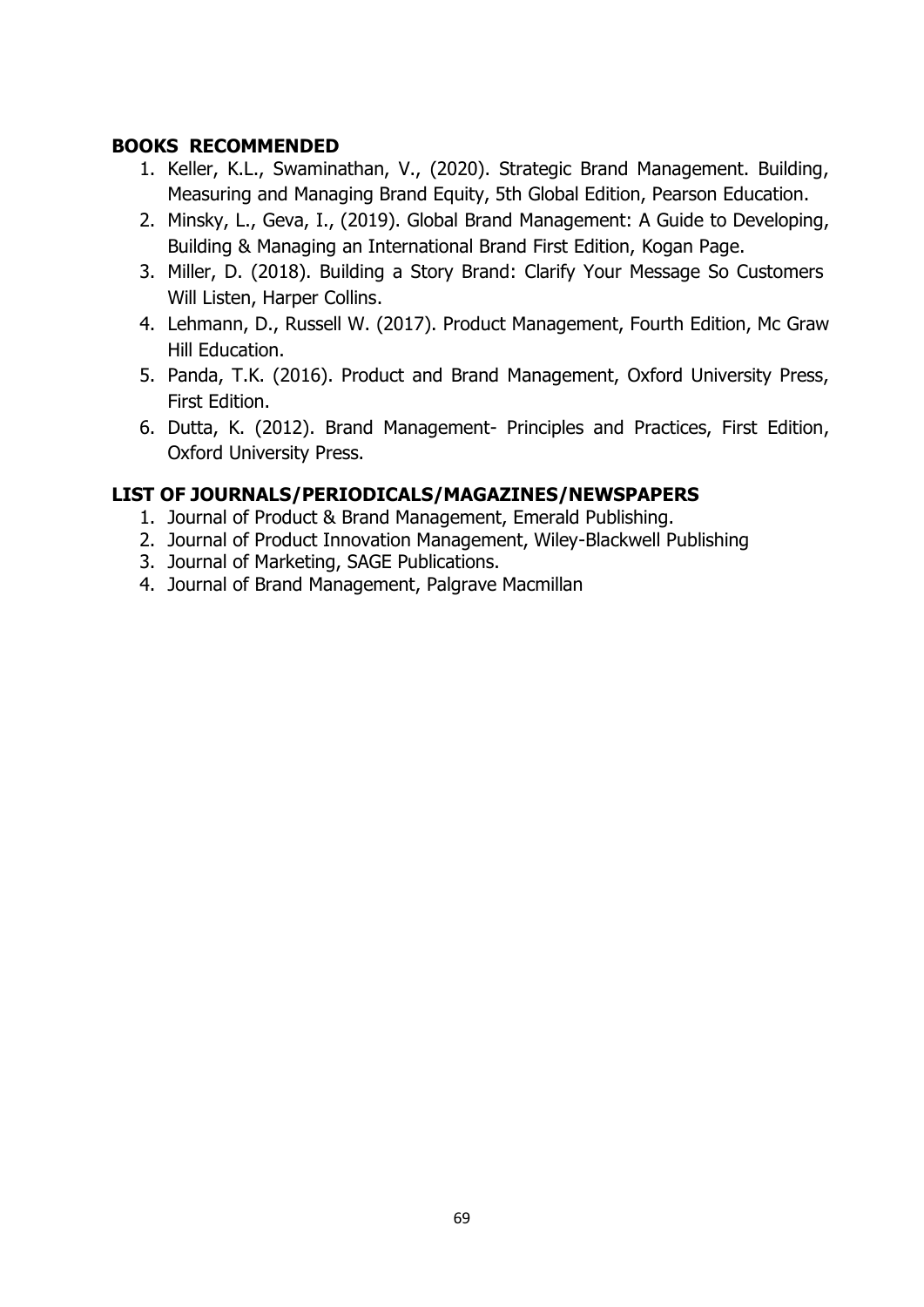#### **M-324- INDUSTRIAL MARKETING**

- **OBJECTIVES** 1. To bring out the distinctive aspects of Industrial Marketing and the need for a B2B paradigm.
	- 2. To explain how business firms are to be understood as customers and the significant differences in segmentation bases between the business market and consumer market.
	- 3. To give exposure to the various tools, techniques, and procedures appropriate for Industrial Marketing.

#### **LEARNING**  1. Understand the differences between B2C and B2B marketing.

**OUTCOMES**

- 2. Critically approach marketing problems from an interorganisational perspective and learn about decision making at buying centers.
	- 3. Evaluate different purchasing strategies and be familiar with different methods of evaluation of suppliers and tenders.
	- 4. Develop skills to understand the unique needs of business customers and succeed in marketing and management roles within B2B businesses.

**3**

**4**

#### **Section-A**

#### **UNIT COURSE DESCRIPTION SESSIONS**

- **UNIT I Dimensions of Industrial Marketing:** Meaning and Scope of Industrial Marketing, Characteristics of Industrial Marketing, Comparison between Business and Consumer Marketing, Economics of Industrial Marketing demand – The Resellers Market – The Industrial Marketing Concept, Types of Industrial Markets, Classifying Industrial Products, Organizational Procurement System Characteristics.
- **UNIT II Industrial Buying and Buying Behaviour:** Factors affecting industrial buying decisions, Industrial Buying Behavior, Buying centre Process and factors, roles in buying process, structural dimensions, individual factors, Buying objectives, Business Buying process. **3**
- **UNIT III Market Segmentation, Targeting and Positioning:**  Market Segmentation, requirements for effective segmentation, benefits of market segmentation, segmentation variables, Market Targeting, Differentiation, Positioning Strategies. **2**
- **UNIT IV Formulating Product & Service Strategy:** Developing Product Strategy, Analysing Industrial Product Life Cycle, New Product Development, Business Service Marketing: Characteristics, Service Marketing mix, Service marketing strategy. **2**
- **UNIT V Formulating Channel Strategy:** Industrial Distributor, Types of Distribution, Channel Systems, factors influencing Channel design, Channel Logistics-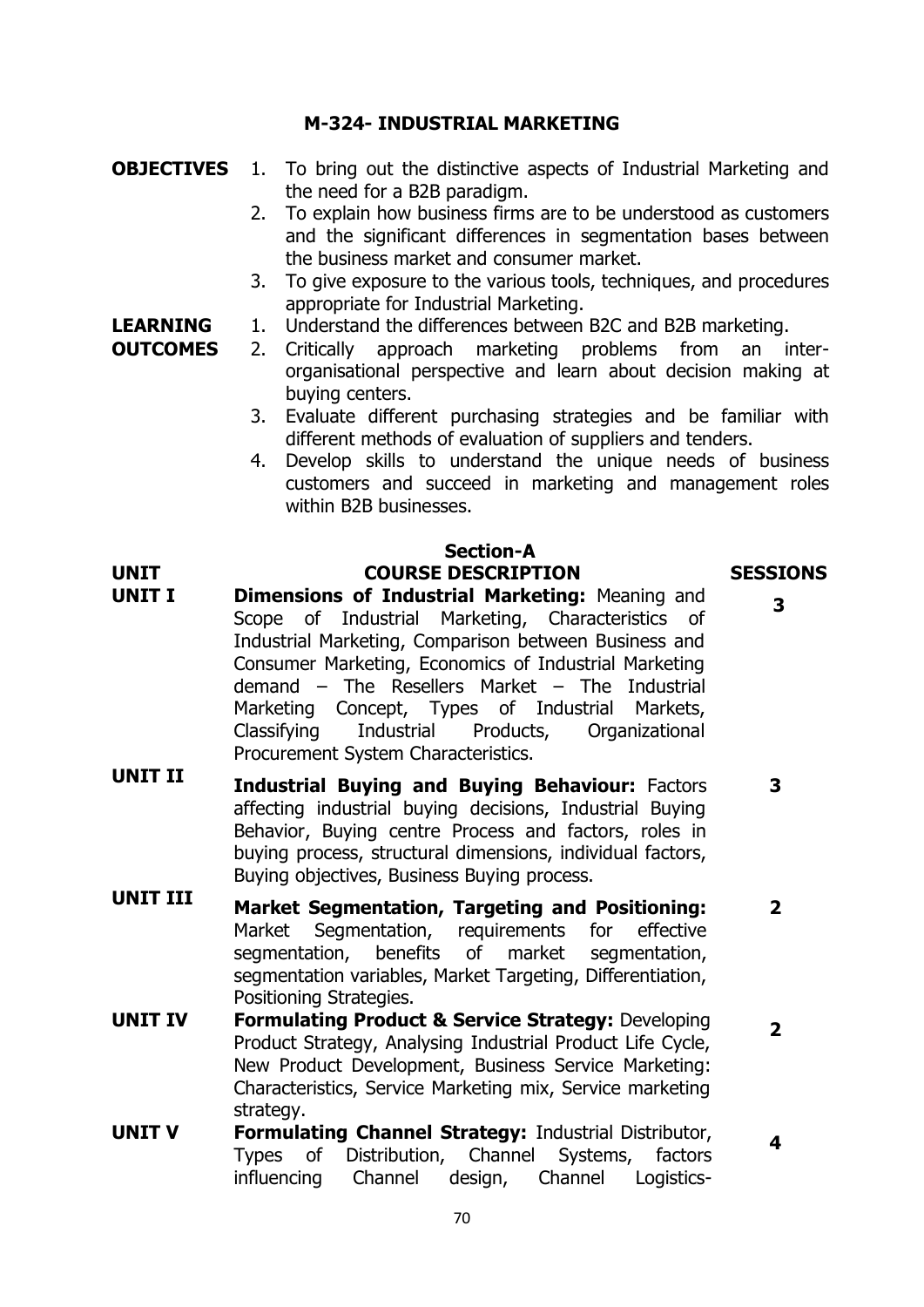Components of Logistics, Significance of Logistics, B2B logistical services, Supply Chain Management.

**3**

**4**

- **UNIT VI Pricing Strategies:** Characteristics of industrial prices, factors affecting Pricing Decisions, pricing objectives, methods, Pricing Strategies, Competitive Bidding, Leasing.
- **UNIT VII Industrial Marketing Communication:**  Communication Mix, Major decisions in Industrial Marketing Communication, Advertising in Industrial Markets, Message Formulation, policies, media, budgetary support, evaluation of advertising, sales Promotion in Industrial Markets, trade shows and exhibitions, Managing the Industrial Sales Force, Personal Selling Process.
- **UNIT VIII Recent trends in Industrial Marketing:** Partnering/ Relationship Marketing**,** Account-based Marketing, A.I. Powered Marketing, Digital Marketing. **3**

#### **SectionB**

# **At Least one Case Study from each Unit. Questions will be case/inferences/application based.**

#### **PRACTICAL COMPONENT**

- Conduct one week of Industry survey in the context of Industrial marketing by visiting minimum four companies. The data collected can be analysed using appropriate statistical software and report the findings.
- Choose two B2B firms and carefully study their Product Development Strategies and prepare a Power-point Presentation on the same.
- Select one B2B and one B2C firm and carefully compare their Supply Chain Strategy.
- Write a Five-page hand-written assignment on 'Industrial Marketing Performance Measurement'.
- Students may discuss the business needs to develop a marketing strategy, formulate a marketing plan and identify and discuss the elements of a business strategy.
- Visit any business unit and understand the various philosophies which influence buyers purchase decision actions. Then, discuss these purchase philosophies and how each affects the types of relationships in which a company can engage.

#### **BOOKS RECOMMENDED**

- 1. Taylor, H. (2017). B2B Marketing Strategy: Differentiate, Develop and Deliver Lasting Customer Engagement, First Edition, Kogan Page.
- 2. Brennan, R., Canning , L. E. & McDowell, R. (2017). Business-to-Business Marketing, 3e, Sage Publications Pvt. Ltd.
- 3. Sharma, D., Hutt M.D. & Thomas W.S. (2014). B2B Marketing: A South-Asian Perspective, Eleventh Edition, Cengage Publishing.
- 4. Vitale, R. Pfoertsch, W. Joseph Giglierano, J. (2011). Business to Business Marketing, 1st edition, Pearson.
- 5. Brennan, R., Canning, L., McDowell, R. (2011). Business-to-Business Marketing, Sage Publications.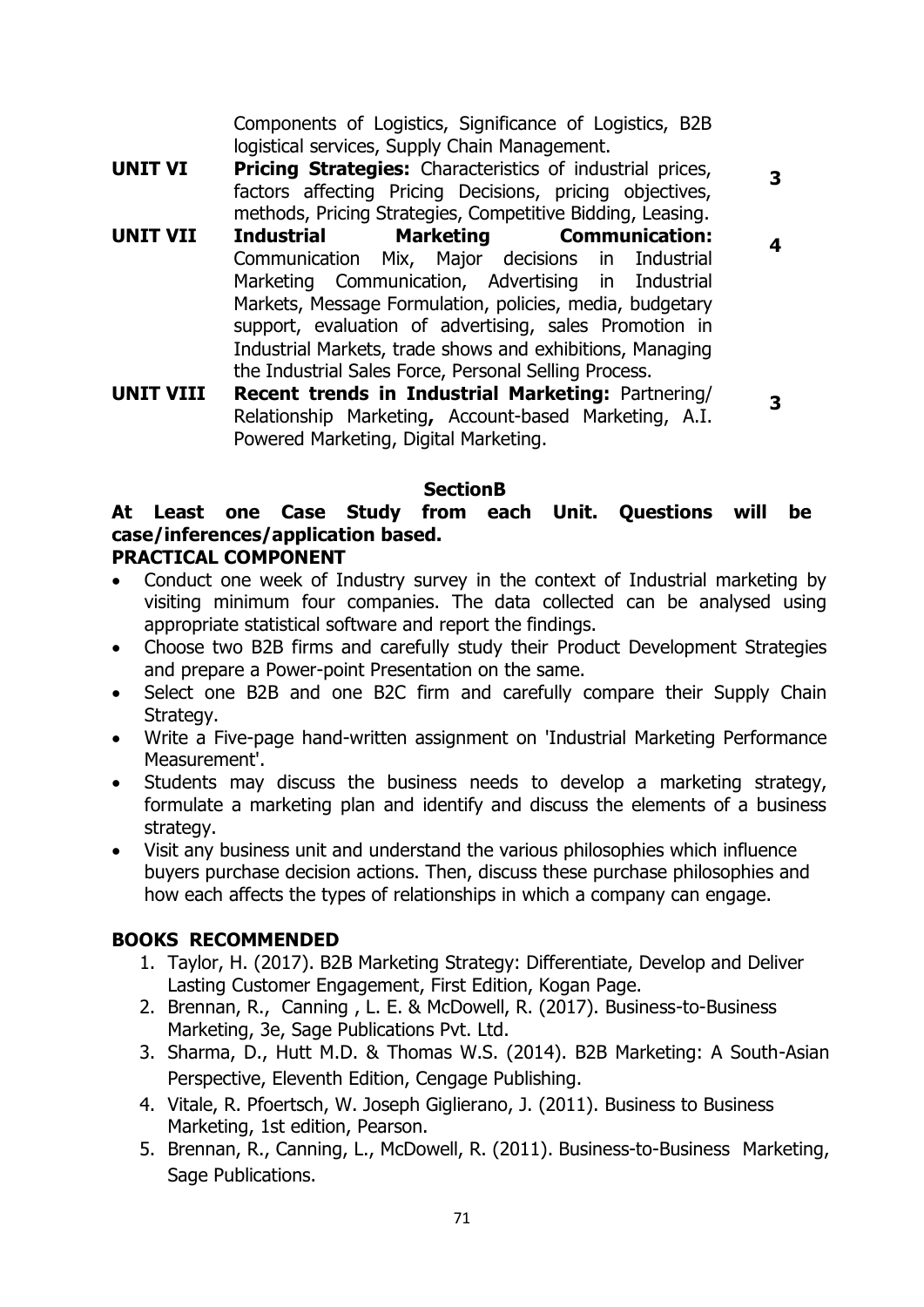- 6. Zimmerman, A. Blythe, J. (2013). Business to Business Marketing Management: A Global Perspective, Second Edition, Routledge.
- 7. Reeder,R.R., Brierty,E.G. Reeder, B.H. (2004). Industrial Marketing Analysis, Planning & Control, Prentice Hall of India.

- 1. Journal of Business-to-Business Marketing, Routledge Publications.
- 2. International Journal of Industrial Organization, Elsevier Publication.
- 3. Journal of Business & Industrial Marketing, Emerald Publishing.
- 4. Industrial Marketing Management, Elsevier Publication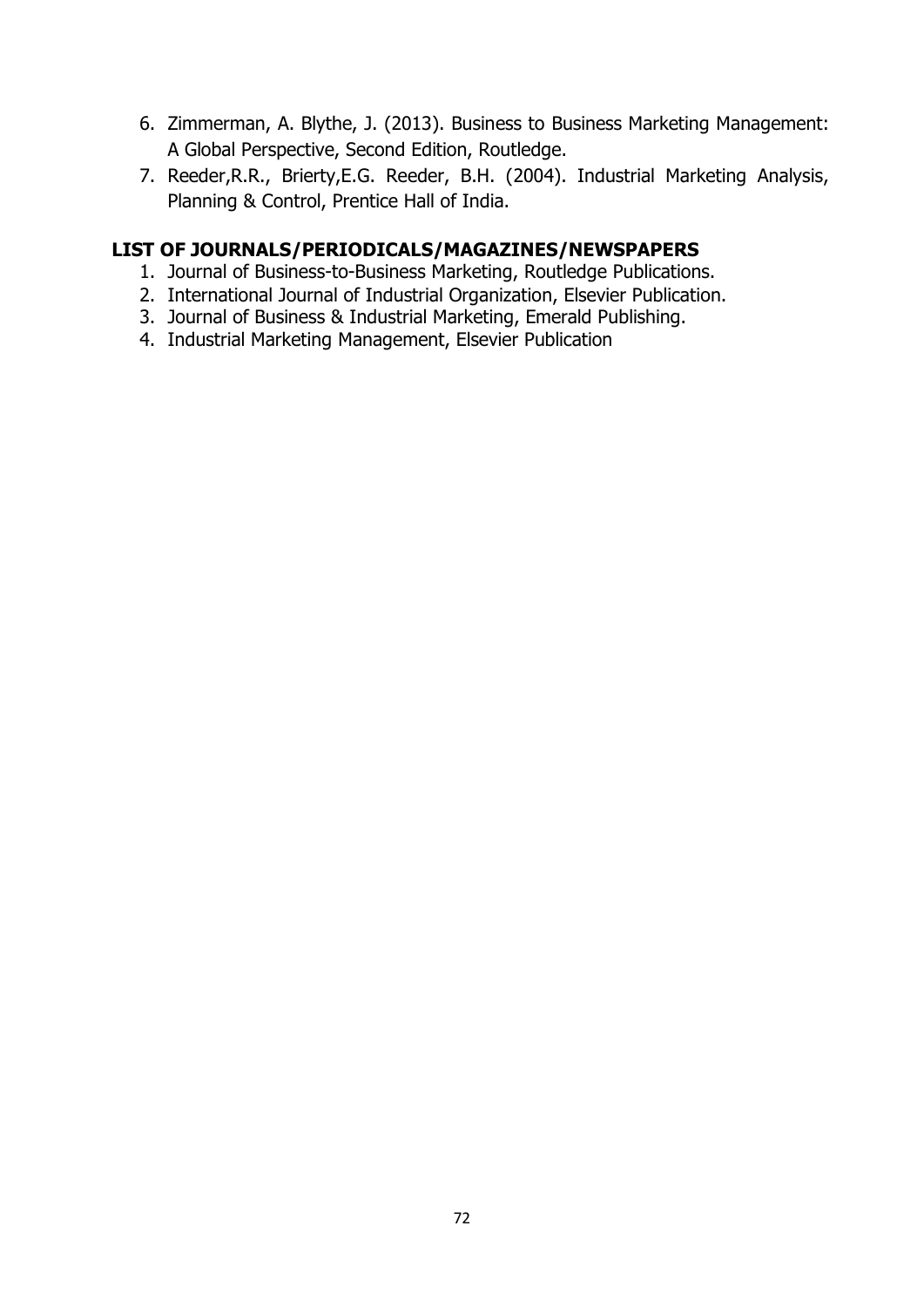# **Human Resource Management Group C**

|                                 | S.No.   Subject Code | <b>Subject Title</b>                |
|---------------------------------|----------------------|-------------------------------------|
| <b>Semester III - Electives</b> |                      |                                     |
|                                 | M-330                | Training & Development              |
|                                 | M-331                | Strategic Human Resource Management |
|                                 | M-332                | Manpower Planning                   |
|                                 | M-333                | <b>Compensation Management</b>      |
|                                 | M-334                | Human Resource Development          |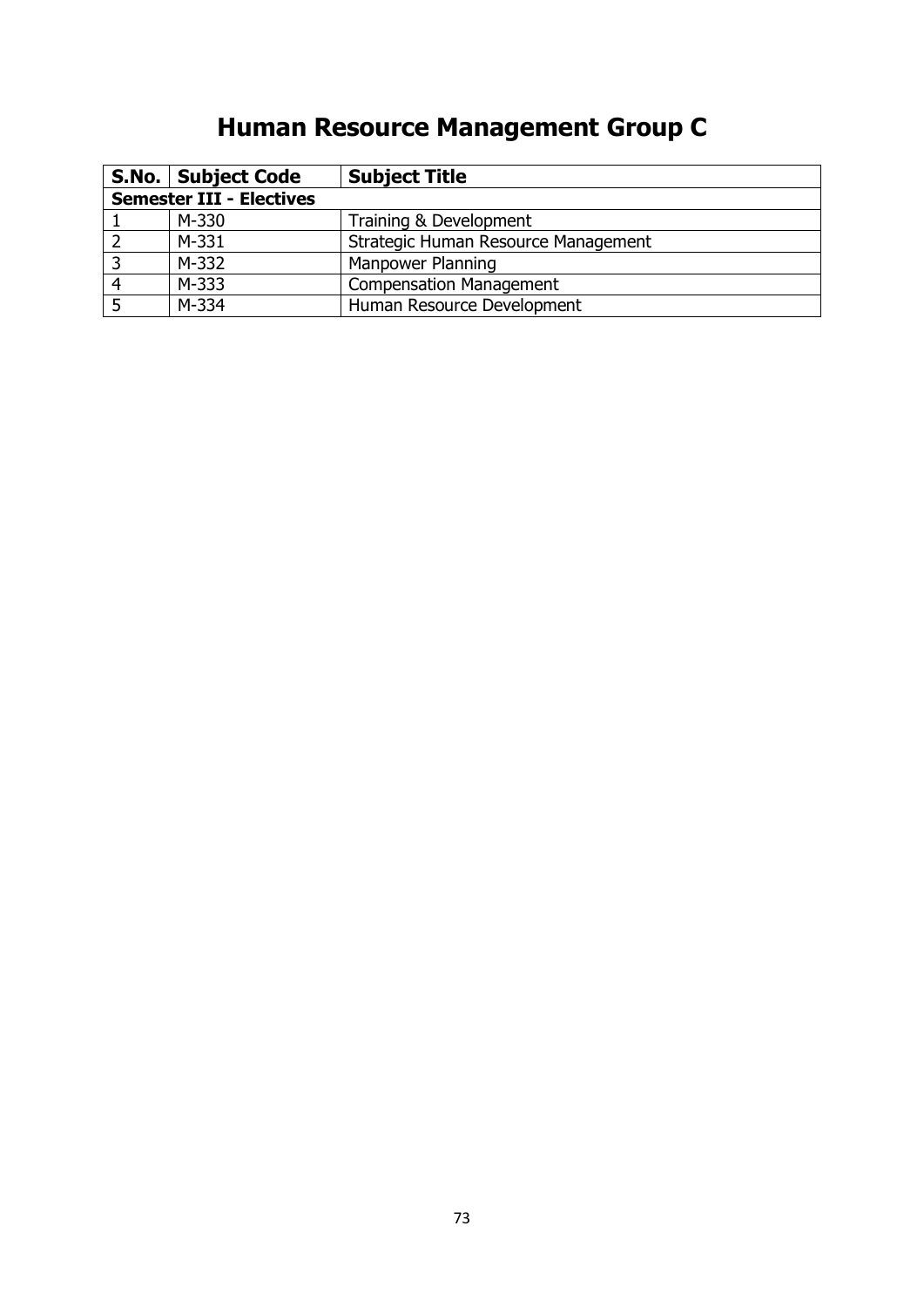## **M-330: TRAINING & DEVELOPMENT**

- **Objectives** 1. To facilitate understanding of the role, importance and place of training in organizations as well as the approach to adult learning.
	- 2. To assist students in understanding the processes of change in organizations and implement various behavioural science principles and practices.
	- 3. To make students learn to apply OD interventions leading towards the goal of effective organization development.
- **Outcomes** 1. Students will develop understanding regarding training programs and processes in different organizations and analyze their effectiveness.
	- 2. Students will learn to design a training program for a specific job role.
	- 3. Students will be able to conduct a mock training session including need identification.
	- 4. Students will learn to evaluate the effectiveness of the training Session.

### **SectionA**

## **UNIT COURSE DESCRIPTION SESSIONS**

**Learning** 

- **UNIT I Introduction to Employee Learning and Development in Organizations:** Learning - the forces influencing working & learning, classification of learned capabilities, learning theories, the basic principles of learning, the learning process, mental & physical processes, the learning cycle, age influences on learning.
- **UNIT II Training:** Introduction, concept, meaning, designing effective training, training practices, strategic training, training needs assessment. Transfer of Training: implementation of the training programme. **2**
- **UNIT III Training Methods:** Traditional training methods: presentation methods, hands-on methods, group building methods. Choosing training methods, E-learning & use of technology in training, developing effective online learning, blended learning, simulations, mobile technology & training methods, systems for training delivery.
- **UNIT IV Evaluation of Training & Employee development:** Reasons for evaluating training, overview of the evaluation process, evaluation practices, evaluation designs, threats to validity, considerations in choosing evaluation designs, determining ROI, determining costs, measuring human capital & training activity.

**Employee Development**: Introduction, approaches to employee development, the development planning process, company strategies for providing development, special

**3**

**5**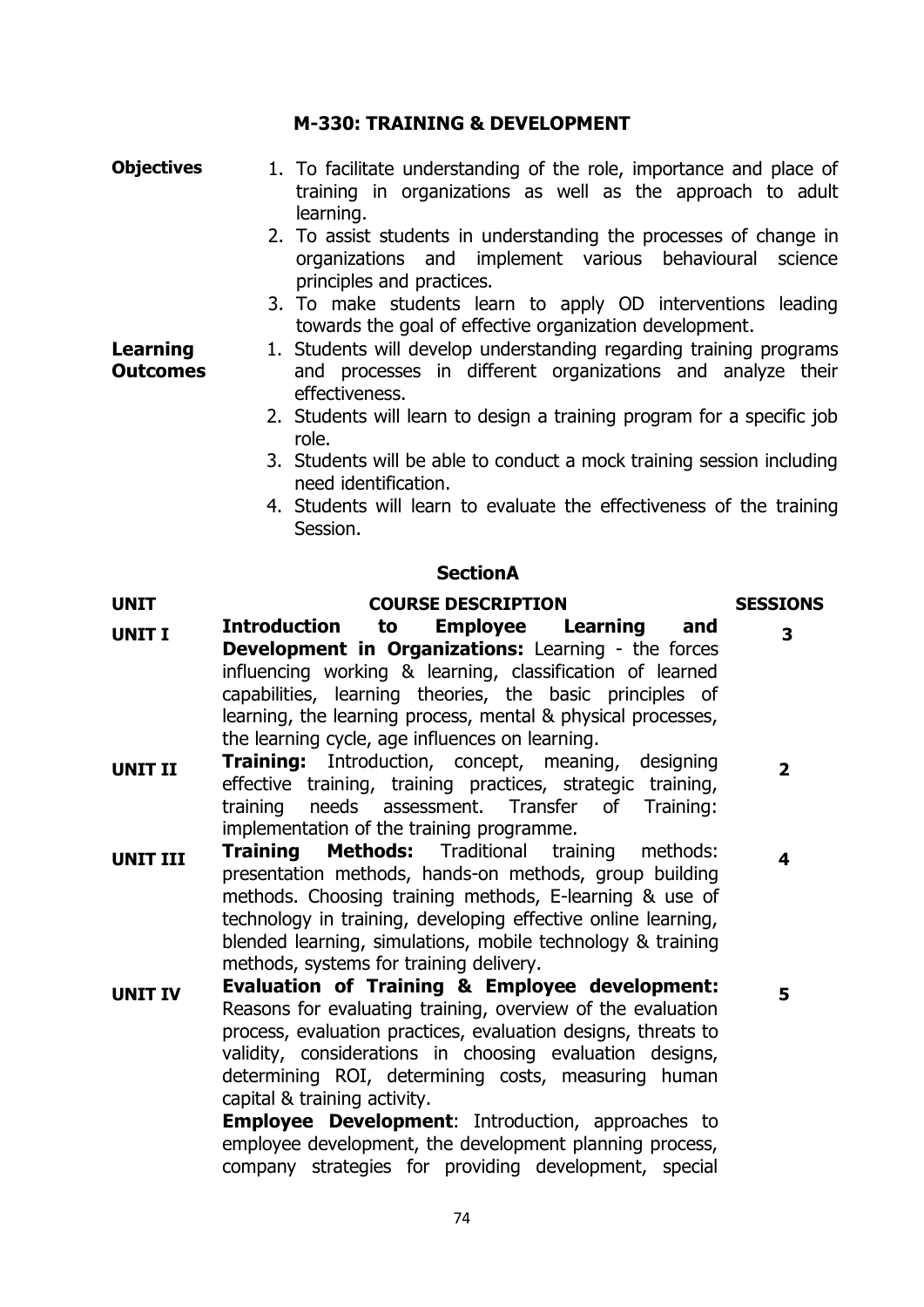issues in training & employee development.

**UNIT V Introduction to OD:** Definition, Introduction & Foundations of Organizational Development, Characteristics of OD, Participation & Empowerment, Teams & Teamwork, Parallel learning structures.

**2**

**3**

**3**

- **UNIT VI OD Components:** Components of OD process-Diagnosis-Diagnosing the system, its subunits & processes, Programme Management Component, Third Wave Consulting: The Action component: nature of OD intervention, analysing discrepancies.
- **UNIT VII OD Interventions:** Definition, factors to be considered, choosing & sequencing intervention activities, classification of interventions: individual (coaching, counseling, training, behavioral modeling & mentoring),group (conflict management, group facilitation, group learning, selfdirected work teams, team building & virtual teams).
- **UNIT VIII Future Trends in OD:** Restructuring organizations, OD in global settings, future direction in OD. **2**

## **Section B**

## **At Least one Case Study from each UNIT. Questions will be case/inferences/ application based.**

## **PRACTICAL COMPONENT**

- Prepare skill matrix for few selected jobs and identify the types of training needed to impart those skills.
- Case studies/role plays to understand how these methodologies can be effectively used for training.
- Conduct a mock training session including need identification on a set of students to evaluate the effectiveness of the same.
- Administer training need analysis case and ask the students to find out the training needs.
- Organize a training program.
- Make a Presentation on-the-job training techniques adopted by any organization.

## **BOOKS RECOMMENDED**

- 1. Raymond A Noe, Amitabh Deo Kodwani, Employee Training and Development, McGraw Hill, 7e, 2019.
- 2. Jean Barbazette Training Needs Assessment: Methods, Tools, and Techniques-Wiley, 2014.
- 3. Rolf Lynton, Uday Pareek, Training for Development, Sage, 2012.
- 4. P. Nick Blanchard, James W. Thacker, A. Anand Ram, Effective Training, 4e, Pearson, 2012.
- 5. Holbeche Linda, Judge-Cheung Yam-Mee, Organizational Development: A Practioner's Guide for OD and HR, Kogan Page, 2011
- 6. Steve W.J. Kozlowski, Eduardo Salas, Learning, Training, and Development in Organizations, Routledge, 2010.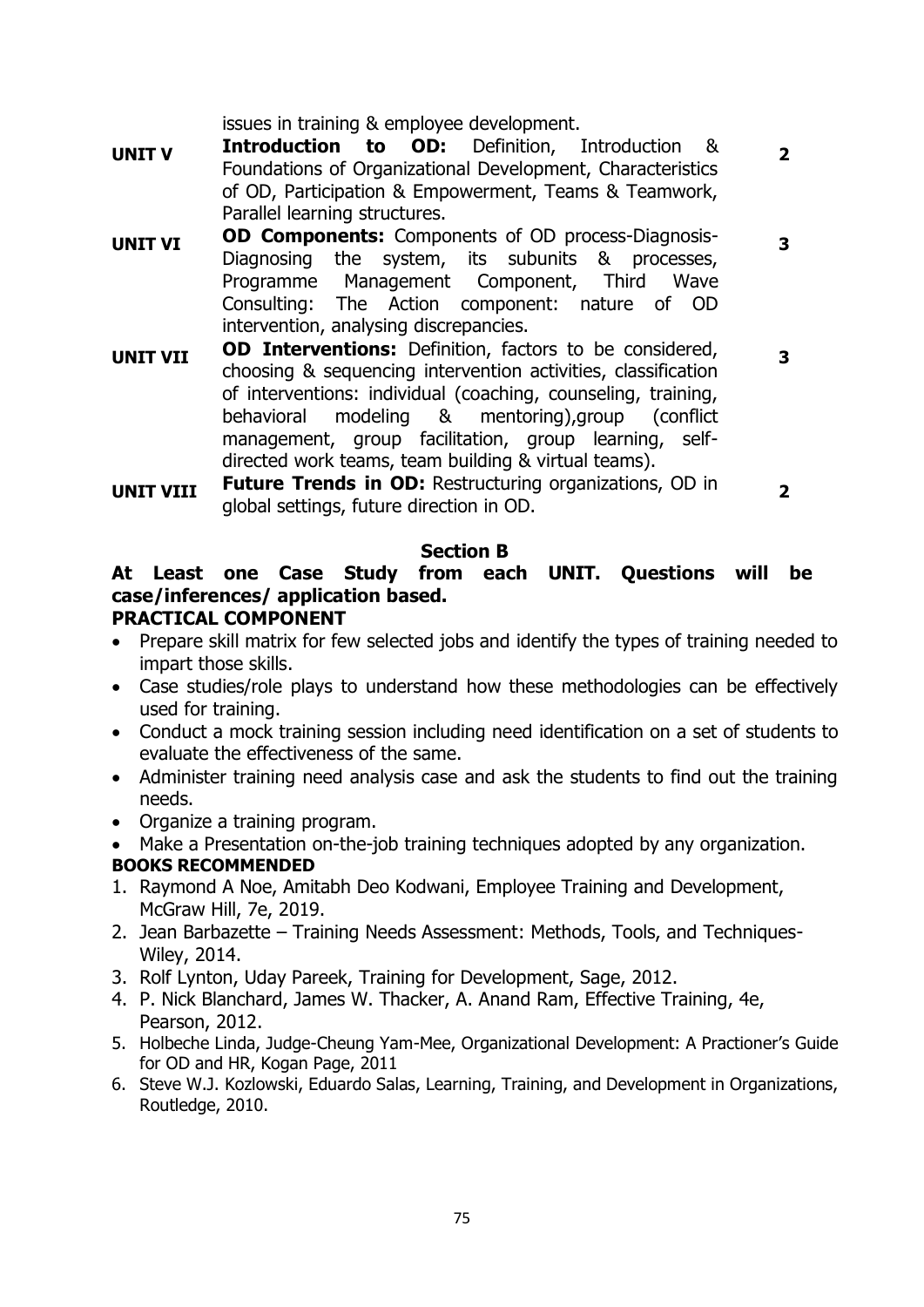- 1. International Journal of Training and Development, Wiley-Blackwell Publishing Ltd.
- 2. European Journal of Training and Development, Emerald Group Publishing Ltd.
- 3. Training and Development Journal, Indianjournals.com
- 4. International Journal of Human Resource Development and Management, Inderscience Publishers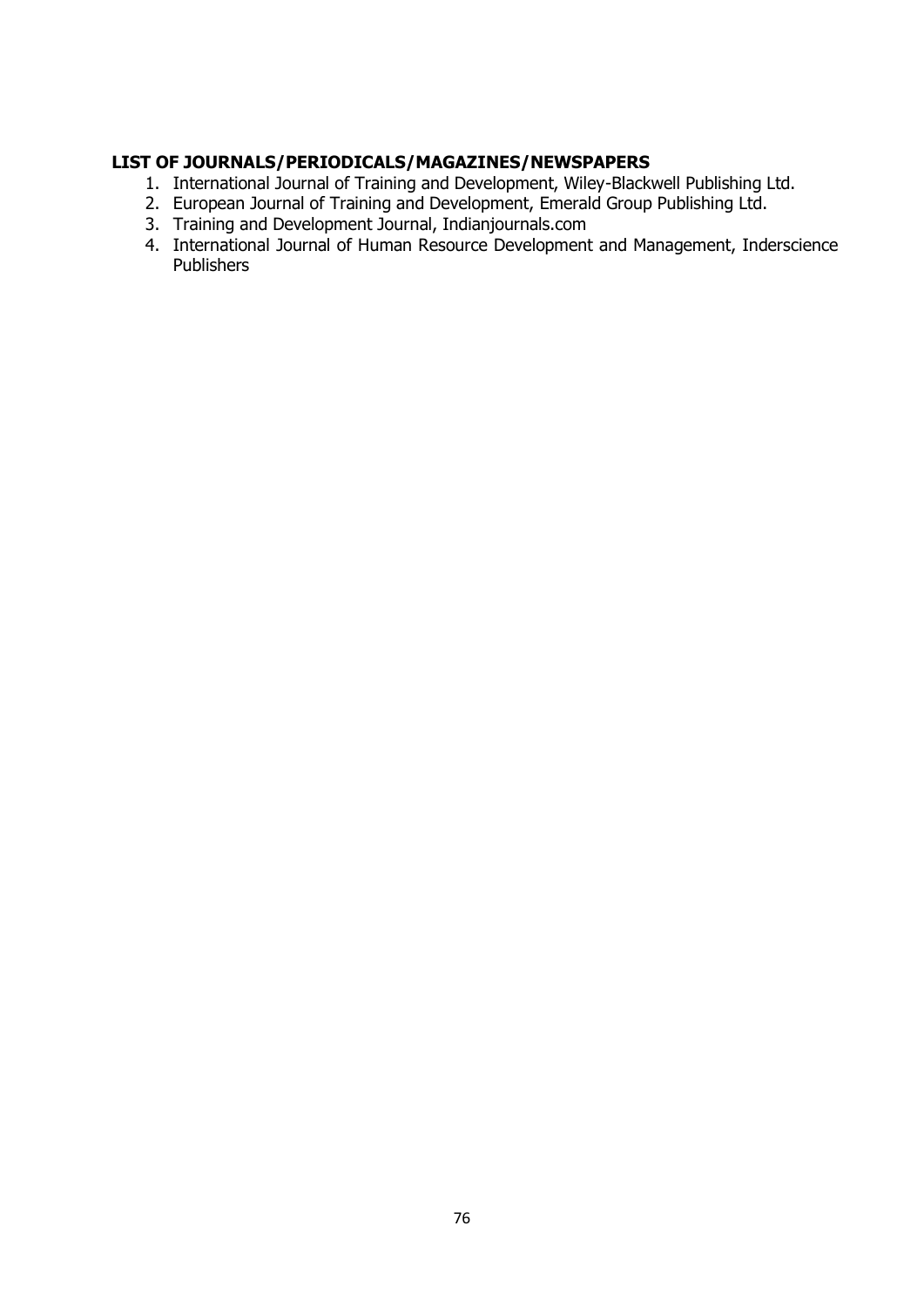## **M-331: STRATEGIC HUMAN RESOURCE MANAGEMENT**

| <b>OBJECTIVES</b>                  | 1. To develop a thorough understanding of the perspective of<br>strategic human resource management.<br>2. Develop an understanding of aligning HR systems with business<br>strategy and the concept of strategy formulation.<br>3. Develop an insight into the strategies for performance and                                    |  |
|------------------------------------|-----------------------------------------------------------------------------------------------------------------------------------------------------------------------------------------------------------------------------------------------------------------------------------------------------------------------------------|--|
|                                    | development with knowledge of global economy factors.                                                                                                                                                                                                                                                                             |  |
| <b>LEARNING</b><br><b>OUTCOMES</b> | 1. Distinguish the strategic approach to human resources from the<br>traditional functional approach.<br>2. Understand the relationship of HR strategy with overall corporate<br>strategy.<br>3. Understand the strategic role of specific HR systems.<br>4. Appreciate SHRM in the context of changing forms of<br>organization. |  |

| <b>Section A</b> |                                                                                                                                                                                                                                                                                            |                 |
|------------------|--------------------------------------------------------------------------------------------------------------------------------------------------------------------------------------------------------------------------------------------------------------------------------------------|-----------------|
| <b>UNIT</b>      | <b>COURSE DESCRIPTION</b>                                                                                                                                                                                                                                                                  | <b>SESSIONS</b> |
| <b>Unit I</b>    | <b>Understanding Strategic HRM: HR as Assets, The</b><br>VRIO Framework, Factors determining the Investment<br>Perspective of an Organization, Strategic HR vs<br>Traditional HR, Ulrich Framework, Leepak and Snell<br><b>Employment Models.</b>                                          | 3               |
| Unit II          | Link between HR strategy and Business Strategy:<br>Strategic Fit: A conceptual Framework, Best Fit<br>Approach, Configurationally Approach, Best Practice<br>Approach.                                                                                                                     | 3               |
| <b>Unit III</b>  | <b>Workforce Utilization and Employment Practices:</b><br>Efficient utilization of human resource $-$ cross training<br>and flexible work assignment -work teams - non<br>unionization, Dealing with employee<br>shortages,<br>Selection of Employees, Dealing with employee<br>surpluses. | 4               |
| <b>Unit IV</b>   | Human Resource Evaluation: Definition, Overview-<br>Scope, Strategic Impact, Level of Analysis, Criteria, Level<br>of Constituents, Ethical Dimensions.                                                                                                                                    | 4               |
| <b>Unit V</b>    | Approaches to Evaluation: Audit Approach, Analytical<br>Approach, Quantitative and Qualitative Measures,<br>Outcome and Process Criteria, Balanced Scorecard, HR<br>Scorecard, Benchmarking.                                                                                               | 3               |
| <b>Unit VI</b>   | HRM and Firm performance: Evolving role of HRM<br>and its Measurement, Measures of HRM performance.                                                                                                                                                                                        | 3               |
| <b>Unit VII</b>  | Strategies for performance and development:<br>Typology of performance types $-$ marginal performers $-$<br>under achievers-stars-solid citizens, recruitment and                                                                                                                          | $\overline{2}$  |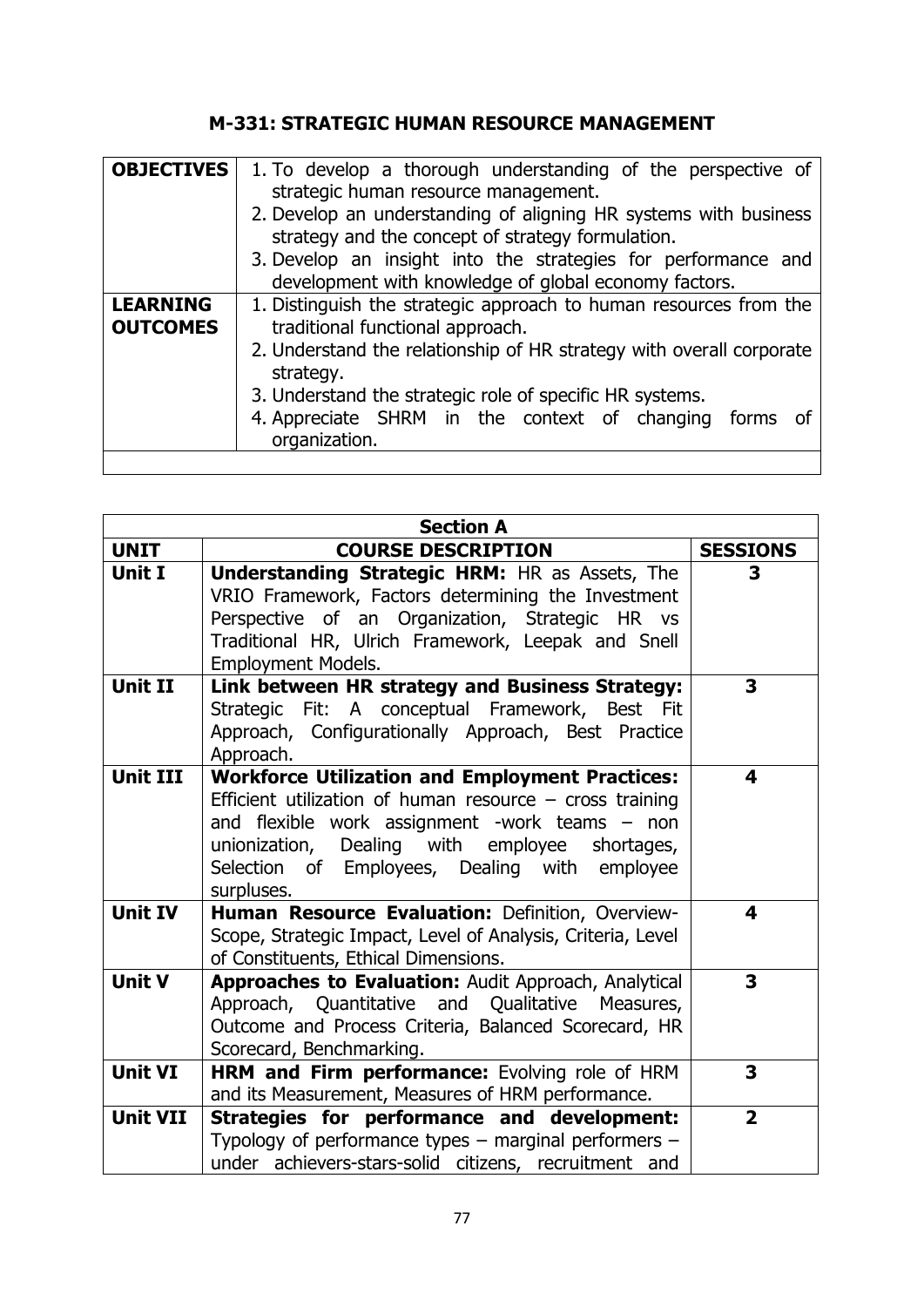|             | selection strategy typology, Business strategy and<br>compensation.                                      |                |
|-------------|----------------------------------------------------------------------------------------------------------|----------------|
| <b>Unit</b> | The Future of SHRM: SHRM practice in the future.                                                         | $\overline{2}$ |
| <b>VIII</b> | Barriers to Strategic HR, Restructuring and SHRM,<br>Competencies of HR Professional in a SHRM Scenario. |                |
|             |                                                                                                          |                |

**Section B**

## **At Least one Case Study from each UNIT. Questions will becase/inferences/application based.**

## **PRACTICALCOMPONENT**

- Identify and enact the key roles assumed by HR in the context of a strategic human resource management approach.
- Demonstrate the interventions needed to generate commitment among key stakeholders and business partners for a strategic HR agenda.
- Role plays on HR taking a seat on strategic table.
- Role plays on handling underachievers.
- Strategic approach to use Golden Handshake with live company experiences
- Strategic approach to handle retrenchment with live company experiences

## **BOOKS RECOMMENDED**

- 1. Rees, G., & Smith, P. (Eds.). (2021). Strategic human resource management: An international perspective. Sage.
- 2. Jeffrey A Mello, Strategic Human Resource Management, Cengage Learning India Pvt. Ltd. 2019
- 3. Tanuja Agarwala, Strategic Human Resource Management, 6th Edition, 2009, Oxford University Press.
- 4. Bohlander, Snell & Sherman, Managing Human Resources, 2012
- 5. Pearce & Robinson, Strategic Management: Formulation, Implementation & Control, 12th Edition, 2010, Mc Graw Hill
- 6. Noe, Hollenbeck, Gerhart, Wright-IRWIN, Human Resources Management Gaining a competitive advantage, 6th Edition, 2007

- 1. Journal of Strategic Human Resource Management (JSHRM), Publishing India Group
- 2. The International Journal of Human Resource Management, Taylor & Francis (Routledge)
- 3. Academy of Management Journal, [Academy of Management](https://www.google.com/search?sxsrf=ALeKk00aLrNuJONLqtpCP4Cpz_4efnOyrw:1628731295903&q=Academy+of+Management&stick=H4sIAAAAAAAAAONgVuLSz9U3MM5NMsgzWMQq6picmJKaW6mQn6bgm5iXmJ6am5pXAgCpKtwZJgAAAA&sa=X&ved=2ahUKEwjai87yqKryAhVZyDgGHVhgDSsQmxMoATAdegQIPxAD) (United States)
- 4. Asian Journal of Management Cases, Sage Publications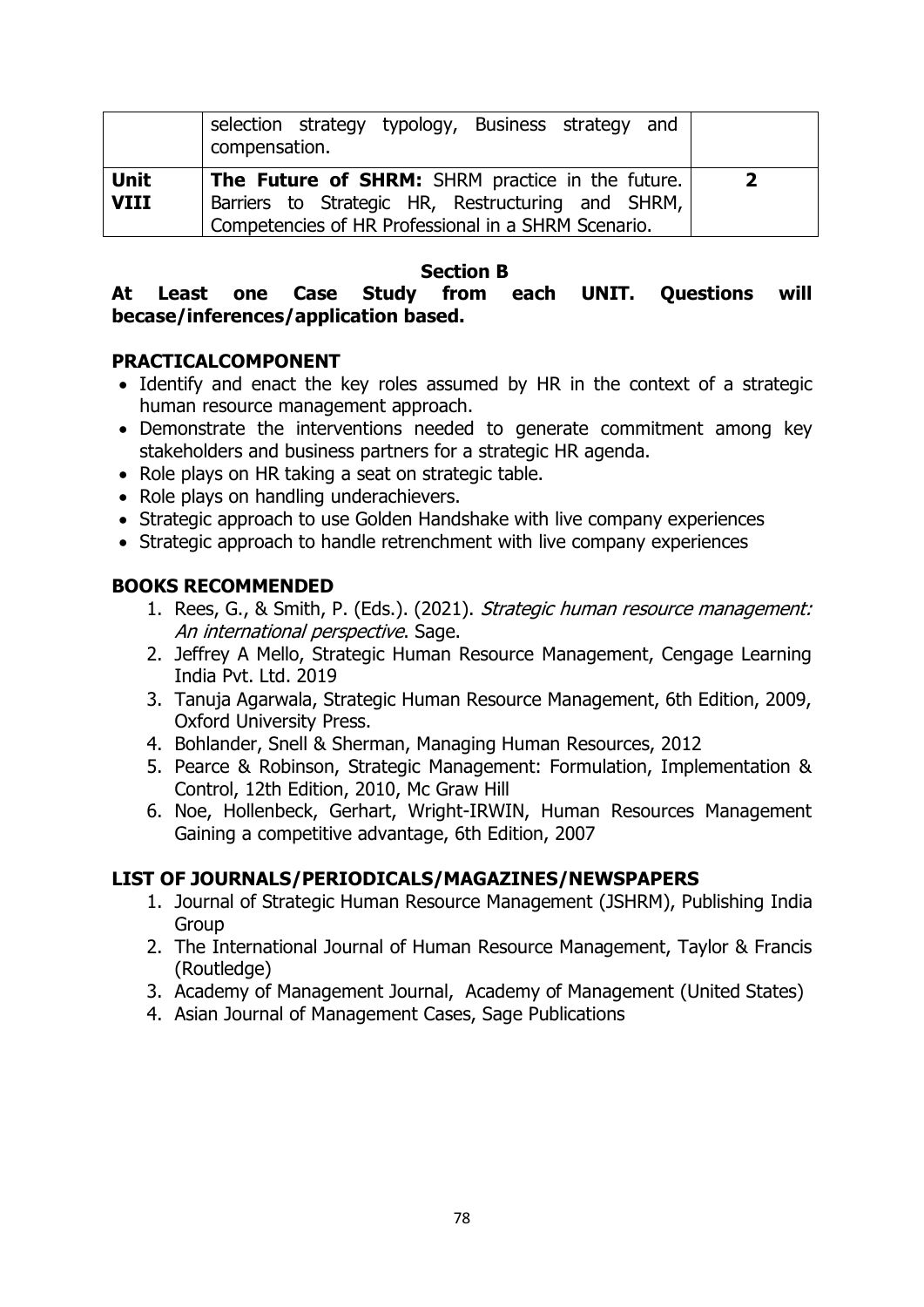## **M-332: MANPOWER PLANNING**

**OBJECTIVES** 1. To understand the purpose, process and applications of human resource planning in the context of different organizational strategies.

**LEARNING OUTCOMES**

- 2. To create practical awareness about the current trends in human resource planning in global companies.
- 3. To understand and explore the operational issues involved in recruitment and selection.

## 1. Develop ability to apply knowledge of human resource planning and implement techniques of job design.

- 2. Develop competency to recruit, train, and appraise the performance of employees and handle employee issues.
- 3. Demonstrate ability to create a critical appreciation and knowledge of understanding the determinants of human resource requirements and the means for meeting those requirements.
- 4. Demonstrate ability to undertake full and fair recruitment and selection systematically.

|                 | JCLIVII A                                                                                                                                                                                                                                                                                                                                                                                                                                                                                                                                                                              |                 |
|-----------------|----------------------------------------------------------------------------------------------------------------------------------------------------------------------------------------------------------------------------------------------------------------------------------------------------------------------------------------------------------------------------------------------------------------------------------------------------------------------------------------------------------------------------------------------------------------------------------------|-----------------|
| <b>UNIT</b>     | <b>Course Description</b>                                                                                                                                                                                                                                                                                                                                                                                                                                                                                                                                                              | <b>SESSIONS</b> |
| <b>UNIT I</b>   | <b>Introduction:</b> Definition and concept of HRP, Macro Level<br>Manpower Planning and Labor Market Analysis<br>Organizational Human Resource Planning.                                                                                                                                                                                                                                                                                                                                                                                                                              | $\mathbf{2}$    |
| <b>UNIT II</b>  | Strategic Staffing: HR planning as a strategic process<br>employees as resources for goal attainment, linking HR<br>process to strategy, involvement in strategic planning<br>process, strategic HR Planning model.                                                                                                                                                                                                                                                                                                                                                                    | $\overline{2}$  |
| <b>UNIT III</b> | <b>HR Planning:</b> HR planning process-Job analysis: meaning<br>and definition, job analysis process, techniques of job<br>analysis, methods and practice of job analysis, competency<br>based approach.                                                                                                                                                                                                                                                                                                                                                                              | 4               |
| <b>UNIT IV</b>  | <b>Competency Mapping:</b> Competency mapping- procedures<br>and steps, methods of data collection for mapping,<br>developing competency models from raw data.                                                                                                                                                                                                                                                                                                                                                                                                                         | $\overline{2}$  |
| <b>UNIT V</b>   | Recruitment & Recruitment Techniques: Nature of<br>hiring: regular, temporary, Internal Hiring: meaning &<br>definition of internal recruitment. Sources of internal<br>recruitment: circulars, intranet, employee referrals.<br>Appointment or promotion. External hiring: meaning &<br>definition of external recruitment, sources of external<br>recruitment. Scouting, re-recruitment, event recruitment,<br>online recruitment, social recruitment & mobile phone<br>recruitment; recruitment process outsourcing, head hunting,<br>Job advertisement: drafting, size & contents. | 4               |

### **Section-A**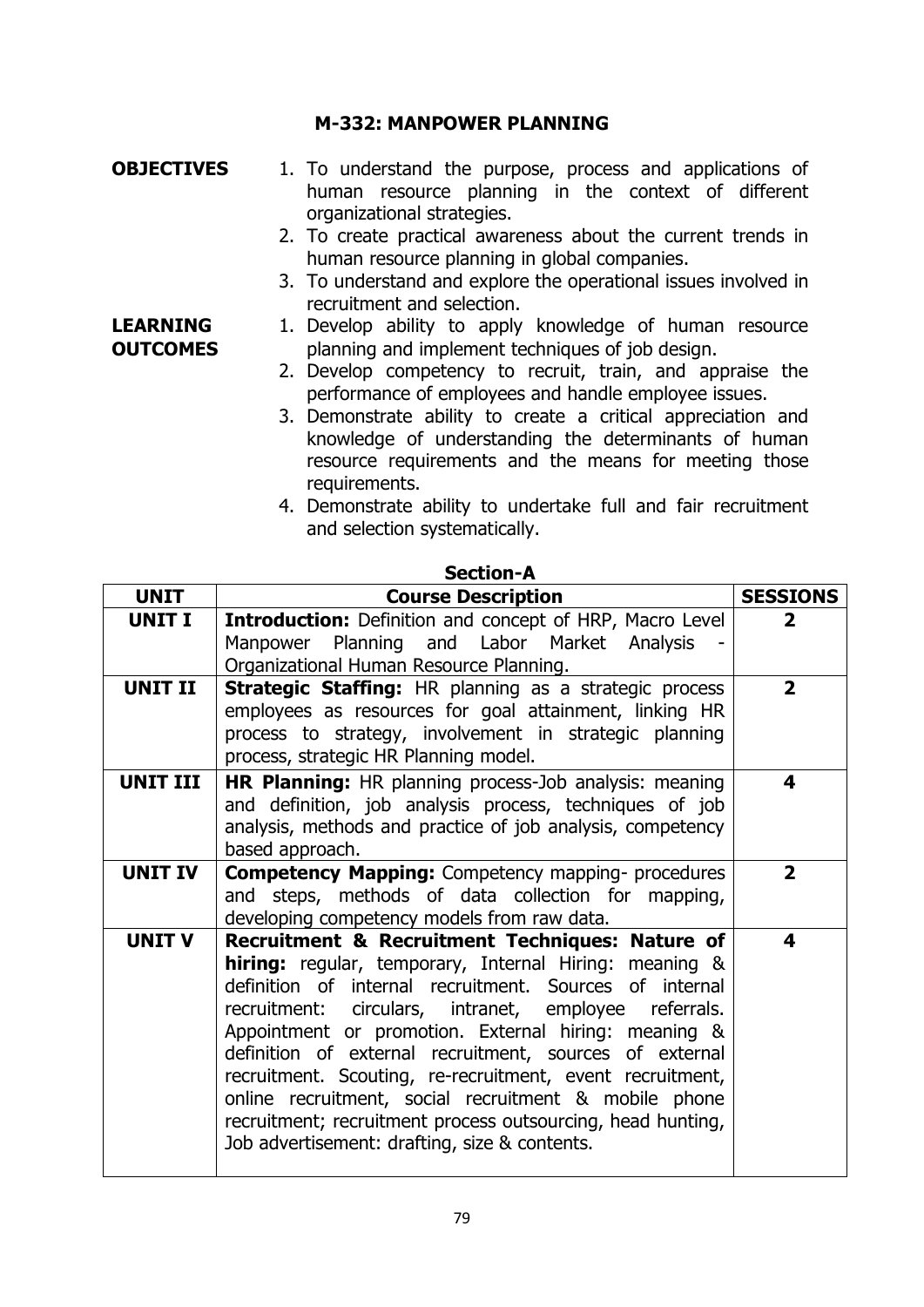| <b>UNIT VI</b>   | <b>Employment Tests and Interviewing: Concepts of</b><br>Testing, Types of tests, use of psychological tests,<br>Interviewing: planning the interview, interview process:<br>preparation, 4 80 components, types, interviewing behavior<br>& skills, structuring of interview, using the interview<br>checklist. |   |
|------------------|------------------------------------------------------------------------------------------------------------------------------------------------------------------------------------------------------------------------------------------------------------------------------------------------------------------|---|
| UNIT VII         | <b>Selection:</b> Meaning and Significance of Selection, Selection<br>process. Evaluation of Selection System, Errors in selection.<br>Employer branding.                                                                                                                                                        | З |
| <b>UNIT VIII</b> | <b>Career Planning &amp; Succession Planning: Introduction,</b><br>Roles, Managing Career Planning, Elements of a Career<br>Planning Programme, Career Development and Succession<br>Planning - Concept & Process.                                                                                               | 3 |

## **SectionB**

## **At least one Case study from each UNIT. Questions will be case/ inferences/ application based.**

## **PRACTICALCOMPONENT**

- Students should identify various sources of recruitment used by Indian organizations for lower, middle level and top level management jobs.
- Mock interviews should be conducted by students.
- Identify three to four jobs generally known to most of the students and ask them to collect the data and prepare job description and job specification for the said jobs.
- Students are expected to draft job advertisements.
- Obtain online access to the resume database of job portals for a week and give at least four job descriptions and specifications to each student, to search and download from the data base at least five resumes for each position.

## **BOOKS RECOMMENDED**

- 1. Picardi, C. A. (2019). Recruitment and Selection: Strategies for Workforce Planning & Assessment. SAGE Publications.
- 2. Dessler Gary; Varkkey Biju, (2016). Human Resource Management, 14th edition, Pearson India Education Services Pvt. Ltd.
- 3. Sekhri Arun, (2016). Human Resource Planning And Audit, Himalaya Publishing House.
- 4. Picardi, C. A. (2019). Recruitment and Selection: Strategies for Workforce Planning & Assessment. SAGE Publications.
- 5. Laroche Lionel, Rutherford Don, (2013). Recruiting, Retaining and Promoting Culturally Different Employees, Elsevier, USA.
- 6. Meara O' Bernard, Petzall Stanely, (2013). The Handbook of Strategic Recruitment & Selection, Emrald, UK.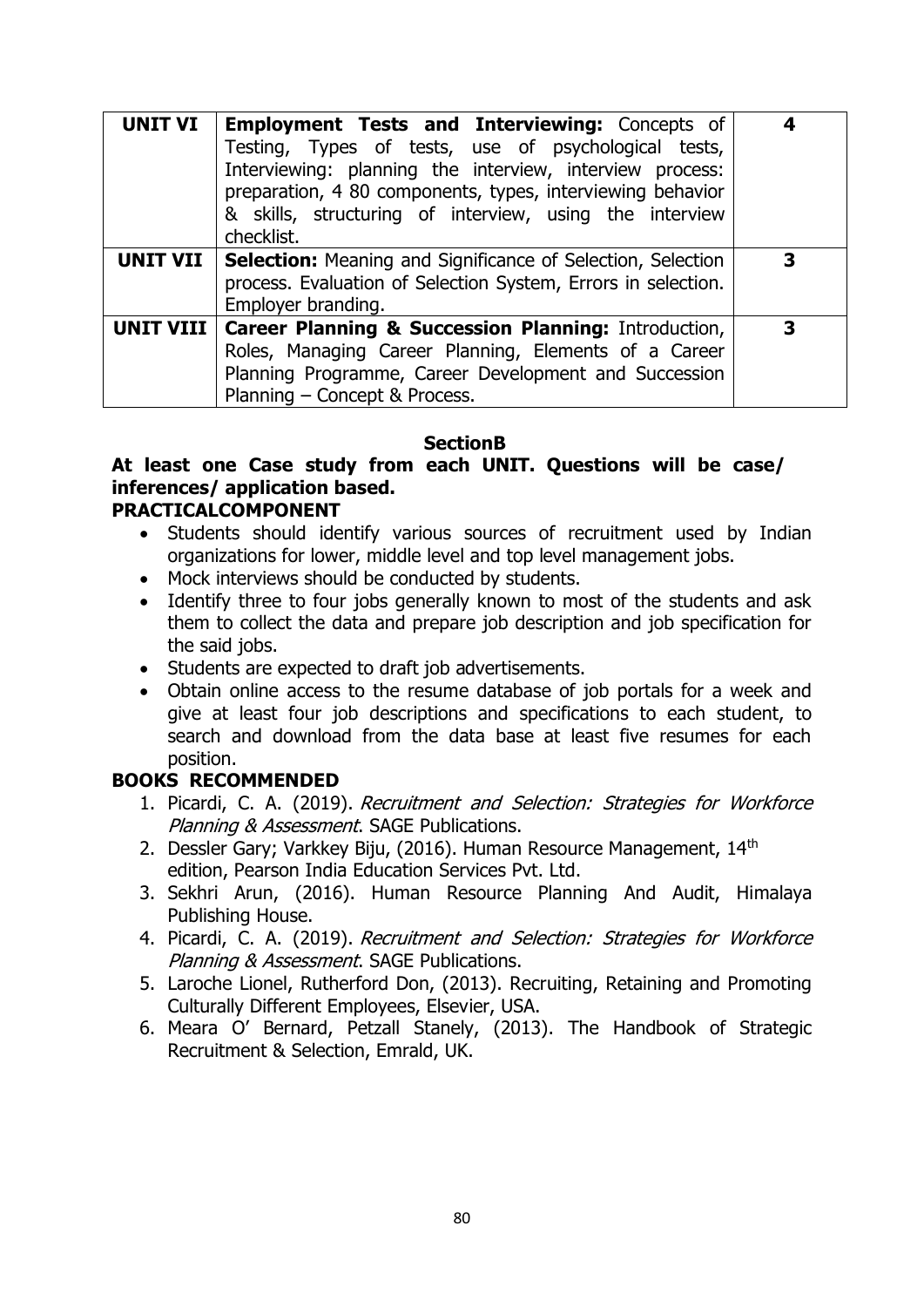- 1. The International Journal of Human Resource Management, Taylor & Francis (Routledge)
- 2. Human Capital, People Trends Pvt. Ltd.
- 3. HRM Review, Elsevier Ltd.
- 4. Journal of Business and Management (IOSRJBM), International Organization of Scientific Research (IOSR)
- 5. Human Resource Management Journal, Wiley Online Library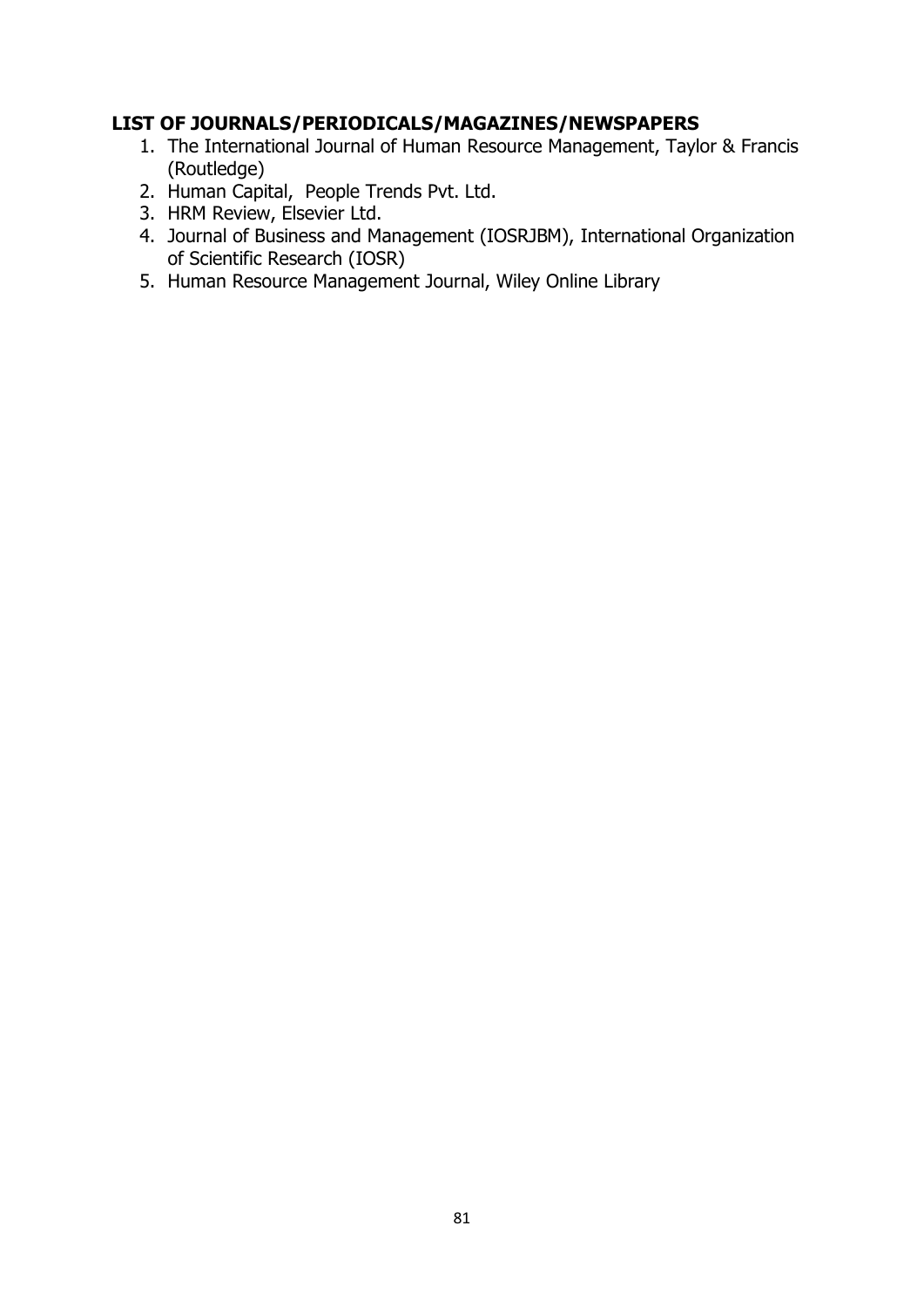## **M-333: COMPENSATION MANAGEMENT**

| <b>OBJECTIVES</b> | 1. To impart knowledge in the design, implementation and<br>administration of compensation and benefits in<br>the<br>organizations, taking into account the legal provisions.                                                          |
|-------------------|----------------------------------------------------------------------------------------------------------------------------------------------------------------------------------------------------------------------------------------|
|                   | 2. To leverage compensation in creating a high performing<br>organization.                                                                                                                                                             |
|                   | 3. Facilitate the student in performing the role of a                                                                                                                                                                                  |
|                   | contemporary compensation manager by gaining insights into<br>current practices of compensation in Indian organizations.                                                                                                               |
| <b>LEARNING</b>   | 4. Recognize how pay decisions help the organization achieve a                                                                                                                                                                         |
| <b>OUTCOMES</b>   | competitive advantage.                                                                                                                                                                                                                 |
|                   | 5. Analyze, integrate, and apply the knowledge to solve<br>compensation related problems in organizations.                                                                                                                             |
|                   | 6. Demonstrate comprehension by constructing a compensation<br>system encompassing: 1) internal consistency, 2) external<br>competitiveness 3) employee contributions, 4) organizational<br>benefit systems and administration issues. |
|                   | 7. Design rational and contemporary compensation systems in<br>modern organizations.                                                                                                                                                   |
|                   |                                                                                                                                                                                                                                        |

| <b>Section A</b> |                                                                                                                                                                                                                                                                                             |                         |
|------------------|---------------------------------------------------------------------------------------------------------------------------------------------------------------------------------------------------------------------------------------------------------------------------------------------|-------------------------|
| <b>UNIT</b>      | <b>COURSE DESCRIPTION</b>                                                                                                                                                                                                                                                                   | <b>SESSIONS</b>         |
| <b>UNIT I</b>    | <b>Compensation management:</b> An Introduction:<br>Compensation Management, Compensation and Non-<br>compensation Dimensions, 3-P Concept in Compensation<br>Management, Compensation as Retention Strategy,<br>Compensation for Special Groups,<br>Significant<br>Compensation Issues.    | 3                       |
| <b>UNIT II</b>   | Job Evaluation, Grading and Compensation<br><b>Structure:</b> Concept of Salary Structure, Salary<br>Progression, Methods of Payment, Limitations of Job<br>Related<br>Compensation, Competency based<br>Compensation (Broad pay bands and 360 degree<br>feedback).                         | $\overline{\mathbf{2}}$ |
| <b>UNIT III</b>  | Wages and Salary Administration at Macro<br>(National) Level: Wage Concept, Wage Policy,<br>Institutional Mechanisms for Wage Determination, Pay<br>Commission, Wage Boards, Public Sector Pay Revision,<br>ILO and Collective Bargaining, Union Role in Wage and<br>Salary Administration. | 4                       |
| <b>UNIT IV</b>   | Job Evaluation: Compensation Strategy at Micro Level,<br>Concept of Equity, Job Evaluation - Methods of job<br>evaluation and System of job evaluation, Process of Job<br>Evaluation, Problems Involved in Job Evaluation.                                                                  | $\overline{2}$          |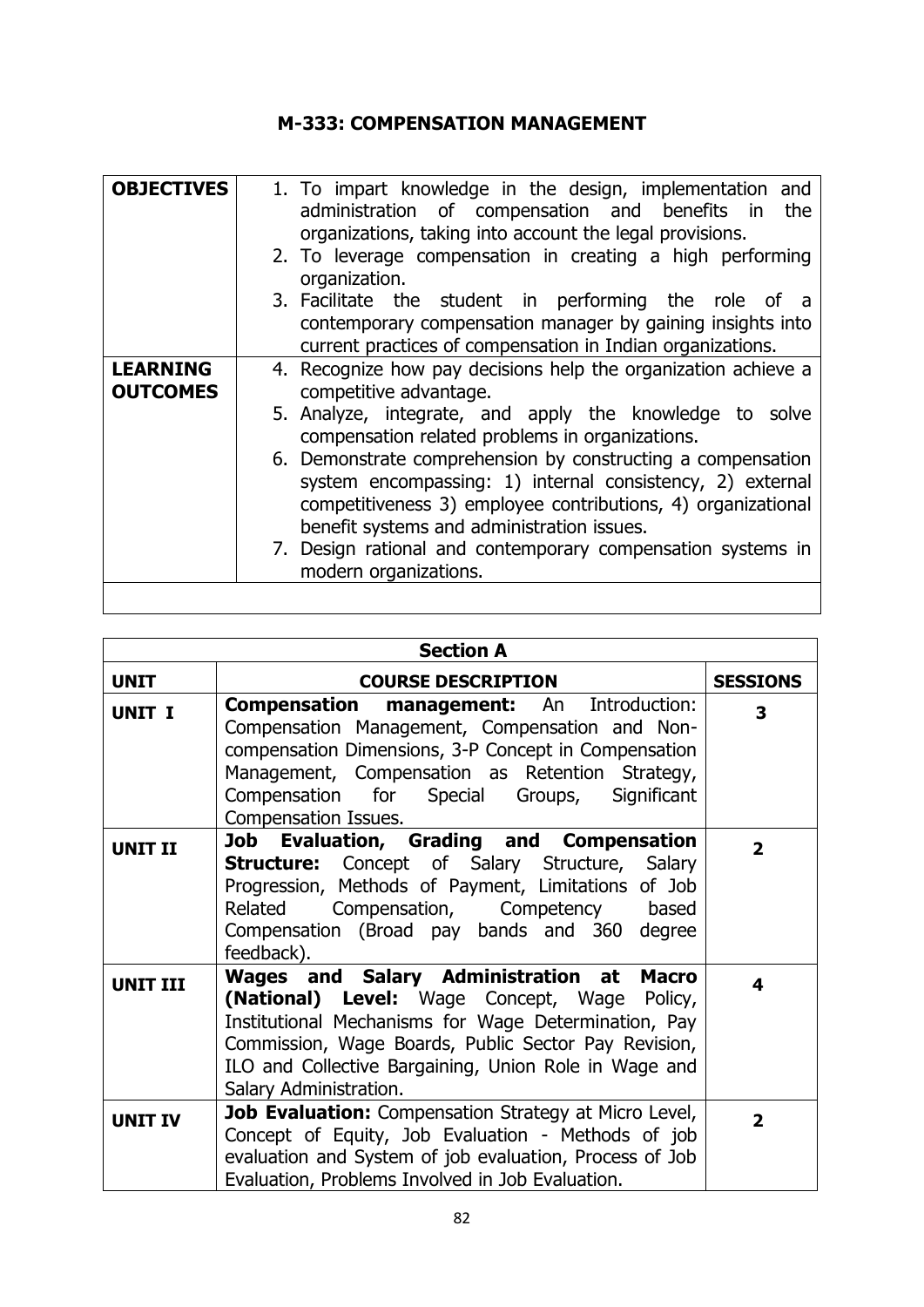| <b>UNIT V</b>    | <b>Incentive Schemes:</b> Types of Incentive Schemes,<br>Wage Incentive Plans, Pre-requisites of Effective<br>Incentive Schemes, Merits and Demerits of Incentives,<br>Pay for Performance Plans.                                                                                                                                                                                       | 3              |
|------------------|-----------------------------------------------------------------------------------------------------------------------------------------------------------------------------------------------------------------------------------------------------------------------------------------------------------------------------------------------------------------------------------------|----------------|
| <b>UNIT VI</b>   | Benefits and Services: Concept and Nature of<br>Benefits, Classification of Employee Benefits, Employee<br>Benefit Programs, Long term Incentive Plans, Strategic<br>Perspectives on Benefits, Factors Influencing Choice of<br>Benefit Program, Administration of Benefits and Services,<br>Employee Services - Designing a Benefit Package.                                           | 4              |
| <b>UNIT VII</b>  | <b>Managerial Remuneration: Managerial Remuneration</b><br>- Concept and Elements, Executive Compensation:<br>Methodology, CEO-to-worker pay ratio, Performance<br>Linked Compensation; Balancing of Internal and External<br>Equity.                                                                                                                                                   | $\overline{2}$ |
| <b>UNIT VIII</b> | <b>Recognition:</b> Concept of Reward<br><b>Rewards &amp;</b><br>Management, Developing Reward Policies, Reward<br>Strategy, Developing Total Reward Approach, Reward<br>Management in Service Sector, Total Reward Framework<br>of Service Industry in India, Factors affecting Reward<br>Management Policies in Service Sector, Process of<br>Designing a Successful Reward Strategy. | 4              |

**Section B**

## **At Least one Case Study from each UNIT. Questions will be case/ inferences/ application based. PRACTICALCOMPONENT**

- Students have to prepare questionnaire for conducting wage survey and carry out wage survey for any selected sector and prepare a report for the same
- Students are expected to conduct a survey regarding the effective utilization of resources within the campus and find out the flaws in the existing compensation system.
- Give a wage determination case and ask the students to suggest solution.
- Give a cost to company case and ask the students to role play for negotiating with a prospective job applicant to distribute the CTC under various components.
- Give a case to identify and prepare the notices to be displayed, returns to be submitted and the registers to be maintained as per the above legislations.

## **BOOKS RECOMMENDED**

- 1. Newman, Jerry M., Gerhart Barry, Milkovich, George T. (2020). Compensation, McGraw Hill.
- 2. Sharma, R. C., Sharma Sulabh, (2019). Compensation Management, Sage Publications Inc.
- 3. Singh, B. D. (2012). Compensation and Reward Management. India: Excel Books.
- 4. Compensation Management, Bhattacharya (2009). India: Excel Books.
- 5. Macky, K. A., Wilson, M. G. (2013). Rewards, Remuneration and Performance: A Strategic Approach. New Zealand: CCH New Zealand Limited.
- 6. Murlis, H., Armstrong, M. (2007). Reward Management: A Handbook of Remuneration Strategy and Practice. United Kingdom: Kogan Page.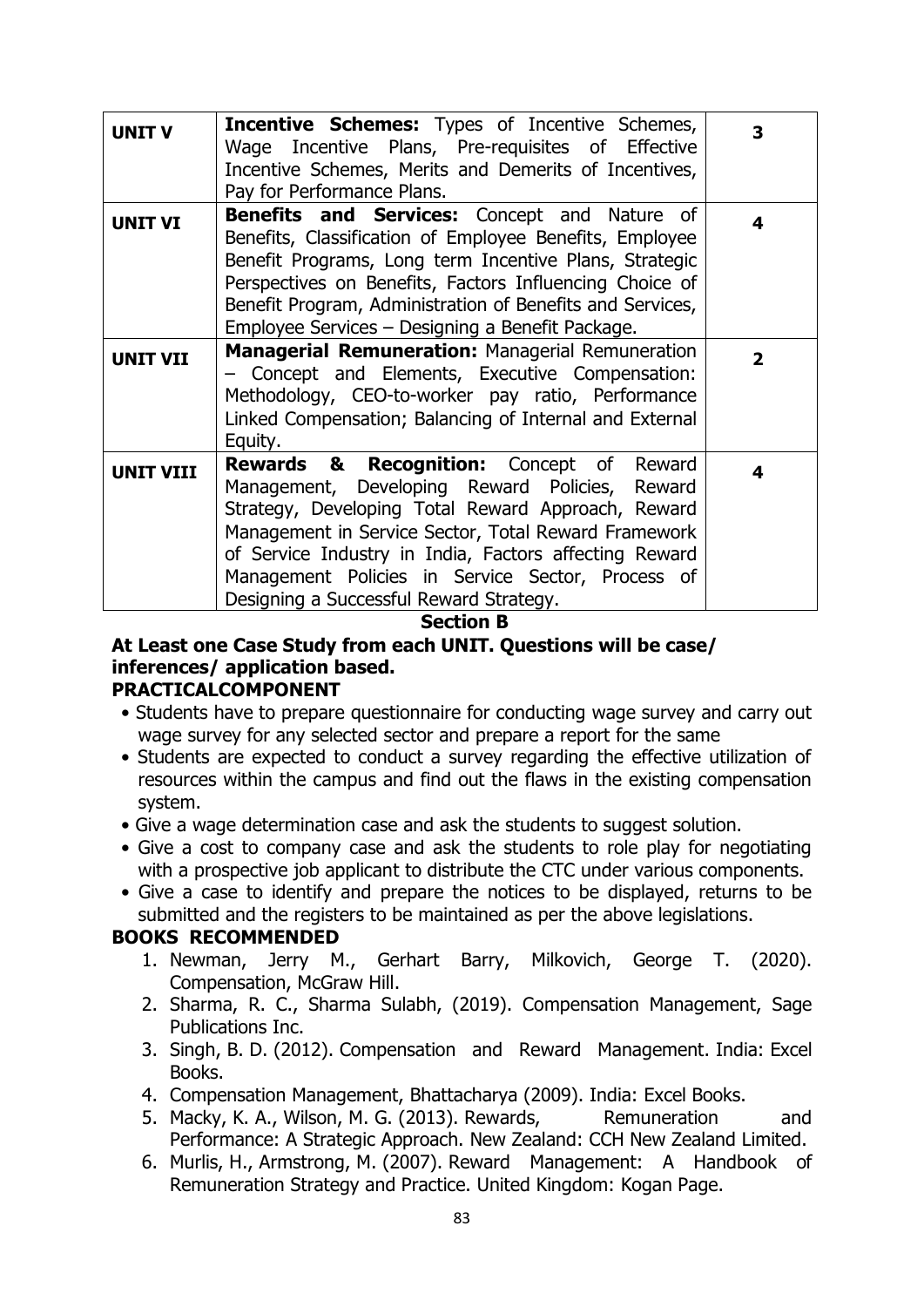- 1. Journal of Compensation and Benefits, Sage Publications
- 2. Journal of Economic Perspectives, American Economic Association (United States)
- 3. The Journal of Total Rewards, World at Work
- 4. Compensation & Benefits Review, Sage Publishing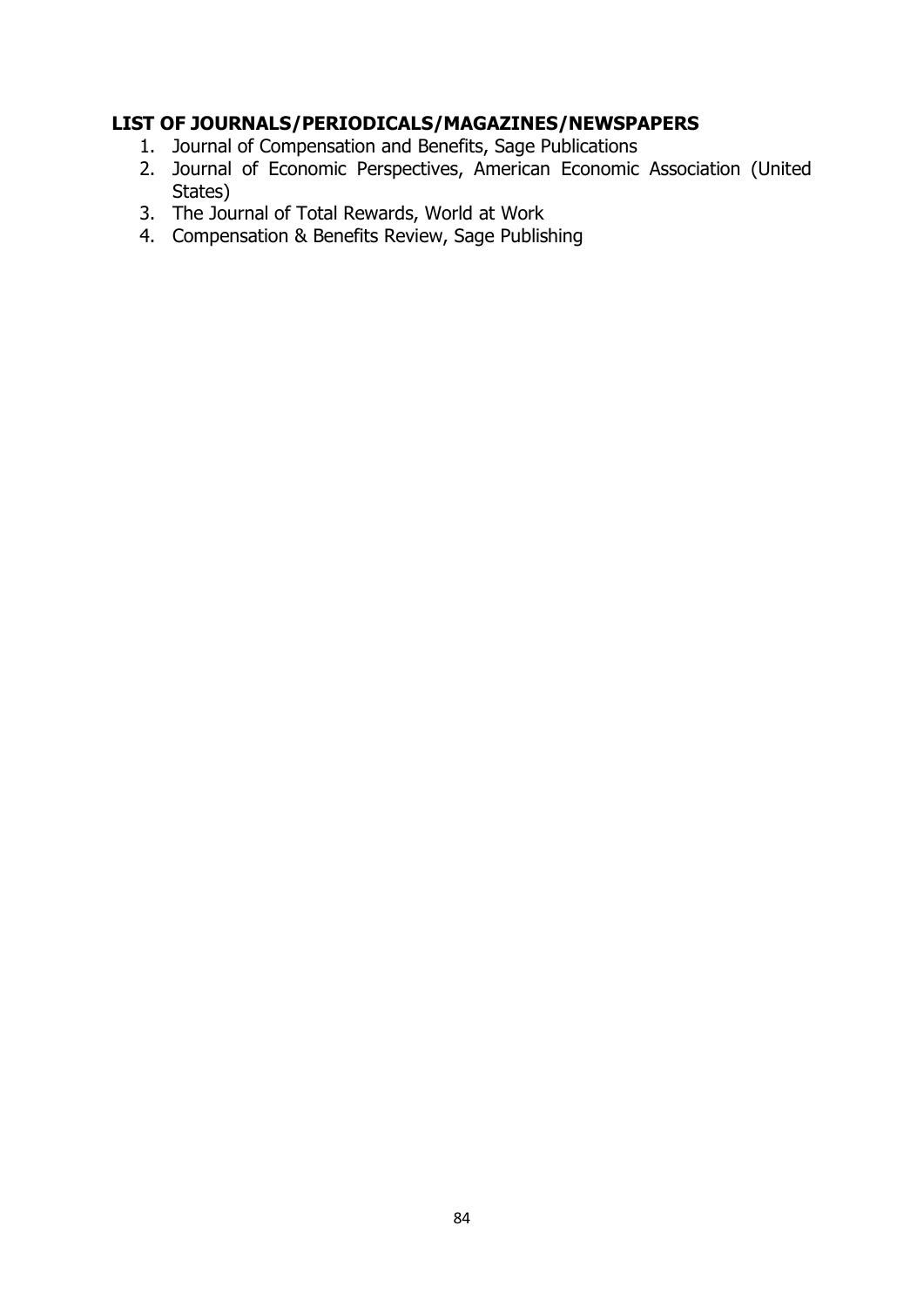## **M-334: HUMAN RESOURCE DEVELOPMENT**

## **OBJECTIVES** 1. This course is designed to help students in understanding various concepts of HRD, HRD systems and processes.

- 2. It will enable students in developing HRD facilitator's skills.
- 3. This course will help students to develop and design HRD programmes and implement and control them in various organizational setups.

#### **LEARNING OUTCOMES** 1. Ability to describe the role of Human Resource Development Function in an Organization.

- 2. Ability to enumerate the emerging trends and practices in HRD.
- 3. Demonstrate the use of different tools and techniques of HRD in an Organization.
- 4. Evaluate the developing role of human resources in the global arena.

## **SectionA**

## **UNIT COURSE DESCRIPTION SESSIONS**

# **3**

- **UNIT I HRD- Macro Perspective:** Introduction to Human Resource Development- Concept, Relationship between human resource management and human resource development, HRD mechanisms, processes and outcomes.
- **UNIT II HRD- Micro Perspective:** HRD matrix, HRD interventions, Roles and Competencies of HRD professionals, Challenges in HRD. **2**
- **UNIT III HRD Process:** Assessing need for HRD, Designing and developing effective HRD programs, Implementing HRD programs, Evaluating effectiveness of HRD Programs, HRD audit, HRD culture and climate. **3**
- **UNIT IV Introduction to HRD Tools:** Need, scope and design of the HRD tools, Foundations of HRD Tools- Organizational Psychology concepts-Individual, Group and Organizational processes affecting performance. **3**
- **UNIT V HRD Activities:** Employee development activities-Approaches to employee development, leadership development, action learning, assessment and development centres, Intellectual capital and HRD, HRD mechanisms for workers, Role of trade unions, Industrial relations and HRD, Influence of motivation on development activities.
- **UNIT VI Evaluating HRD Programs:** Purpose of HRD Evaluation, Models and frameworks of evaluation, Assessing impact of HRD Programs, Ethical issues concerning Evaluation. **2**
- **UNIT VII HRD Applications and Trends:** Coaching and mentoring, Career management and development, Employee **4**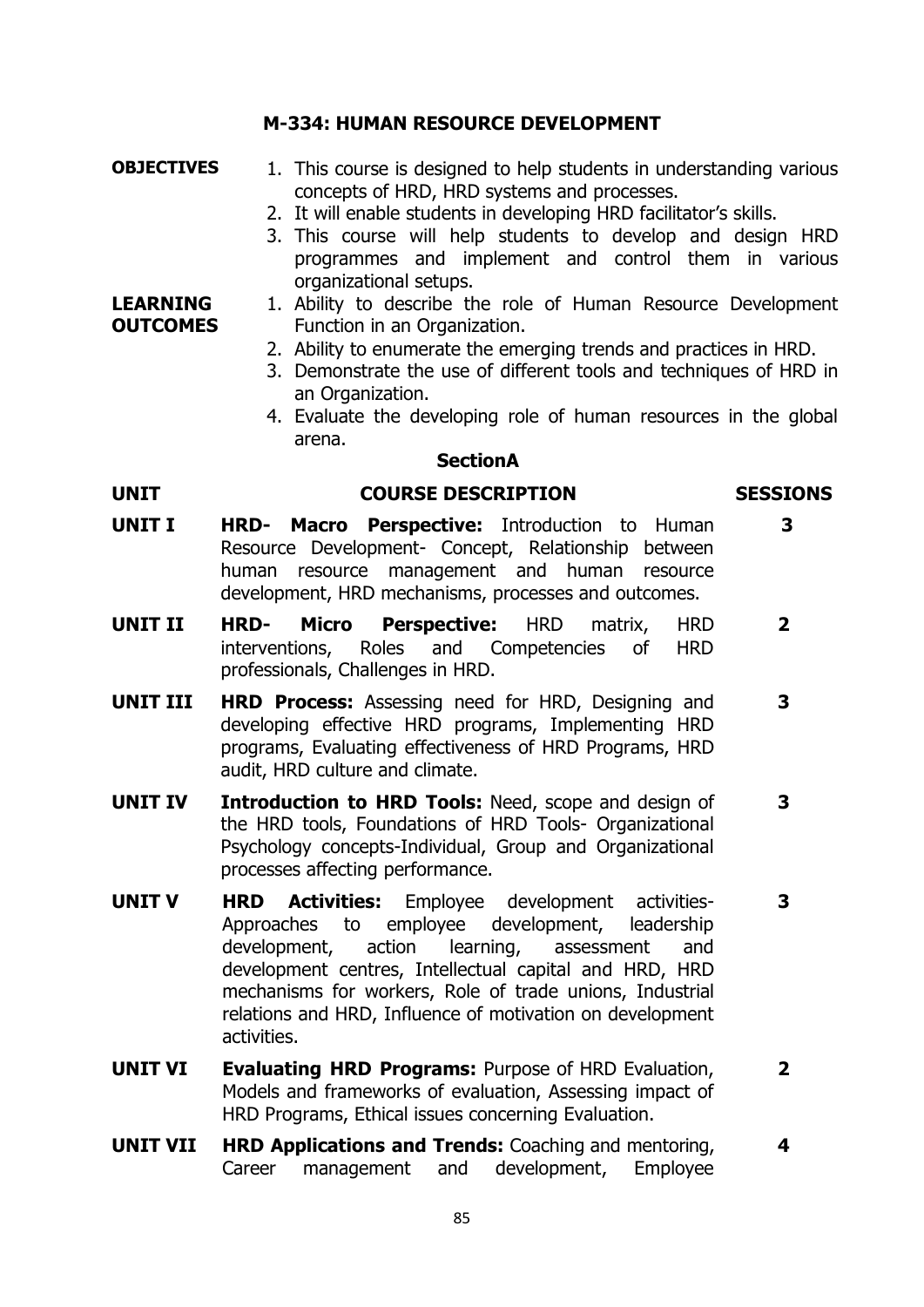counselling, Competency mapping, PCMM, Balanced Score Card, Appreciative inquiry, Integrating HRD with technology, Employer branding and other emerging trends.

**4**

**UNIT VIII HRD in Organisations:** Selected cases covering HRD practices in government organisations, manufacturing and service industries and MNCs, International experiences of human resource development.

## **SectionB**

## **AtLeastoneCaseStudyfromeach UNIT.Questionswillbecase/inferences/ applicationbased.**

## **PRACTICAL COMPONENT**

- Designing HRD Programmes for employees of different sectors.
- Case Study and role play on selecting training methods for the employees of different sectors and departments
- Diagnose and analyze the HR process of organizations and its aims.
- Formalize, design and evaluate various recruitment and placement policies.
- Develop ways in which human resource management might formulate a business strategy and then facilitate the internal change necessary to accomplish the strategy.

## **BOOKS RECOMMENDED**

- 1. Udai Pareekh & T.V.Rao, Designing and managing Human Resource Systems, Oxford, 2015.
- 2. John Werner and Randy Desimone, Human Resources Development, Cengage, 2011.
- 3. Haldar, U. K., Human resource development, Oxford University Press India, 2009.
- 4. Rao, T.V., HRD Score Card 2500: Based on HRD audit, Response Books, SAGE Publications, 2008.
- 5. Noe, Raymond.A, Employee Training & Development, McGraw-Hill, 2018.
- 6. Mathur, Sumit Kishore & Mathur, Jyoti, HRD Climate: A Review, 2020.

- 1. Human Resource Development Review, Sage Publications
- 2. The International Journal of HRD Practice, Policy & Research, Inderscience Publishers
- 3. International Journal of Human Resource Development and Management, Inderscience Publishers
- 4. Human Resource Development Quarterly, Wiley-Blackwell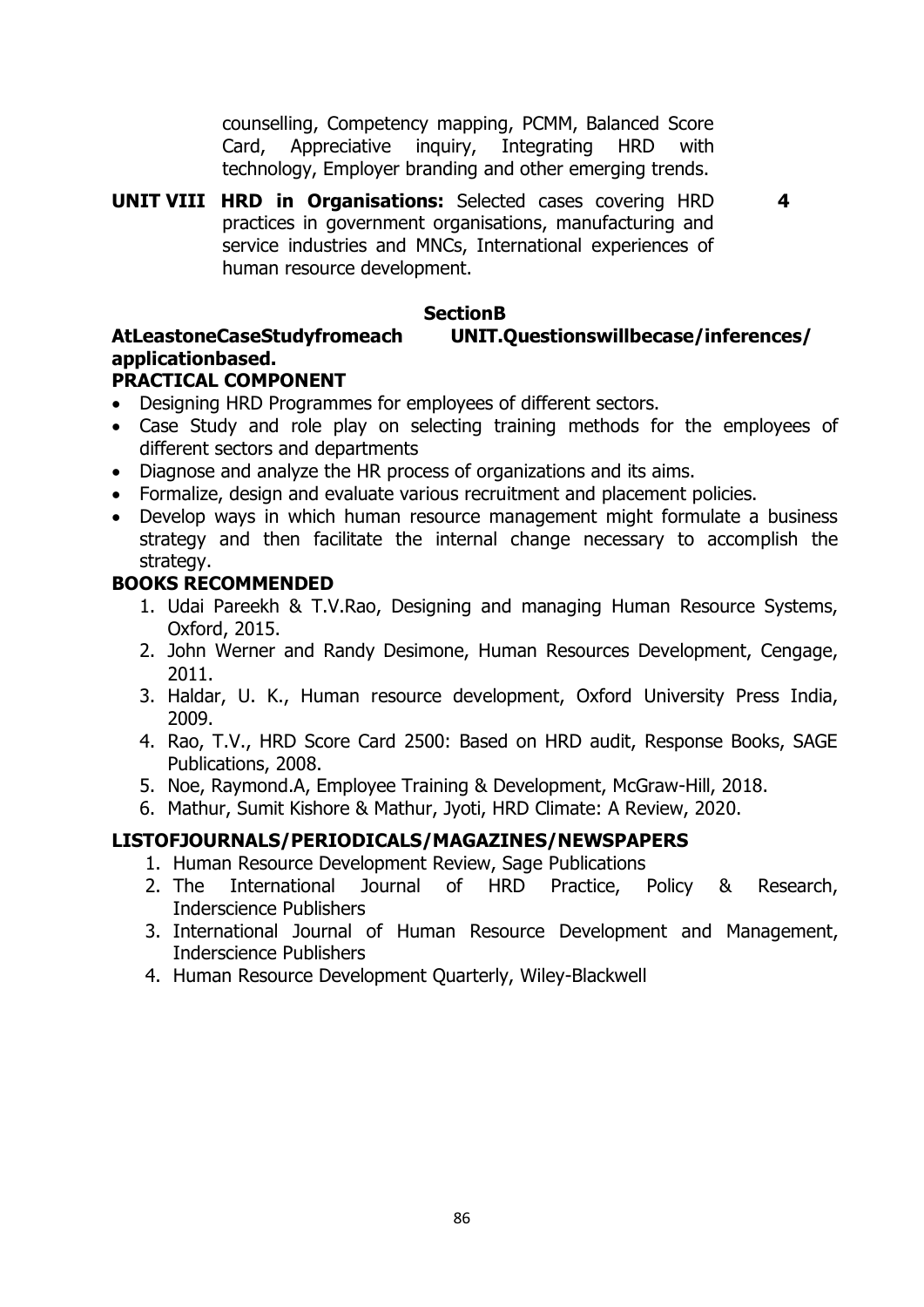## **Operations& Supply Chain Management Group D**

| S. No.              | Subject Code | <b>Subject Title</b>                        |
|---------------------|--------------|---------------------------------------------|
| <b>III Semester</b> |              |                                             |
|                     | $M - 340$    | Materials Management                        |
|                     | $M-341$      | <b>Total Quality Management</b>             |
| 3                   | M-342        | Manufacturing Planning And Control          |
| $\overline{4}$      | M-343        | Management of Business Process Outsourcing  |
|                     | M-344        | Export, Import Procedures and Documentation |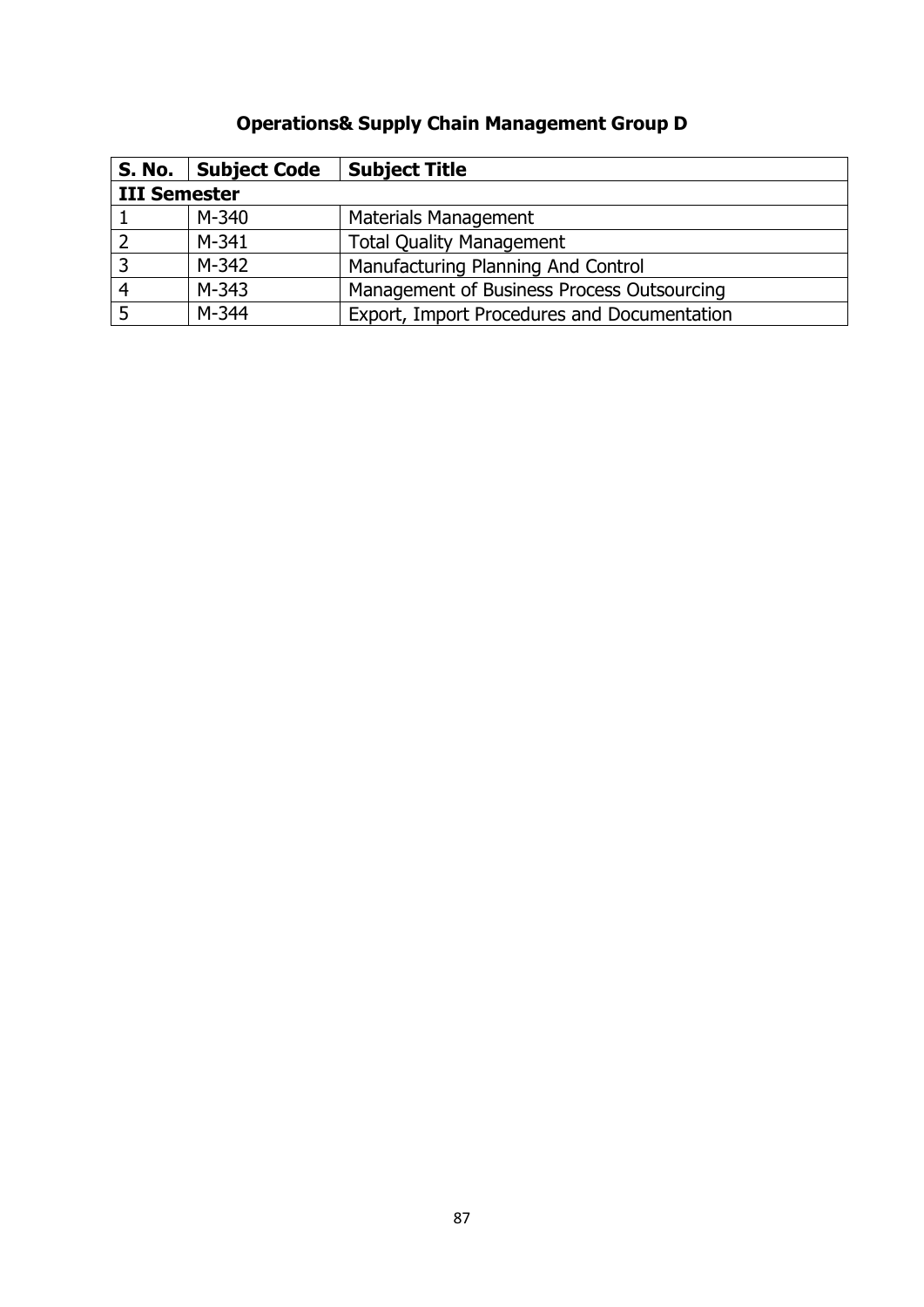## **M-340 MATERIALS MANAGEMENT**

## **OBJECTIVES** 1. Illustrate scope, role of materials management in any organization.

- 2. Explain the key characteristics of purchasing system and purchasing procedure.
- 3. To discuss the policies of Inventory Management and how to generate overall materials plan
- 4. To give exposure to various aspects of warehouse management.

#### **LEARNING OUTCOMES** 1. Understand importance of materials management and its various issues in manufacturing industry.

- 2. Determine suitable purchase procedure for procurement and evaluate purchase department.
- 3. Develop integrated overall materials requirement plan.
- 4. Apply various inventory control techniques into practice including spare parts planning.
- 5. Understand the importance of warehouse management.
- 6. Decide on selection of supplier and evolve procedure for vendor evaluation.

## **Section-A**

## **UNIT COURSE DESCRIPTION SESSIONS**

- **UNIT I Introduction to Materials Management (MM):** Scope of materials management, functions, Materials cycle, Objectives of MM, Organizing for MM and role of Materials manager, Issues in materials management.
- **UNIT II Purchase System and Procedure:** Purchasing objectives, purchase cycle, inputs to purchasing, restraints, and factors, concept of Lead time, purchasing decisions: ordering systems, Price determination and negotiation, sourcing of supply: source location and supplier selection, purchasing organization, procedures, forms, and reports, evaluation of department procedures, Legal aspects of procurement: Purchase order, bid evaluation criteria, term of purchase , INCO terms, contracting and types of contracting, Make-Buy decisions.
- **UNIT III Inventory Management:** Objectives ofinventory, functions & classification, factors affecting inventory, inventory modelling, deterministic inventory models: single item, and multi-item inventory models. Inventory models with probabilistic demand: single period models. Inventory control systems: Fixed order quantity & periodic review system.
- **UNIT IV Materials requirement planning (MRP):** Principles of MRP, Objectives of MRP system, System inputs and outputs, factors affecting the computation of requirements, processing logic, lot sizing techniques, the use of system outputs. MRP I and MRP II
- **UNIT V Spare Parts Management:** Issues, features of spares, categorization, cost reduction approach to spares. Selective inventory control: ABC, VED, SDE, HML, GOLF, SOS, FSN and

**2**

**4**

**3**

**3**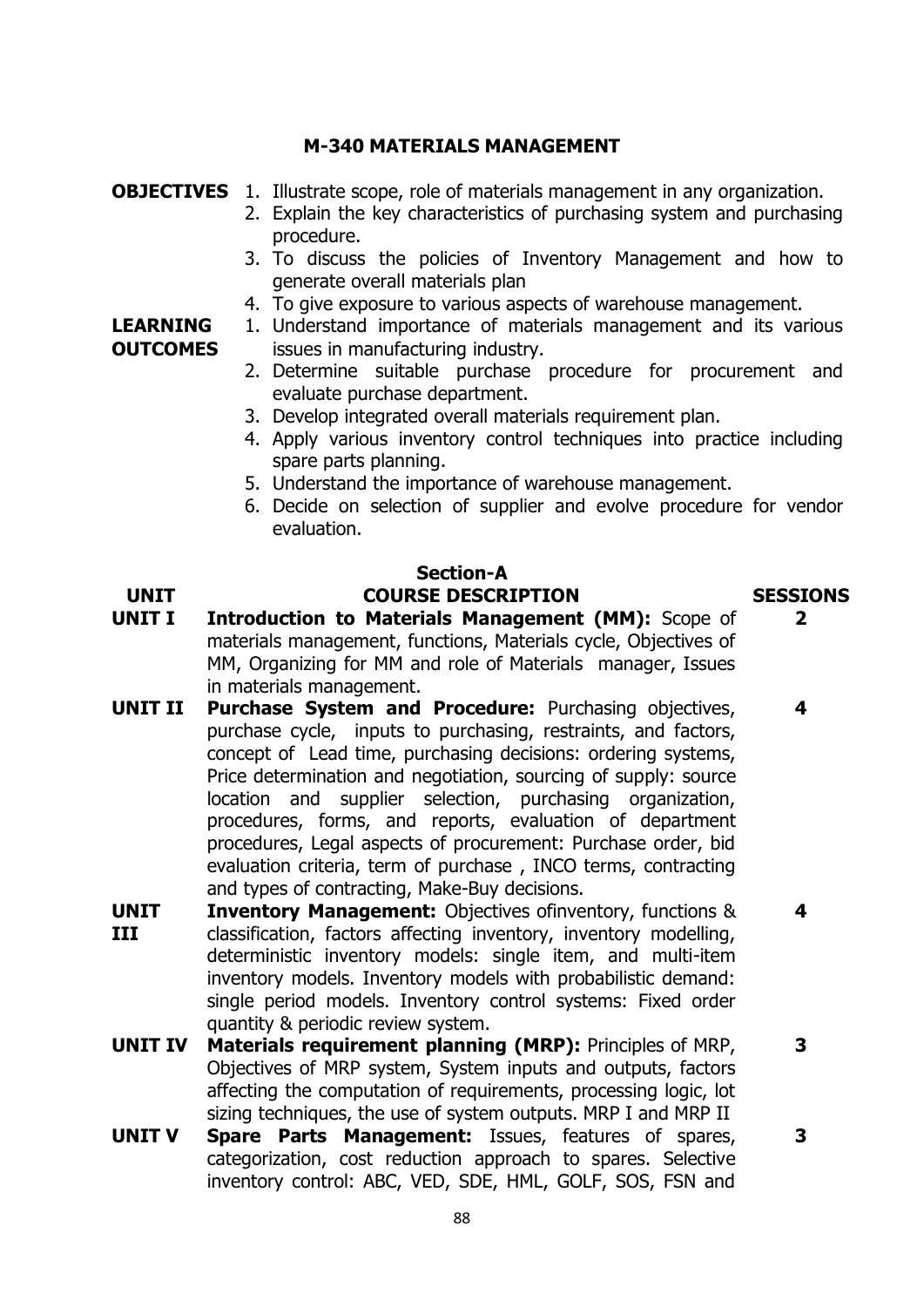XYZ analysis. MUSIC 3D approach. Stocking Policy for spares. Simulation for spares planning.

- **UNIT VI SAP/ ERP System for Materials management:** SAP/ ERP Introduction, various functional modules of SAP, SAP MM enterprise structure –defined (Client, company code, plant, location, Template for SAP login menu) Template for materials management, Template for materials master configuration, Template for vendor master, Template for purchasing requisition, Various transaction codes for purchasing menu.
- **UNIT VII** Material Classification, Codification, Standardization and Variety Reduction. **3**

**Warehouse Management:** Reasons for warehousing, definition types, Details of factory warehouse, Warehouse layout, Terms used in warehouse (Zones, Location, equipment & stations) Role of warehouse manager, Details of functions, Industry Warehouse design considerations

**2**

**3**

**UNIT VIII Vendor Development:** Need for vendor development, levels of vendor assessment, vendor evaluation and selection process, Key supplier evaluation criteria, vendor rating methods, managing supplier relationship, vendor managed inventories.

## **Section B**

## **At least one case study/ problem from each unit. Questions will be case/ inferences/ application based**

## **PRACTICAL COMPONENT**

- Study and analysis of purchasing and contracting procedure and its documents of any chemical company.
- Study and preparing of piping or any Bulk materials "Bill of materials" for any infrastructure company or any project.
- Study of Spare parts interchangeability record with use of VED analysis for any chemical company Study and prepare –a chart for Vendor selection procedure for any retail company( like Rel fresh) for supply of FMCG items.
- Study and analysis for procurement strategy by use of HML Techniques for any power plant / automobile manufacturing company.
- Study and analysis for cost reduction techniques for warehouse management, especially for waste reduction in the yarn industry.
- Prepare formats of different documents used in stores, like bin card, Material issue note, material return note, Item inspection report & item warrantee record
- Study and prepare a report for Terms and concept of SAP MM Module used by any company.

## **BOOKS RECOMMENDED**

- 1. J.R.Tony Arnold, Stephen N. Chapman, Lloyd M. Clive, Materials Management, Pearson, 2012.
- 2. Gupta & Chitle, Materials Management, Text & Cases, PHI, 2012.
- 3. P GopalaKrishnan, Materials Management Text & cases by Prentice- Hall of India,2015
- 4. S. Sadagopan, ERP-A Managerial Perspective, Tata McGraw Hill, 2018 Edition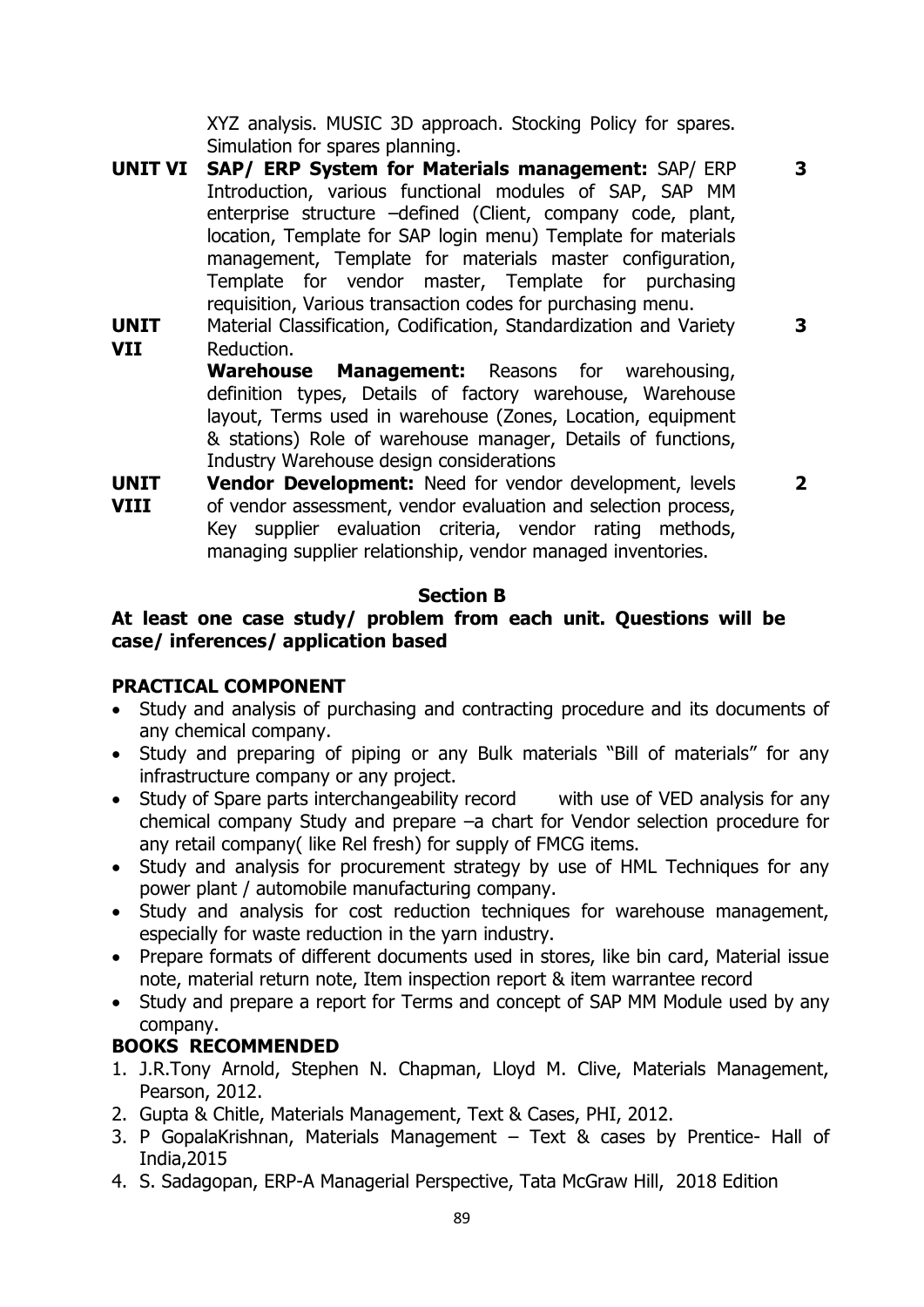- 5. F. Robert Jacobs and D. Clay Whybark, Why ERP? A primer on SAP Implementation, McGraw-Hill Higher Education, 2016 Edition
- 6. Operations Now Byron J. Finch, 3/e, Tata Mc-GrawHill, 2008.
- 7. Operations Management: Along the supply chain Russel and Taylor, 6/e, Wiley India, 2009
- 8. Gopalakrishna and Sundaresan, "Materials Management", TMH, 2017
- 9. K. Datta, "Materials Management: Procedures, Text and Cases", Pearson, 2011

- 1. MATERIALS MANAGEMENT European Scientific Journal,
- 2. International Journal of Manufacturing,
- 3. Materials, and Mechanical Engineering (IJMMME),
- 4. International Journal of Physical Distribution & Logistics Management,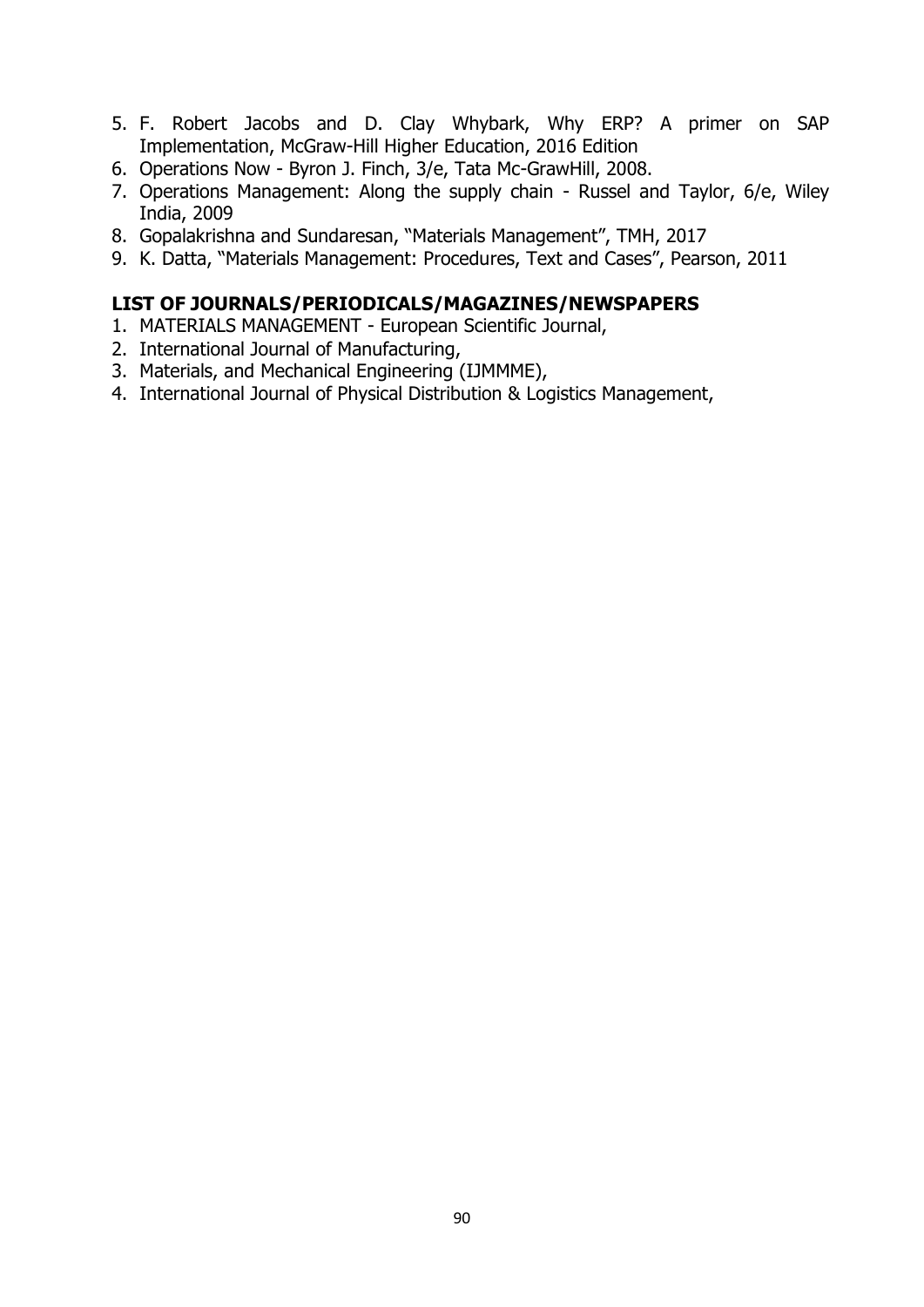## **M-341 TOTAL QUALITY MANAGEMENT**

- **OBJECTIVES** 1. To introduce the students to the basic concepts of total quality management its relevance in today's context.
	- 2. To develop understanding in the implementation of a total quality management system in an organization.
	- 3. To develop competency in assessment of Cost of Poor Quality.
	- 4. To introduce the system approach to quality management
	- 5. To develop competencies in performance measurement
	- 6. To enhance knowledge in business excellence frameworks and models

#### **LEARNING OUTCOMES** 1. Evaluate the principles of quality management and to explain how these principles can be applied within quality management systems.

- 2. Apply the continuous quality improvement tools and techniques for process improvement.
- 3. Plan for implementation of QMS.
- 4. Develop plans for Benchmarking and assessment as per various excellence models.
- 5. Explain the concept of Six Sigma its DMAIC process.

## **Section A UNIT COURSE DESCRIPTION SESSIONS**

**3**

- **UNIT I Introduction:** Quality Characteristics, Quality Control and Quality Assurance, Total Quality System, Quality Improvement, Management of Quality, Quality and Productivity, Total Quality Management: Basic approach, TQM Axioms, TQM framework, Benefits of TQM
- **UNIT II Philosophy of Quality Leaders and its impact:**  Characteristics of Quality leaders, Philosophy of Quality Guru's: Deming's PDSA Cycle, Crosby's four absolutes of quality Management, Juran's quality trilogy, Taguchi: Quality loss function, Imai's Kaizen. **3**
- **UNIT III Customer Driven Quality:** Customer satisfaction model, customer perception of quality, Translating customer needs into requirements (Kano Model). **3**

**Quality costs:** categories, analysis, Optimum quality cost concept.

**UNIT IV Continuous Improvement tools:** Brainstorming, Affinity diagram, Matrix diagram, Force field diagram, Check sheet, Flow chart, cause and effect diagram, Bar chart, Run charts, histogram, Pareto chart, Scatter Diagram, Criteria rating form, Process decision program chart. **5**

> **Process Quality Improvement:** Statistical Process Control, Process Capability and Acceptance sampling, Pre-Control Taguchi's Quality Engineering: Introduction to Orthogonal Arrays, Signal-to-Noise Ratio and Parameter Design.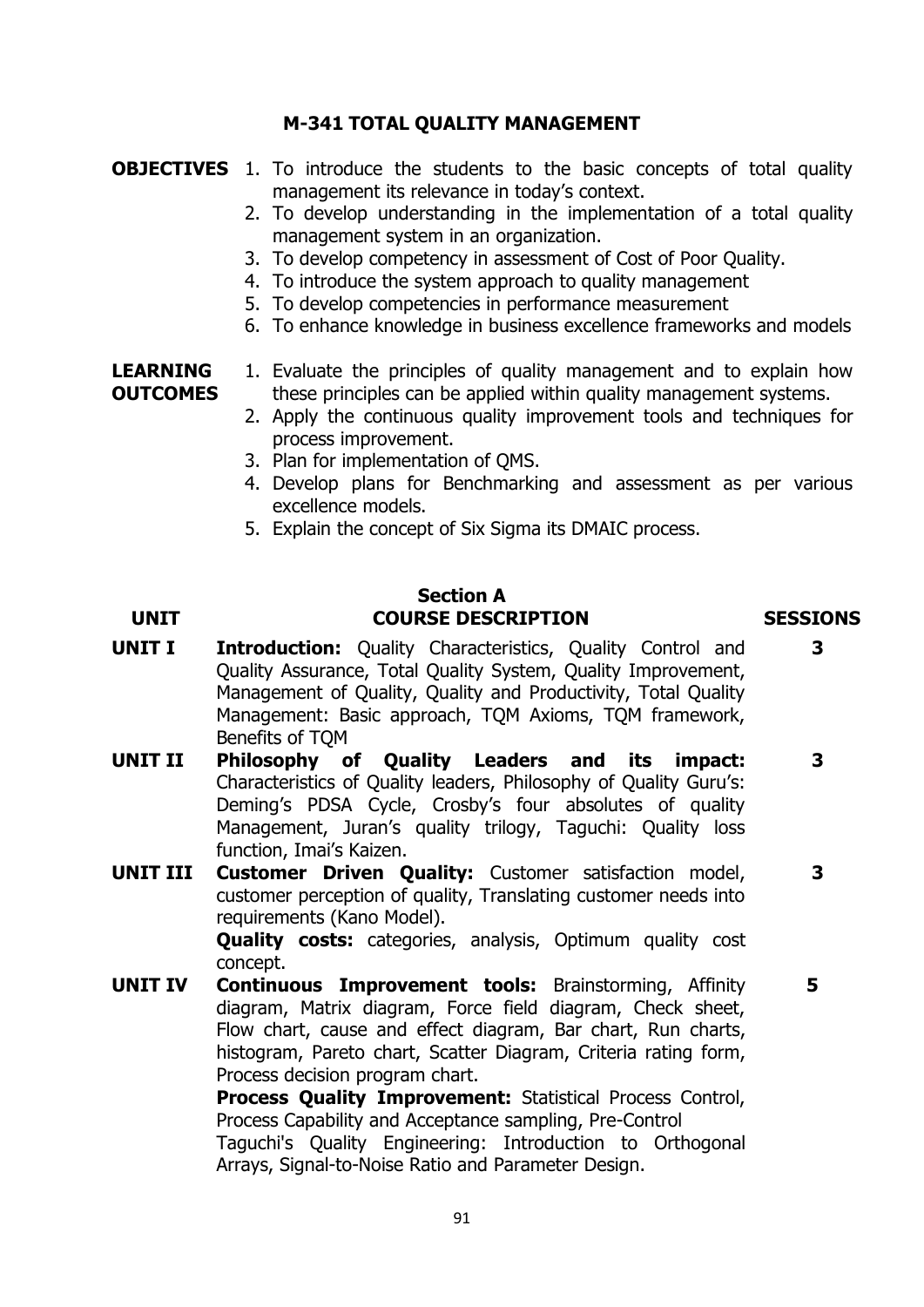- **UNIT V Benchmarking:** Concept, Process of benchmarking, Types of Benchmarking, Issues in Benchmarking. **Six Sigma Technique**: statistical aspect, six sigma management process, DMAIC, ultimate six sigma. **3**
- **UNIT VI Quality Management Systems:** Definition, elements of QMS, ISO 9000 & ISO 14000 series standards. **2**
- **UNIT VII TQM awards:** Deming Prize, Malcolm Baldridge National Quality Award, European Foundation for Quality Management's EFQM Excellence Model, Golden peacock national quality award (GPNQA). **2**
- **UNIT VIII TOM in manufacturing sector: Implementation, Quality in** design, Quality in procurement. **3**

**TOM in service sector:** Implementation, Quality in after sales service.

## **Section B**

## **At least one case study/ problem from each unit. Questions will be case/ inferences/ application based**

## **PRACTICAL COMPONENT**

## **Industrial cases / Examples**

- Study and prepare analysis report of quality dept. procedure and tests conducted for product of any manufacturing industry.
- Prepare a documentation and requirement report for ISO 9000 for any retail/manufacturing industry, already having ISO certification.
- Study and benchmarking of customer satisfaction for any four life insurance industry/ Banking.
- Study and prepare a report on Six Sigma applicable in the industry.
- Prepare a report suggesting an zero defect program by use of quality tools for any industry.
- Prepare a report on 5S programme for better retrieval & documentation system for any retail warehouse.
- Prepare a report with parameters study (for quality assurance in manufacturing process / raw materials ) for a company suggesting necessary implementation of TQM approach with procedure indicating practical benefits.
- Study and prepare a report for a company using quality award techniques for rating their quality parameters as whole of the organization.

## **BOOKS RECOMMENDED**

- 1. Dale H.Besterfield et al, Total Quality Management, Third edition, Pearson Education (First Indian Reprints 2004).
- 2. R. Kesavan, Total Quality management, Publiser Wiley- India, 2014 edition.
- 3. Evans and Lindsay, An Introduction to Six Sigma & process improvement, Cengage, 2nd Edition, 2016
- 4. Douglas C. Montgomory, Introduction to Statistical Quality Control, Wiley Student Edition, 7th Edition, Wiley India Pvt Limited, 2012.
- 5. James R. Evans and William M. Lindsay, The Management and Control of Quality, Sixth Edition, Thomson, 2010.
- 6. Indian standard quality management systems Guidelines for performance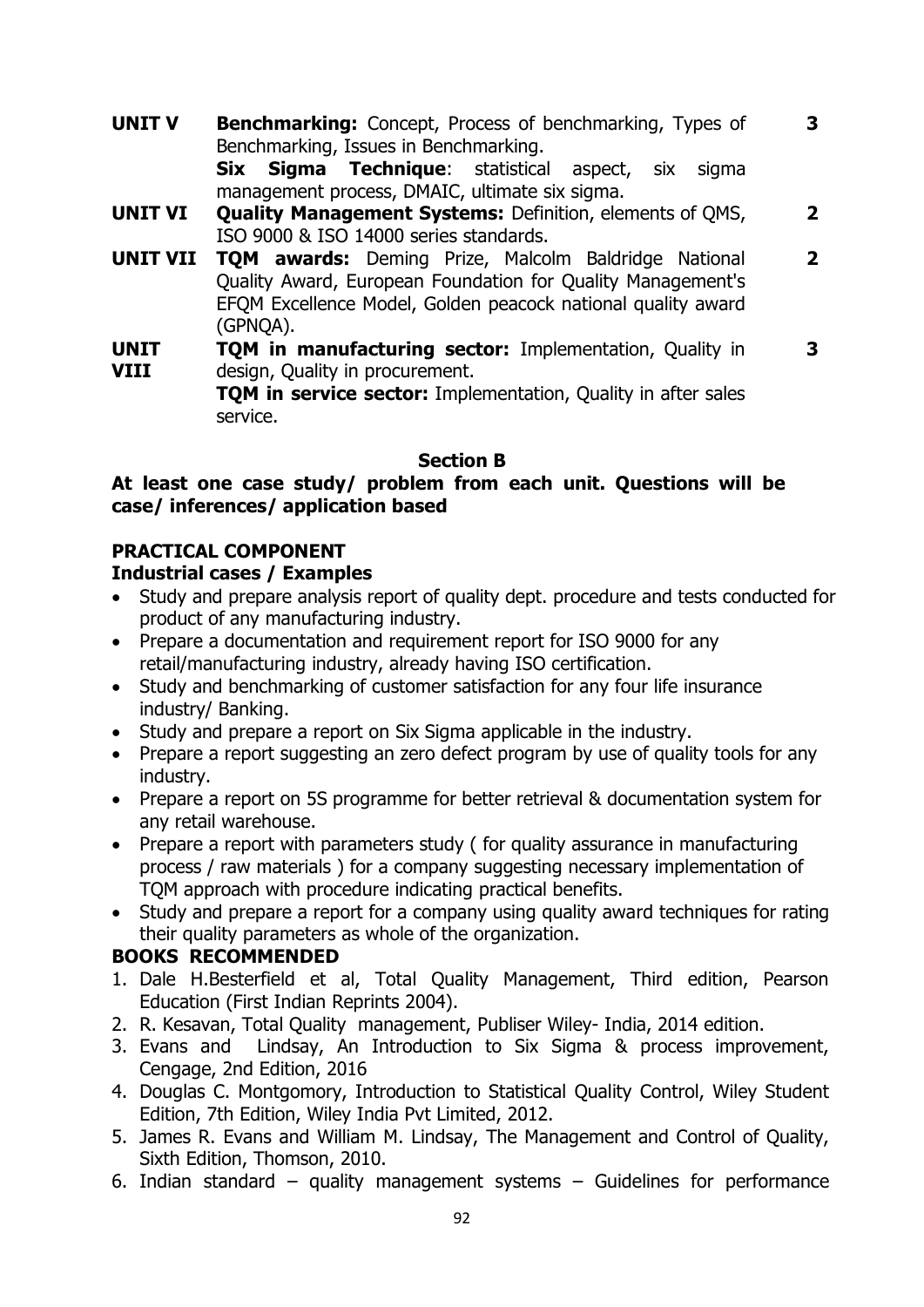Improvement (Fifth Revision), Bureau of Indian standards, New Delhi.

- 7. James W. Fairfield-Sonn, Corporate Culture and the Quality Organization Quorum Books, 2001
- 8. John Beckford, Quality, Routledge, 2002 (2nd edition)

- 1. Quality Policies of Corporate
- 2. International Journal of Quality Control
- 3. The TQM Journal
- 4. International Journal of Quality and Reliability Management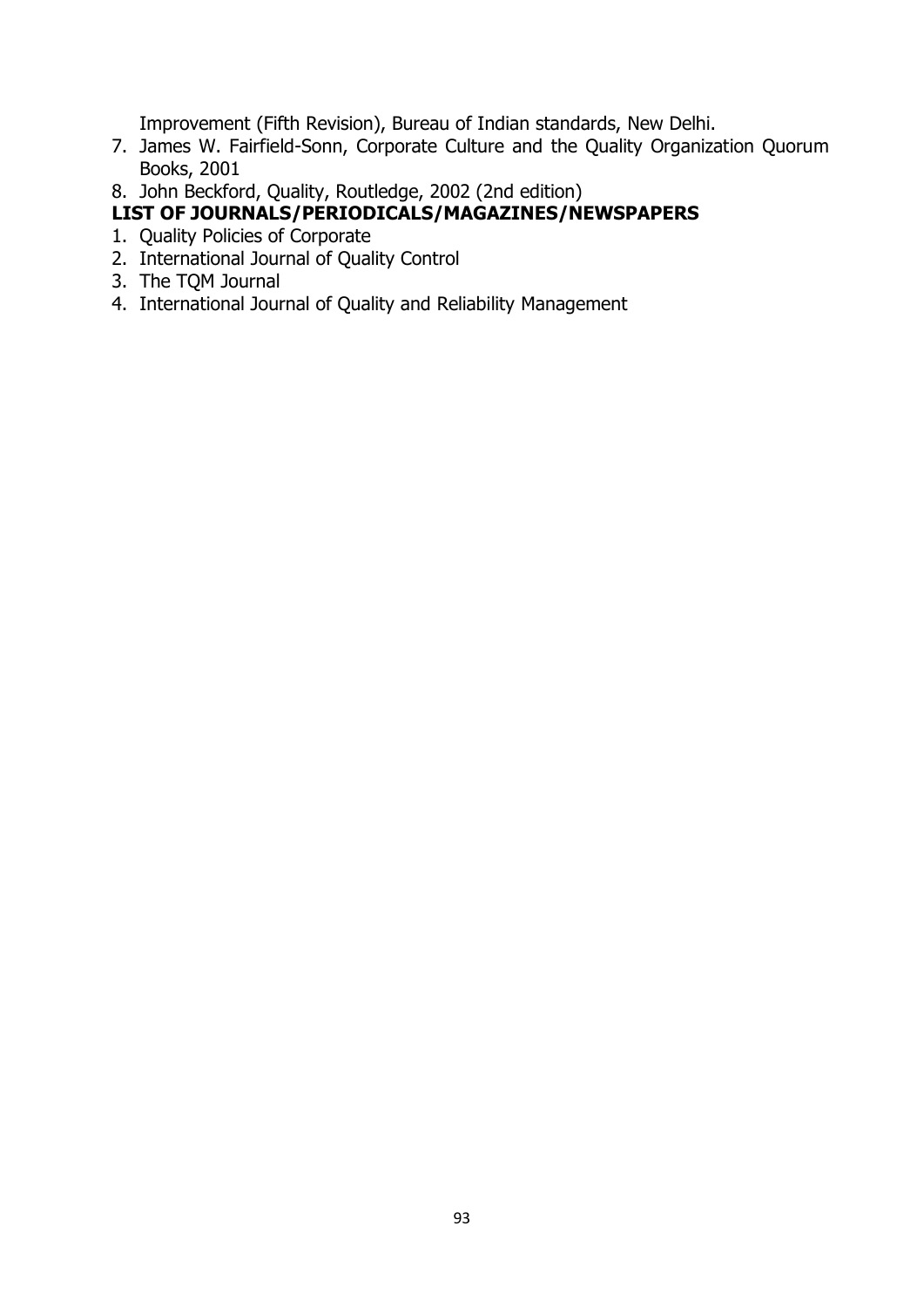## **M-342 MANUFACTURING PLANNING AND CONTROL**

**OBJECTIVES** 1. To provide knowledge for understanding demand management system.

- 2. To help understand the Sales and Operations Planning for an organization.
- 3. To gain understanding of construction of effective Master Production Schedule.
- 4. To discuss the Materials Requirement Planning as a basic tool for performing the detailed material planning function
- 5. To provide understanding in determining the capacity requirements and to match capacity with plans
- 6. To discuss effective Production Activity Control system.
- **LEARNING**  1. Understand and perform demand forecasting.

**OUTCOMES** 2. Determine the optimum production levels to meet defined demand within specified capacity limits and prepare production plan.

- 3. Perform the master scheduling process.
- 4. Understand and manage material requirements planning.
- 5. Prepare a capacity plan using capacity requirement planning procedures.
- 6. Develop an effective Production Activity Control System

## **Section A**

## **UNIT COURSE DESCRIPTION SESSIONS**

**2**

**3**

**3**

- **UNIT I Manufacturing Planning and Control (MPC):** The context of MPC, definition of MPC system, framework of MPC system, matching the MPC system with needs of firm, Evolution of MPC system
- **UNIT II Demand Management:** Demand management in MPC systems, Demand Management and the MPC Environment: Make-to-Stock (MTS), Assemble-to-Order (ATO), Make (Engineer)-to-Order (MTO), Communicating with Other MPC Modules and Customers, Information use in Demand Management, Providing Appropriate Forecast Information: Forecasting Framework, Forecasting for Strategic Business Planning, Sales Operations Planning, Master Production Scheduling and Control. Producing and Evaluating Detailed Forecasts: Moving Average, Exponential Smoothing. Evaluating and using Forecasts, Considerations for Aggregating Forecast, Pyramid Forecasting, Organizing for Demand Management
- **UNIT III Sales and Operations Planning (SOP):** SOP in the Firm, SOP Process: Monthly SOP, SOP displays, strategies for SOP, chase strategy, pure and mixed strategies, basic trade-offs and evaluating alternatives. Management Obligations for SOP: Functional Roles, integrated strategic planning, Controlling the Operations Plan, Organizational aspects of SOP.
- **UNIT IV Master Production Scheduling(MPS):** MPS activity, Techniques of MPS, Bill of materials structuring for MPS, Assembly schedule, Master production scheduler and examples,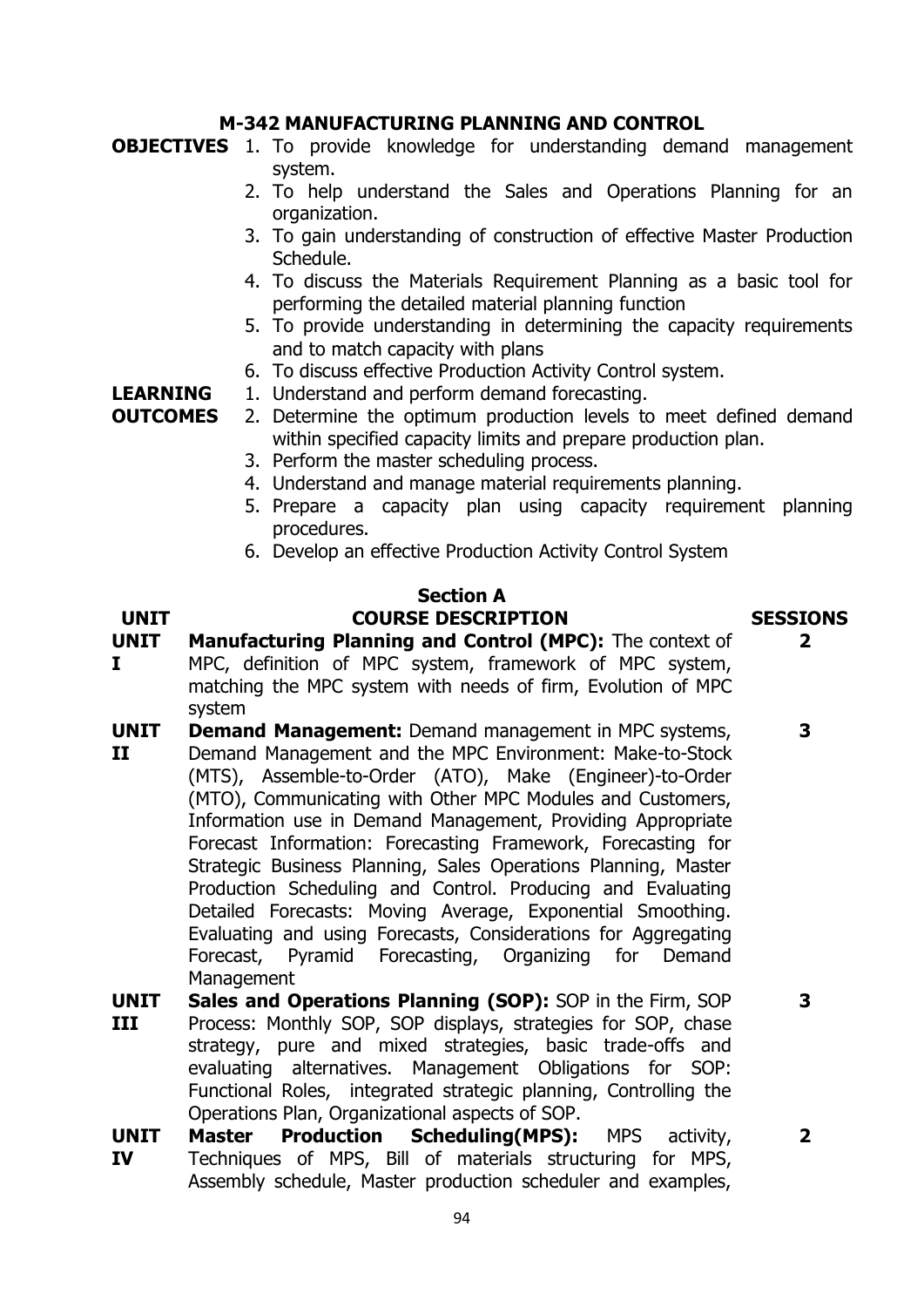MPS stability.

- **UNIT V Material Requirements Planning(MRP):** MRP in manufacturing planning and control system,Record Processing: Basic MRP record, product structure tree, Bill of materials, gross to net explosion, lead time offsetting, linking MRP records, Technical Issues: Processing frequency, bucketless systems, lot sizing, safety stock and safety lead time, low-level coding, pegging, firm planned orders, service parts, planning horizon, scheduled receipts, planned order release. Using the MRP System and system dynamics.
- **UNIT VI Just-in-Time (JIT) in MPC:** Major elements of JIT, JIT's impact on MPC, JIT Building blocks, Applications: Kanban, Toyota Production System (TPS). Nonrepetitive JIT, JIT software and managerial implications. JIT manufacturing framework.
- **UNIT VII Capacity Planning and Utilization:** The Role of Capacity Planning in MPC Systems, Hierarchy of Capacity Planning Decisions, Links to Other MPC System Modules, Capacity Planning and Control Techniques, Capacity Planning Using Overall Factors (CPOF), Capacity Bills, Resource Profiles. Capacity Requirements Planning (CRP), Scheduling Capacity and Materials Simultaneously, Finite Capacity Scheduling, Finite Scheduling with Product Structure, Using APS Systems, Management and capacity planning/utilization: input/output control, managing bottleneck capacity, choosing the measure of capacity.
- **UNIT VIII Production Activity Control (PAC):** Framework for PAC, MPC System Linkages, Linkages between MRP and PMC, Just-in-Time Effect on PAC. Production Activity Control Techniques: Basic Shop-Floor Control Concepts 374

Lead-Time Management, Gantt Charts, Priority Sequencing Rules, Theory of Constraints (TOC) Systems, Vendor Scheduling and Follow-up.

- **UNIT Enterprise Resource Planning (ERP):** Definition, software
- **VIII** imperatives, scope of ERP applications, MPC fit with ERP, Performance metrices to evaluate integrated system effectiveness.

Advanced Concepts in MPC: Introduction to Disaggregation. concept of linking firms MPC system with corporate strategy: MPC design options, integrating MRP and JIT. Introduction to Flexible manufacturing system.

## **Section B**

**At least one case study/ problem from each unit. Questions will be case/ inferences/ application based**

## **PRACTICAL COMPONENT**

## **Case study and Examples: Manufacturing industry:**

 Study and prepare a production schedule of a multiproduct manufacturing unit, based on previous year schedule ( tyre& paint industry or others)

**3**

**3**

**2**

**3**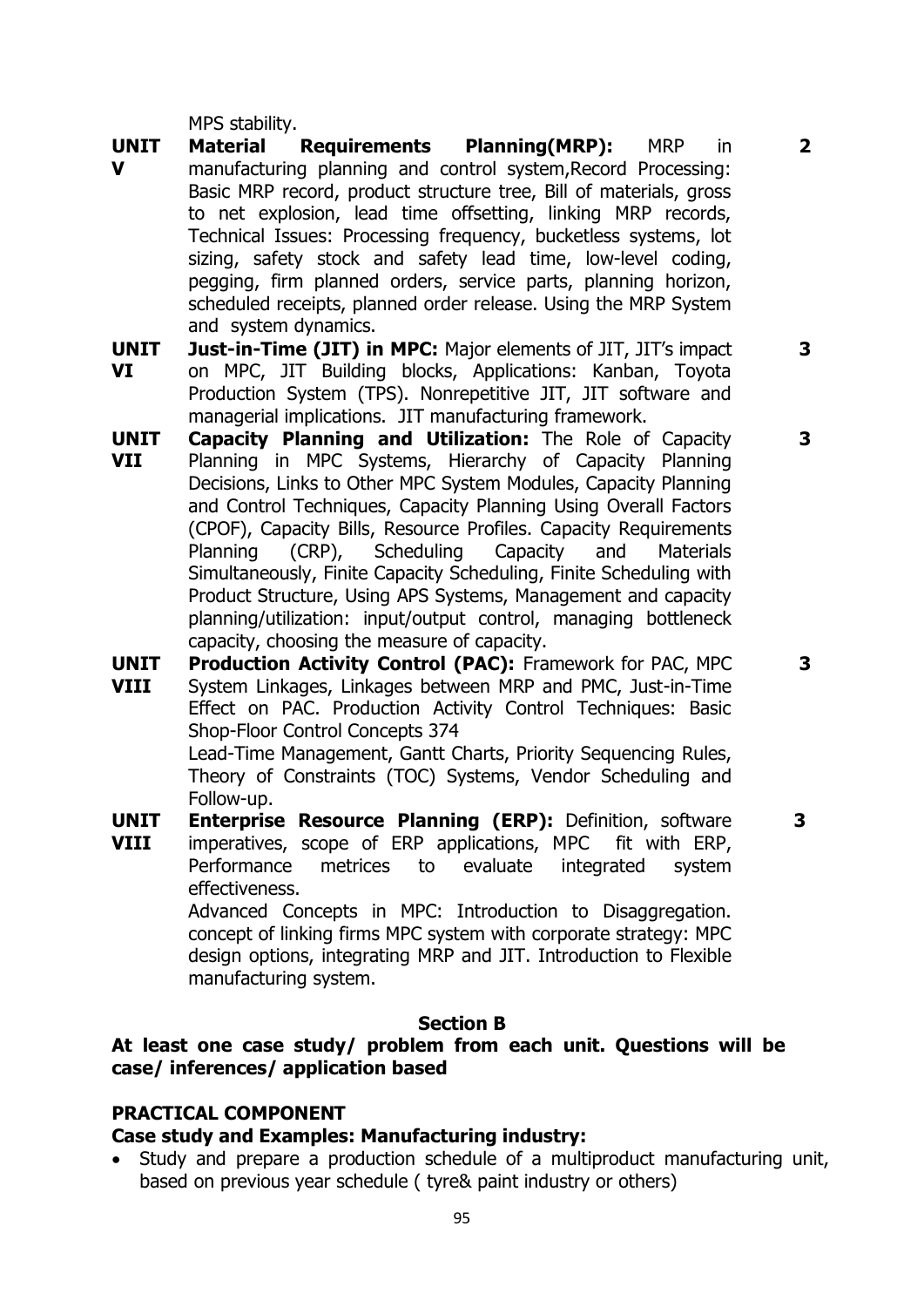- Study and report preparation on furcating of a four vehicle segment industry.
- Study and analysis of safe working practice in a chemical and petro-chemical plant and their procedure
- A report on Flexible manufacturing system indicating the improvement process and benefits for any consumer product manufacturing unit, like frig, washing machine, air conditioner etc.
- A report on multilevel bill of materials and prepare a MRP requirement for a specific period (retail sector or others).

## **BOOKS RECOMMENDED**

- 1. Seetharama, Peter J., Dennis W, Production planning & inventory control, PHI Publication,2015.
- 2. Stephen N. Chapman, The fundamentals of production planning and control, Pub., Pearson, Prentice hall, 2006.
- 3. Production and operation management- S N Chary- Tata McGraw hill, 2017.
- 4. Aswathappa & Bhat, Production and operation management- HimaLaya Publication House. 2016
- 5. Buffa, Modern Production & Operation Management –Wiley India, 2012.

- 1. International journal of Production Planning & Control,
- 2. International Journal of Production and Inventory Management,
- 3. Journal of Production and Operations Management,
- 4. European Journal of Operations Management,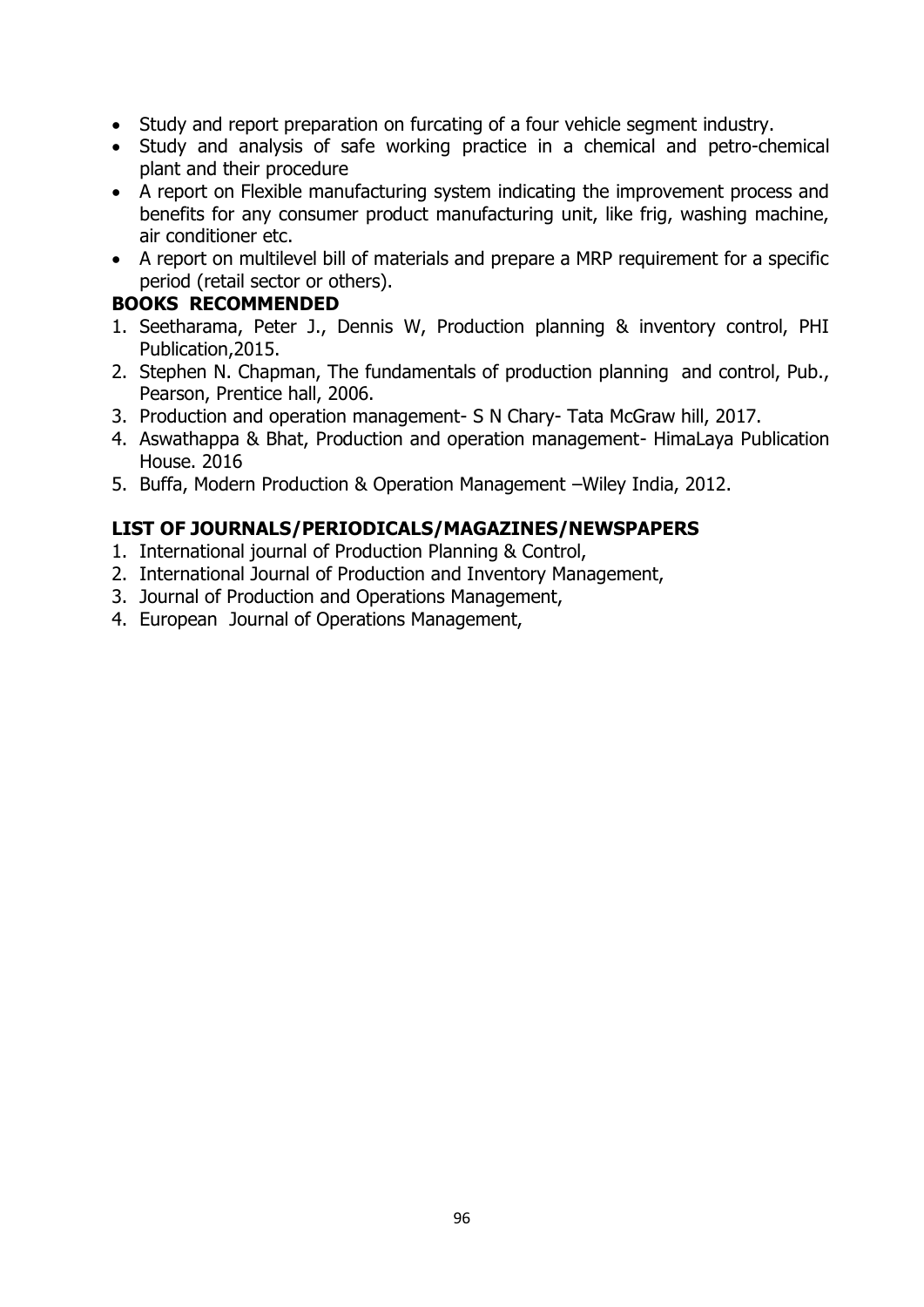## **M-343 MANAGEMENT OF BUSINESS PROCESS OUTSOURCING**

|  | <b>OBJECTIVES</b> 1. To introduce the students to the basic concepts of outsourcing. |  |
|--|--------------------------------------------------------------------------------------|--|
|--|--------------------------------------------------------------------------------------|--|

**LEARNING** 

- 2. To study the scenario of Outsourcing in India and the Global scenario.
- 3. To discuss related issues such as knowledge transfer, culture change.
	- 1. Learning the Factors to Consider for Selecting BPO/ KPO Partner.
- **OUTCOMES** 2. Learn the important concepts, tools, and uses of Business Process Outsourcing.
	- 3. Learn about the benefits of implementing Business Process Outsourcing processes in your work place.
	- 4. Learn about the importance of communication skills in Business Process Outsourcing.

### **Section A UNIT COURSE DESCRIPTION SESSIONS**

- **UNIT I Introduction to BPO/KPO& Business Process Management:** Introduction to Outsourcing., Business Process Outsourcing and Knowledge Process Outsourcing, Outsourcing Objectives, Types of BPO/KPO, Emerging BPO domains. Global scenario in Outsourcing. BPO / KPO in India - Historical overview and Current trends, BPO vendor selection, Managing Buyer vendor relationship, Execution of an outsourcing project. Outsourcing contracts.
- **UNIT II Data Protection and Security:** Introduction to Data protection and security, definition of Data types of dataprincipals and code of practices, Data Protection Act 1998, Role of data protection authority, Data Security standards and measures.
- **UNIT III Back Office Operations:** Emergence and Concepts of Back office operations Functions, tools and techniques of back office operations. Use of technology on back office operations Transformation processes - Back office and front office operations. **3**
- **UNIT IV Voice and Accent Training:** Communication : Process of communication, Conversational skills, Language and its function, Ways to handle customer and different types of customers, Telephone Ethics: Basic telephone rules, Making a call (During and after), Gathering Information by telephone (Before and After), Answering the telephone (before and during), Listening Skills: What is Listening, Types of Listening, Ten Aids to good listening, Communication Games, Voice:Vocal Qualities, Mechanics of speech, Vocal Modulation, Practice of Pitch, Volume, Diction, Speed & Tone, Diphthongs, Accent:MTI removal (s, sh, zh, z), How to use convincing accent, Vowel and consonant sound, Pronunciation Drills, Drills on tongue twisters, Learn the International phonetics AlphabetsLearn to make the American/British sounds.

**3**

**3**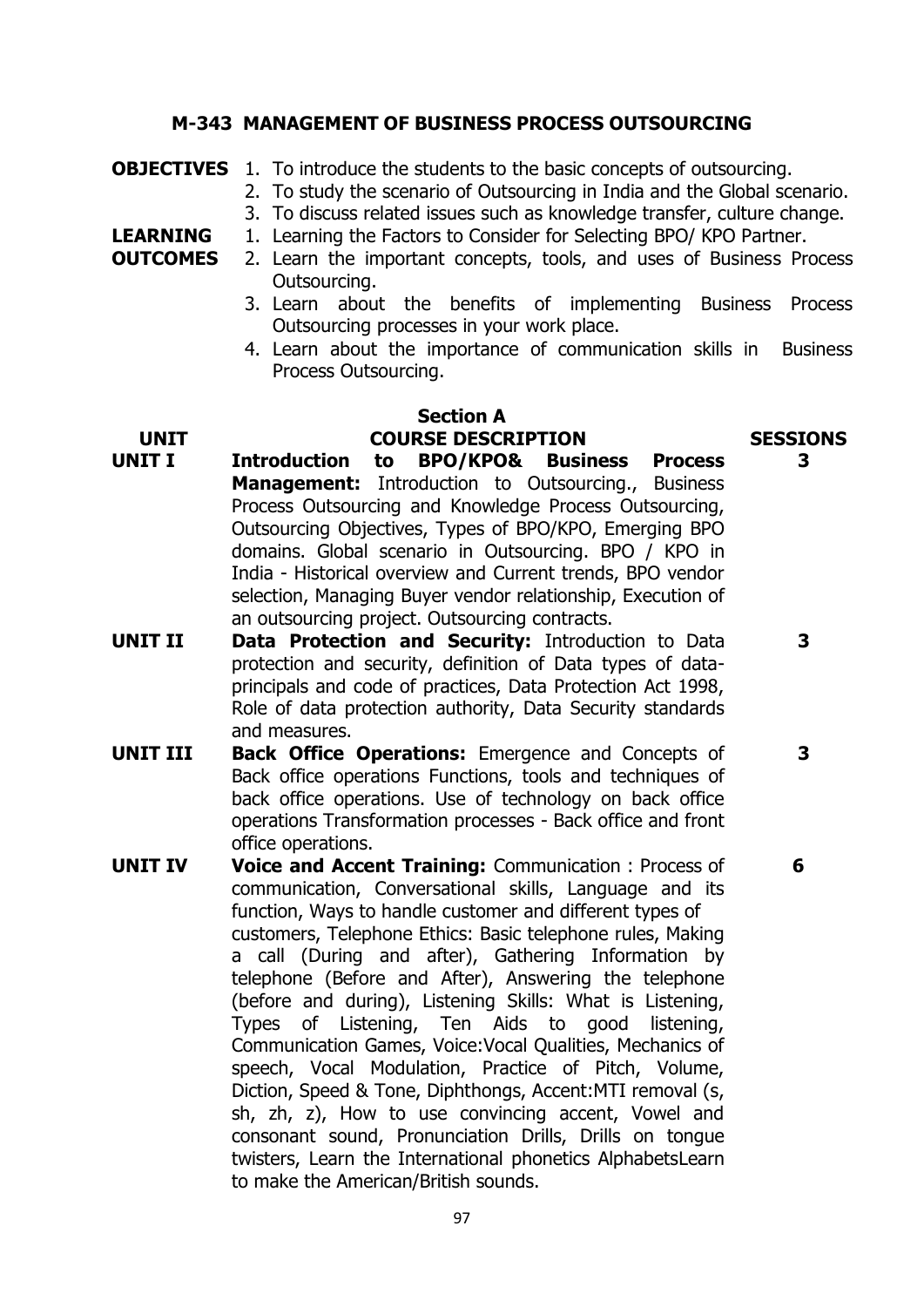**UNIT V Customer Relationship Management:** Introduction to E-CRM, Evolution of CRM, Concepts and relevance of E-CRM in Indian Outsourcing industry.E-CRM and Conventional CRM, Benefits of E-CRM Implementation of E-CRM in Business.

**3**

**2**

- **UNIT VI Six Sigma Quality in Outsourcing:** Concepts, theories and emergence of Total Quality Management and sixsigma. Six sigma tools and techniques –DAMIC.
- **UNIT VII Infrastructure Considerations and Challenges:** Infrasturcture- Variety of infrasture, critical considerations in infrastructure, software and hardware infrastructure. **2**
- **UNIT VIII Outsourcing in Human Resource Function:**  Introduction,New role of HRoutsourcing,benefits of HR outsourcing, in house HR administration and V/s oursourcing,measuring the outsourcing HR function. **2**

## **Section B**

## **At least one case study/ problem from each unit. Questions will be case/ inferences/ application based**

## **PRACTICAL COMPONENT**

## **Case Study on each module:**

- Prepare a report for lost sales of a drinking water bottles manufacturing company for its quality improvement by six sigma approach and analysis of problems by fishbone diagram
- Study and prepare a report on communication system at BPO indicating learnings.
- Study and analysis of ECRM process of any company
- Study and report preparation for back office operations of an education industry.
- Prepare a report for , how data are transfer and kept privacy of data in KPO firms. **BOOKS RECOMMENDED**
- 1. SarikaKulkami , Business Process Outsourcing, 2012
- 2. J Brian Heywood, The Outsourcing Dilema.2015
- 3. Rick L Click and Thomas N. D., business process outsourcing, Pub Wiley, 2015
- 4. K ShridharaBhat, Business process outsourcing, Pub Himalaya, 2018
- 5. MadhaviGarikaparthi , E-CRM- Concepts and Cases. ICFAI Publication,2017
- 6. David Salomon, Data privacy and security, 2018
- 7. BalaBhaskaran P, KPO: A Shifting Paradigm Book Description, 2018
- 8. Hammonds, Data protection by Click &Duneining , 2016
- 9. Business Process Outsourcing-The Competitive Advantage. 2013

- 1. Journal of Business Law
- 2. Journal of Business Research
- 3. Journal of International Business Studies
- 4. European Journal of Outsourcing.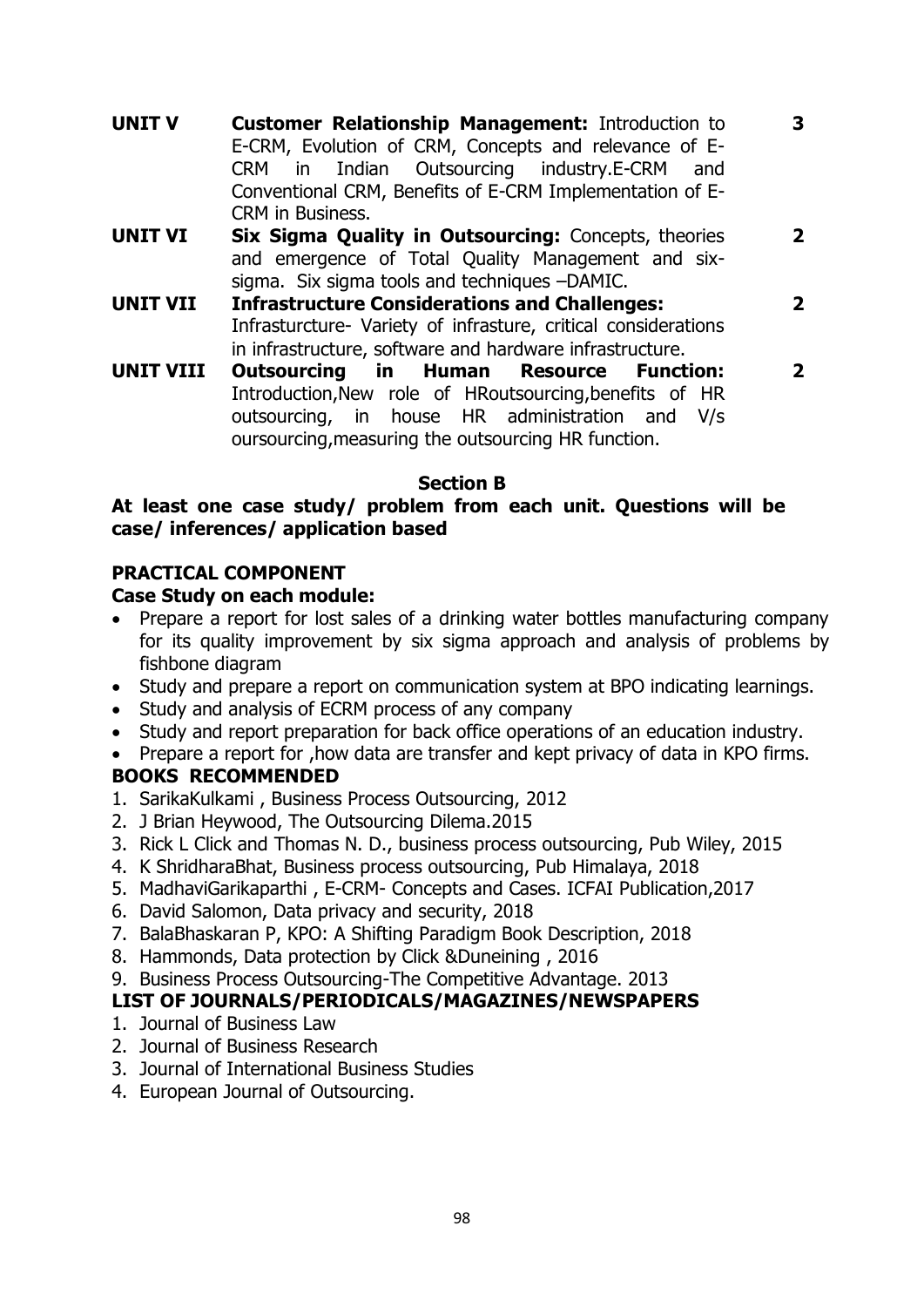## **M-344: EXPORT AND IMPORT PROCEDURES AND DOCUMENTATION**

**OBJECTIVES** 1. Make understand the critical documentation and their specification

- 2. To know the steps for obtaining import –export licencing procedure and requirement
- 3. Understand Indian government initiatives and policies for exports promotion

#### **LEARNING OUTCOMES** 1. Develop an understanding of the importance of import and exports procedures

- 2. Develop qualities to become an entrepreneur or consultant for export and import procedures
- 3. Carry out certification course at later stage for becoming government associate in shipping industries
- 4. Develop an in-depth understanding of export packaging and logistics management at shipment process

## **Section A UNIT COURSE DESCRIPTION SESSIONS**

- **UNIT I Preliminaries for Export:** Meaning of export & import, classification of import and exports, Categories of Exporters, Identifying foreign market, methods of entering international markets, Constraints in entering foreign markets.
- **UNIT II Evolution & Environment and organizations in International trade:** Classical theory of international trade, different aspect of demographic, social, cultural economic, political competitive environment , Introduction and features of GATT and WTO.
- **UNIT III Framework for India's Foreign Trade:** Introduction of Laws governing India's export – Import trade, A snapshot and major features of foreign trade policy ( latest), Brief role and main function of institutions of foreign trade, (DGFT, EPC, IIFT, CB, FEIO, NCIT and STC). **2**
- **UNIT IV Export Procedure and Method of Payment :** Stepped features and details in obtaining export licence Introduction, brief registration procedure, obtaining IEC number and RCMC , role of custom house agent ( CHA), pre-shipment, shipment and post shipment features and requirements, procedure for shipping and custom clearance, procedure for marine insurance policy and procedure of filing insurance claim, Method of Payments and policy assistance, Letter of credit and operation through bankers, Types of letter of credit their features and risk involvedProcedure for opening letter of credit, advantages of LC, Role of commercial, EXIM banks.
- **UNIT V INCO TERM- 2010 and 2020:** Introduction of incoterms, their rules and categories ( E,F, C and D) and added features in Incoterm 2020 v/s 2010, Specific features and

99

**2**

**2**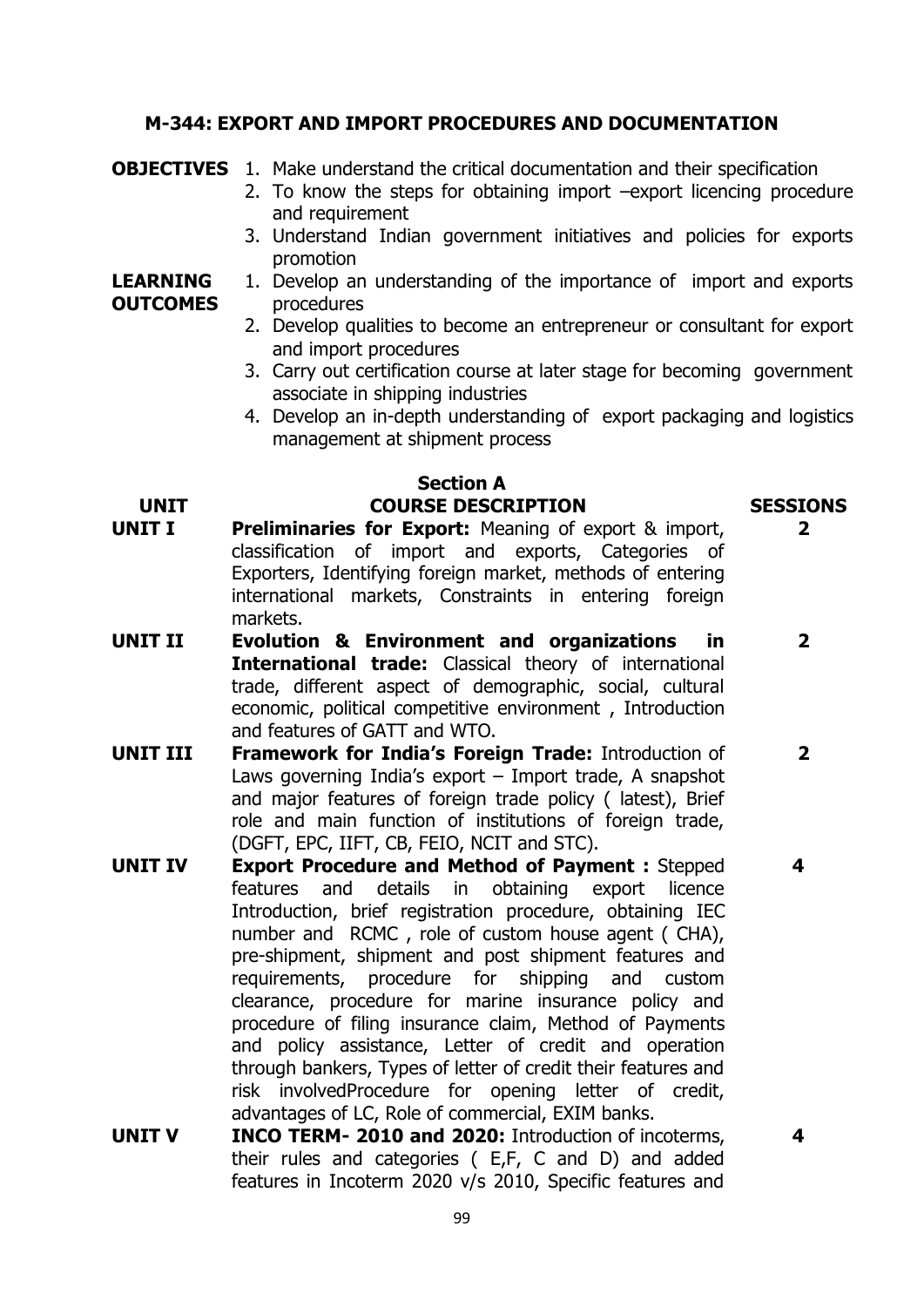destination in export and import for Air way- Ex works (EXW),Free carrier (FCA), Carriage paid to ( CPT),Carriage and insurance paid to ( CIP), delivery at place ( DAP), Delivery at place unloaded,(DPU)Delivery duty paid (DDP) Water Way ( sea worthy)- EXW, FCA,( same) Free alongside ship( FAS), Free on Board ( FOB), cost and freight ( CFR), Cost insurance and freight( CIF) and D terms same as air way.

- **UNIT VI International Trade documents :**Specific features of aligned document system, categorization of documents as Master document- I and Master document-II ( only name and description of documents), International trade documents, their features, specific purpose and standard format, Performa and commercial invoice, packing list, shipping bill, certificate of origin, Consular invoice, Mate receipt, Bill of lading, Guaranteed Remittance (GR) form, bill of exchange, Airway bill, Bill of Entry, Certificate of inspection, Certificate of measurement.
- **UNIT VII Incentives and Assistance for Exporters:** Duty drawback and Procedure for its calming , Major features of Export promotion capital goods scheme (EPCG), deemed exports, EOU's, EHTP, STP,SEZ, Agri export zones, Assistance to states for developing Export infrastructure and allied activities (ASIDE). **2**
- **UNIT VIII Import procedure - brief notes and features:**  Introduction, categories of import, import licence, import contract, pre import procedure, legal dimensions of import procedures, custom clearance and warehousing of imported goods, Exchange control provisions for import, Import risk and import duty, valuation of Custom duties, Import incentives under special schemes.

## **Section B**

## **At least one case study/ problem from each unit. Questions will be case/ inferences/ application based**

## **PRACTICAL COMPONENT**

- Prepare a chart for international supply indicating the logistical destination and scope of seller and buyer (column) along with related Incoterms 2010/2020 (rowwise).
- Prepare the documentation for 20 tons of steel supply from SAIL, Mumbai to Shanghai, Chaina, Seaworthy.
- Calculate the price of total transection for seller based at NY, USA and Buyer at Tokyo, Japan. Supply of 2500 pair shoe with unit price \$ 15.0, Custom duty (CIF) 12% of CIF price, Insurance 1% of FOB price, Ocean fright \$ 2000, USA Inland fright \$0.50 per pair, Japan inland freight \$ 1000 per shipment, loading and unloading charges are inclusive (Tokyo). Calculate ExW at NY, FOB Los Angelis, CIFyokohama, DDU Tokyo and DDP Tokyo.

**4**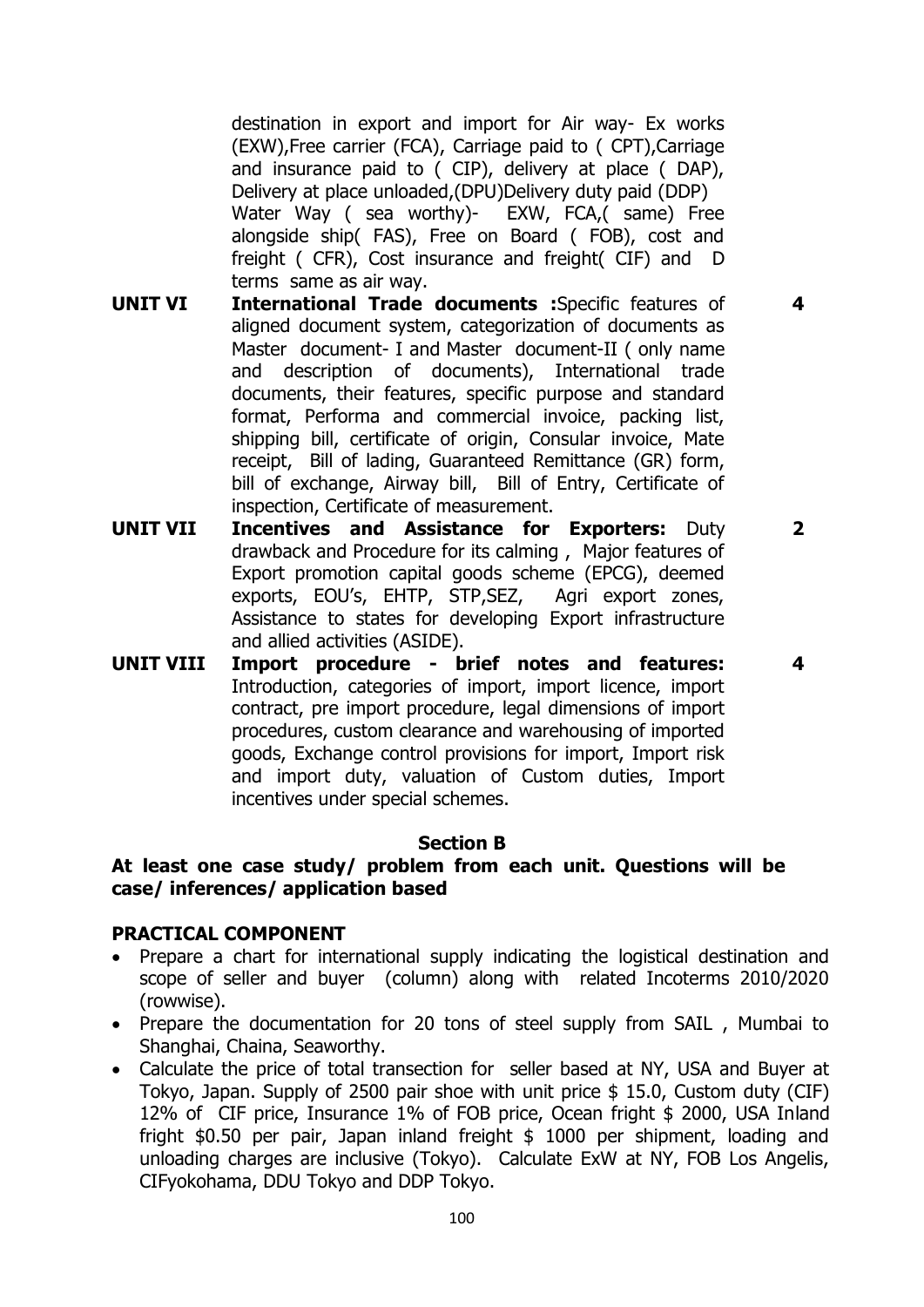- Write examples of items covered in each category of import .
- Explain the prerequizte of SEZ park acquization and licencing for bulk item.
- Ten nos laptop are being procured from Yokoham, Japan to Mumbai India Explain the steps of airworty procurement at final primices destination Andheri west, building no 4, bandraKurla complex, Mumbai.
- Prepare a path and paste display box for obtaining export licence for petroleum product from seaworthy.
- Explain the types of letter of credit and their features. Which letter of credit will be most suitable for supplying marble from Jaipur, India to Jakarta, Indonesia through seaworthy and considering destination for minimum risk consideration to supplier
- What is specific use of mate recipt, shipping bill, bill of ladding, certificate of origin. Which is the most important document to make a claim from marine cum insurance policy due to mishap of shipment.

## **BOOKS RECOMMENDED**

- 1. Khushpat S Jain, and Apexa V Jain, Foreign Trade- Theory, procedures, practices and documentation, Himalaya Publishing, 8th Edition,2019
- 2. C. Rama Gopal, Export import procedure, documentation and Logistics, New age International pub., 2008, ISBN (13) : 978-81-224-2326-6
- 3. Belay,Seyoum, Export import theory, practices, procedures, Routledge, T & F group, NY,3nd Edition.-2009.
- 4. Donna L Bade, Export Import procedure and documentation American Management association , 2009
- 5. (AMA, V edition, 2015) , www.amanet.org, ISBN-978-0-8144-3475- 8(hardcover:alk.paper)
- 6. Thomas E Jhonson, Export Import procedure and documentation- American Management association ( AMA, IV edition,), ISBN 0-8144-0734-X (hardbound)

- 1. International Journal of Export Marketing
- 2. The Journal of International Trade & Economic Development
- 3. The International Trade Journal
- 4. Asian journal of Import and export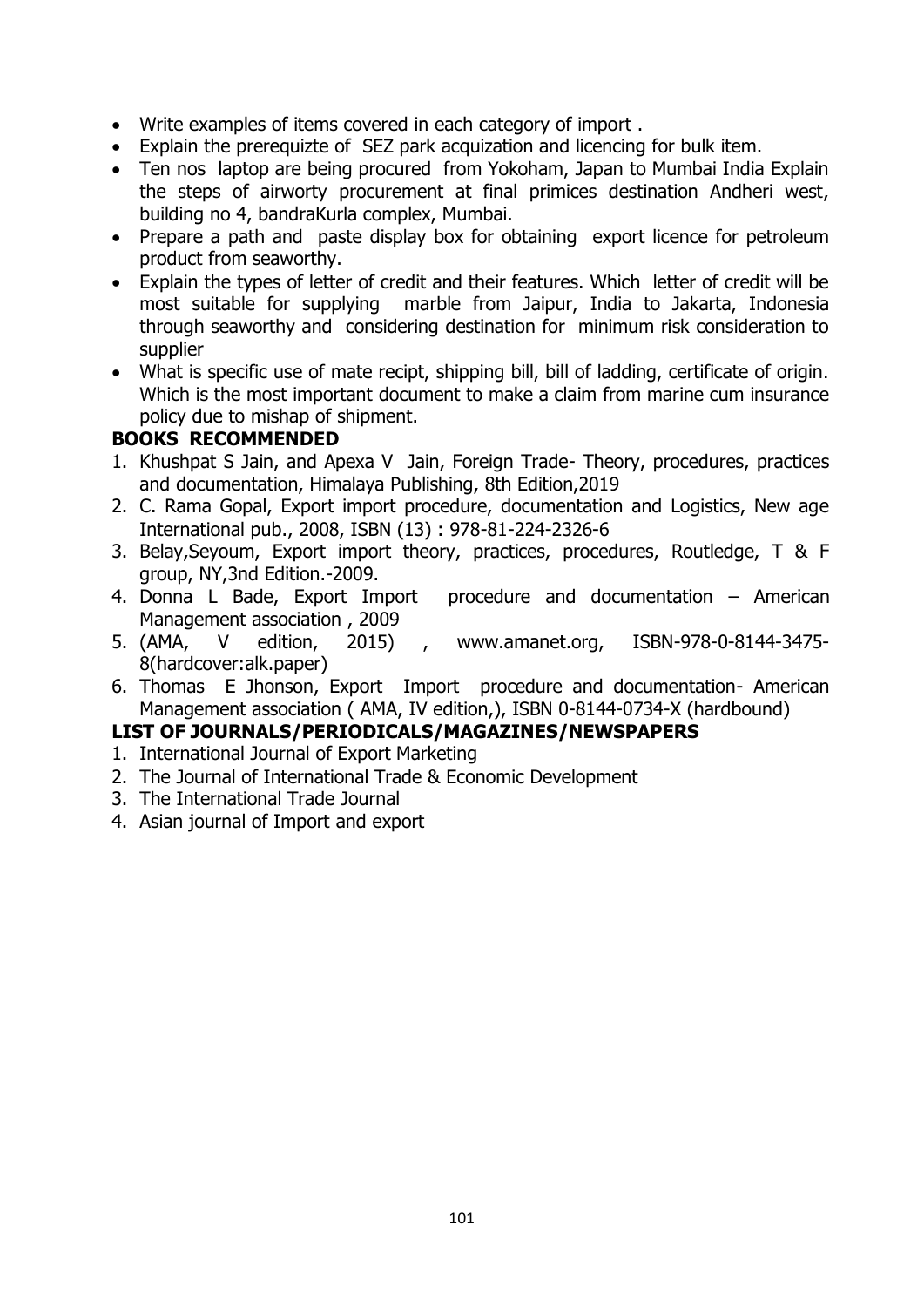# **Management Group E**

| <b>S. No.</b>       | Subject Code   Subject Title |                                                |
|---------------------|------------------------------|------------------------------------------------|
| <b>III Semester</b> |                              |                                                |
|                     | M-350                        | Software Engineering                           |
|                     | M-351                        | E-Business                                     |
|                     | M-352                        | Strategic Management of Information Technology |
|                     | M-353                        | Information Security and Cyber Law             |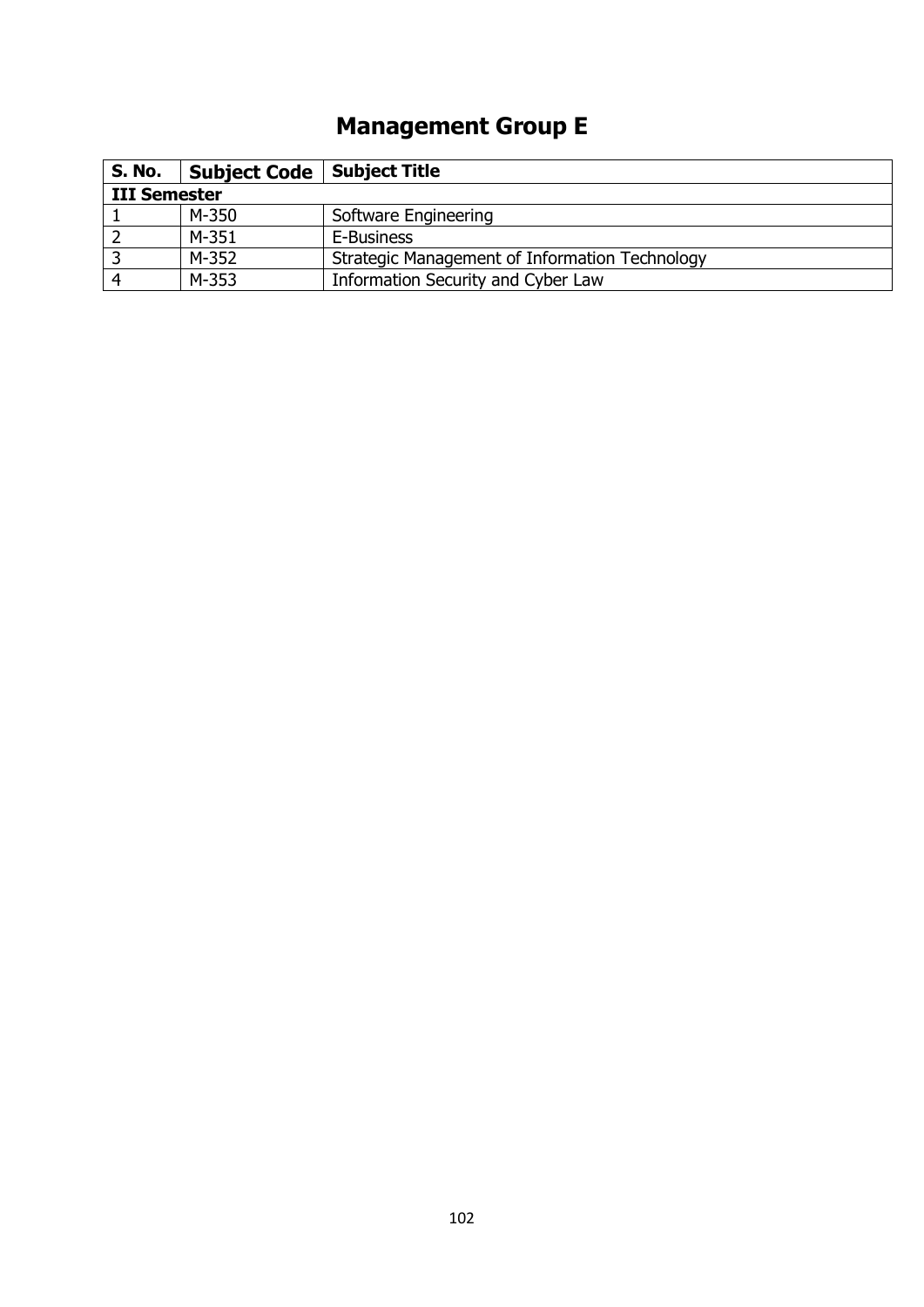## **M-350: SOFTWARE ENGINEERING**

**OBJECTIVES** 1. To learn and understand the concepts of Software Engineering.

- 2. To apply the project management and analysis principles to software project development.
	- 3. To apply the design & testing principles to software project development.

#### **LEARNING OUTCOMES** 1. Understand software specifications to classify different types of software models.

- 2. Understand Software Design Process and different Software Testing techniques.
- 3. Analyze cost of software projects using cost estimation models.
- 4. Able to explain the software engineering principles and techniques that are used in developing quality software products.

### **Section A UNIT COURSE DESCRIPTION SESSIONS**

# **2**

**3**

**3**

**4**

- **UNIT I Software Engineering Fundamentals:** Software Engineering - A layered Technology, The importance of software, Software Characteristics, Software myths, Software Engineering Paradigms, Software Components, Role of management in software development.
- **UNIT II Software Process Models:** Linear Sequential Model, Prototyping Model, RAD Model, Evolutionary Software Process Models: Incremental Model, Spiral Model, Component Assembly Model, Formal Methods, Fourth-Generation Techniques.
- **UNIT III Software Requirement Engineering :** Requirements Engineering, System and software requirements, Types of software requirements: Functional and non-functional requirements, Domain Requirements, User Requirements, Feasibility Study, Requirements Elicitation: Overview of techniques ,Viewpoints, Interviewing , Scenarios, Use-cases **3**
- **UNIT IV Software Requirement Specification:** Requirement Analysis: Entity Relationship Diagram, Data Dictionary, Requirement Validation, Requirement Documentation, Requirement Management, Requirement Specification: Software requirement Specification (SRS), Structure and contents, SRS format.
- **UNIT V Software Project Planning:** Software Project Planning, Size Estimation, Cost Estimation, Models, Static, single variable models, Static, Multivariable Models, COCOMO, Risk Identification and Projection: RMMM, Project scheduling and Tracking.
- **UNIT VI Software Design Process:** Design concepts: Abstraction, Architecture, Patterns, Modularity, Cohesion, Coupling, Information hiding, Functional independence, Refinement, Design of input and Control, User Interface Design: Elements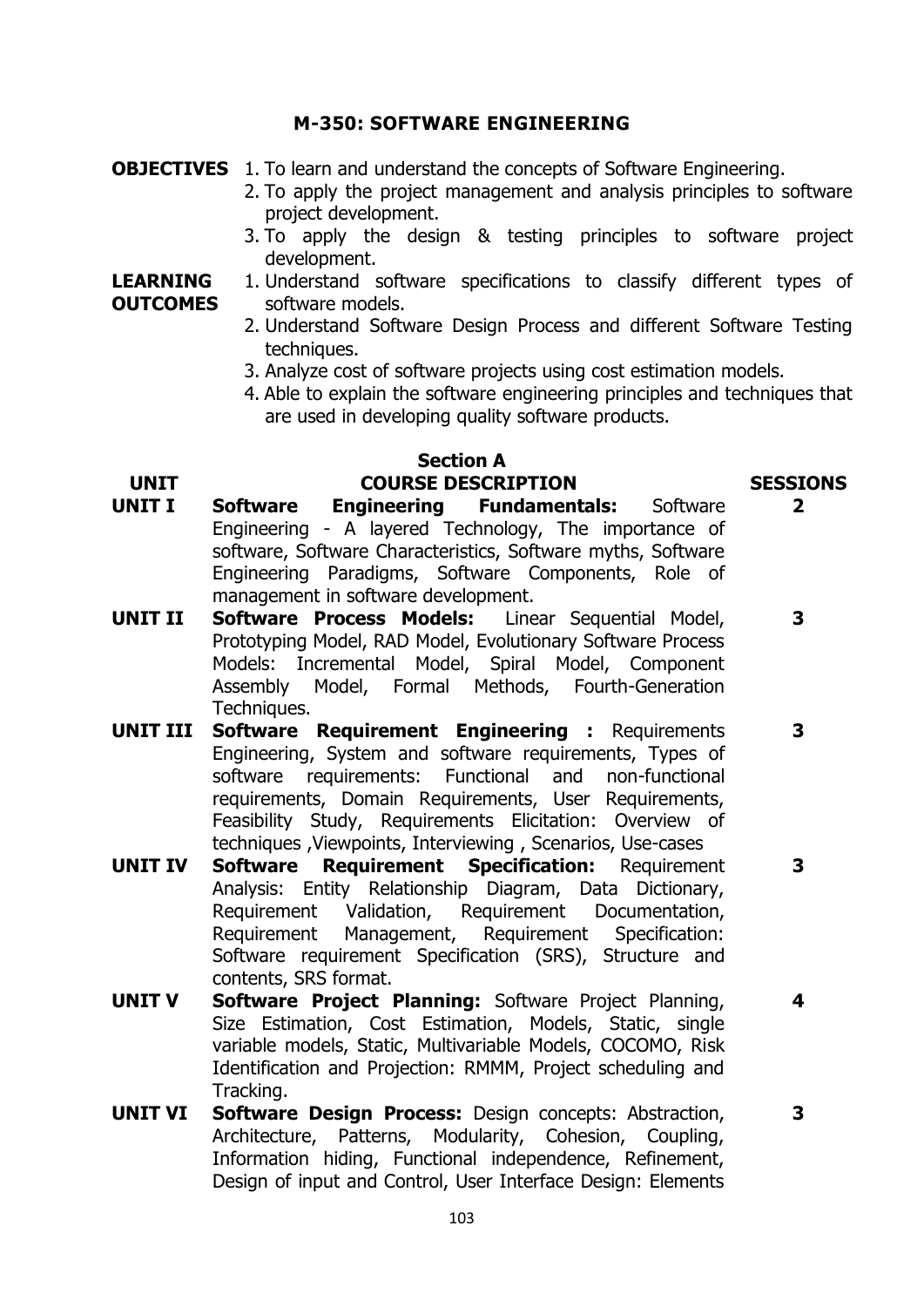of good design, Design issues, Features of GUI.

- **UNIT VII S/W Testing Fundamentals:** Verification and validation, Techniques of testing: Black-box and White-box testing, Inspections, Levels of Testing: Unit Testing, Integration Testing, Interface Testing, System Testing, Alpha and beta Testing, Regression Testing, Design of test cases.
- **UNIT VIII Software Maintenance & Quality Assurance:**  Maintainability – maintenance Tasks, Characteristics of a good quality software. Quality management activities, Product and process quality Standards: ISO9000, Capability Maturity Model (CMM).

## **Section B**

**3**

**3**

## **At least one Case Study from each UNIT Questions will be case/ inferences/ application based PRACTICALCOMPONENT**

- 1. Preparing Software Requirements Specifications.
- 2. Identifying Domain Classes from the Problem Statements.
- 3. Creating document after completion of software design phase.
- 4. Modeling UML Use Case Diagrams.
- 5. Designing Object Oriented Metrics
- 6. Designing Test Cases.

## **BOOKS RECOMMENDED**

- 1. Roger S Pressman, Bruce R Maxim, "Software Engineering: A Practitioner"s Approach", 8th Edition, 2019.
- 2. Ian Sommerville," Software engineering", Addison Wesley Longman, 9th Edition, 2017.
- 3. Ali Behforooz, Hudson, "Software Engineering Fundamentals", Oxford, 2009.
- 4. Hans Van Vliet ," Software Engineering Principles and Practice",3rd Edition,Wiley, 2010
- 5. Ali Behforooz, Hudson, "Software Engineering Fundamentals", Oxford, 2009.
- 6. K.K. Aggarwal, Yogesh Singh, "Software Engineering", 3rd Edition, 2008

- 1. IEEE Transactions on Software Engineering, IEEE
- 2. Journal of Systems and Software, Elsevier
- 3. Journal of Software: Evolution and Process, Wiley
- 4. ACM Transactions on Software Engineering and Methodology, ACM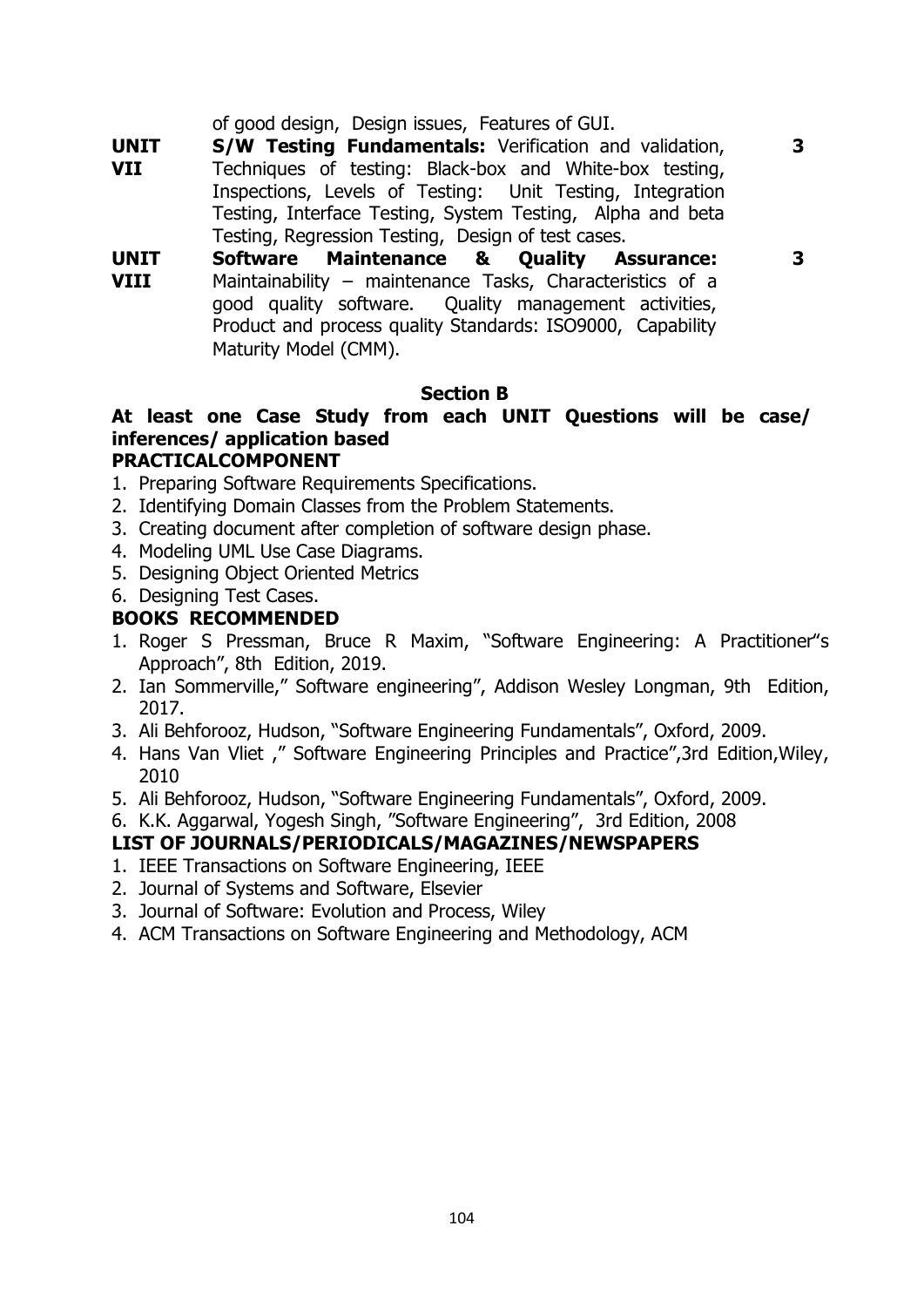## **M-351: E-BUSINESS**

- **OBJECTIVES** 1. To understand terminology and concepts of e-Business and the impact of e-Business on society and market commerce.
	- 2. To become aware of the global nature of e-Business and how traditional means of doing business will need to change in the electronic age.
	- 3. To identify organizational processes and relationships that may have value added, through the application of an e-Business strategy.
	- 1. Understand the E- business infrastructure and trends and Integrate theoretical frameworks with business strategies
		- 2. Analyze different types of technologies and methodologies used for developing e-Business.
		- 3. Analyze real business cases regarding their e-business strategies and transformation processes and choices.
		- 4. Understand the knowledge hierarchy to e-Business and related business processes and marketing techniques.

**S** 

**2**

**3**

**3**

**4**

## **Section A UNIT COURSE DESCRIPTION SESSION**

- **UNIT I Overview:** Definitions Of Electronic Commerce/ Electronic Business, Characteristics, Elements of e-Business, Categories Of e-Business (B2B, B2C, B2A etc.), Role of e-Business, Difference between E-Business and E-commerce, Evolution of e-Business
- **UNIT II Building Blocks of e-Business:** e-Business infrastructure components, Managing e–business infrastructure–Hardware and Software, Technical e-Business challenges, Internet Technology, Web Technologies & Applications, Collaborative Technologies– EDI, Workflow systems, Building e-presence– need of a website **3**
- **UNIT III Electronic Markets:** Definition and use of Electronic Markets, Advantages , Disadvantages, Electronic Market vs Traditional Market, Functions and Working of e-Markets, Electronic Market Success factors, Online Market Place Analysis, Location of Trading in Market Place
- **UNIT IV e-Business Strategies:** Introduction, Levels of e-Business Strategy, The changing competitive agenda–Business & Technology drivers, e-Business Models, Strategic Analysis, Theory of competitive strategy, Success factors for implementation of e- Business Strategies
- **UNIT V e-Business Applications: e**-Procurement, e-Payment Systems, ERP, e-SCM, e-CRM, e-Governance, e-Marketing, e-Advertising, e-Sales, e-Products, Internet Shopping and the e-Shop
- **UNIT VI The Impact of e-Business on Different Fields and Industries:** e-Tourism, Employment and Job Market Online, **<sup>3</sup>**

## **LEARNING OUTCOMES**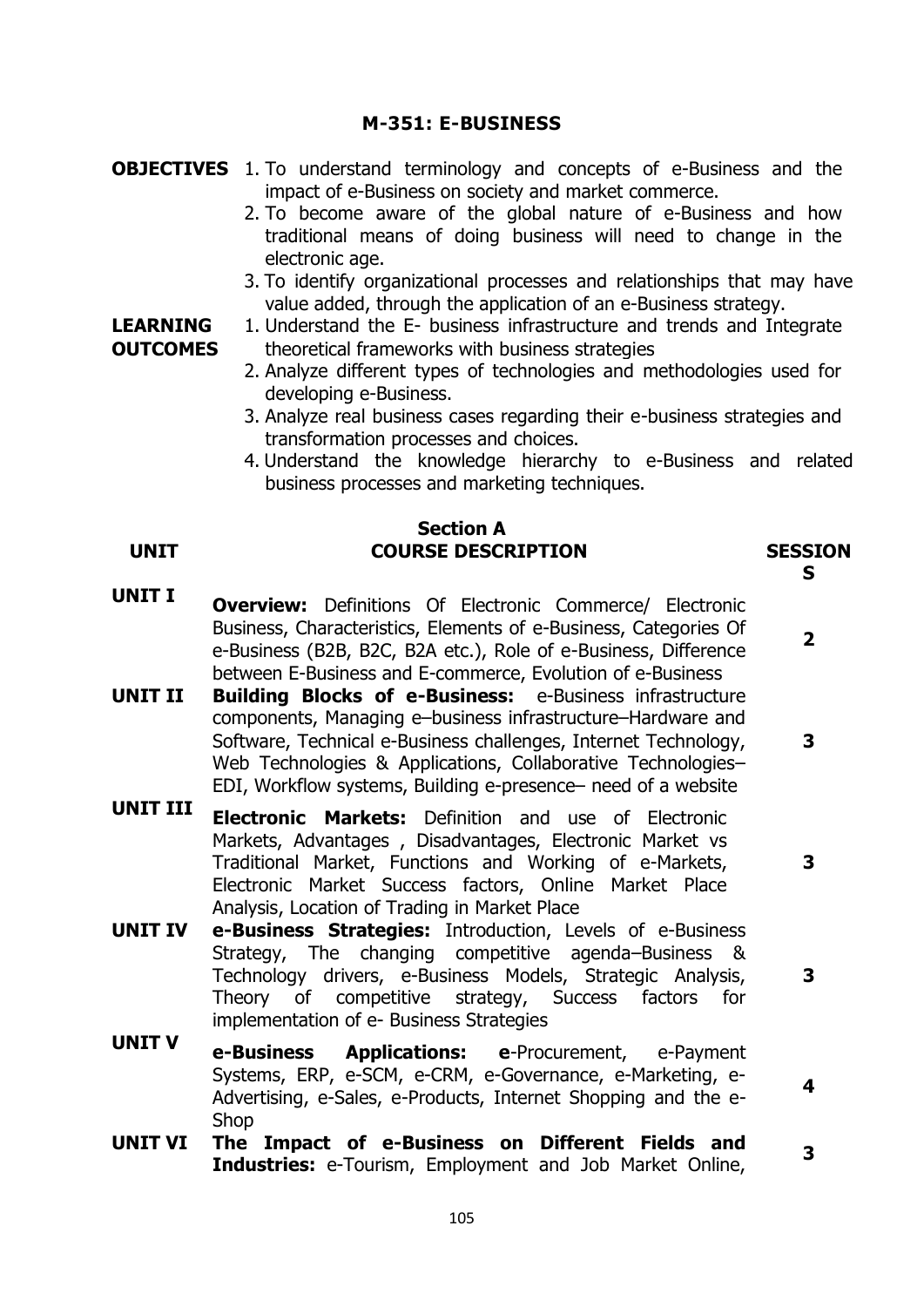Online Real Estate, Online Publishing and e-Books, Banking and Personal Finance Online, On-Demand Delivery Systems and E-Grocers, E-Learning and Online Education

**UNIT VII Contemporary Issues in e-Business:** Reliability for e– Business, Quality requirements, Trust,  $e - B$ usiness Risk,  $e - B$ Business security mechanism, Designing for Security – Assessing the security needs for the firm, Establishing a good policy, Fulfilling web security needs, Structuring the security environment, Monitoring the system

**3**

**UNIT VIII Impact Of e-Business On Society:** Issues Related To The Job Market, Current Global Situation, Work Patterns, Skills Required And Continuous Learning, How Local Becomes Global, Positivity Of IS/IT, What Needs To Be Done In Order to cater for the future e-Business/Information Society?

**3**

## **Section B**

## **At least one Case Study from each UNIT Questions will be case/ inferences/ application based**

## **PRACTICALCOMPONENT**

- 1. Study of marketing strategies of any two companies.
- 2. Analyzing Mission and Vision statements of any five companies and comparing them.
- 3. Learning the concept of Michael Porter's five forces model through its application to any one industry (Retail, Telecom, Infrastructure, FMCG, Insurance, Banking etc.)
- 4. Analyzing the change in the internet architecture in order to measure and sustain relevant e-Business criteria.
- 5. Study on the impact of e-Business on Industry and Society with 2 Real Life examples
- 6. Comparing the growth trends of any 2 retail outlets with the e-Business applications and without e-business applications.

## **BOOKS RECOMMENDED**

- 1. J Deitel, Deitel & Nieto, Internet and World Web- How to Program, Paperback Import, December 1999
- 2. J Deitel, Deitel & Nieto, e-Business and e-Commerce How to Program, Pearson, 2001
- 3. Dave Chaffey, e-Business & e-Commerce Management: Strategy, Implementation, Practice, Pearson Education, 5th Edition, 2013
- 4. Michael P. Papazoglou, Pieter Ribbers, e-Business: Organizational and Technical Foundations, Wiley India (P) Ltd, January 2006
- 5. Colin Combe, Introduction to E- Business: Management and Strategy, Elsevier Ltd., February 2006
- 6. Jelassi, Tawfik, Martínez-López, Francisco J, Strategies for e-Business, ISBN 978-3- 030-48950-2, 2020

- 1. International Journal of Electronic Business, Inderscience Publications
- 2. International Journal of e-Business Research (IJEBR), IGI Global
- 3. International Journal of Electronic Business Management, Inderscience Publications
- 4. e-Business Global Journals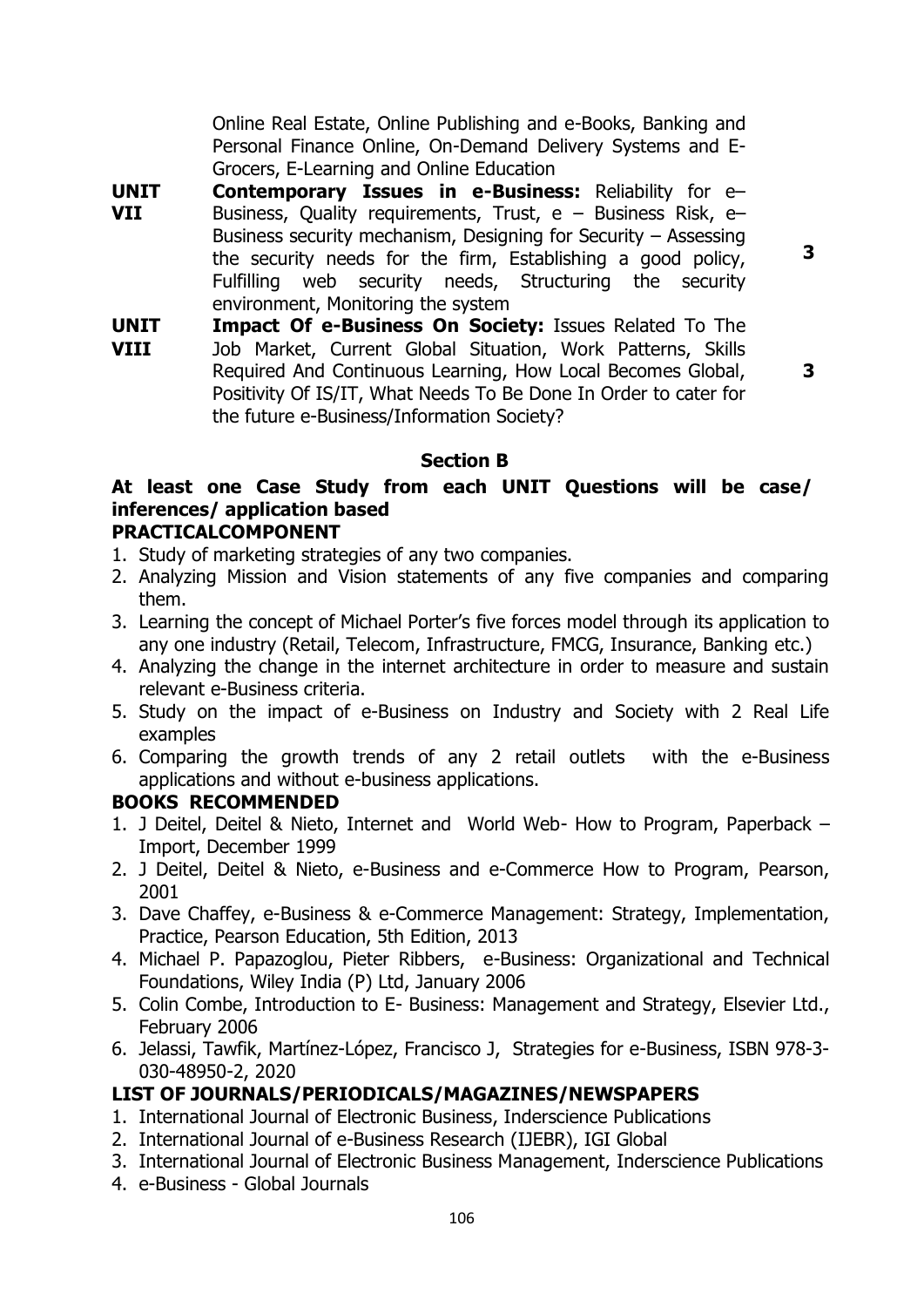## **M-352: STRATEGIC MANAGEMENT OF INFORMATION TECHNOLOGY**

## **OBJECTIVES** 1. To develop an understanding of use of Information Technology as a Strategic Tool for Business Management.

- 2. To enable the development of Information Technology Leadership and identification of IT strategies to support the firm's global business goals and operation.
- 3. To help learners to determine IT planning methods that support strategic development within an organization and make an effective contribution to the IT planning process.

#### **LEARNING OUTCOMES** 1. Understanding of IT strategic decisions that organizations make and have an ability to engage in strategic planning.

- 2. Knowledge of the basic concepts, principles and practices associated with strategy formulation and implementation.
- 3. Ability to integrate and apply knowledge gained in basic concepts to the formulation and implementation of strategy from holistic and multifunctional perspectives.
- 4. Acquisition of skills to analyze and evaluate critically real life company situations and develop creative solutions, using a strategic management perspective.

## **Section A UNIT COURSE DESCRIPTION SESSIONS**

## **UNIT I Introduction:** Key Issues in Information system & Management, the Role of CEO. Sustaining Competitive Advantage of use of IT & Management. I.T. & Intensive Strategic Growth, Introduction to Strategic Management-Concept importance of strategic Management, Role of IT in strategic management, strategic management issues, Strategy management for IT services, Stages of IT Strategic **Management**

- **UNIT II Strategic Planning of IT:** Introduction of an IT strategic plan, Components of IT Plan, IT strategic Plan model, phases in development of IT strategic Plan, challenges in implementing an IT Strategy Plan
- **UNIT III [Enterprise Architecture:](https://link.springer.com/chapter/10.1007/978-3-642-05034-3_3)** Enterprise IT design, Enterprise integration, Enterprise ecosystem adaptation, Architecture of an enterprise, enterprise architecture development 2
- **UNIT IV IT Landscape Management:** Importance of IT Landscape, Landscape Architecture, [Business Model](https://www.coursera.org/learn/bmi-sustainable-landscape-restoration)  [Innovation for Sustainable Landscape](https://www.coursera.org/learn/bmi-sustainable-landscape-restoration) 2
- **UNIT V Analyzing Business Environment:** Creative Learning, Organizational Learning and Role of Information technology in Business Transformation, Analytical Framework for Strategic IT Initiatives. 3
- **UNIT VI Competitive Strategy And Competitive Advantage In IT:** Industry and competitive analysis, strategy and 4

# 3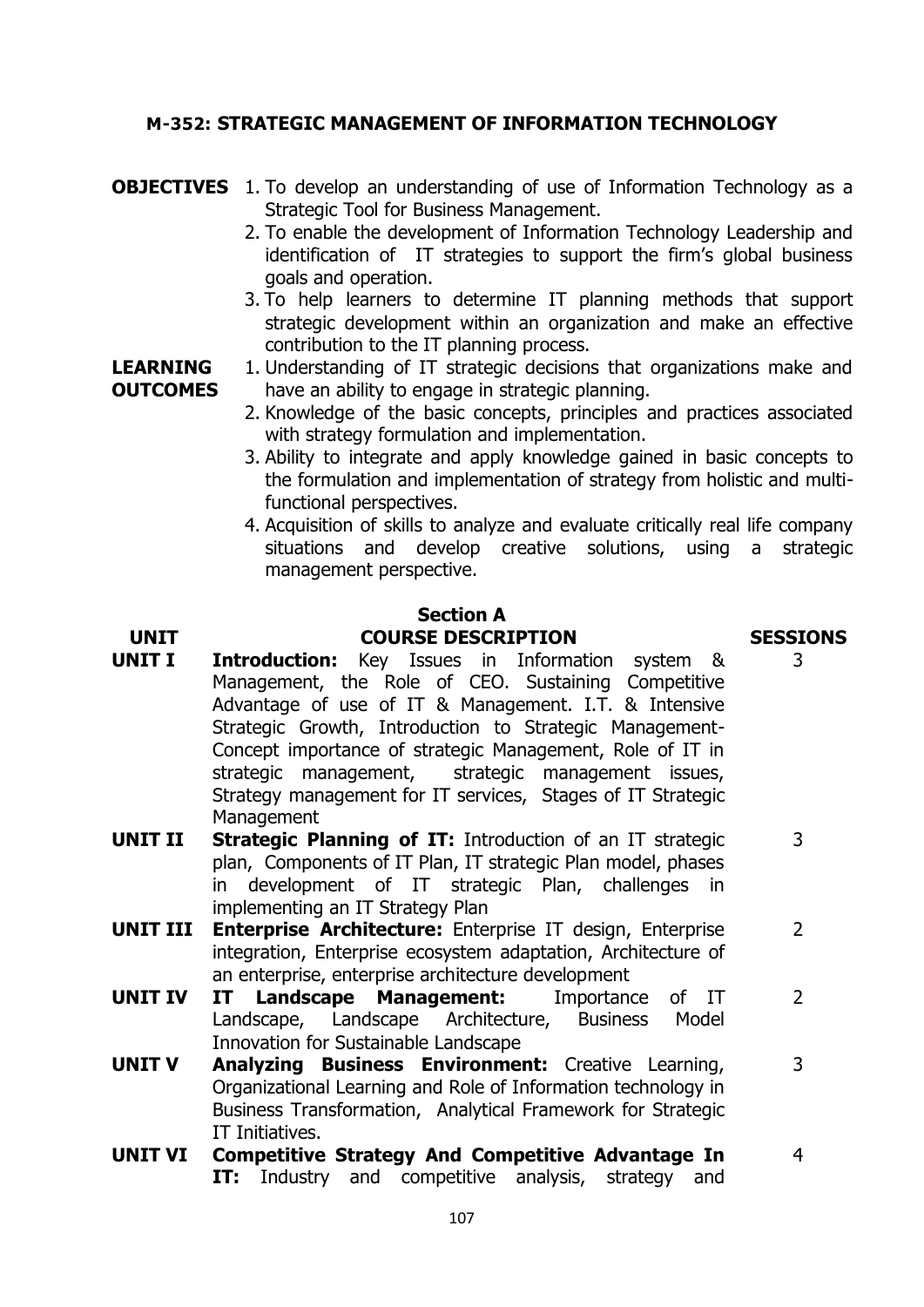competitive advantage, [Strategic Growth of Information](https://www.leaxr.com/course/view.php?id=62#section-5)  [Technology](https://www.leaxr.com/course/view.php?id=62#section-5) , Impact of [Competitive Strategy and Information](https://www.jstor.org/stable/40398178)  **[Technology](https://www.jstor.org/stable/40398178)** 

4

- **UNIT VII Recent Trends In Strategic Management In IT Sector:** Introduction, Strategic Thinking, Organizational Culture and its Significance, Organizational Development and Change, Strategic leadership, Models of Leadership Styles and its Roles, Creating effective Organizational designs. Managing innovation and fostering corporate entrepreneurship.
- **UNIT VIII [Technical Standardization:](https://link.springer.com/chapter/10.1007/978-3-642-05034-3_5)** Information Partnerships, Managing in the Market space- National Information Infrastructure and IT Policy at the National Level. Planning for strategic IT Resource. Managing the IT Function. Outsourcing IT Function. 3

## **Section B**

## **At least one Case Study from each UNIT Questions will be case/ inferences/ application based**

## **PRACTICALCOMPONENT**

- 1. Implement the transformation of corporate goals into IT goals.
- 2. Case study on developing a five year plan using IT strategies for growing the business beyond its current operations.
- 3. Case study to develop a function to reduce risks & costs through efficient use of IT resources, quality services.
- 4. Case study on IT contribution to develop a new business model.
- 5. Case study of an efficient IT strategy for a business scenario.
- 6. Case study to show the importance of IT in strategic business decisions.

## **BOOKS RECOMMENDED**

- 1. Hitt, M., Ireland, R. and Hoskisson, R. "Strategic Management: Competitiveness and Globalization – Concepts", 9th edition, Cincinnati, OH: Southwestern College Publishing, 2010.
- 2. Hanschke, Inge, "Strategic IT Management: A Toolkit for Enterprise Architecture Management", 1st edition, Springer publication, 2009.
- 3. Anand Thakur, "Strategic Management", 1st edition, Excel Books Private Limited, 2018.
- 4. Pilorget, Lionel, Schell, Thomas, "IT Management", 1st edition, Springer Vieweg, Wiesbaden, 2018.
- 5. Fred R. David ,"Strategic Management: Concepts and Cases", 16th edition ,Pearson publication, 2017.
- 6. Ewa, Ziemba, "Information Technology for Management",1st edition, Springer publication, 2015.

- 1. The International Journal of Information Systems Theories and Applications, Elsevier
- 2. International Journal of Information Technology and Management, Inderscience publications
- 3. Strategic Management Journal, Wiley Online library
- 4. Journal of Information Technology, Palgrave Macmillan Ltd.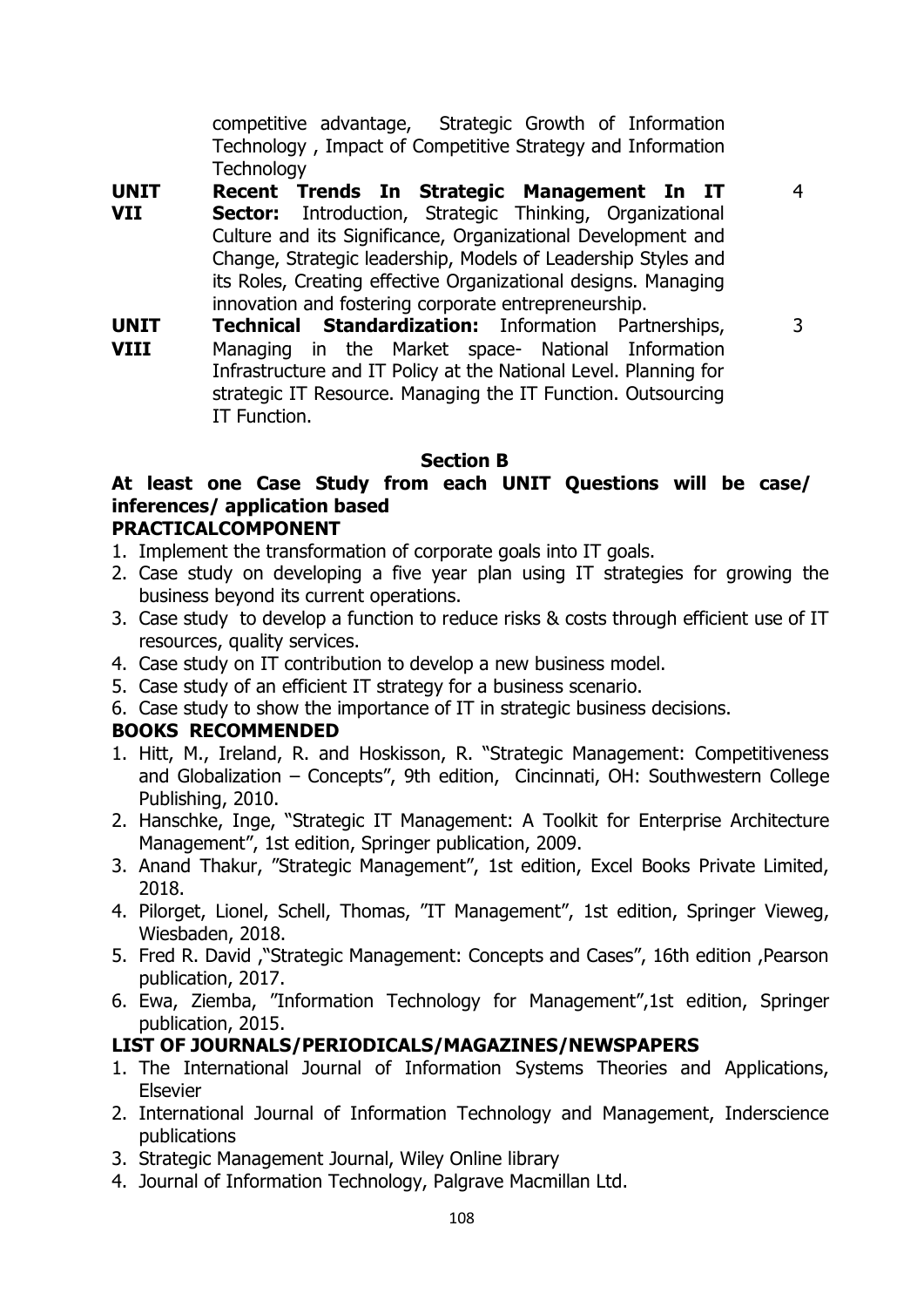#### **M-353: INFORMATION SECURITY AND CYBER LAW**

**OBJECTIVES** 1. To enable to understand the fundamental principles of Information Security and the importance of security in daily lives in the IT field. 2. To provide understanding of Infrastructure and Information Security 3. Elementary understanding of the authorities under IT Act and help comprehend Penalties and offences under IT Act. **LEARNING OUTCOMES** 1. Gain fundamental Information Security and business knowledge. 2. Acquire knowledge regarding IT Act, 2000. 3. Design countermeasures against common Information Security Attacks. 4. Implement Information Security in a Network Environment. **Section A UNIT COURSE DESCRIPTION SESSIONS UNIT I Introduction:** Security threats, Sources of security threats, Motives, Target Assets and vulnerabilities – Consequences of threats, E-mail threats, Web threats, Intruders and Hackers, Insider threats, Cyber-crimes. Network Threats: Active/ Passive – Interference, Interception, Impersonation, Worms, Virus, Spams, Ad ware, Spy ware, Trojans and covert channels, Backdoors, Bots, IP, Spoofing, ARP spoofing, Session Hijacking, Sabotage, Internal treats Environmental threats, Threats to Server security. 3 **UNIT II Internet and Web security**: Web Servers and Browsers, 4

HTTP, Cookies, Caching, Plug‐ in, ActiveX, Java, JavaScript, Secure Socket Layer (SSL), Secure Electronic Transaction (SET). E‐ mail Risks, Spam, E‐ mail Protocols, Simple Mail Transfer Protocol (SMTP), Post Office Protocol (POP), Internet Access Message protocol (ICMP).

**Secured Mail**: Pretty Good Privacy (PGP), S/MIME(Secure/Multipurpose Internet Mail Extensions)

- **UNIT III Electronic Business and Legal Issues:** Evolution and development in Ecommerce, paper vs paper less contracts, E-Commerce models Security. Application area: Business, Taxation, Electronic Payments, Supply Chain, EDI, E-markets, Emerging Trends.
- **UNIT IV Authentication**: Definitions, Types of authentication, Password Authentication, Password Vulnerabilities & Attacks: Brute Force & Dictionary Attacks. Password Policy & Discipline, Single Sign‐ on – Kerberos, Alternate Approaches, Biometrics: Types of **Biometric Techniques**: False Rejection, False Acceptance, Cross over Error Rates.
- **UNIT V Infrastructure and Information Security;** Risk Management, Basics of Cybercrime: Digital Evidence and Computer Forensics, Interception, Search and Seizure, and **Surveillance**

 $\overline{2}$ 

3

3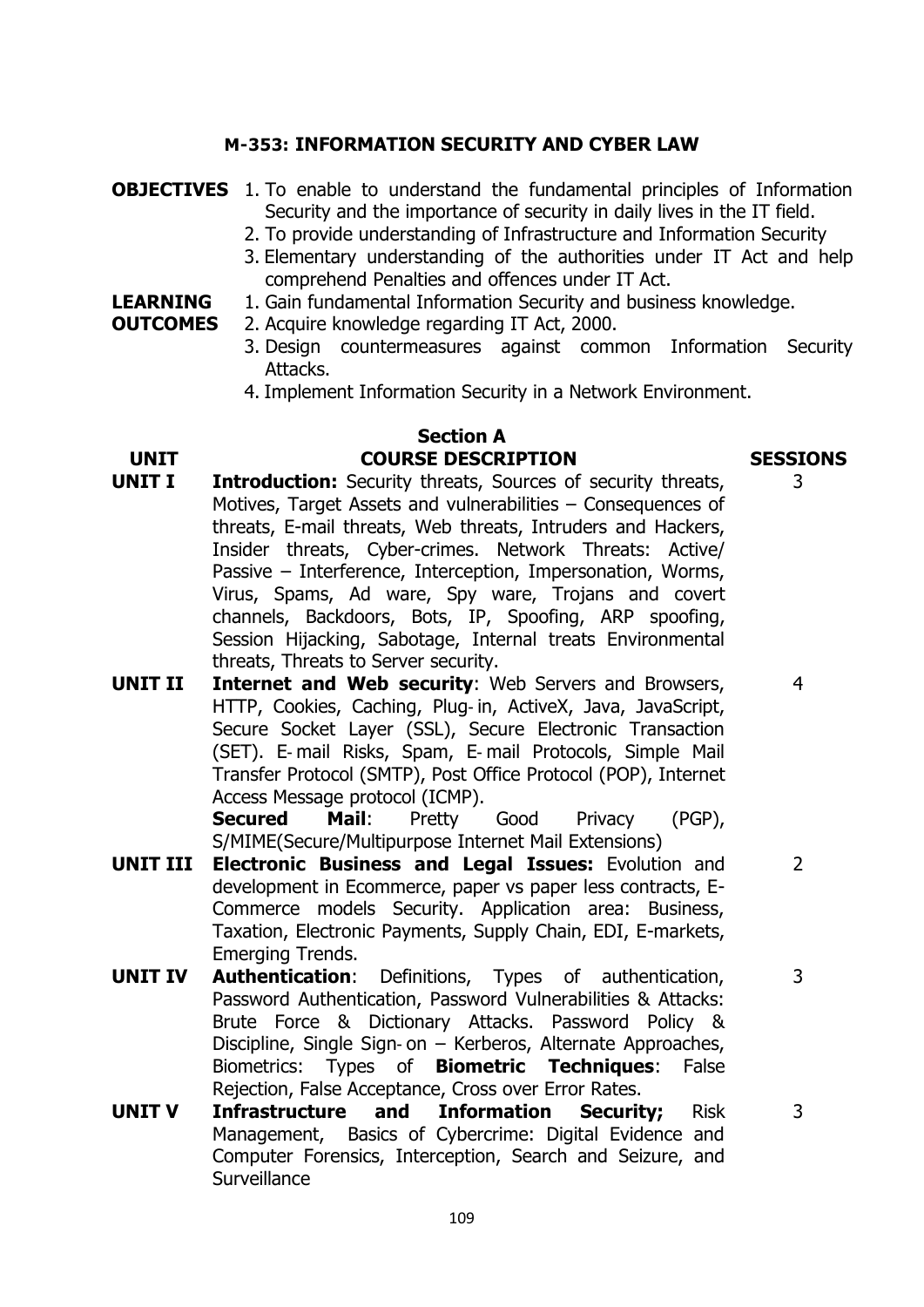**UNIT VI Cyber Forensic Basics-** Introduction to Cyber Forensics, Cell Phone / Mobile Forensics, Computer Ethics and Application Programs, Storage Fundamentals, File System Concepts, Data Recovery

3

3

3

- **UNIT VII Cyber Crimes and Cyber Laws-** Introduction to IT laws & Cyber Crimes – Internet, Hacking, Cracking, Viruses, Virus Attacks, Pornography, Software Piracy, Intellectual property, Legal System of Information Technology, Social Engineering, Mail Bombs, Bug Exploits, and Cyber Security
	- **UNIT VIII IT acts and Cyber Laws IT Act:** Salient Feature of IT Act 2000, Legal Provisions under the Information Technology Act, Recent amendments by the IT (Amendment Act) 2008, ActSection66(A, B, C, D, E, F), IT Act Section 67 (A,B,C)

#### **Section B**

## **At least one Case Study from each UNIT Questions will be case/ inferences/ application based**

#### **PRACTICALCOMPONENT**

- 1. Antivirus installation, Biometric techniques.
- 2. Setting up Email Encryption
- 3. Setting up browser security and Digital signature.
- 4. Investigation of malicious applications
- 5. Password management

#### **BOOKS RECOMMENDED**

- 1. K.Kumar, "Cyber Laws: Intellectual property & E Commerce, Security",1st Edition, Dominant Publisher,2011.
- 2. Vakul Sharma, "Information Technology Law and Practice- Cyber Laws and Laws Relating to Ecommerce" Paperback Edition, Universal Law Publishing, 2016
- 3. Pawan Duggal, "Cyber Law ", 2nd Edition, Lexis Nexis, Universal Law Publishing, 2018
- 4. William Stallings, "Cryptography and Network Security: Principles and Practice", 8th Edition, Pearson Education, 2018.
- 5. Jack Balkin, James Grimmelmann, Eddan Katz, Nimrod Kozlovski, Shlomit Wagman, Tal Zarsky, "CYBERCRIME: Digital Cops in a Networked Environment ", NYU Press, 2007.
- 6. William Stallings and Lawrie Brown, "Computer Security: Principles and Practice", Prentice Hall, 2008.

- 1. National Journal of Cyber Security Law, STM Journals.
- 2. The Computer Law and Security Review, Elsevier.
- 3. International Journal of Information Security and Cybercrime, Romanian Association for Information Security Assurance (RAISA).
- 4. Info security Magazine, Info security Group.
- 5. CISO MAG, Information Security Magazine.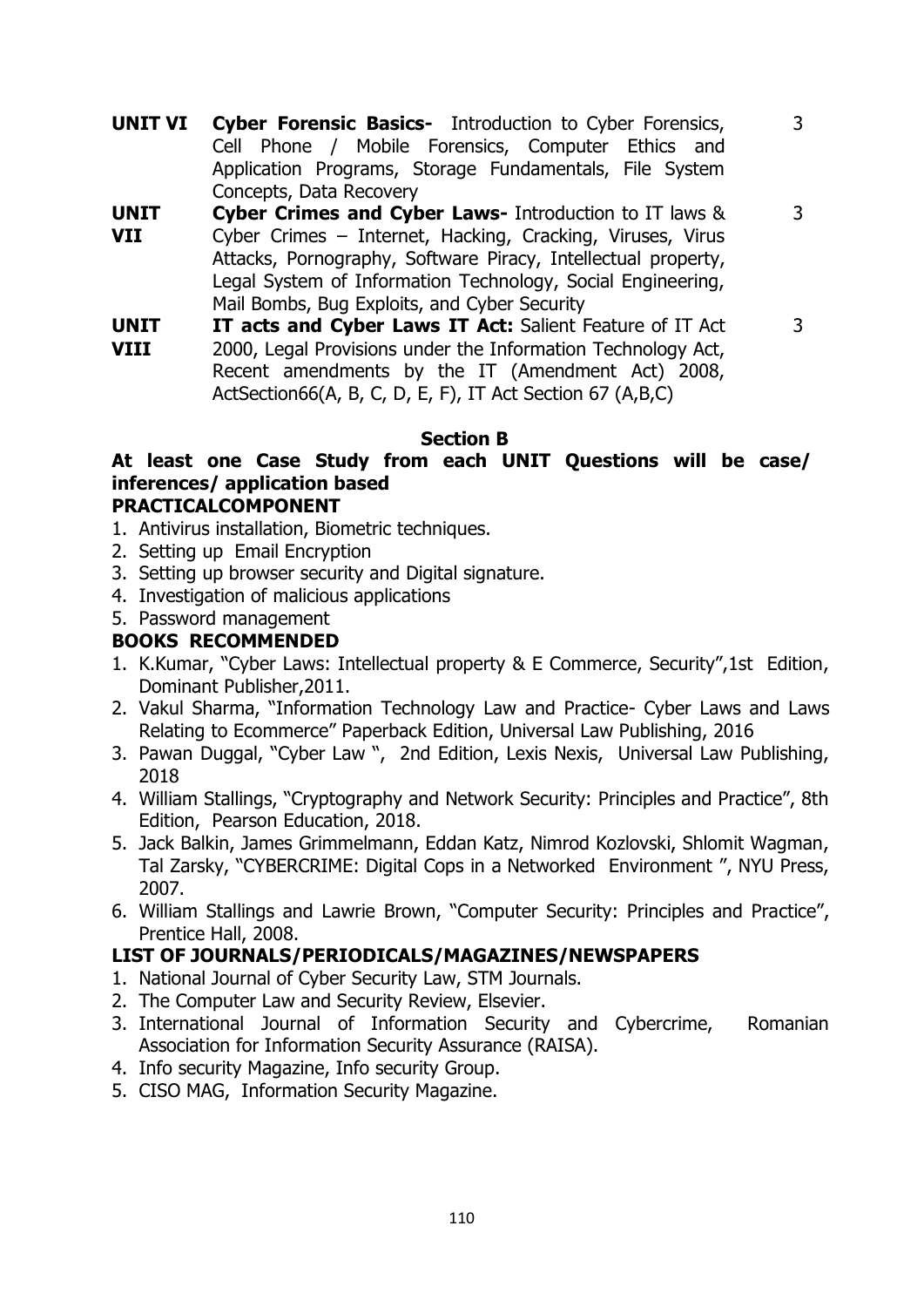# **Business Analytics Group F**

| S. No.       | <b>Subject Code</b> | <b>Subject Title</b>           |  |
|--------------|---------------------|--------------------------------|--|
| III Semester |                     |                                |  |
|              | M-360               | Data Science & Analytics       |  |
|              | M-361               | Data Warehousing & Data Mining |  |
|              | M-362               | <b>Big Data Technologies</b>   |  |
|              | M-363               | <b>BlockChain Technologies</b> |  |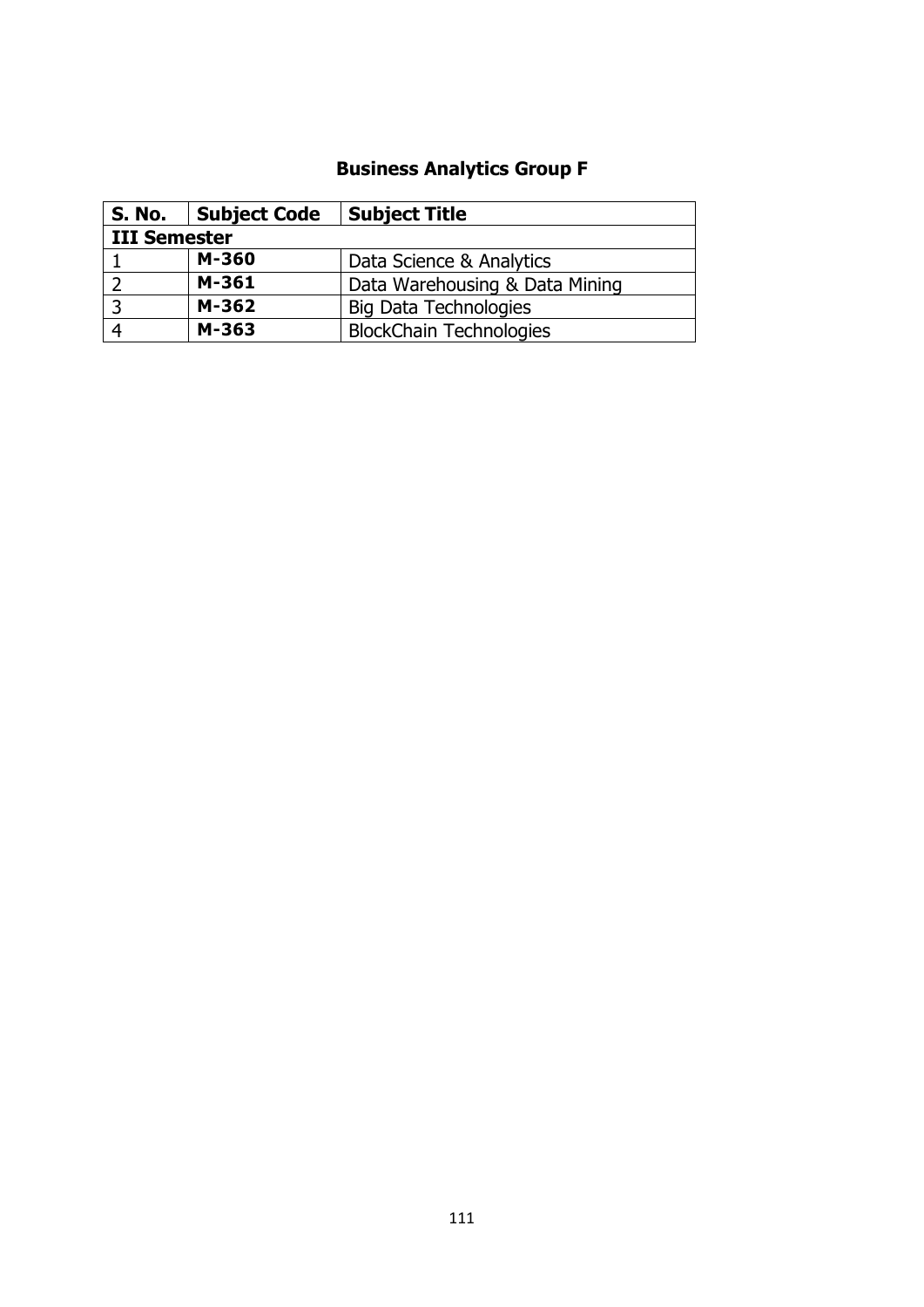#### **M-360: DATA SCIENCE & ANALYTICS**

- **OBJECTIVES** 1. Develop in depth understanding of the key technologies in data science.
	- 2. Apply principles of data science to the analysis of business problems.
	- 3. Understand and integrate data science and analytics capabilities into the formation of situation analysis.
- **LEARNING**  1. Apply mathematical principles to the analysis of data.
- **OUTCOMES** 2. Analyze very large data sets in the context of real world problems.
	- 3. Demonstrate knowledge of statistical data analysis techniques utilized in business decision making.
	- 4. Formulate and use appropriate models of data analysis to solve hidden solutions to business related challenges.

# **Section A**

#### **UNIT COURSE DESCRIPTION SESSIONS**

- **UNIT I Introduction to Data Science:** Evolution of Data Science, Data Scientist vs. Data Engineer vs. Business Analyst, Data Scientists Roles and Responsibility, Career in Business Analytics, Stages in a Data Science Project, Applications of Data Science in various fields, Data Security Issues. Data Science Project Life Cycle: Business Requirement, Data Acquisition, Data Preparation, Hypothesis and Modeling, Evaluation and Interpretation, Deployment, Operations, Optimization. **UNIT II Introduction to Big Data:** What is big data, why big data,
- convergence of key trends, unstructured data, industry examples of big data, web analytics, big data and marketing, fraud and big data, risk and big data, credit risk management, big data and algorithmic trading, big data and healthcare, big data in medicine, advertising and big data, big data technologies, introduction to Hadoop.
- **UNIT III Introduction Evolution of Cloud Computing**: Essential Characteristics of cloud computing – Operational models such as private, dedicated, virtual private, community, hybrid and public cloud, Service models such as IaaS, PaaS and SaaS – Example cloud vendors – Google cloud platform, Amazon AWS, Microsoft Azure
- **UNIT IV Machine Learning Foundations**: Overview, Design of a Learning System, Types of Machine Learning, Supervised Learning and Unsupervised Learning, Mathematical Foundations of Machine Learning, Applications of Machine Learning.
- **UNIT V** Application of Business Analysis: Retail Analytics, Marketing Analytics, Financial Analytics, Healthcare Analytics, Supply Chain Analytics.
- **UNIT VI Statistical Analysis:** Introduction to statistics, Meaning and scope, Limitation of Statistics, Data, Types of data, Methods 4

3

 $\overline{2}$ 

3

4

 $\overline{2}$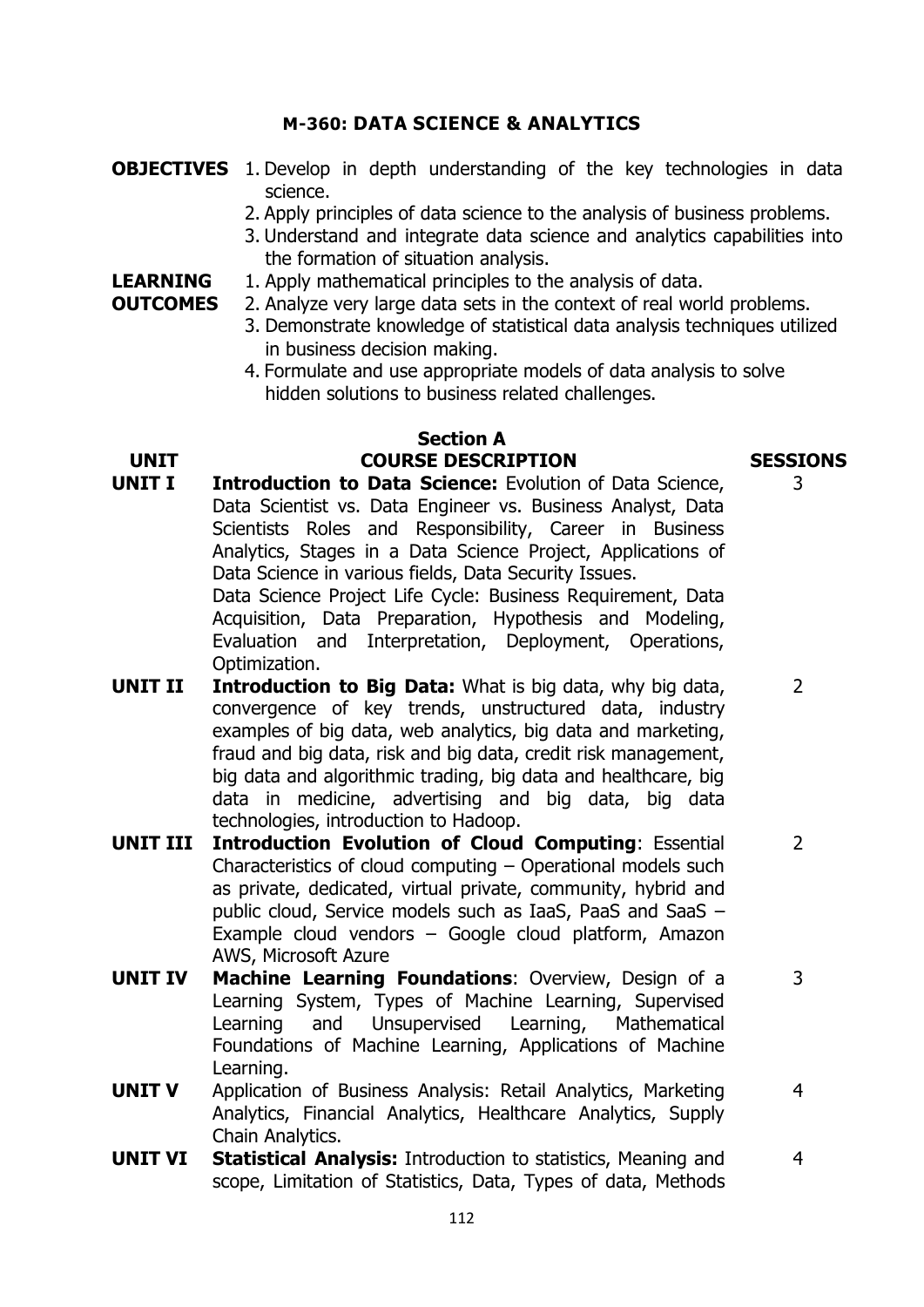of data collection, Presentation of data, Tabulation, Frequency Distribution , Graphical Representation

**UNIT VII Introduction to data analytics:** Types of data analytics, Applications of data analytics, Big Data versus Analytics; Analytics trends and the industry trend of leveraging analytics.

4

2

**UNIT VIII Descriptive Analytics:** Analytics, Sampling distributions, resampling, statistical inference, prediction error. Regression modeling, Predictive analytics, Demand Forecasting, Prescriptive analytics, Making impact with analytics: Understand the 4Ps (Problem, Product, People & Process); Communicating Analytics.

#### **Section B**

#### **At least one Case Study from each UNIT Questions will be case/ inferences/ application based PRACTICAL COMPONENT PRACTICALCOMPONENT**

- 1. Perform Case Studies on Data Science projects
- 2. Explore machine learning tool "WEKA"
- 3. Perform data preprocessing tasks and Demonstrate performing on Statistical data
- 4. Load dataset into Weka and perform Machine learning algorithms
- 5. Perform Regression using Excel
- 6. Explore other Statistical methods and visualization techniques in Excel

#### **BOOKS RECOMMENDED**

- 1. Foster Provost & Tom Fawcett, " Data Science for Business", O' Reilly, 2013
- 2. James Warren and Nathan Marz, "Big Data: Principles and Best Practices of Scalable Realtime Data Systems", Manning Publications, 2015
- 3. Anil Maheshwari, " Data Analytics", McGrawHill Publications, 2017
- 4. Ramesh Sharda, Dursun Delen & Efraim Turban, "Business Intelligence, Analytics, and Data Science: A Managerial Perspective", Pearson, 4th Edition, 2017
- 5. Toby Velte, Anthony Velte & Robert Elsenpeter, "Cloud Computing, A Practical Approach", McGraw Hill Education, 2017
- 6. Hans Weber, "Big Data and Artificial Intelligence: Complete Guide to Data Science, AI, Big Data and Machine Learning", Editorial Alex Pubished, Vendedor Draft2Digital, LLC 2020

- 1. Data Science, Methods, Infrastructure, and Applications, IOS Press.
- 2. Data Science Journal, CODATA, Paris, France
- 3. International Journal of Data Science, Inderscience Publishers.
- 4. International Journal of Data Analytics (IJDA), IGI Global.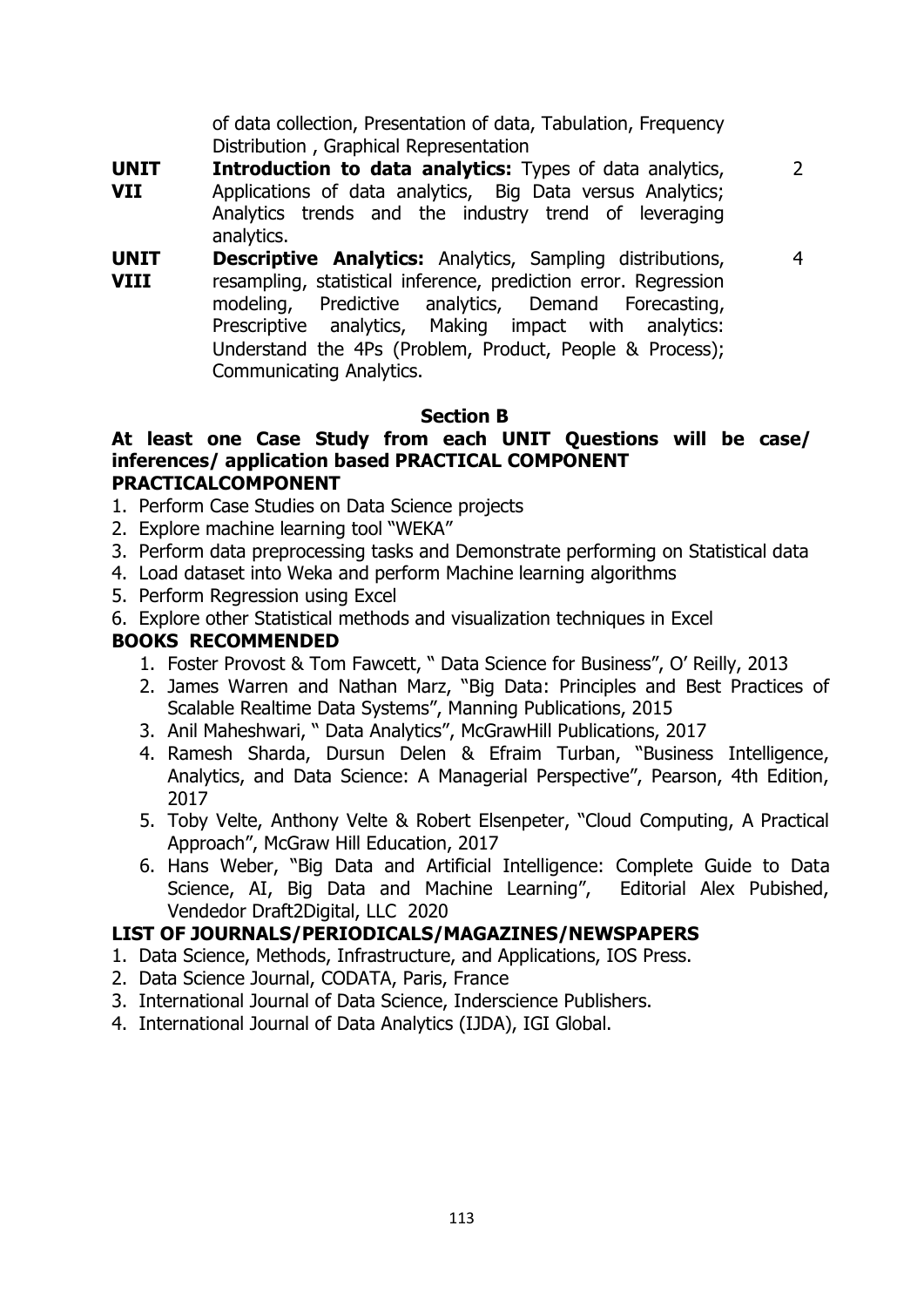### **M-361: DATA WAREHOUSING & DATA MINING**

|                                    | <b>OBJECTIVES</b> 1. To teach principles, concepts and applications of data warehousing<br>2. To introduce the task of data mining as an important phase of<br>knowledge discovery process                                                                                                                                                                                                                                                                                                                                                                                                                                                                                    |                      |
|------------------------------------|-------------------------------------------------------------------------------------------------------------------------------------------------------------------------------------------------------------------------------------------------------------------------------------------------------------------------------------------------------------------------------------------------------------------------------------------------------------------------------------------------------------------------------------------------------------------------------------------------------------------------------------------------------------------------------|----------------------|
| <b>LEARNING</b><br><b>OUTCOMES</b> | 3. To inculcate Conceptual, Logical, and Physical design of Data<br>Warehouses, OLAP applications and OLAP deployment<br>1. Perform the data preparation tasks and understand the implications<br>Apply, analyze various Data warehouse models<br>2. Develop an understanding of the strengths and limitations of popular<br>data mining techniques and to be able to identify promising business<br>applications of data mining.<br>3. Acquire the knowledge of managing, economics for conventional,<br>modern and future Data warehousing and Data Mining.<br>4. Understanding of the alternative knowledge representations such as<br>rules and various Mining Techniques |                      |
|                                    | <b>Section A</b>                                                                                                                                                                                                                                                                                                                                                                                                                                                                                                                                                                                                                                                              |                      |
| <b>UNIT</b><br><b>UNIT I</b>       | <b>COURSE DESCRIPTION</b><br><b>Introduction</b><br>Databases and<br><b>Transactions:</b><br>to                                                                                                                                                                                                                                                                                                                                                                                                                                                                                                                                                                               | <b>SESSIONS</b><br>3 |
|                                    | Classification of Data, Introduction to database system,<br>purpose of database system, Types of database management<br>system, relational databases, database architecture,                                                                                                                                                                                                                                                                                                                                                                                                                                                                                                  |                      |
| <b>UNIT II</b>                     | transaction management                                                                                                                                                                                                                                                                                                                                                                                                                                                                                                                                                                                                                                                        | 3                    |
|                                    | Data Warehousing: Introduction, Definition, Difference<br>between Data Mining and Data Warehouse, Multidimensional<br>data transformation, OLAP operations, Data Warehouse<br>schema, Data Warehouse Server                                                                                                                                                                                                                                                                                                                                                                                                                                                                   |                      |
| <b>UNIT III</b>                    | <b>Pre-processing:</b> Introduction, Data Cleaning,<br>Data<br>Descriptive Data Summarization, Data Integration<br>and<br>Transformation, Data Reduction, Data Discretization.                                                                                                                                                                                                                                                                                                                                                                                                                                                                                                | 3                    |
| <b>UNIT IV</b>                     | Data Mining: Introduction, Definition, KDD vs. DM, DBMS<br>vs. DM, DM Techniques, Issues and Challenges in DM, DM<br>Applications.                                                                                                                                                                                                                                                                                                                                                                                                                                                                                                                                            | 3                    |
| <b>UNIT V</b>                      | <b>Association Rules:</b> Generalized association rule, Basic<br>Algorithms, Concepts of Lift, Confidence and Support<br>Parameters, Measuring the Quality of Rules, Market Basket<br>Analysis                                                                                                                                                                                                                                                                                                                                                                                                                                                                                | 3                    |
| <b>UNIT VI</b>                     | <b>Classification:</b> Parametric and Non-parametric technology,<br>Introduction to classification, Types of classification<br><b>Neural Networks The Neuron: Activation</b><br>Artificial<br>Function, Gradient Descent - Stochastic Gradient Descent,                                                                                                                                                                                                                                                                                                                                                                                                                       | 3                    |
| <b>UNIT</b><br><b>VII</b>          | Back Propagation - Business Problem<br><b>Clustering:</b> Introduction to Cluster Analysis, Hierarchical and<br>Non-hierarchical Techniques, Similarity and<br><b>Distance</b><br><b>Measures</b>                                                                                                                                                                                                                                                                                                                                                                                                                                                                             | 3                    |
| <b>UNIT</b><br><b>VIII</b>         | <b>Applications and Trends in Data Mining: Data Mining</b><br>applications, Introduction to Data mining System Products                                                                                                                                                                                                                                                                                                                                                                                                                                                                                                                                                       | 3                    |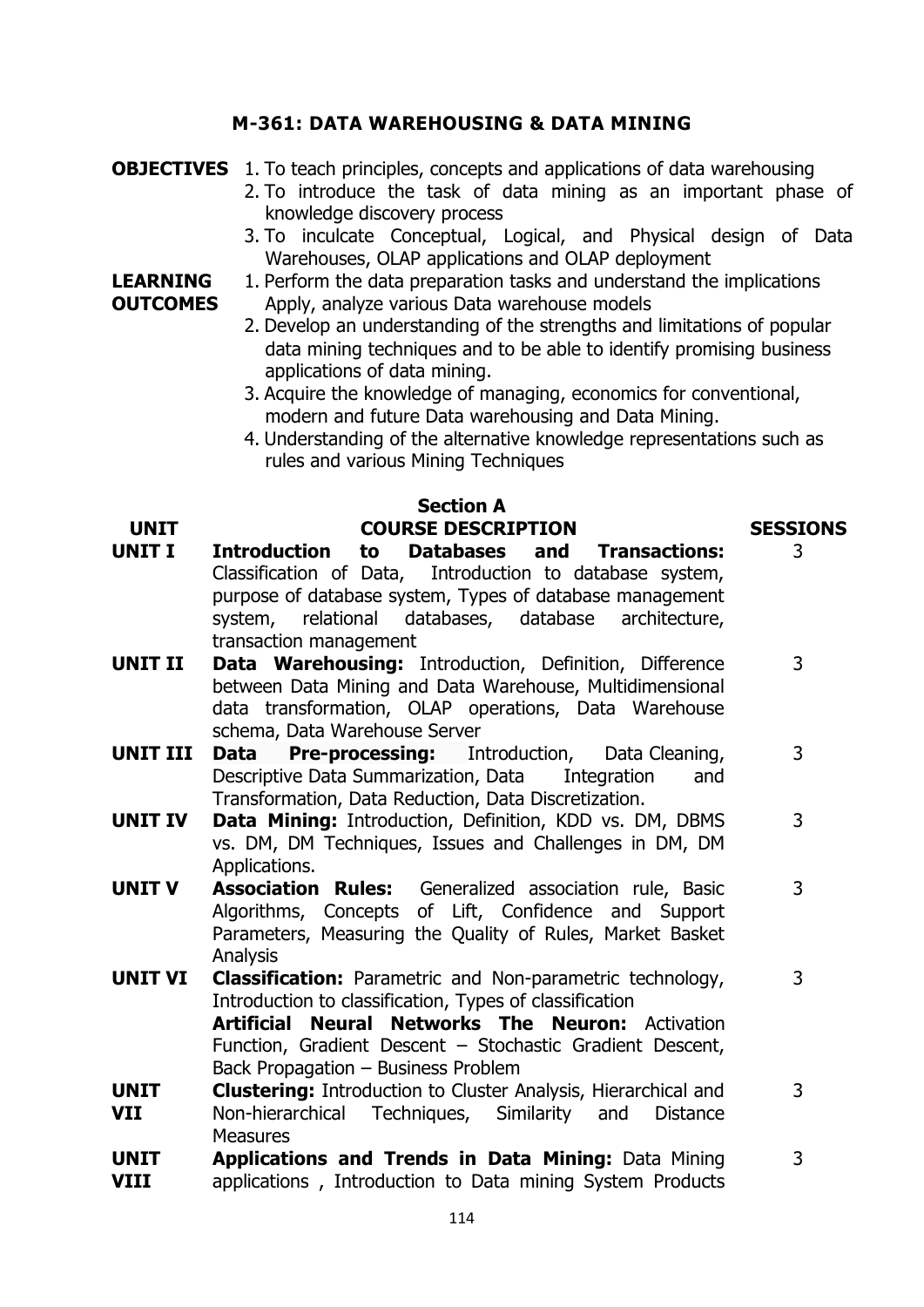#### **Section B**

#### **At least one Case Study from each UNIT Questions will be case/ inferences/ application based PRACTICALCOMPONENT**

- 1. Perform Case Studies on Data Warehouse models.
- 2. Compare OLAP vs. OLTP
- 3. Apply different discretization filters on numerical attributes on association rule algorithm. Study the rules generated. Derive interesting insights and observe the effect of discretization in the rule generation process.
- 4. Exercise the data mining techniques with varied input values for different parameters.
- 5. Compare classification results of different algorithms.
- 6. Compare clustering results of different algorithms.

#### **BOOKS RECOMMENDED**

- 1. Jiawei Han and Micheline Kamber, Data Mining Concepts and Techniques, Third Edition, Elsevier, 2012.
- 2. Alex Berson and Stephen J.Smith, Data Warehousing, Data Mining and OLAP, Tata McGraw – Hill Edition, 35th Reprint 2016.
- 3. K.P. Soman, Shyam Diwakar and V. Ajay, Insight into Data Mining Theory and Practice, Eastern Economy Edition, Prentice Hall of India, 2006.
- 4. Ian H.Witten and Eibe Frank, Data Mining: Practical Machine Learning Tools and Techniques, Elsevier, Second Edition.
- 5. G. K. Gupta "Introduction to Data Mining with Case Studies", Easter Economy Edition, Prentice Hall of India, 2006.
- 6. Daniel T. Larose, "Data Mining Methods & Models", Wiley-India, 2007.

- 1. International Journal of Data Warehousing and Mining (IJDWM), IGI Publication
- 2. International Journal of Data Warehousing (IJDW), Serial Publication
- 3. Code Magazine, Articles on Data warehousing and Data Mining, EPS Software **Corporation**
- 4. Journal of Data Mining in Genomics & Proteomics Open Access, Hindawi Publication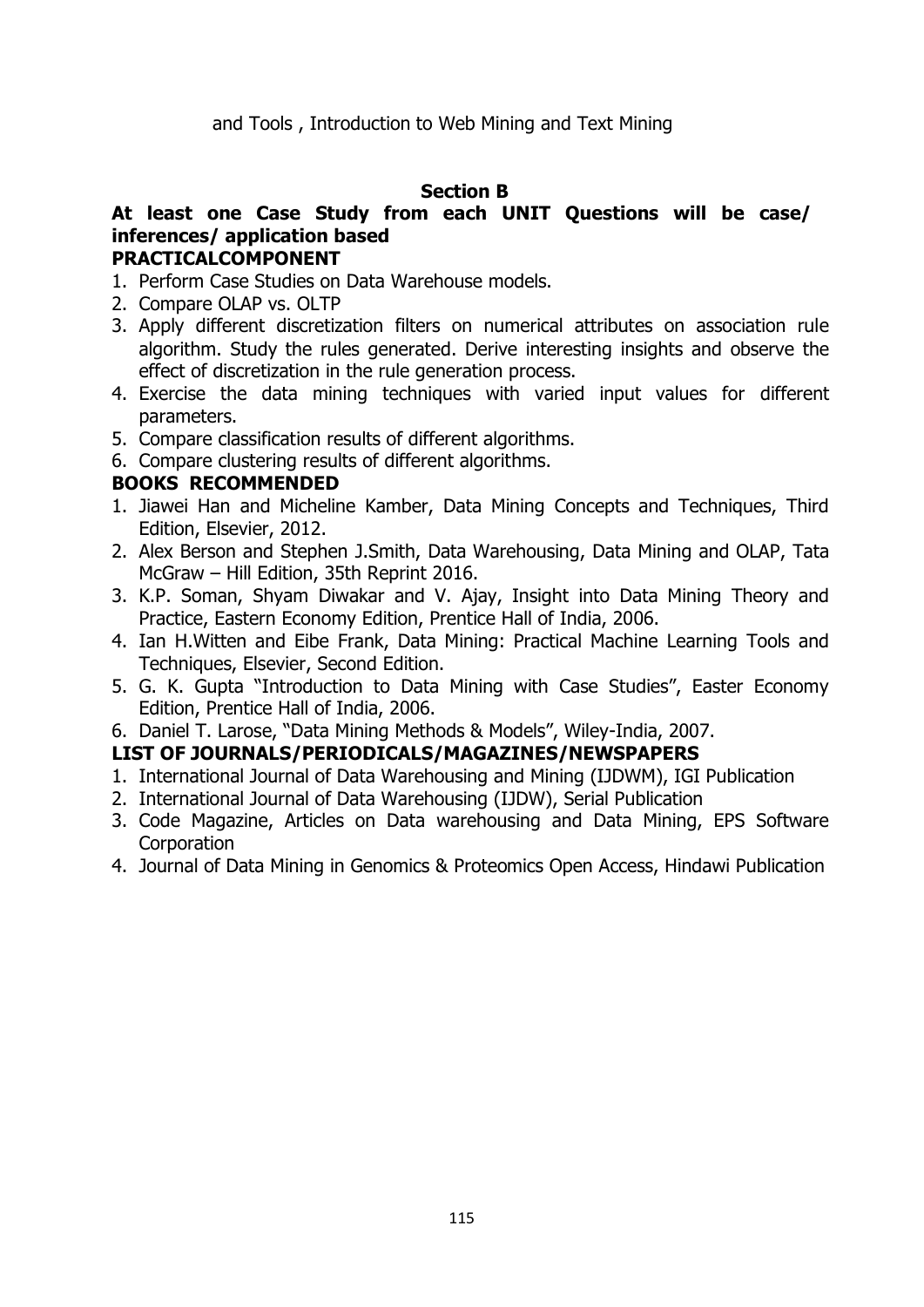#### **M-362: BIG DATA TECHNOLOGIES**

**OBJECTIVES** 1. To define the basic concepts of big data.

**LEARNING** 

- 2. To introduce the tools required to manage and analyze big data.
- 3. Develop skills to solve complex real world problems.
	- 1. Understanding of the concepts of Big Data.
- **OUTCOMES** 2. Illustrate how to use tools to manage big data
	- 3. Compare different tools used in big data analytics.
	- 4. Apply MapReduce to solve problems.

#### **Section A UNIT COURSE DESCRIPTION SESSIONS**

- **UNIT I Understanding Big Data:** Introduction, Need, Importance of Big data, Classification of Digital Data, Four Vs, Drivers for Big data, Big data Terminology, Industry examples and Top Challenges Facing Big Data, Responsibilities of data scientists, Technology Challenges for Big data, Convergence of key trends, Big data Architecture.
- **UNIT II Web analytics:** big data and marketing, fraud and big data, risk and big data, credit risk management, big data and algorithmic trading, Open source technologies, cloud and big data, Crowd Sourcing Analytics, inter and trans firewall analytics. 3
- **UNIT III Introduction to Hadoop & Hadoop Ecosystem-I:** Introduction to Hadoop, Features of Hadoop, Hadoop Versions, Hadoop Architecture, Hadoop Ecosystem: Introduction to Hadoop Ecosystem, Introduction to Data Management and Data Access tools: Data Management using Flume, Oozie, Zookeeper; Hive, Pig, Avro, SQOOP for data access.
- **UNIT IV The Hadoop Ecosystem-II:** Introduction to Data Processing and Data Storage tools: MapReduce, YARN, HDFS, HBase. 3
- **UNIT V HDFS:** Intoduction to HDFS, HDFS concepts, NameNode, Secondary NameNode and DataNode, Hadoop MapReduce paradigm, Map and Reduce tasks, Job, Design and working of Hadoop distributed file system (HDFS).
- **UNIT VI MapReduce:** Introduction, MapReduce workflows, Split, map, combine, scheduling, shuffle and sort.Problems & examples in MapReduce.
- **UNIT VII NO SQL Data Management:** Problem with Relational Database Systems. Introduction to NOSQL, Advantages of NOSQL, SQL versus NOSQL. Aggregate data models, keyvalue and document data models, relationships, graph databases, schemaless databases.
- **UNIT VIII Big data Applications:** Healthcare, Finance, Advertising, Marketing, Transportation, Education, Government, Cyber Security etc.

3

3

3

3

3

3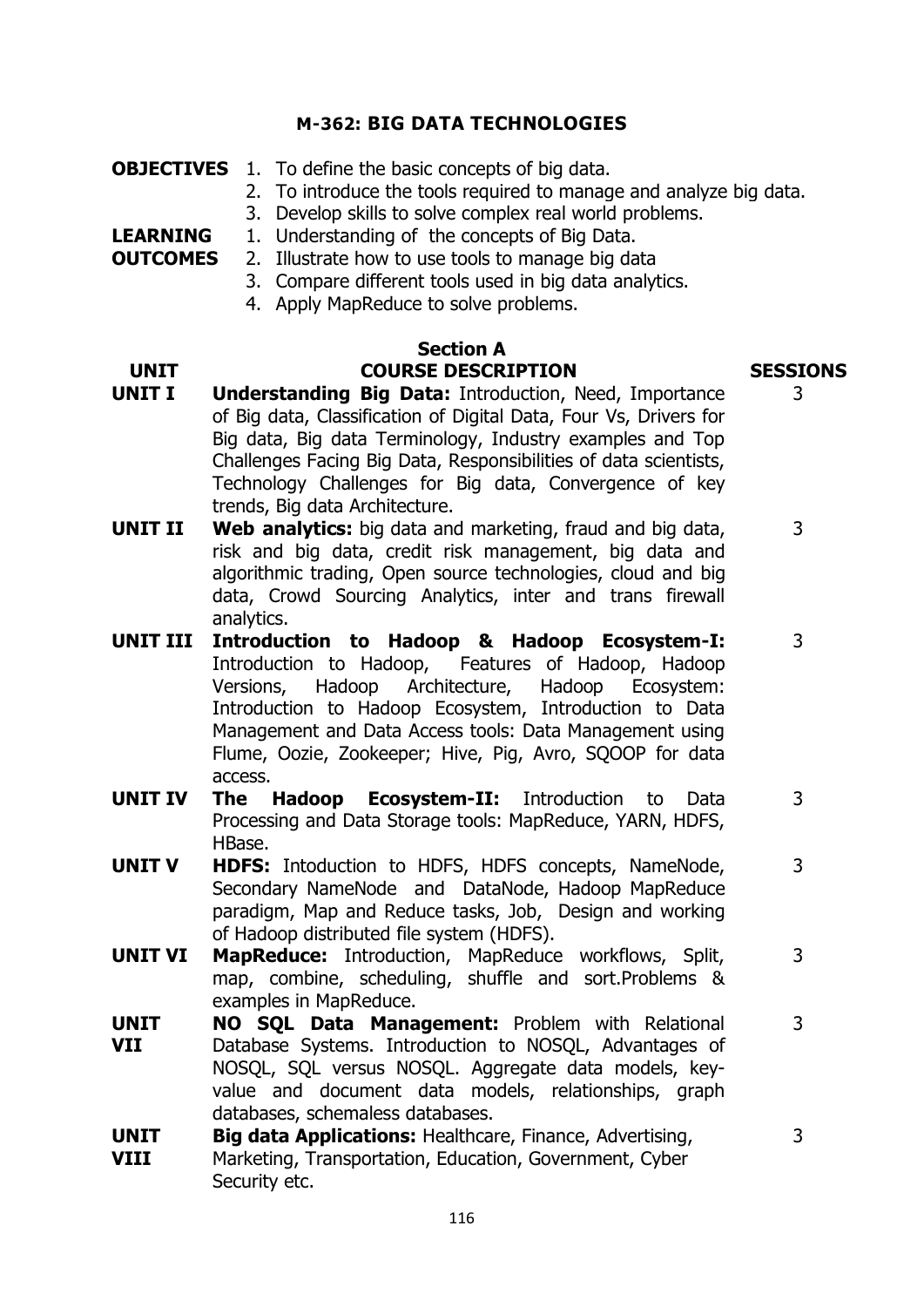#### **Section B**

# **At least one Case Study from each UNIT Questions will be case/ inferences/ application based**

#### **PRACTICALCOMPONENT**

- 1. Applying concepts of Web analytics, crowd sourcing analytics to solve real world problems.
- 2. Tracing the data flow through Hadoop Tools for tasks at hand.
- 3. Representation of HDFS ecosystem.
- 4. Solving problems using MapReduce.
- 5. How NOSQL solves the database problems for Big Data.
- 6. Exploring Big data applications in diverse domains.

#### **BOOKS RECOMMENDED**

- 1. Michele Chambers, Michael Minelli, Ambiga Dhiraj, "Big Data, Big Analytics: Emerging Business Intelligence and Analytic Trends for Today's Businesses", Wiley, 2013
- 2. Anil Maheshwari, " Big Data", McGraw-Hill; Second edition, 2019
- 3. Subhashini Chellappan Seema Acharya, "Big Data and Analytics", Wiley, 2019
- 4. Arshdeep Bahga, Vijay Madisetti, "Big Data Analytics: A Hands-On Approach", VPT, 2018
- 5. Nandhini Abirami R, Seifedine Kadry, Amir H. Gandomi, Balamurugan Balusamy, "Big Data: Concepts, Technology, and Architecture", Wiley, 1st edition 2021
- 6. EMC Education Services, " Data Science and Big Data Analytics: Discovering, Analyzing, Visualizing and Presenting Data", 2015

- 1. Journal of Big Data, Springer
- 2. Big Data & Society, SAGE Journals
- 3. International Journal of Big Data Intelligence, Inderscience Publishers.
- 4. Big Data Research, ScienceDirect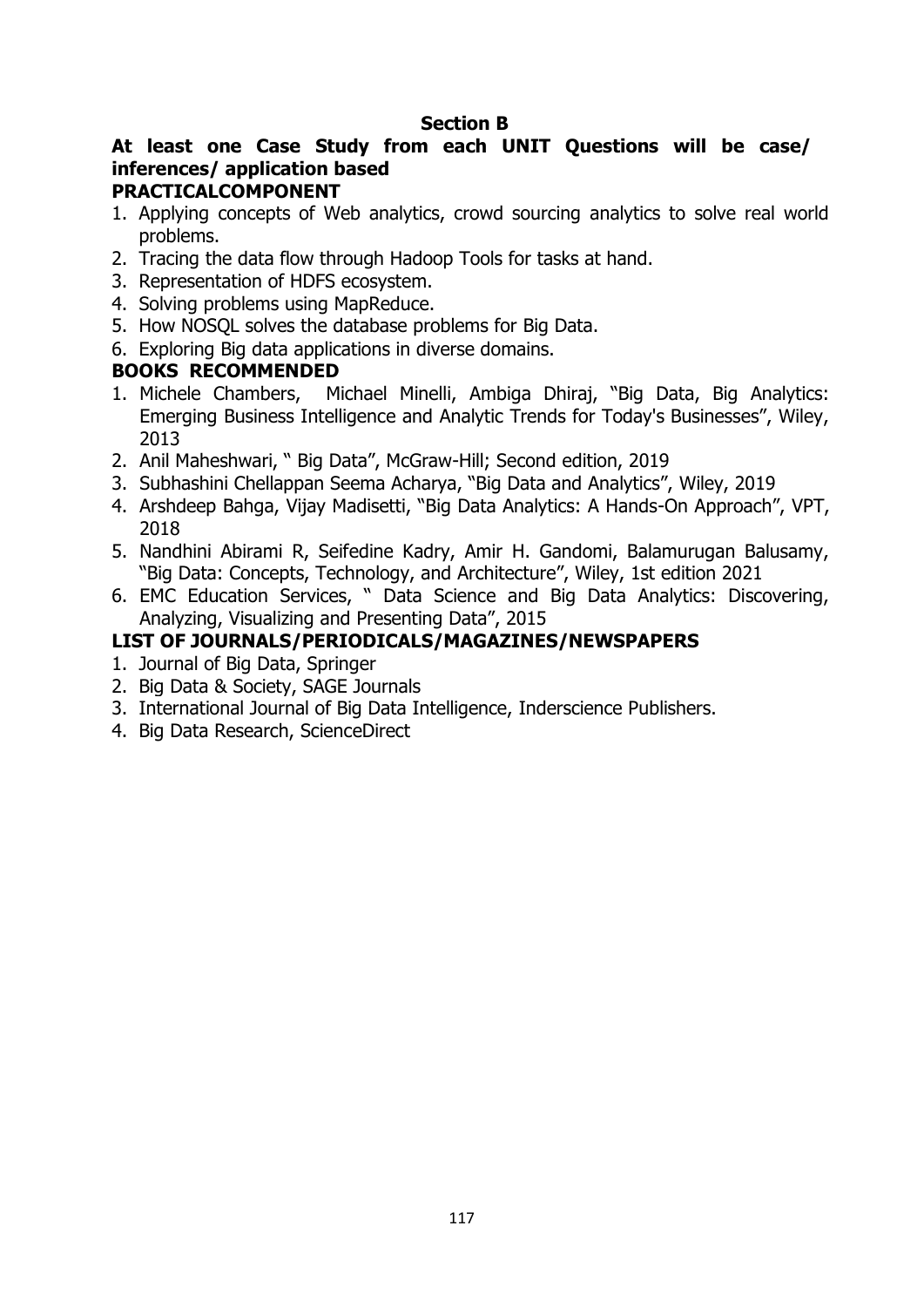#### **M-363: BLOCKCHAIN TECHNOLOGIES**

- **OBJECTIVES** 1. Discuss and describe the history, technology, and applications of Blockchain.
	- 2. Understand Blockchain and its main application Cryptocurrency.
	- 3. Learn how this system works and how can it be utilized.
- **LEARNING**  1. Assess Blockchain applications in a structured manner.
- **OUTCOMES** 2. Present Blockchain concepts clearly and persuasively.
	- 3. Able to use cryptocurrency exchanges and wallets safely.
	- 4. Gain familiarity with investing in Blockchain startups.

#### **Section A UNIT COURSE DESCRIPTION SESSIONS**

# 3

3

3

- **UNIT I Introduction:** Need of Decentralized Ledger System, Advantage and Disadvantage of Centralized Trusted System, Security, Integrity and Privacy Issues of a Decentralized System, Main Barriers to Blockchain Adoption, Use of Blockchain technology.
- **UNIT II Technological and Cryptographic Elements in Blockchain:** Public Key & Private Key, Digital Signature & Hash Value, Real-life Scenario Challenges, Key Questions for Blockchain, Transactions, Modify Transactions, Maintain Transactions. 4
- **UNIT III Classification of Blockchain Platforms**: Trustlessness and Immutability of Blockchain Technology, Proof of Work and Proof of Stake, Token, Tokenizing Shares and Fund Raising, Hyperledger.
- **UNIT IV Risks and Limitations of Blockchain**: The Evil Sides of Blockchains: Ransomware, Money Laundering, Cyber Currencies. 3
- **UNIT V Cryptocurrency:** History, Distributed Ledger, Bitcoin protocols - Mining strategy and rewards, Ethereum - Construction, DAO, Smart Contract, GHOST, Vulnerability, Attacks, Side chain, Name coin 3
- **UNIT VI Cryptocurrency Regulation:** Stakeholders, Roots of Bit coin, Legal Aspects-Crypto currency Exchange, Black Market and Global Economy.
- **UNIT VII Selection Criteria for Blockchain Applications**: Blockchain for Supply Chain Financing, Blockchains for Trade Finance, Permissioned Blockchains used in Enterprise Network. 3
- **UNIT VIII Blockchain Applications:** Internet of Things, Medical Record Management System, Domain Name Service and future of Blockchain 2